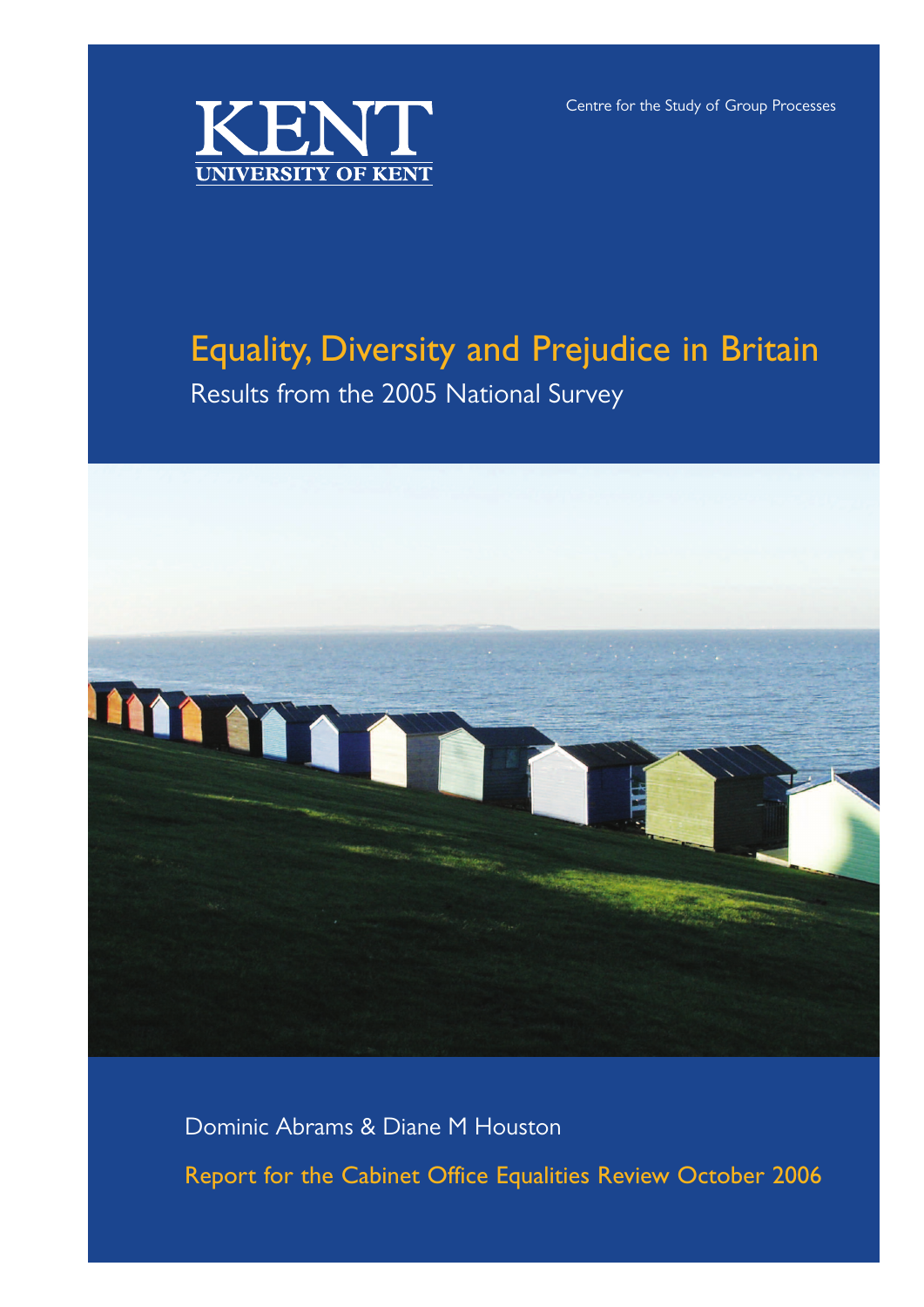

# **Equality, Diversity and Prejudice in Britain**

# **Results from the 2005 National Survey**

Dominic Abrams & Diane M. Houston

*Report for the Cabinet Office Equalities Review October 2006*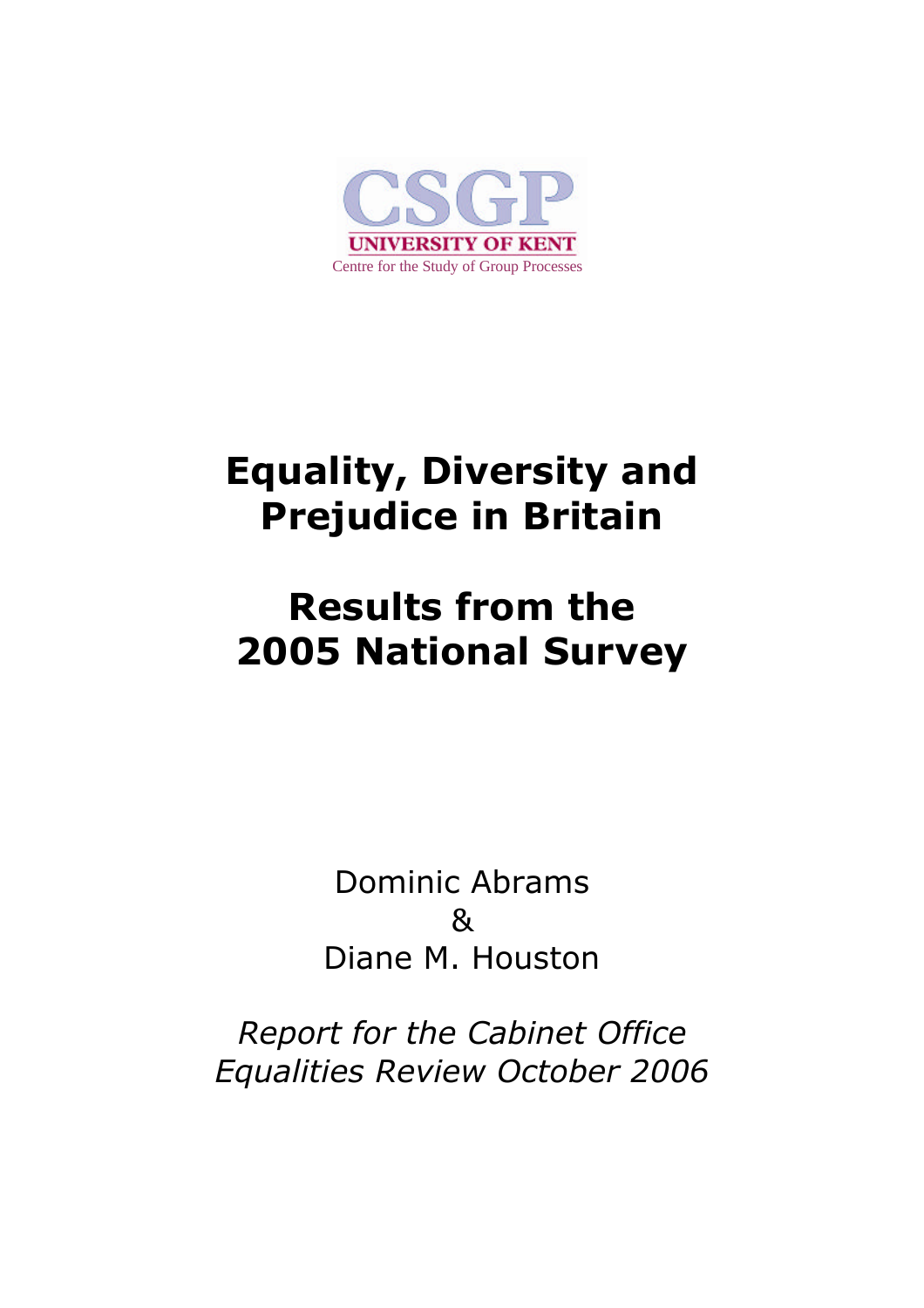# **Acknowledgements**

This research was originally commissioned by the Women and Equality Unit which forms part of the Department for Communities and Local Government. It is a DCLG contribution to the work of the Equalities Review. The work was also guided and stimulated by contributions from representatives from the DRC, CRE, EOC, Age Concern England and Stonewall at meetings and seminars held at the WEU during 2004.

The empirical part of the project involved several stages. Andrew Harrop, Sujata Ray (Age Concern England), and particularly Leslie Sopp (Age Concern Research Services) were closely involved in development of a prior survey focusing on ageism (ACE, 2005, Sopp & Abrams, 2004), and the development work for that contributed to some of the material in the present survey.

A team from the Centre for the Study of Group Processes at the University of Kent was involved in extensive preparatory work for the survey. We are indebted to Katerina Tasiopoulou, Tendayi Viki, Anat Bardi, Adam Rutland, Georgina Randsley de Moura, and Mario Weick, for their assistance and guidance with the item development and pilot research for this survey. This included detailed and lengthy discussions about the conceptual framework, as well as the practical structure, form and wording of the items, and a trial with over 400 participants which enabled us to reduce and select some measures. We were also able to test an electronic version of the extended survey and are grateful to the technical staff (Gary Samson and William Sonnen) for their work in preparing the on-line version.

The fieldwork was conducted by TNS. We are grateful to Joanne Kilpin and Anita Emery for management of the data collection and preparation of the dataset and for working closely with us in the pilot and preparatory stages of the survey and in the organisation of the data file.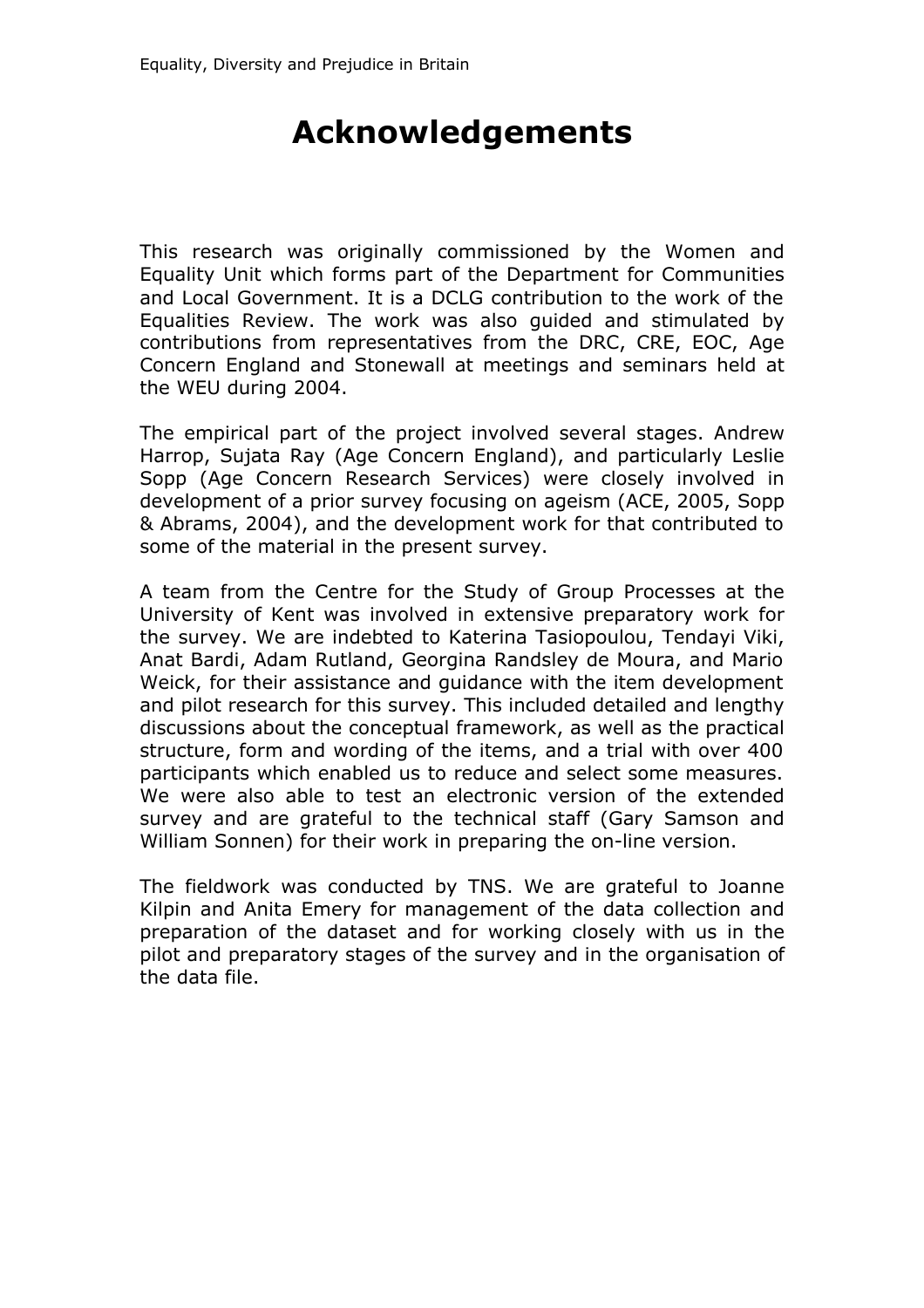# **Contents**

|                                                              | Page |
|--------------------------------------------------------------|------|
| <b>Chart index</b>                                           | iv   |
| <b>Executive Summary</b>                                     | 1    |
| <b>Chapter 1 Introduction</b>                                | 6    |
| Equality, diversity and prejudice in Britain                 | 7    |
| Aims of the research                                         | 11   |
| Issues to be examined                                        | 11   |
| What is new about the approach?                              | 13   |
| <b>Chapter 2 Methodology and Definitions</b>                 | 16   |
| Definitions and terminology                                  | 16   |
| Versions of the survey                                       | 20   |
| The sample                                                   | 21   |
| <b>Chapter 3 Equality and Human Rights</b>                   | 24   |
| Core values                                                  | 25   |
| Equality for all?                                            | 28   |
| <b>Summary and Conclusions</b>                               | 30   |
| <b>Chapter 4 Expressions and Experiences of Prejudice</b>    | 32   |
| Feelings towards different groups                            | 32   |
| Experiences of prejudice                                     | 36   |
| Do different minorities suffer from different<br>prejudices? | 38   |
| <b>Summary and Conclusions</b>                               | 45   |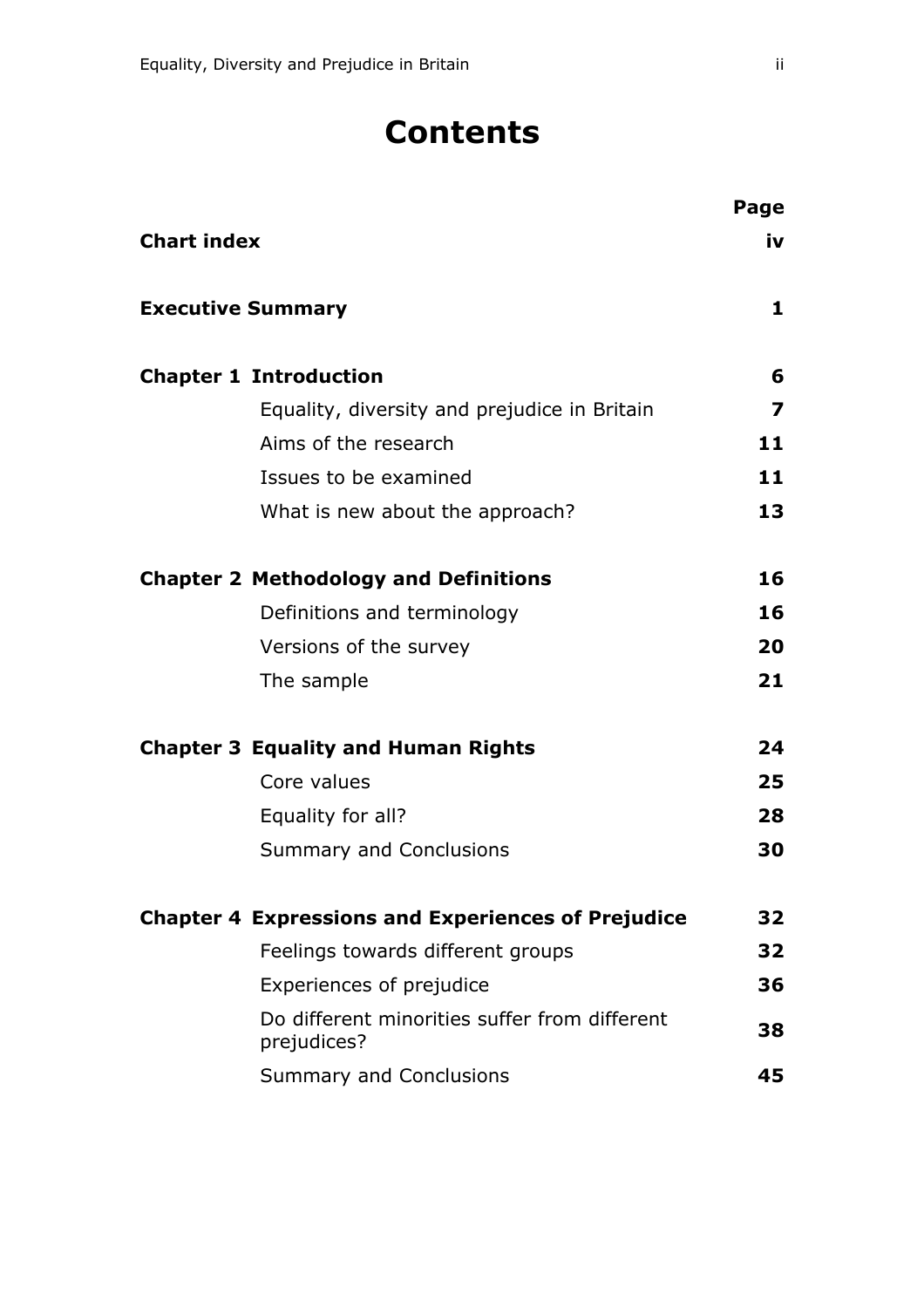| <b>Chapter 5 The Conditions for Prejudice</b>               | 48 |
|-------------------------------------------------------------|----|
| A culture of prejudice?                                     | 49 |
| <b>Political correctness</b>                                | 52 |
| <b>Summary and Conclusions</b>                              | 56 |
| <b>Chapter 6 Social Stereotypes that Underpin Prejudice</b> | 58 |
| The Stereotype Content Model                                | 58 |
| Warmth and competence                                       | 59 |
| Competition and status                                      | 60 |
| Emotions about different groups                             | 62 |
| <b>Summary and Conclusions</b>                              | 63 |
| <b>Chapter 7 Together or Apart?</b>                         | 65 |
| Social distance                                             | 65 |
| Threat                                                      | 66 |
| Common identity                                             | 68 |
| Choices                                                     | 69 |
| Summary and conclusions                                     | 77 |
| <b>Chapter 8 Conclusions</b>                                | 79 |
| Equality and other values                                   | 79 |
| Being a target of prejudice                                 | 79 |
| Expressing prejudice                                        | 80 |
| The media                                                   | 80 |
| Stereotypes and emotions                                    | 80 |
| Threats and Inclusion                                       | 80 |
| Selective prejudice                                         | 81 |
| 'Hostile' and 'benevolent' forms of prejudice               | 81 |
| The future                                                  | 83 |
|                                                             |    |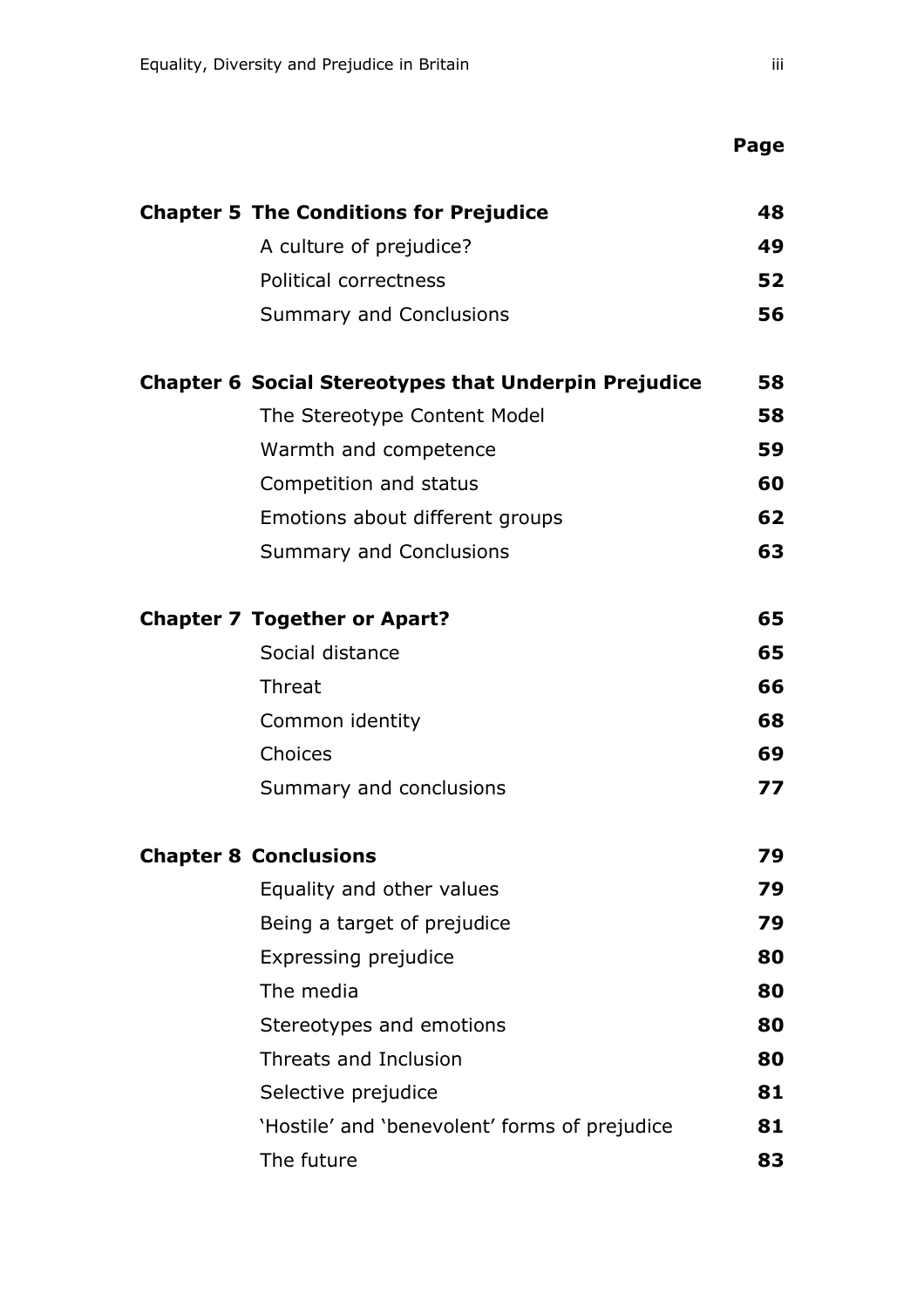| Appendices |                               | 84  |
|------------|-------------------------------|-----|
|            | Questions asked in the survey | 85  |
|            | References                    | 99  |
|            | Biographical details          | 105 |

**Page**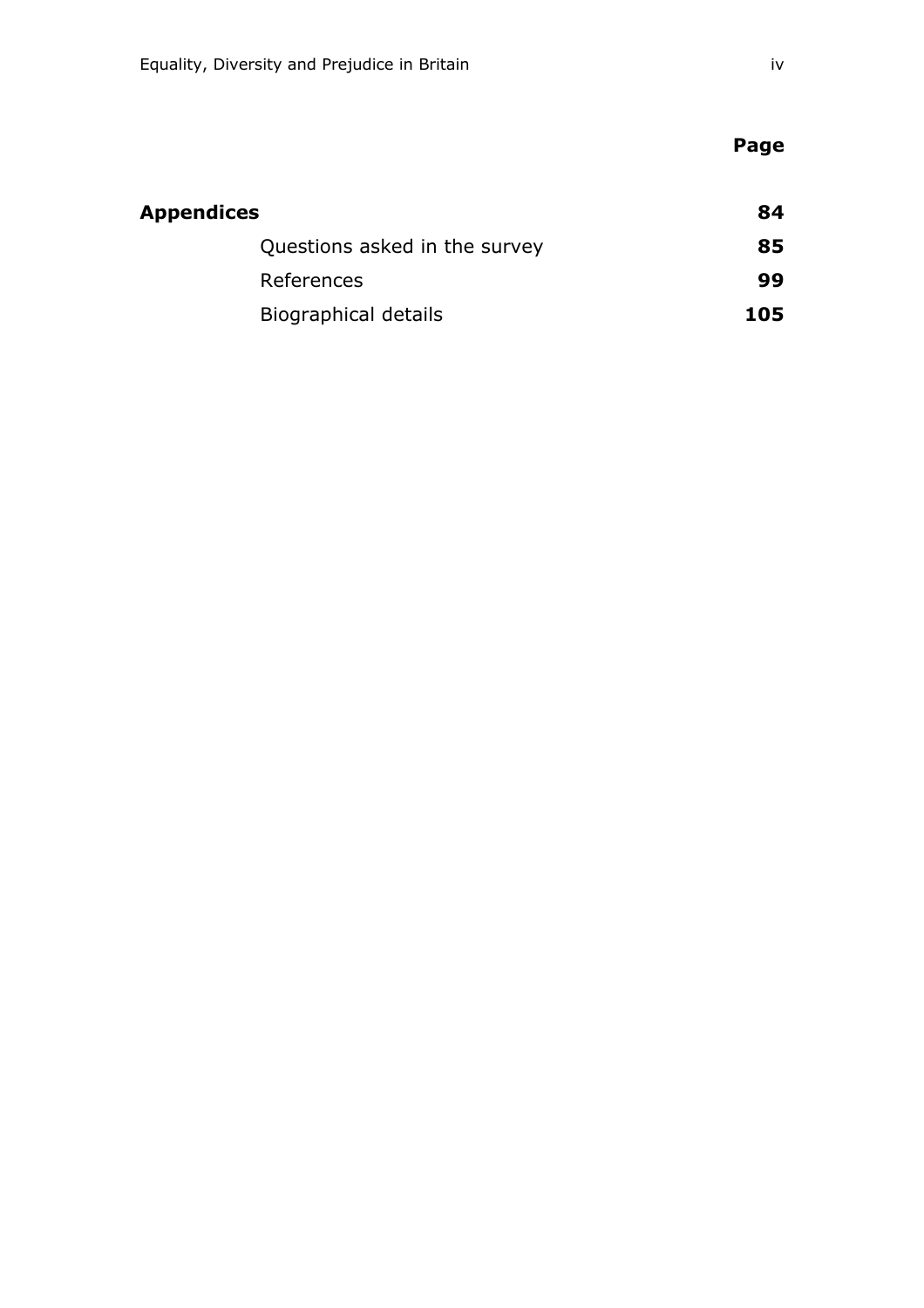# **Table and Chart Index**

|                 |                                                                                                                                                                                                                                           | Page |  |
|-----------------|-------------------------------------------------------------------------------------------------------------------------------------------------------------------------------------------------------------------------------------------|------|--|
| Table 1         | Numbers and percentages of respondents from<br>different social categories                                                                                                                                                                |      |  |
| <b>Figure 1</b> | Percentage who say different values are 'like<br>me' or 'very like me' rank ordered according<br>(value and value types in parentheses)                                                                                                   |      |  |
| <b>Figure 2</b> | Percent who agree or strongly agree with social<br>attitudes about individualism, equality, diversity<br>and work ethic.                                                                                                                  |      |  |
| <b>Figure 3</b> | Percent who believe it is important to satisfy the<br>needs of different groups in society.                                                                                                                                               | 28   |  |
| <b>Figure 4</b> | Percentage of people who believe attempts to<br>give equal employment opportunities to each<br>group in Britain have gone too far/much to far,<br>are about right/don't know, or have not gone<br>far enough/ not gone nearly far enough. | 29   |  |
| <b>Figure 5</b> | Percentage of respondents that expressed<br>negative, positive or neutral feelings to different<br>groups in Britain                                                                                                                      | 34   |  |
| <b>Figure 6</b> | Percentage who have ever in the last year<br>suffered from<br>personally<br>prejudice<br>or<br>discrimination on the basis of each type of<br>group membership                                                                            | 36   |  |
| Figure 7        | Percentage who report having personally<br>suffered from prejudice or discrimination on the<br>basis of any type of group membership                                                                                                      | 37   |  |
| <b>Figure 8</b> | Percentage of men and women who have<br>personally suffered from prejudice<br>or<br>discrimination on the basis of each type of<br>group membership                                                                                       | 39   |  |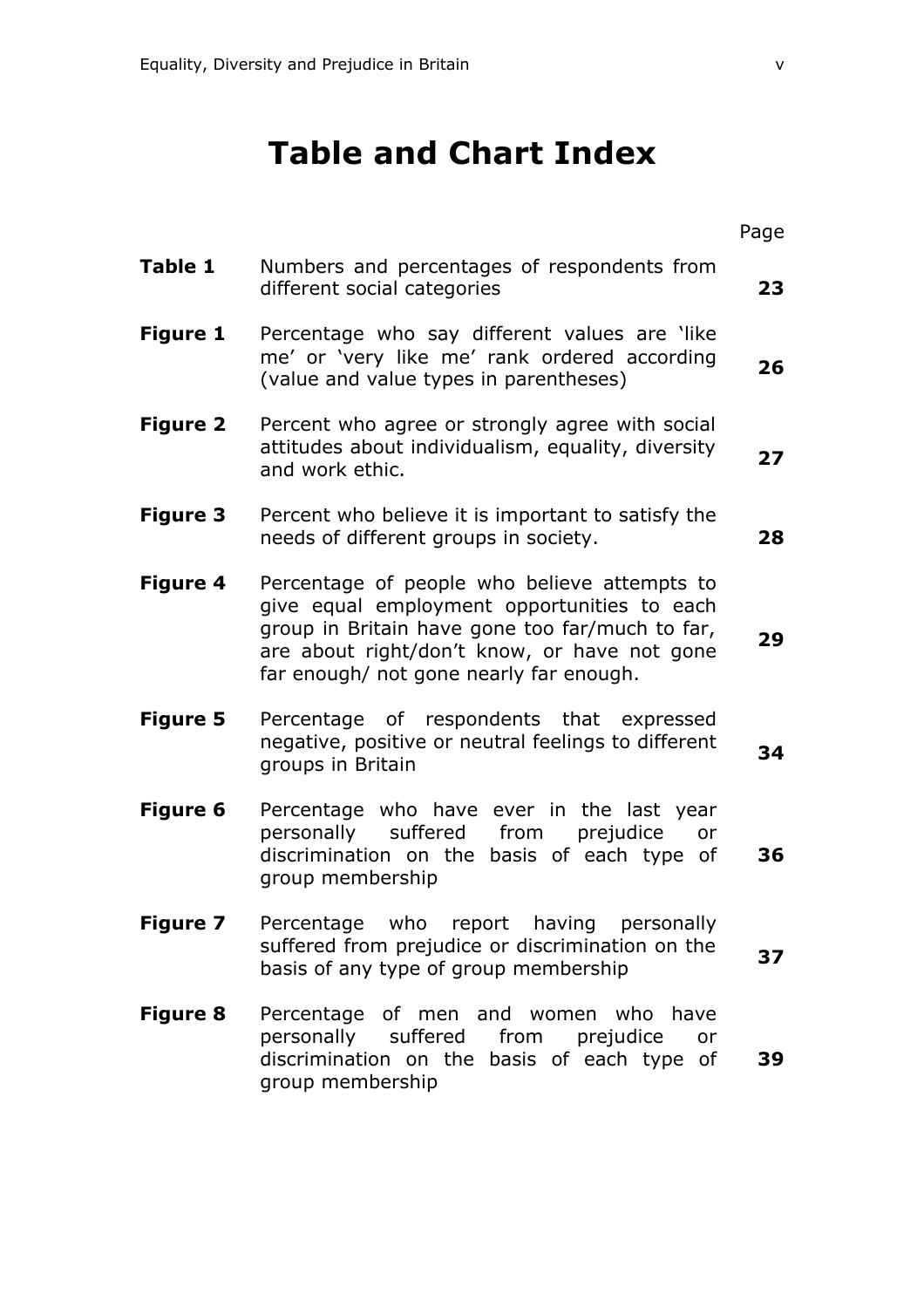- **Figure 9** Percentage of heterosexual and nonheterosexual people who have personally suffered from prejudice or discrimination on the basis of each type of group membership **40**
- **Figure 10** Percentage of people under 31, 31-60 and over 70 who have personally suffered from prejudice or discrimination on the basis of each type of group membership **41**
- **Figure 11** Percentage of Christians, Muslims, other religions and no religion who personally suffered from prejudice or discrimination on the basis of each type of group membership **42**
- **Figure 12** Percentage of 'white', 'black' and 'Asian' people who have suffered from prejudice or discrimination on the basis of each type of group membership **43**
- **Figure 13** Percentage of non-disabled and disabled people who have personally suffered from prejudice or discrimination on the basis of each type of group membership **44**
- **Figure 14** Percentage of people who think media coverage of each group has been negative or almost all or each group has been negative or almost all **49**<br>negative in the last year.
- **Figure 15** Percentage who believe members of different ethnic or racial groups living in Britain are mostly or completely accepted as British by the majority of people in Britain. **50**
- **Figure 16** Percentage who believe followers of different religions in Britain are mostly or completely accepted as British by the majority of people in Britain. **51**
- **Table 2** Political correctness: Percentage with personal and social motivations to be unprejudiced **<sup>52</sup>**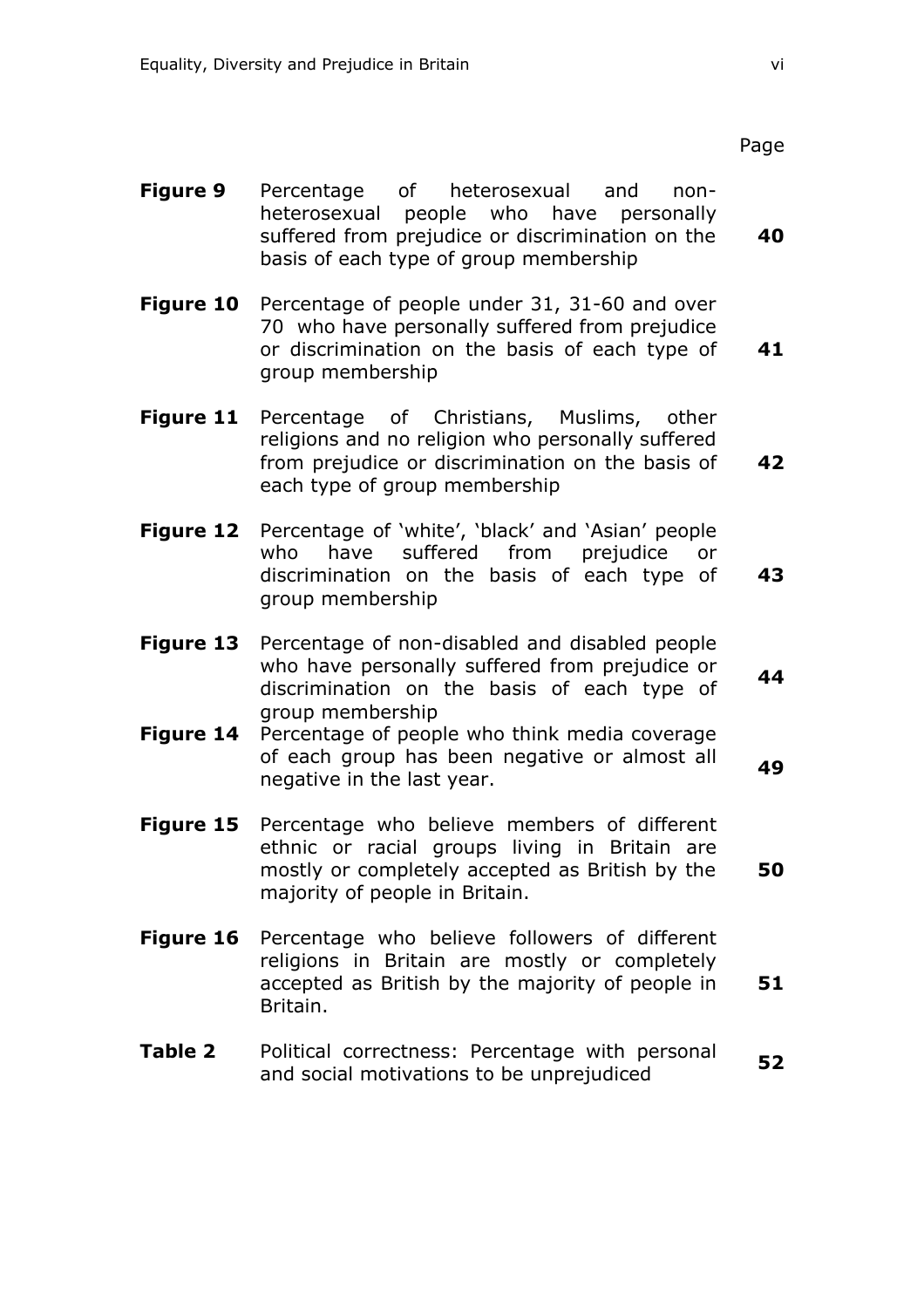|                  |                                                                                                                                                                                                    | Page |  |  |  |
|------------------|----------------------------------------------------------------------------------------------------------------------------------------------------------------------------------------------------|------|--|--|--|
| <b>Figure 17</b> | Percentage who claim no prejudice or who feel<br>but do not express prejudice, or who are willing<br>to express prejudice against each group                                                       |      |  |  |  |
| <b>Figure 18</b> | Perceived stereotypical warmth (friendliness)<br>and competence (capability) of different social<br>groups.                                                                                        | 60   |  |  |  |
| <b>Figure 19</b> | Perceived stereotypical competitiveness<br>and<br>economic status of different social groups                                                                                                       |      |  |  |  |
| <b>Figure 20</b> | Percentage that believe each group attracts<br>each kind of emotion (very much or extremely)                                                                                                       | 62   |  |  |  |
| <b>Figure 21</b> | Percent who say they would feel comfortable or<br>very comfortable if a member of the relevant<br>minority was close to them as an in-law, boss or<br>neighbour.                                   | 65   |  |  |  |
| <b>Figure 22</b> | Percent who perceived 'threats' of different<br>types from different minority groups within<br>Britain.                                                                                            | 67   |  |  |  |
| <b>Figure 23</b> | Perceptions of individuality and collective group<br>membership between members of contrasting<br>categories in Britain (Percentage choosing each<br>option)                                       | 68   |  |  |  |
|                  | Figure 24 Preferences for which two charities would<br>receive £5 donation (Percent nominated). NB:<br>Grey = presented in all versions, other colours<br>= presented only in subset of the survey | 70   |  |  |  |
| <b>Figure 25</b> | Charitable choices within version A of the<br>survey (gender and sexuality).                                                                                                                       | 71   |  |  |  |
| <b>Figure 26</b> | Charitable choices within version B of the<br>survey (age and religion).                                                                                                                           | 71   |  |  |  |
|                  |                                                                                                                                                                                                    |      |  |  |  |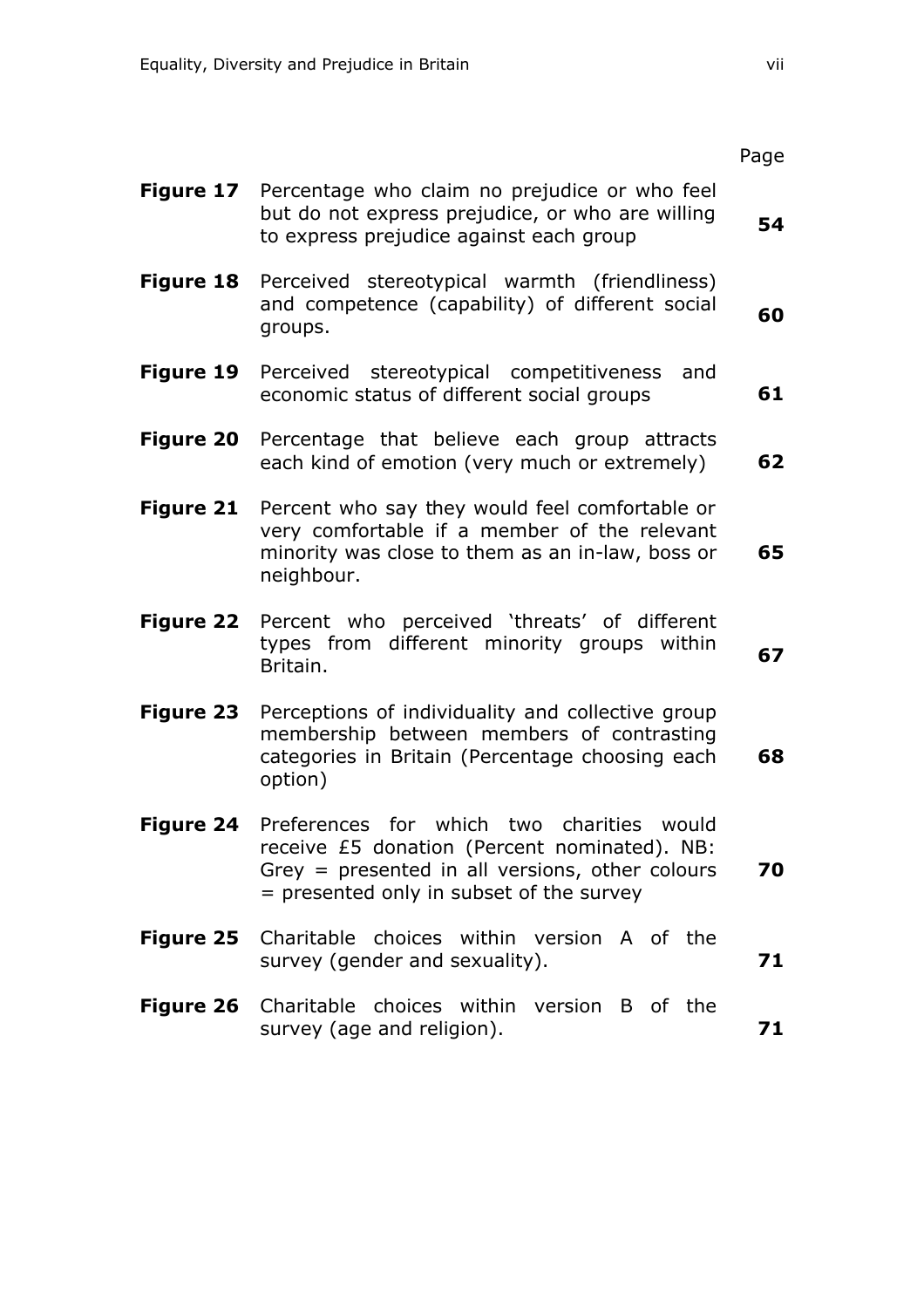|                                                                                                                                                               | Page |
|---------------------------------------------------------------------------------------------------------------------------------------------------------------|------|
| <b>Figure 27</b> Charitable choices within version C of the<br>survey (ethnicity and disability).                                                             | 72   |
| Figure 28 Percentage of different group members that<br>would donate to different charities unrelated to<br>their own membership                              | 73   |
| Figure 29 Percentage of men and women, heterosexual<br>and non-heterosexual people who chose to give<br>to charities for women, gay people or others.         | 74   |
| <b>Figure 30</b> Percentage of people of different ages and<br>faiths who chose to give to charities related to<br>age or Muslims.                            | 75   |
| <b>Figure 31</b> Percentage of people of different ethic<br>background and disability who chose to give to<br>charities for Black people and disabled people. | 76   |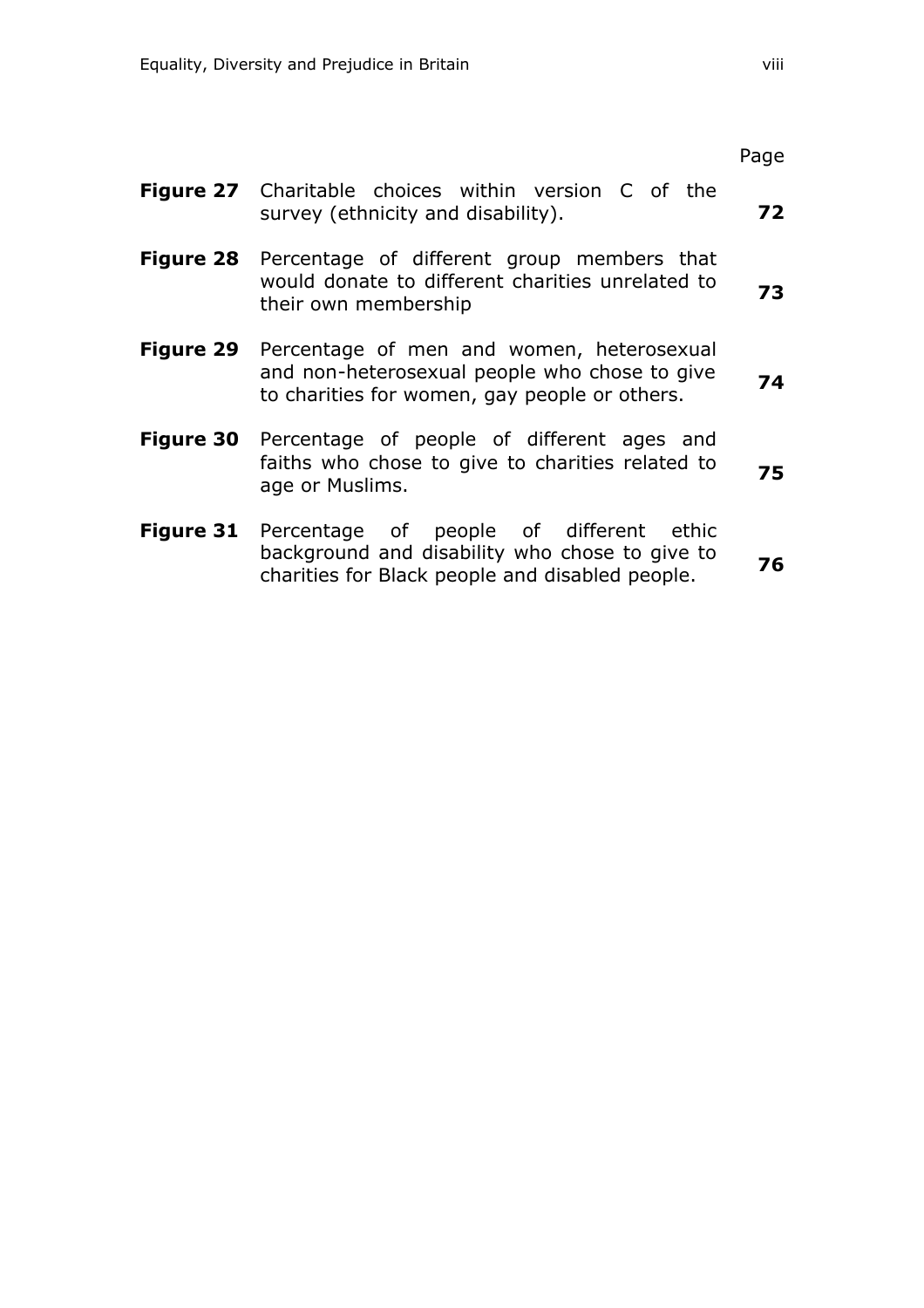# **Executive Summary**

Britain is an increasingly diverse and multifaceted society. Consequently, manifestations of inequality, prejudice and discrimination are potentially becoming more varied and complex. The meaning of equality itself is a matter of considerable debate. Perceptions, attitudes, stereotypes and emotions permeate social relationships between groups, whether conflictual or harmonious. How are different groups perceived? How do images of different groups map onto prejudice? To what extent do people experience prejudice directed against themselves? There is increasing interest in whether Britain is becoming a more or less tolerant, accepting or indeed coherent society.

This report describes the findings of a survey which employed social psychological methods and measures to assess a range of different aspects of prejudice towards six significant groups in British society – defined by gender, age, ethnicity, sexuality, disability and religion.

The report examines the values people espouse, their experiences, and their expressions of prejudice, the extent that 'political correctness' may affect expressions of prejudice, the social stereotypes underpinning prejudice, whether prejudice is expressed differently towards different types of group, and the extent to which British society is perceived as a cohesive whole or as being formed of distinct and separate groups. It also explores whether prejudice is predominantly an issue of personal attitudes or whether it is rooted more in the relationships between particular social groups.

An omnibus Computer Aided Personal Interview survey with representative sample of 2895 respondents aged 16+ was conducted at the end of May 2005. Respondents were asked about their views on equality and prejudice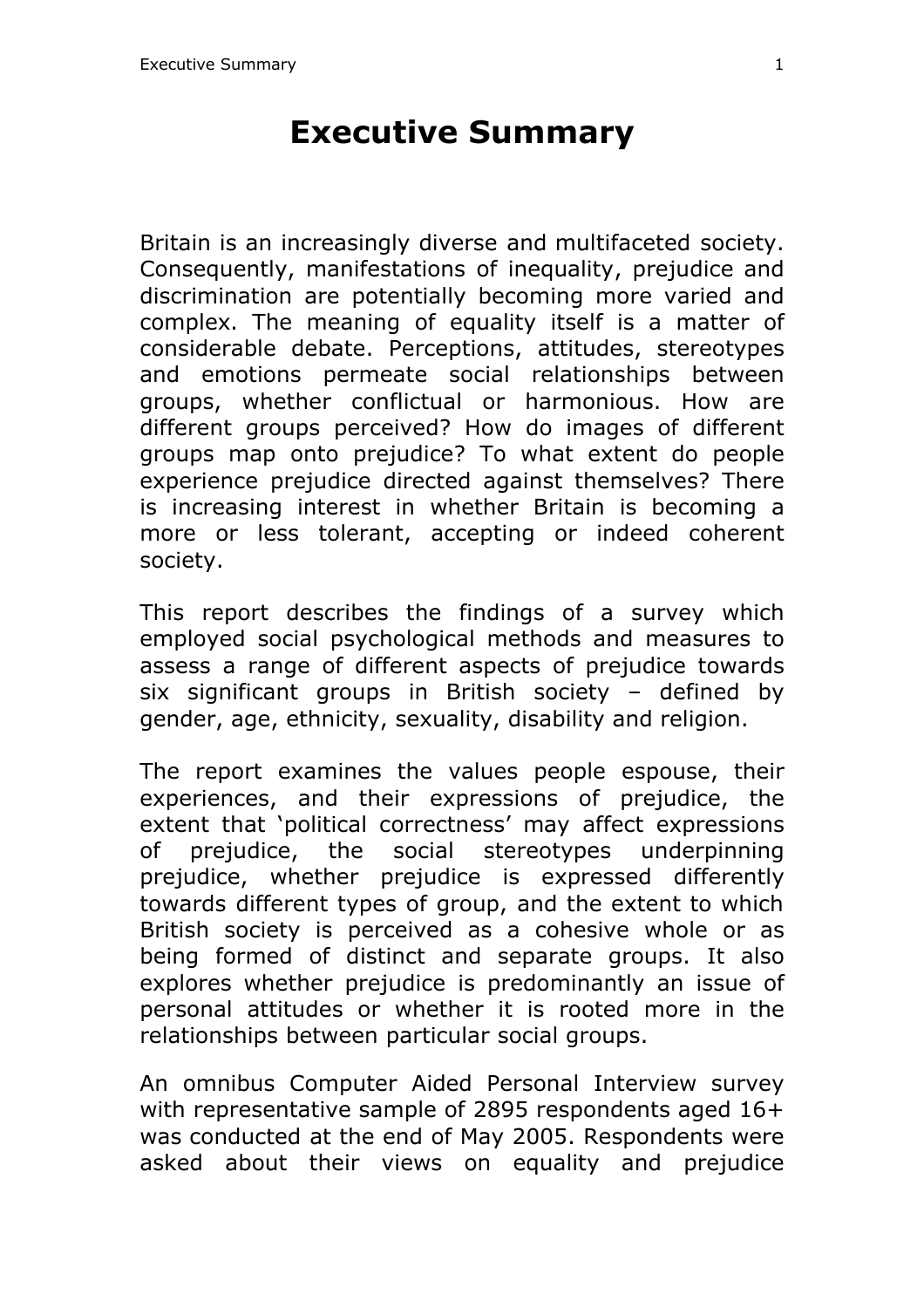generally, and in relation to women, gay men and lesbians, Muslims, people over 70, Black people and disabled people, as well as various other groups.

The main findings are as follows:

### **Equality and Human Rights**

- The vast majority of people value the principles of equality and social justice. Security is also an important value for many.
- There is also strong endorsement of individualism, and strong endorsement of the idea that groups should be free to differ and be treated equally. There is also support for the idea that it is better if people share the same values and way of life.
- People believe that the need to promote equal employment opportunities is greatest in the case of people over 70, disabled people and women, followed by Black people, gay men and lesbians, and Muslims, respectively.

### **Expressions and Experiences of Prejudice**

• Prejudice is expressed differently towards different groups. Overtly negative feelings are expressed by a majority towards illegal immigrants and asylum seekers. A minority of respondents express negative feelings towards Muslims and gay men and lesbians. An overwhelming majority of people express positive feelings towards women, people over 70 and people with disabilities.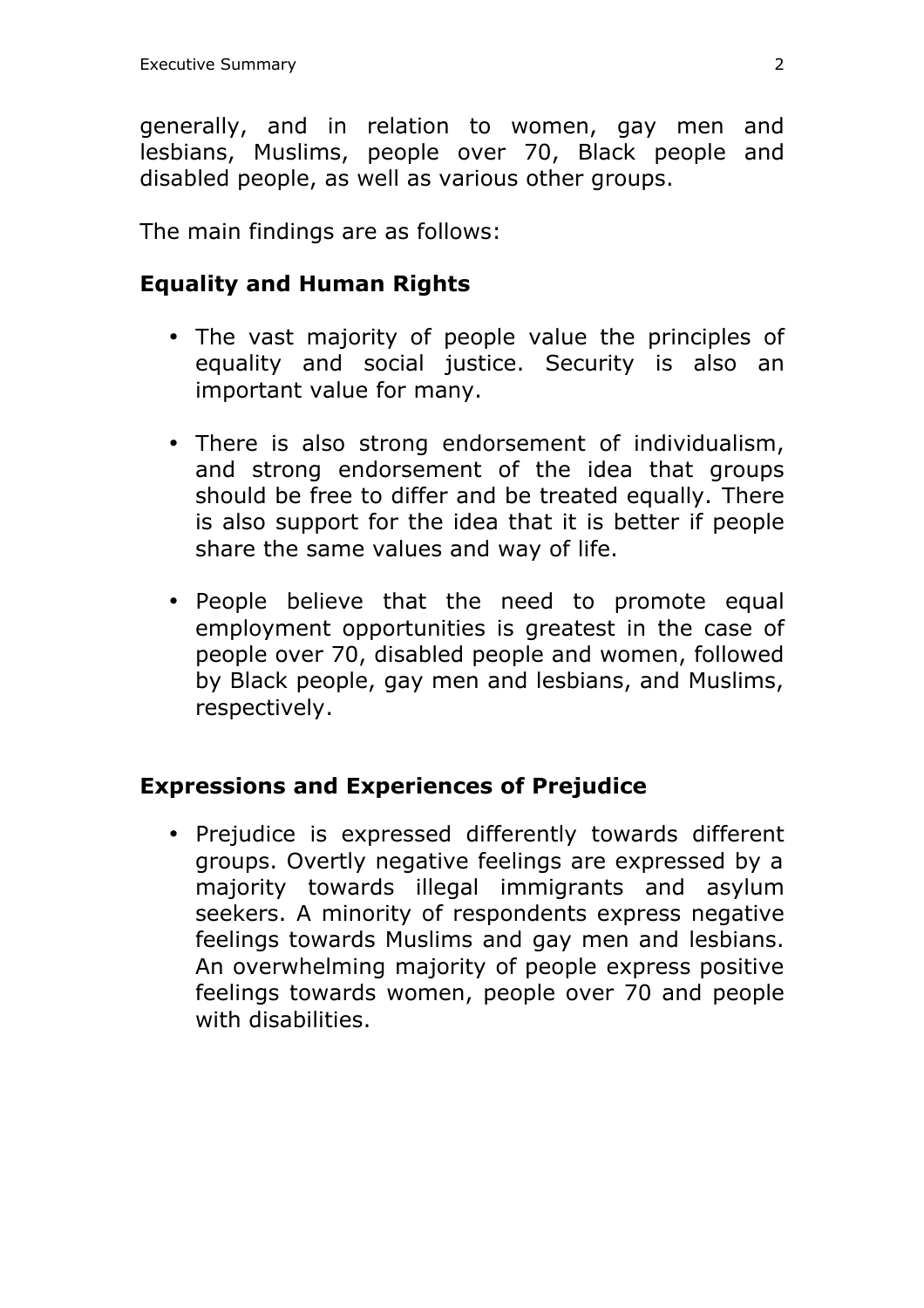- Forty nine percent of respondents report that, over the previous 12 months, they had experienced prejudice against themselves on the basis of at least one group of which they are a member.
- In apparent contrast to the expressions of negative and positive feelings about groups, across the population the most pervasive, if not the most intense, experience of prejudice is ageism, followed by sexism. Experiences of racism and religious prejudice are also reported by over half of the members of the relevant groups.

### **The Conditions for Prejudice**

- People think media portrayals of Muslims and gay men and lesbians are more negative than portrayals of other groups.
- Arabs and Muslims are less likely to be viewed as being accepted as British than are other groups. Acceptance as British is higher when a person is white, a native English speaker and either Judao-Christian or non-religious.
- One third of respondents say they are unconcerned about whether they are prejudiced.
- Political correctness applies more strongly in the case of prejudice against some groups than others. People feel least constrained in admitting to prejudice against gay men and lesbians, Muslims and women.
- It is not the case that some groups are always more prejudiced than others. Different groups direct their prejudice against particular outgroups.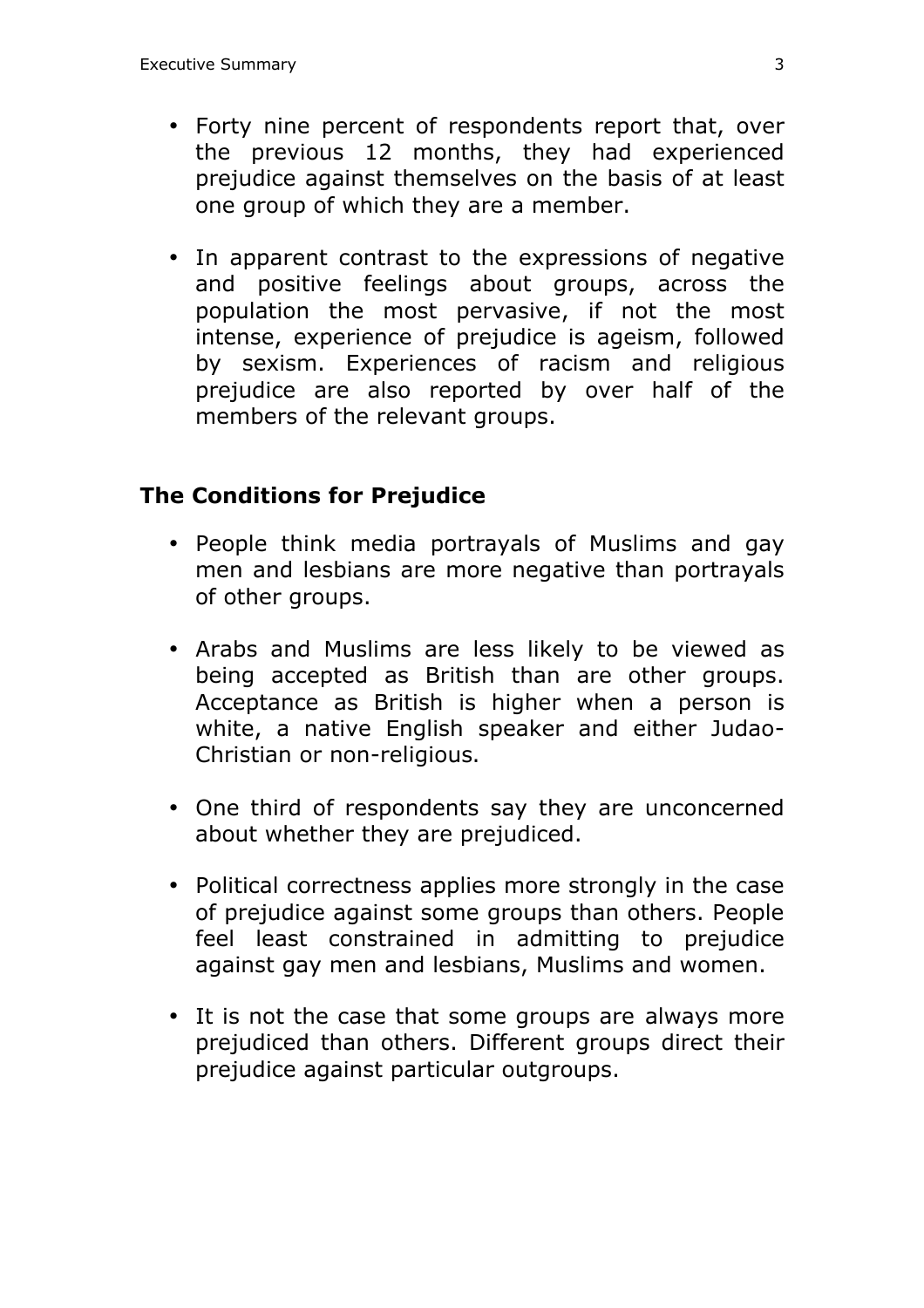### **Social Stereotypes that Underpin Prejudice**

- Perceptions of stereotypes about different groups show that prejudice can take a patronising form. Older and disabled people are viewed as warm but not competent. Compared with men, women are less likely to be viewed as economically successful. Stereotypes can also be more 'hostile'. Muslim people are viewed as cold and as competing for resources.
- The emotions associated with different groups reflect these stereotypes. Older people and disabled people are more likely to be seen as being pitied, Women are more likely to be viewed as admired, but not envied. Muslims are more likely to be perceived as evoking fear and anger but not pity or envy. Gay men and lesbians are more likely to be perceived as evoking disgust and anger.

### **Together or Apart?**

- People may distance themselves from other groups in different ways. Although some groups are viewed as being very different (e.g. people under 30 and over 70), difference itself does not imply hostility.
- Economic competition from minority groups is viewed with less concern than threats they may pose to culture, health or safety. Muslims, Black people and gay men and lesbians are seen as posing stronger threats culturally and physically. Members of these groups are also less likely to be welcomed as neighbours, employers or in-laws.
- When given a chance to nominate their preferred charities, from a selection of different groups, people strongly favoured more stereotypically dependent groups (older people, disabled people). There was a very low level of support for charities that might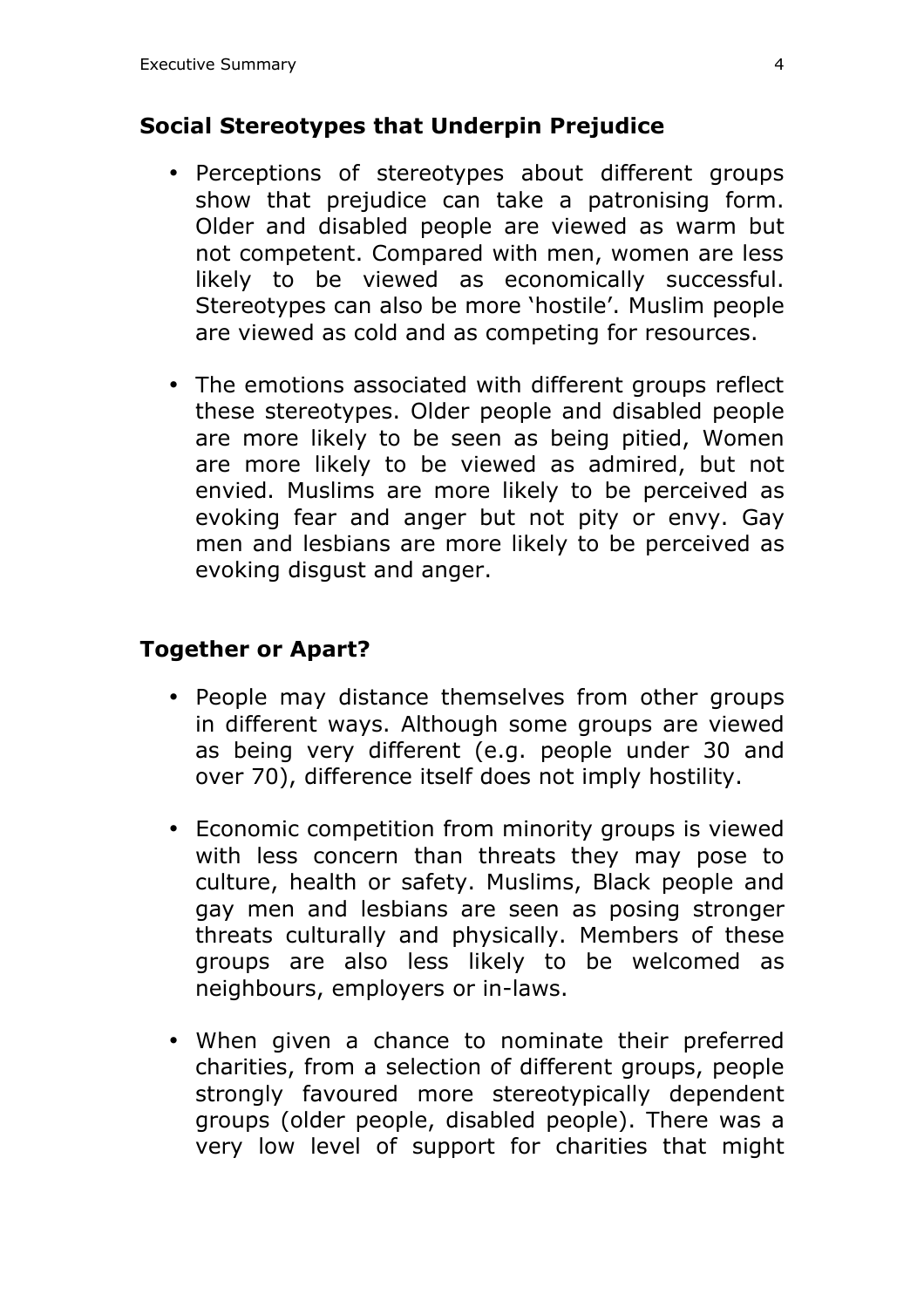support communities that represented Black, Muslim or gay people.

• Socio-economic status does not relate strongly to positive and negative attitudes towards any particular groups.

#### **Conclusions**

- The British population is strongly committed to principles of equality and justice, to the idea that individuals should have opportunities to achieve what they can.
- The majority of the population view themselves as unprejudiced, yet nearly half the population say someone has been prejudiced or discriminatory towards them in the last year.
- Despite support for equality generally, people are more prepared to support some groups than others.
- Prejudice is manifested in different ways towards different groups, some being patronised, others being criticised or disliked.
- The findings provide important benchmarks and a common reference point for tracking and comparing the patterns of prejudice in Britain in the years following the establishment of the CEHR and the associated legislation.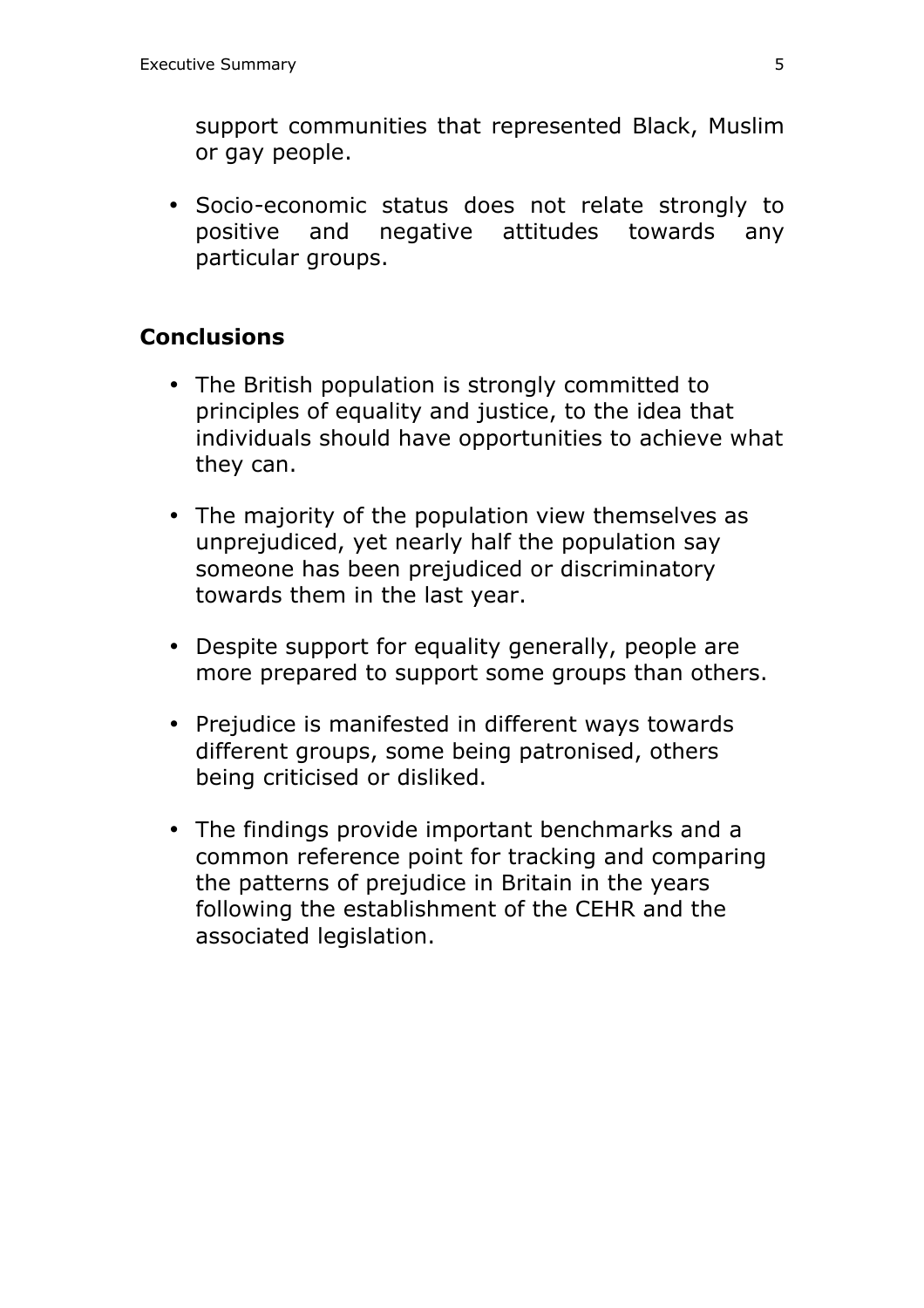# **Chapter 1**

# **Introduction**

Britain is an increasingly diverse society. Despite this trend, inequality remains a persistent feature.

Women make up just over 50% of the UK's population but they are represented by only 19.8% of MPs and 11% of FTSE 100 Board Members (EOC, 2006).

Almost 8% of the UK population come from a minority ethnic group, of which 2% are black and 4% of Asian origin (ONS, 2003). Adults from a mixed race or Asian background are more likely than those from other ethnic groups to be victims of crime in England and Wales (British Crime Survey 2001). Among working age people, Pakistani and Bangladeshi people are twice as likely to have no qualifications as other groups, and in 2003 these also had the highest male and female unemployment rates of all ethnic groups (LFS 2002, 2003).

Seventy seven percent of the UK population describe themselves as Christian, but an increasing minority of the UK population (16%) has no religious affiliation, and Muslims represent the largest religious minority at 3% (ONS, 2004). The Metropolitan Police reported 15,610 incidents of racist and religious hate crime and 1,239 incidents of homophobic hate crime during 2001-2, but estimate that up to 90% of such crime goes unreported (Metropolitan Police Authority, 2003).

An ever increasing proportion, now 18.5%, of people in the UK are over pensionable age (Population Trends, Winter 2004). Age Concern England reports that 890,000 people over the age of 50 who are out of work want a job (Harrop, 2005).

Nineteen percent of the population have a long term disability (LFS, 2004). A recent Joseph Rowntree Foundation report finds that one third of people with disabilities are living below the poverty line, double the rate for non-disabled adults (Palmer, North, Carr & Kenway, 2003).

Approximately 5-7% of the UK population is Gay, lesbian or bisexual (Stonewall, 2006). A recent study of attempted suicide rates and mental illness in gay men, lesbians and bisexual men and women suggested an important factor was likely to be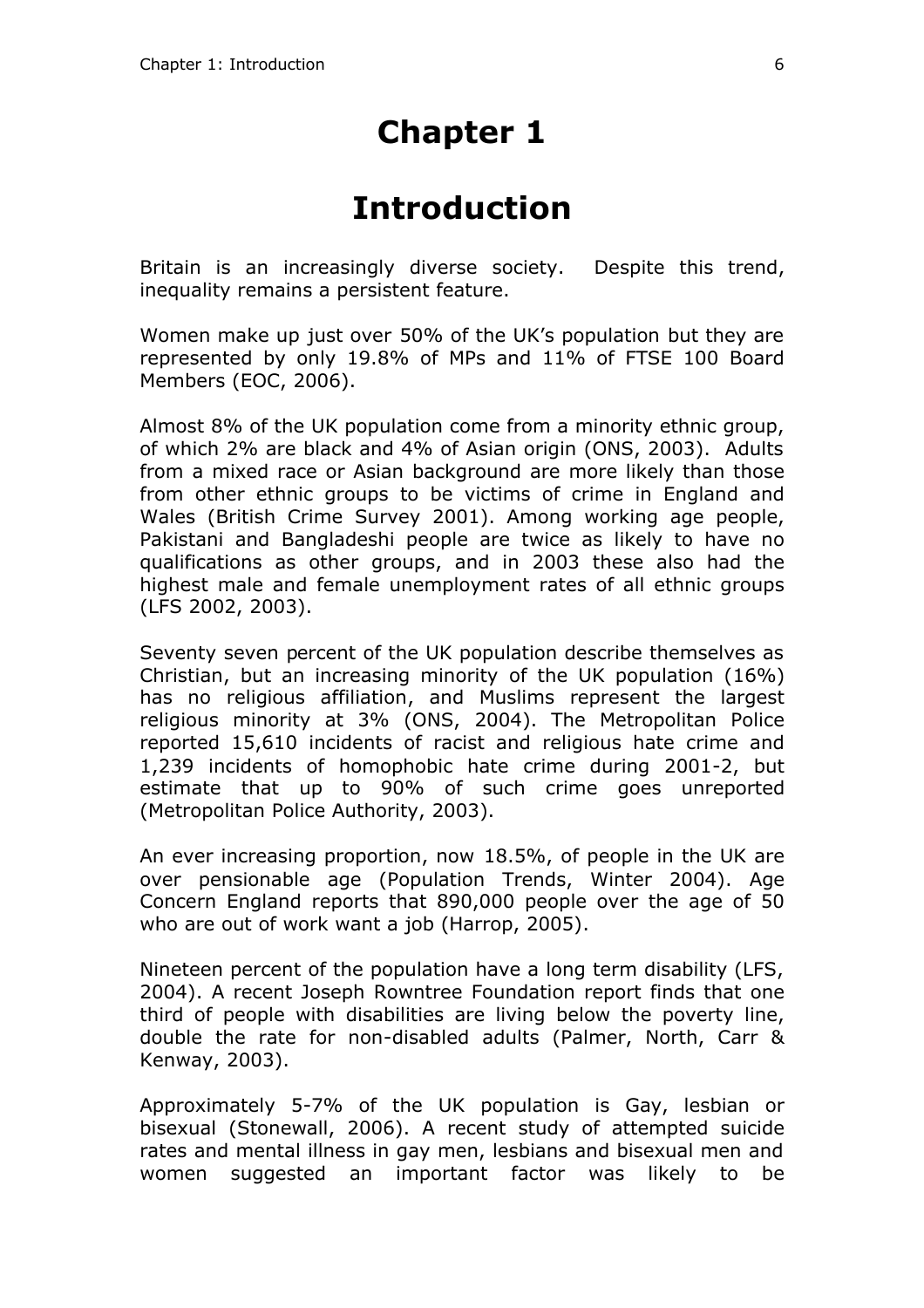discriminatory victimisation by physical attack and bullying (Warner, J., McKeown, Griffin et al., 2004).

Those with an above average risk of poverty include older pensioner couples, households headed by a member of a minority ethnic group, disabled people, and lone mothers.

The Government has created the Commission for Equality and Human Rights in order to facilitate the creation of a society in which every individual is able to achieve their potential, free from discrimination and prejudice. The Equalities Review is intended to provide a firm foundation for the work of the CEHR. This report contributes to that foundation by establishing a baseline and evidence against which it will be possible to evaluate the extent and forms of prejudice experienced by, and expressed towards different groups in our society in the years ahead.

## **Equality, Diversity and Prejudice in Britain**

There are differences among groups in their appearance, priorities and economic and social status. However, because research on different groups is often conducted using different participants, at different times and using different methods, we have a rather unclear picture of the relative differences in how different groups are perceived, how people interpret them, and their implications for peoples attitudes and feelings about different groups.

Given the pace of demographic and political change it becomes all the more important to establish some clear reference points for measuring how the public views different societal groups. In recent years there has been increasing interest in whether Britain is becoming a more or less tolerant society. Some evidence (e.g. from the British Social Attitudes Survey) suggests a steady decline in prejudice. The current survey was intended to investigate this question more deeply. As well as looking at relatively blatant or overt feelings about different groups, we examine perceptions of discrimination, stereotypes, willingness to engage in relationships and the experience of being a target of prejudice across intergroup boundaries. There is a huge number of groups that could be studied, but the present work considers major groups described by 6 axes that seem especially central: gender, sexuality, age, religion, ethnicity and disability.

A further question is whether prejudice is predominantly an issue of personal attitudes (perhaps some people are simply more prejudiced than others), or whether it is rooted more in the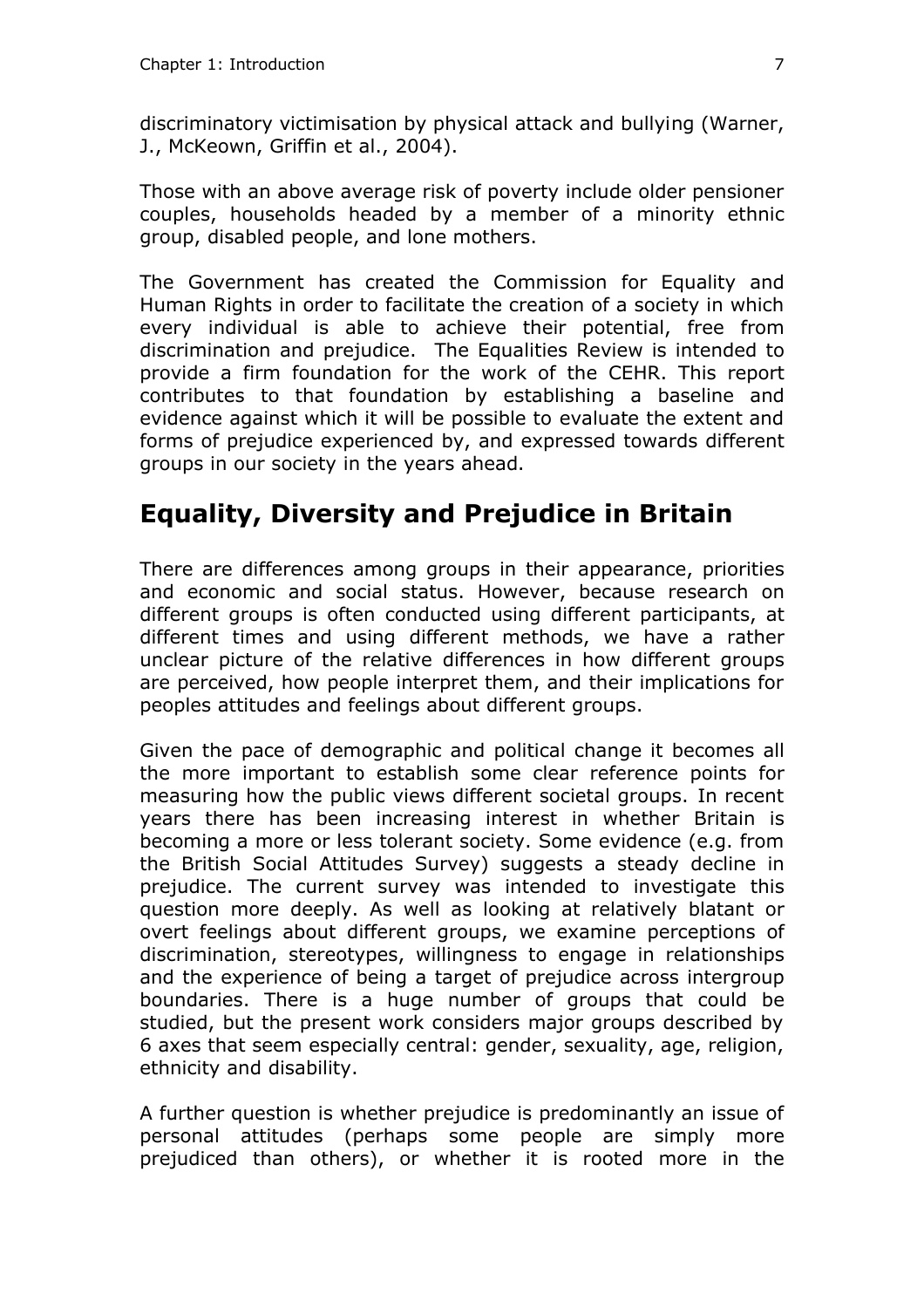relationships between different groups, and therefore will differ in strength depending on which group people have in mind.

In this report, the evidence is provided mainly in descriptive terms, for example as percentages of people that agree with a particular view. The purpose is to provide results that are based on well founded measures and that can be used to make informative comparisons about the scale and nature of prejudice. The measures and measurement are based on a social psychological approach that emphases the *processes* responsible for prejudice (Abrams, Marques & Hogg, 2005; Brown, 1995, Hogg & Abrams, 2003). Much of the social psychological evidence consists of experimental studies in which competing hypotheses about the causes of prejudice are tested under controlled conditions. The processes are complex to unravel, would require a much more technical presentation than is appropriate for this report. However, at various points in the report we refer to some of the theory and evidence in the academic research base.

#### **Bases of prejudice**

Broadly speaking, whether or not people will be prejudiced and will express prejudice against others can be viewed as resulting from a range of factors. We know that direct conflicts of interest between groups are likely to generate antipathy and mistrust between their members (Sherif, 1966). But there are more basic psychological processes that make people very likely to show preferences for their own groups (ingroups) over others (outgroups) (Esses, Haddock & Zanna, 1993).

**Categorisation.** First, the simple categorisation of people into different groups seems to initiate quite automatic psychological preferences for ingroup members (Tajfel & Turner, 1979). This happens even if the basis of the categorisation is random and even when we do not really have any personal relationship with any of the individuals in the groups. For example, even when people are told that they are members of temporary categories with arbitrary labels they will give more money to anonymous members of their own category than to members of the other category (Tajfel, 1970).

People apply social categorisations very flexibly. A set of people discussing immigration are likely to view one another mainly in terms of ethnicity. If the same people are discussing promotion or retirement they are likely to view one another mainly in terms of age. Depending on which issues or problems are most focal or pressing, different groups are more or less salient to people. When we see other people and other groups as *sharing* a common identity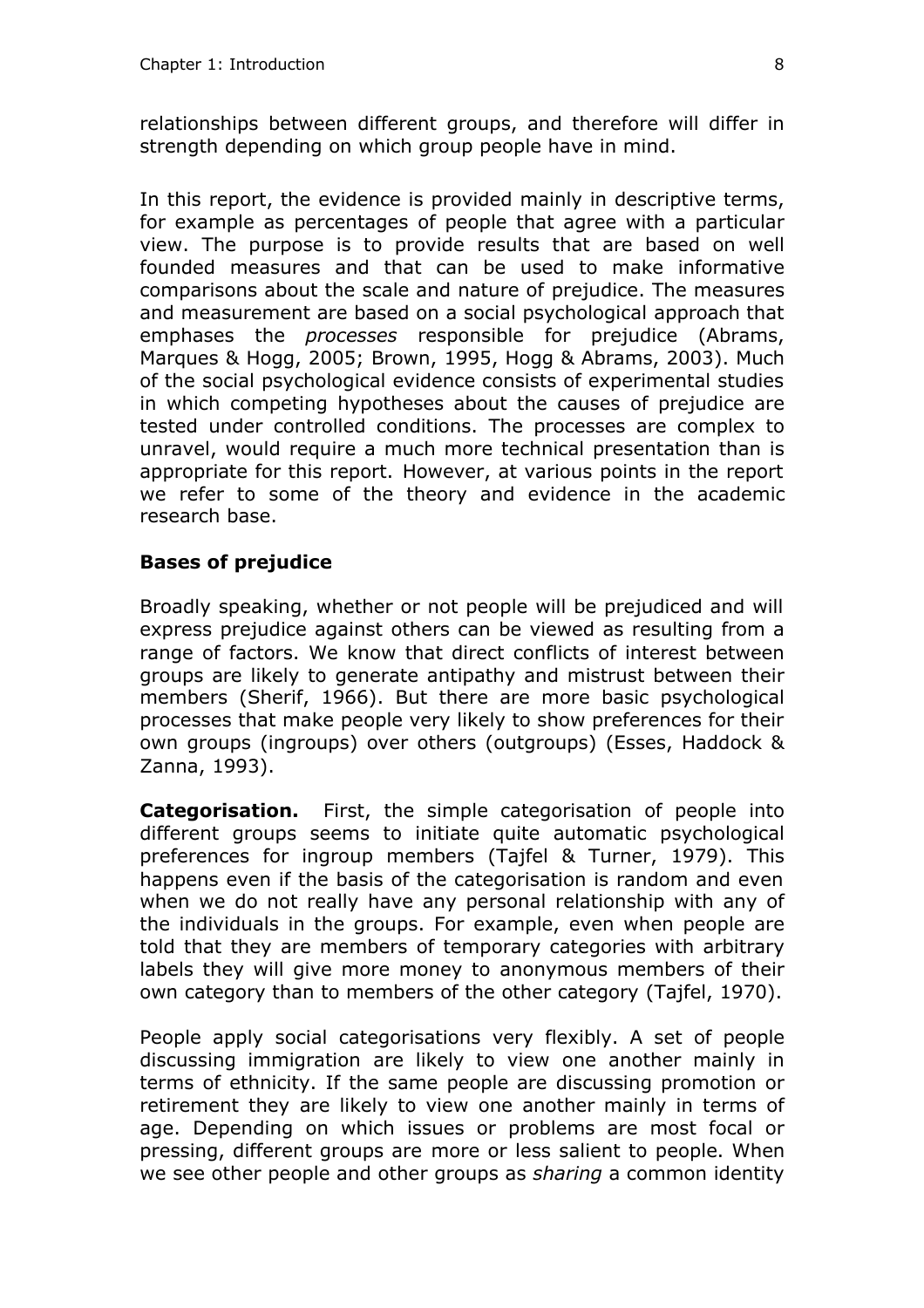with our own, we are likely to show less prejudice towards them (Gaertner & Dovidio, 2000). It is therefore important to know whether people embrace different social groups in Britain within shared categories.

**Stereotypes.** There is little nationally representative evidence about the content of stereotypes of different groups in Britain. Even when people have no sense of antipathy towards a group they may make use of a stereotype (e.g. "You don't look your age") that implies a stronger evaluation of one category than another. Some stereotypes contain within them prejudices that are masked by apparently positive or benevolent images (Fiske, Cuddy, Glick & Xu, 2002). Such stereotypes can have important, even if unintended, consequences for discrimination. Of course it is true that people can be aware of a social stereotype about a group without believing or applying it. People may also view groups in terms of more specific subtypes. For example, stereotypes about rugby players and soccer players might be different even though they both involve sports teams. However, if different groups are stereotyped in different ways it would suggest that they might be subjected to different kinds of discrimination.

**Social identity.** Group memberships that are longstanding and meaningful contribute to a person's social identity (Abrams & Hogg, 2001; Tajfel & Turner, 1979). A person's sense of self, its meaning and value are likely to be bound up with the way these groups are valued and treated in society and by other groups. Consequently, people are likely to be motivated to defend, support and promote their own groups in comparison with other groups. This is not something to decry – team and national loyalty, dedication and commitment are all built on this process. However, it can also feed intergroup rivalry and prejudice.

**Intergroup threat.** People are sensitive to the power, status and size of their groups because their social identity is important to them (Abrams & Hogg, 2001). They want to defend their group's values and the social markers or symbols that are associated with their groups. An important set of questions, therefore, is whether people perceive different societal groups as posing a threat to their own (Stephan, & Renfro, 2002; Stephan, Ybarra & Bachman, 1999). In the present research we concentrate on economic, physical and cultural aspects of these threats. An important issue is how perceptions of intergroup threat may change over time.

**Values.** Clearly we should expect a society that places a higher value on equality and justice to be less prejudiced than societies that place lower priority on these values. But even within an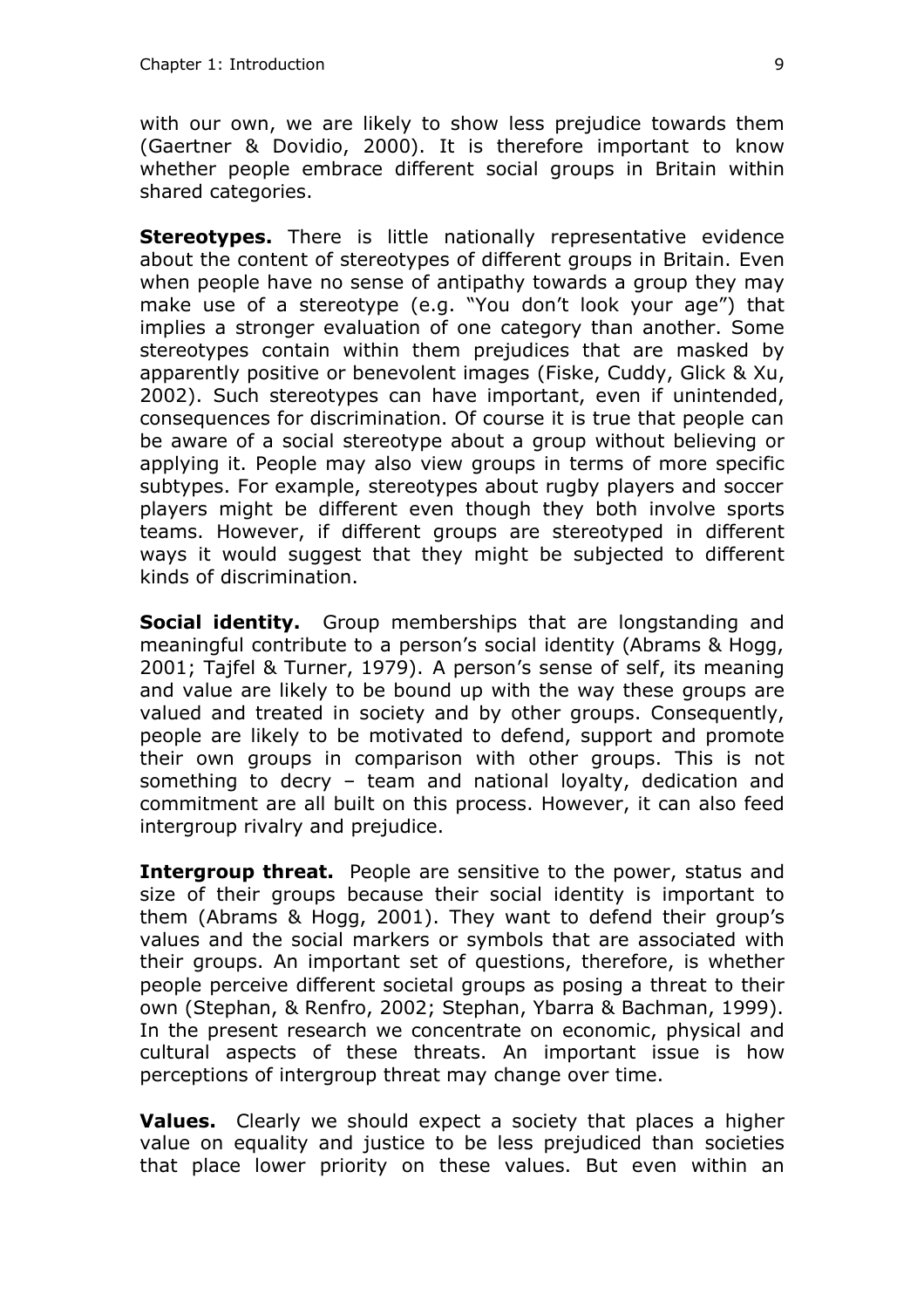apparently tolerant society, the same values can be expressed in different ways. Prejudice is expressed in a variety of forms. For example, blatant racism is not generally considered socially acceptable, but modern forms of prejudice, such as symbolic racism (Sears, 1988) are expressed through opposition to policies that help disadvantaged groups but that some people interpret as infringing other important values such as meritocracy and individualism. Such attitudes are often expressed in terms of beliefs that equality has gone 'too far'.

People may also be ambivalent in their views. So for example, people may resist affirmative action policies because, although the policies promote equality for minorities they also violate the principle of merit and the protestant work ethic. Might it be that people apply these merit principles more strongly in the case of some groups than others?

Prejudice may be expressed even more indirectly. For example, socalled 'aversive prejudice' (Dovidio & Gaertner, 1986) occurs when people, who want to think of themselves as non-prejudiced, are swifter to help an ingroup member than an outgroup member (e.g. a motorist who has broken down and needs help) if the person appears to be responsible for their own plight. For example, even people who declare themselves to be non-prejudiced might express hostility to immigrants whose right to reside in the UK is questionable.

**Implicit prejudice.** There are other aspects of prejudice that this research was able to examine to some degree. Prejudice can take the form of indirect, unconscious or 'implicit' biases about particular groups. Social psychology has recently developed an impressive array of less direct measures of intergroup bias (Maass, Castelli & Acuri, 2000). We reasoned that people would be more inclined to show their positive preferences to some groups rather than negative attitudes towards others. Therefore, given an option of donating cash to a range of charities, their choices might illuminate something about the extent to which they feel particular groups and causes deserve support. This too may reflect a rather hidden aspect of prejudice and discrimination. People may give advantages to particular groups without intending to harm other groups, but the consequence remains the same, namely the perpetuation of relative disadvantage for some groups.

In summary, prejudice is a complex and multifaceted phenomenon. To understand it and to measure it requires an ambitious and detailed methodology. Establishing some clear reference points and baselines against which to evaluate change and progress is one of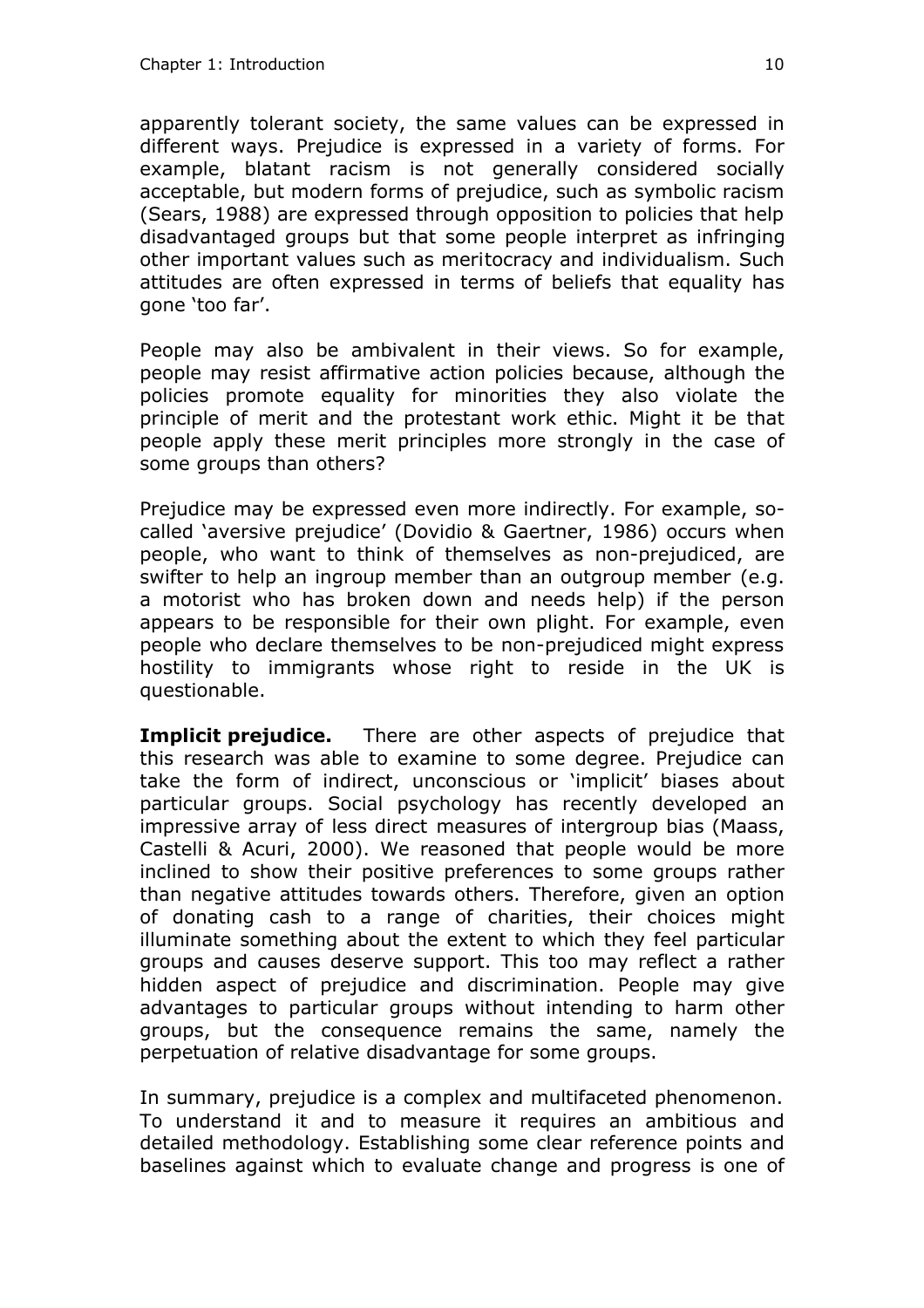the key aims for the present research. For example, if we are to understand whether the terrorist bombings in London on July 7<sup>th</sup> 2005 affected attitudes towards Muslims and other groups, we need reliable evidence using the same measures before and after that period. This research provides important evidence for that process of evaluation $^1$ .

### **Aims of the Research**

To examine prejudice and discrimination as a set of coherent social processes that can be manifested in a variety of different ways

To apply a theory-driven science-based methodology to obtain a representative picture the British population's views about key aspects of diversity, equality and discrimination

To examine the extent of people's experience of prejudice against themselves, and how this is affected by their membership of particular social groups

To record, and provide benchmark indices of people's beliefs, feelings, attitudes and preferences for engagement with and inclusion of different social groups

For the first time with a British sample, to make systematic comparisons to see how people view groups that represent six axes of inequality and discrimination considered to be central by the Equalities Review and the Commission for Equality and Human Rights: gender, age, ethnicity/race, religion, disability and sexuality.

### **Issues to be Examined**

#### **The principle of equality**

 $\overline{a}$ 

An important question is how strongly the British population is likely to back policies and legislation that promote greater equality. A starting point for the survey is to examine the extent to which people support the idea that equality, as a principle, should frame the way we deal with group differences? We asked people about their values, and also the extent to which equality should be promoted specifically in terms of employment opportunities for different groups.

 $<sup>1</sup>$  A follow up survey on this issue was conducted at the end of July 2005 and is the subject</sup> of separate report (Abrams, 2006; Abrams & Houston, forthcoming).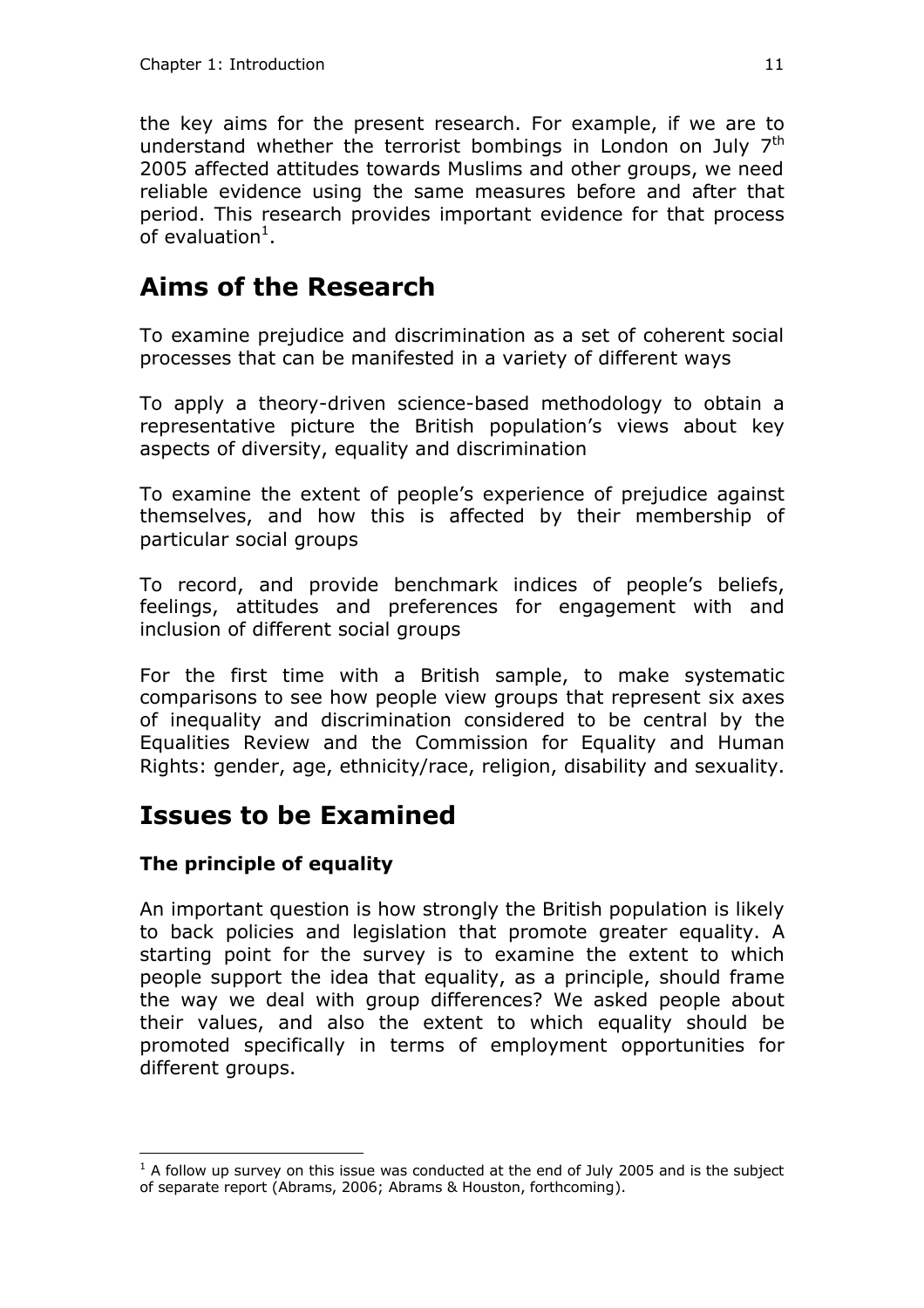#### **The extent of prejudice**

This report has, as a starting point, the expectation that people's experiences and expressions of prejudice are diverse and multifaceted. Adoption of a human rights framework involves acceptance of principles that should underpin equality among a diverse array of social groups. Development of legislation and policy in this area needs to be informed by evidence about the nature and extent of prejudice and discrimination. In particular, it is important to understand which aspects of inequality and discrimination faced by different groups face are common to most groups, and which aspects might be distinctive or unique for particular groups.

We begin by examining two questions about the extent of prejudice:

Which groups are most likely to be the target of prejudice, and which people feel they are discriminated against because of their group memberships -- that is, who are the targets of prejudice and how bad is the problem?

The extent of prejudice can be considered in terms of both its generality and its intensity. Prejudice could be viewed as a worse problem if it affects a larger number of people. Additionally, prejudice could be considered as a worse problem if it is manifested in extreme or violent ways, even if it is only directed at a very small number of people. Therefore, it is important to explore both how widespread prejudice is, and how intense it is. Different policies and different features of legislation may be needed to tackle the generality and intensity of prejudice.

#### **Socially shared perceptions of different groups**

A further question explored in this research is whether people perceive a social consensus about the standing or value of different groups. For example, we ask whether particular groups are more likely to be accepted as British. We also ask important questions about the structure of stereotypes about different groups. Previous research evidence (Fiske et al., 2002) shows that key elements of these stereotypes tell us much about the esteem in which society holds different groups and the extent to which groups are seen as posing a threat to the opportunities for others. In turn, these perceptions are related to feelings such as envy, anger or admiration that people feel and express towards each group.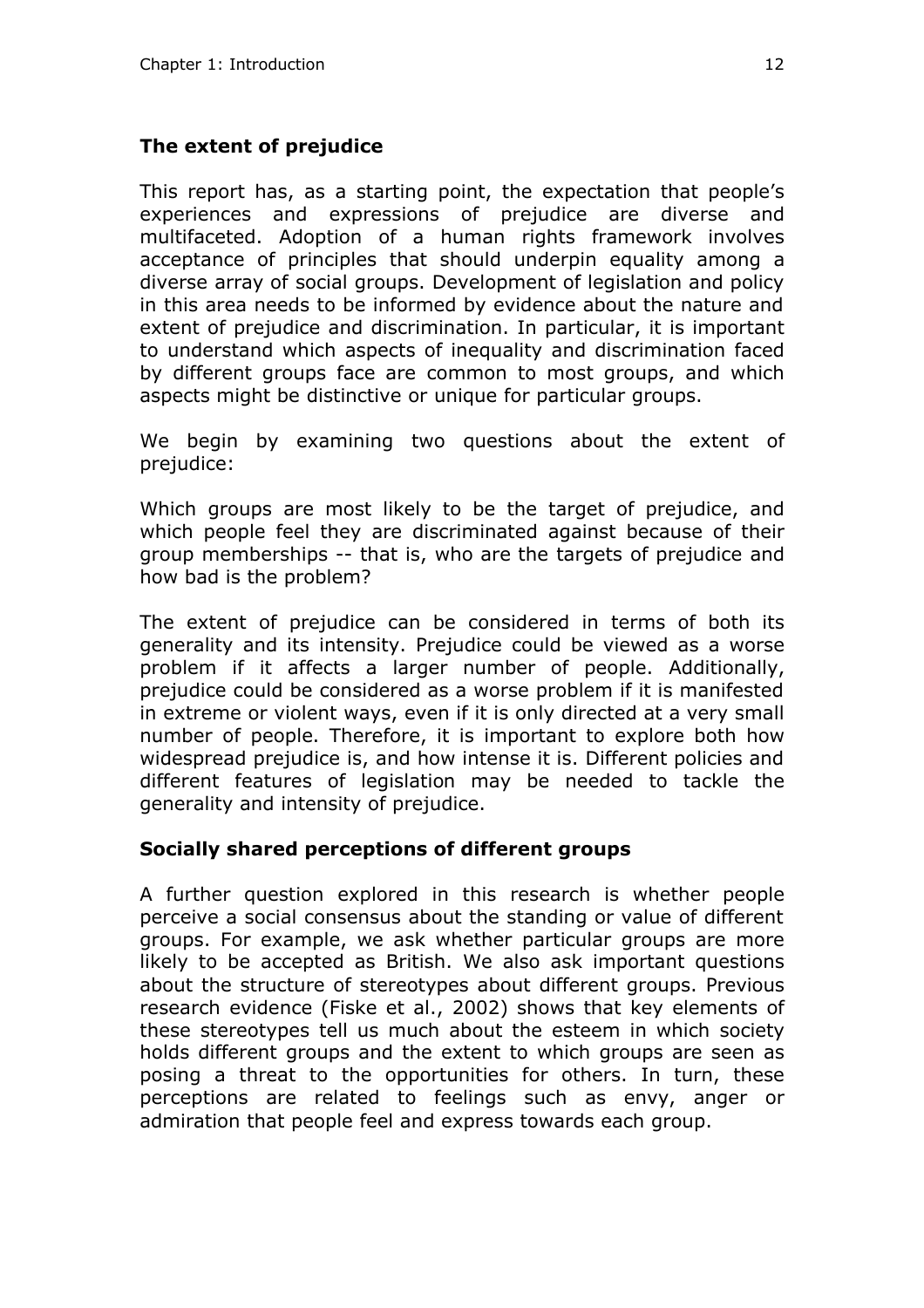We ask about aspects of potential threats that may reside in relationships between different groups. Groups generally dislike one another if they are in direct conflict, but some aspects of prejudice may reflect differences in values or culture, rather than direct competition or conflict between groups. Understanding the nature of the relationships between groups therefore provides insight into how prejudices may form and be expressed. In some contexts, prejudice might be reflected in denial of resources or opportunities to members of a group. In others, prejudice might be reflected more passively in terms of avoiding contact or relationships with members of other groups. We therefore explore the extent to which different groups are seen as posing threats that are economic, material or cultural.

#### **The public expression of prejudice**

There are both legal and social constraints on the expression of prejudice. Commentators in the popular media often disparage 'political correctness'. There is a tension between people's right and desire to comment on differences between groups, and the right of people not to be victimised as individuals just because of their membership of a particular group. This tension is likely to be reflected in the extent to which people monitor and adjust their own level of prejudice. The survey examined whether political correctness is general phenomenon, or whether it applies more when people express views about some groups than about others? We also examine whether people who care about the social acceptability of their views are the same people who are less prejudiced – that is, whether people want to appear less prejudiced than they are.

If people apply political correctness selectively in relation to some groups but not others, we may need to look at the relationships between groups, and not just the attitudes of individual people when explaining when and why people express of prejudice.

### **What is New about the Approach?**

#### **A scientifically grounded conceptual framework**

There is some valuable research into prejudice and discrimination in Britain that has been conducted by charities and by the Home Office (e.g. ACE, 2005; Green & Farmer, 2004; Stonewall, 2001). These have not shared a common conceptual framework relating to different groups (but see Bromley and Curtice, 2003 for an approach that contrasts economic, sociological and psychological elements). It is difficult to compare evidence from these different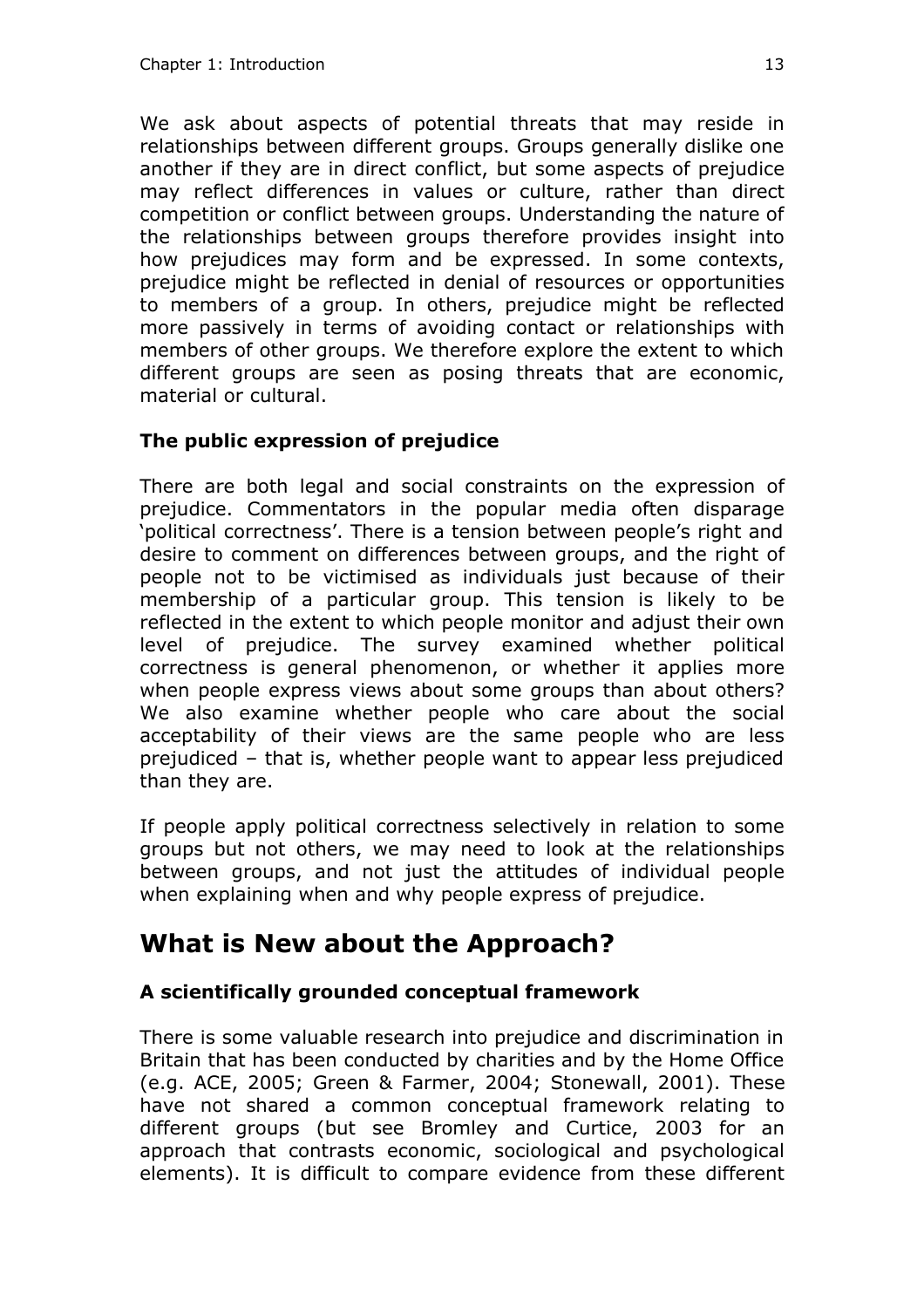sources because of differences in the extent and quality of the measures used. Some of the more detailed surveys have focussed on one particular group, and have adopted a social psychological approach (e.g. Abrams, Viki, Bardi, Randsley de Moura, Ray & Sopp, 2005; Heim, Howe, O'Connor, Cassidy, Warden & Cunningham, 2004). However, the larger body of representative evidence from, for example, the British Social Attitudes survey, is very limited and is restricted to the area of race and immigration (Park, Curtice, Thomson, Bromley & Phillips, 2004). There is also informative, but not representative, qualitative evidence in other research evidence (e.g. Valentine & MacDonald, 2004).

The present work is based firmly in a vast literature in social and political psychology that has identified what are likely to be the central elements that should be examined in people's prejudices towards different groups. These elements include values, social stereotypes, perceived threats, emotions, perceptions of the relationships between groups, and the self-regulation of prejudice. These elements and the items chosen to measure them have a very well-established empirical and theoretical base.

Within the constraints of a public survey we had, mainly, to focus on the more manifest aspects of prejudice and discrimination. There are other, 'implicit' measures that can be used too, and we included some more subtle, or indirect measures in the survey.

#### **A coherent and integrated methodological approach**

The second, very important, feature of this work is that in studying prejudice towards several groups at the same time we are able to provide more context for the interpretation and analysis of the results. It is possible to trawl different surveys about particular groups and try to make comparisons between the findings. However, different surveys have used different items, or different response scales, or have been administered to different types of sample, and almost always at different points in time. Also, because each survey may focus attention only on one particular group we cannot be certain of the comparative reference points that respondents themselves may have been using. The present work addresses this problem. For example, it is possible to describe the percentage of the population who say they feel negatively about Muslims. Evaluating the meaning of that percentage is easier if we are in a position to compare it with the percentage that feel negatively towards a range of other groups. Moreover, because we are asking questions about different groups using the same format, and at the same time, we can be relatively confident about comparing the answers. In several sections of this report we make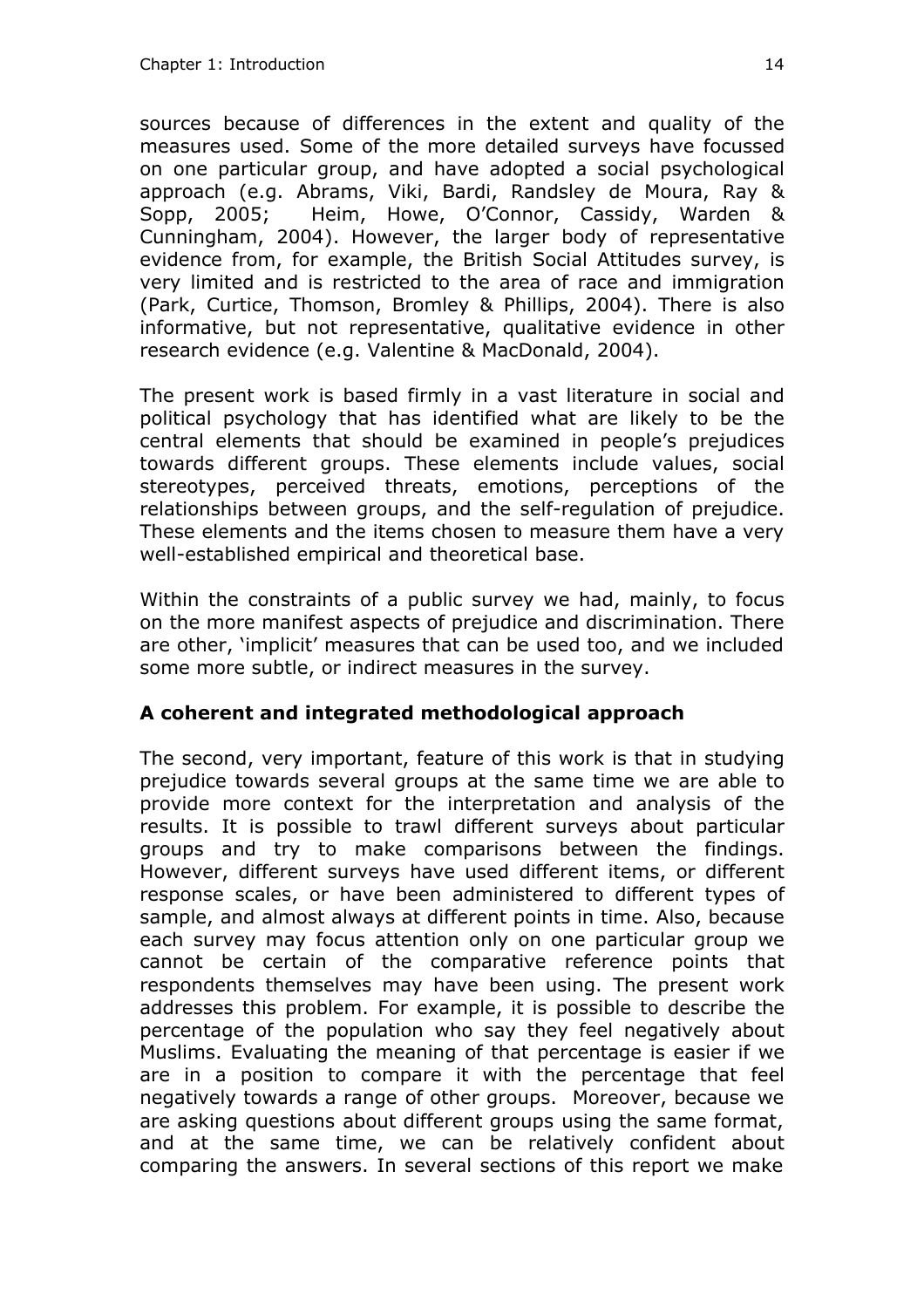use of this richer context information to help us make sense of the findings.

#### **A reference point and set of benchmarks for evaluating change and progress**

The integrated approach to method and measurement described above provides an extremely useful set of benchmarks against which changes can be evaluated.

The benchmarks, and differences relating to different groups will be helpful in the setting of goals or targets to be achieved. It may be that these will be different for different problems or groups, or they may be more general. However, as the government develops its priorities for equality, through the Equalities Review and CEHR, it will have a richer evidence base on which to reach its conclusions about what needs to be done and how.

By conducting repeated research it would be possible to demonstrate whether prejudice as a whole is changing, and whether prejudices towards particular groups or subsections of the population are changing relative to the whole. Therefore, this report provides a valuable reference point for future work and for interpretation of the changing cultural and political landscape of Britain.

#### **Incorporation of a wide range of expertise**

The research has involved contributions from a large number of people, with a range and depth of expertise that has been particularly valuable in the development of the project. These include representatives and research officers from The Women and Equality Unit, Stonewall, Age Concern England, Disability Rights Council, Equal Opportunities Commission and the Commission for Racial Equality. We have also benefited from discussing and reading a number of previous reports and surveys, some of which have been referred to already.

The next chapter outlines the methodology used in the survey. The chapters that follow provide details of the results for different parts of the survey. Our interpretation of the implications of the findings is given in the final chapter. The appendices provide the survey items and other technical details.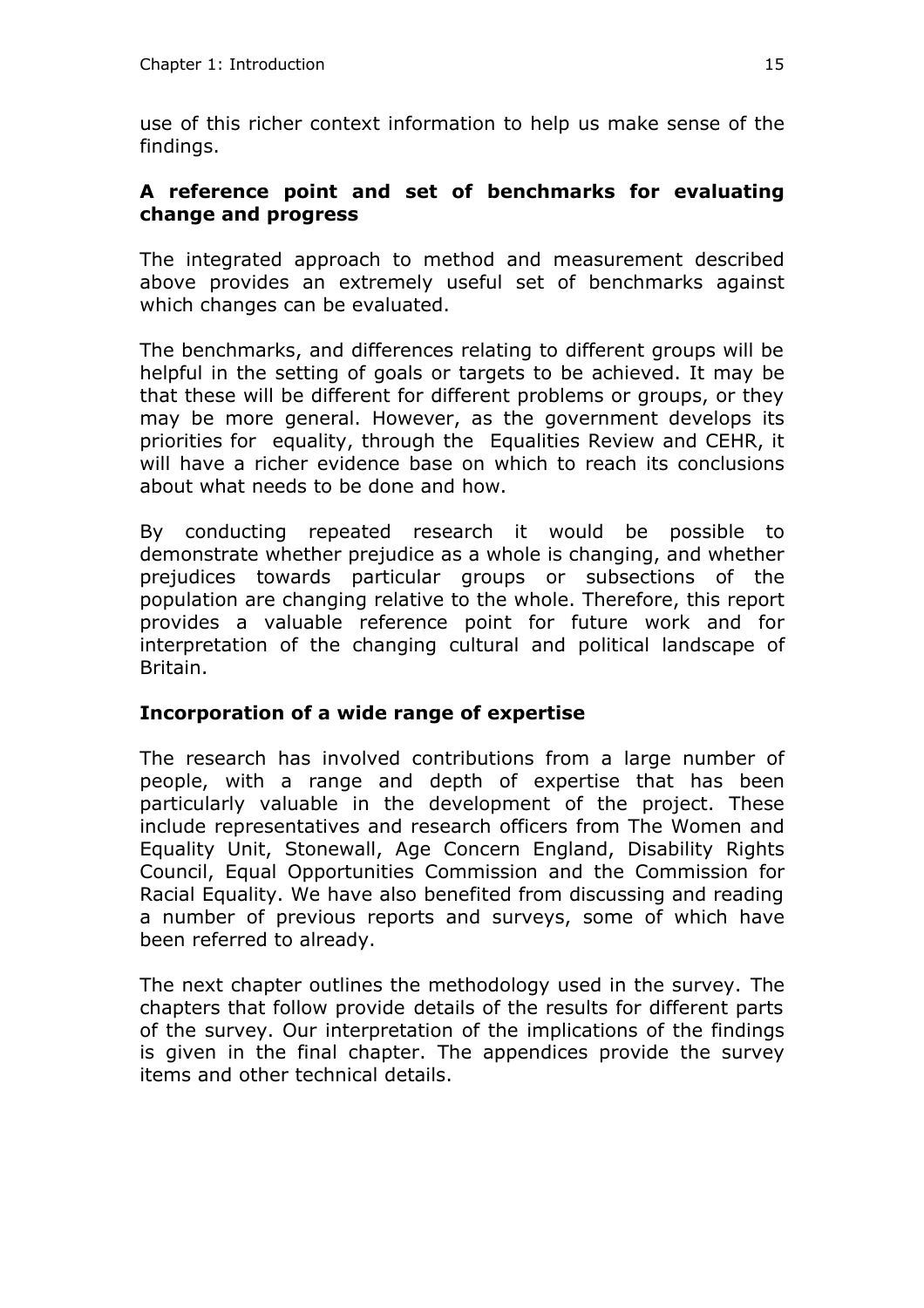# **Chapter 2**

# **Methodology and Definitions**

This report describes some key findings from a TNS/Omnimas omnibus survey conducted between 20<sup>th</sup> May and 1<sup>st</sup> June 2005. The survey was of a nationally representative sample of 2895 adults aged 16+ from England, Scotland and Wales, using face to face CAPI (computer assisted personal interviews). Much of the interview allowed respondents to answer by self-completion (reading and keying in their own responses). Where aggregate (whole sample) results have been reported these have been weighted by gender, region and socio economic status to reflect the population profile of Britain.

This research was originally commissioned by the Women and Equality Unit which forms part of the Department for Communities and Local Government. It is a DCLG contribution to the work of the Equalities Review. It was designed by a team of researchers in the Centre for the Study of Group Processes at the University of Kent. The items were developed on the basis of current social psychological research in the area of prejudice and intergroup relations (see Hogg & Abrams, 2003) together with a critical analysis of measures used in previous opinion research. Thus, the research was informed by a robust theoretical framework and with a view to improving and adding to previous research evidence from UK surveys.

### **Definitions and Terminology**

#### **Measuring prejudice and discrimination**

There is a common wisdom that political correctness may stifle 'true' expressions of prejudice (Dovidio & Gaertner, 1998; Kinder & Sears, 1981; Monteith et al., 1998). Previous surveys have sometimes shied away from asking directly whether people feel negative about other groups. A regular question in the British Social Attitudes Survey asks people to describe themselves as 'very prejudiced', 'a little prejudiced' or 'not at all' prejudiced against people of other races. This question implicitly to make a judgement about what 'prejudiced' means. Unfortunately, there is no way of knowing whether the baseline is changing so it is difficult to interpret the meaning of changes over time in responses to this question. It is also problematic because the term prejudice would imply for many people that there is inaccurate and negative bias. It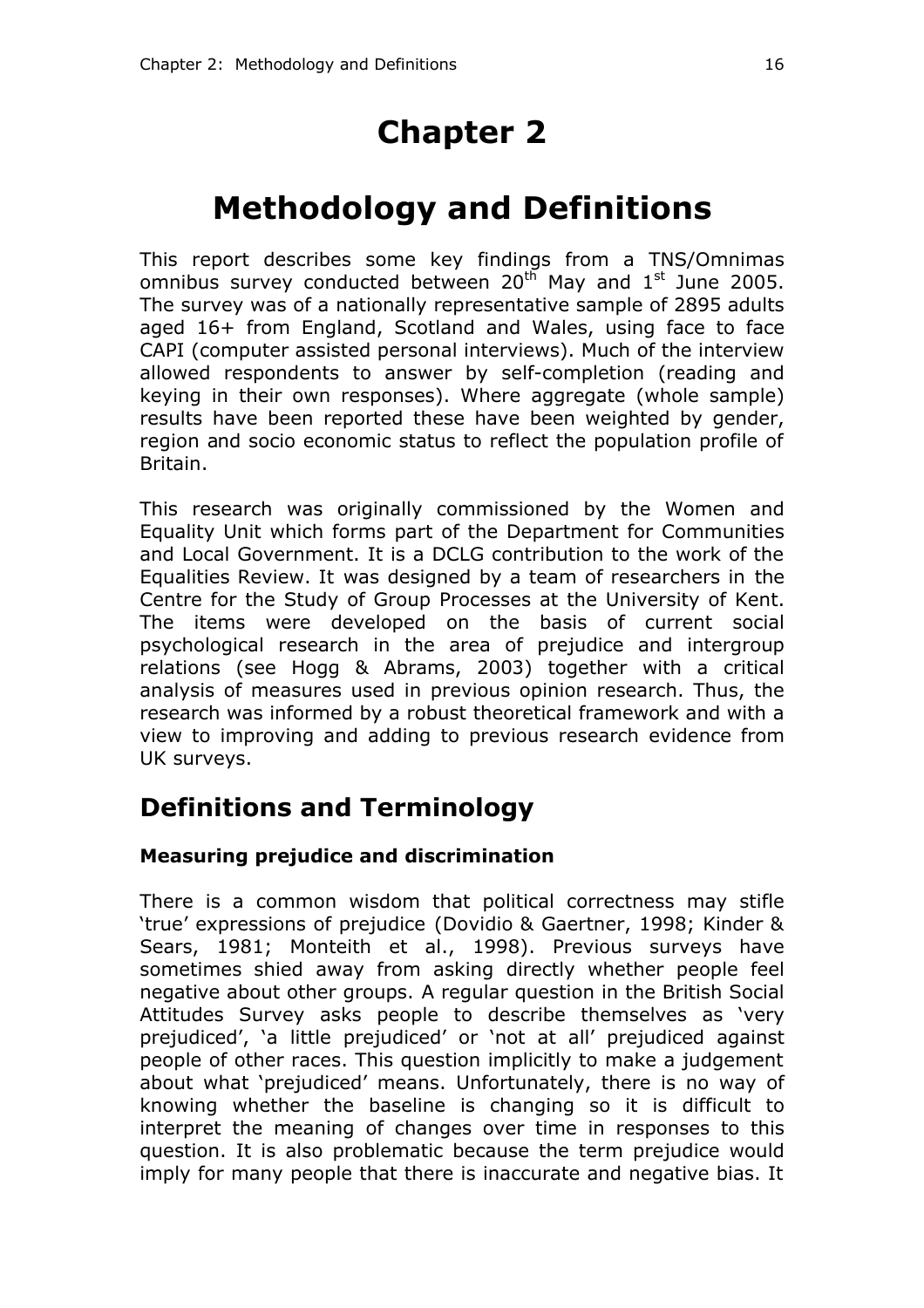is difficult to believe that people who say they are 'prejudiced' would also agree that they are wrong. Conversely, it is difficult to believe that all those who claim not to be prejudiced actually have no preferences for some racial groups over others. Surveys also sometimes require analysts to *infer* levels of antipathy towards particular groups. For example, the authors of MORI's 2001 survey of Profiles of Prejudice for Stonewall wrote that 'Almost two thirds of people in England can name at least one minority group against whom they are prejudiced' (p.17). But this is actually an inference based on responses to a more oblique question about 'which of these groups, if any, would you way you feel less positive towards'?. Because the question is asked relativistically (with a list of 20 options), there is probably a strong methodological demand to include at least one group.

In other key surveys such as the BSAS and Home Office Citizenship Survey, people are asked whether they think that prejudice has got better or worse over the preceding 5 year period, and whether it will get better or worse in the next 5 year period. These questions do not tap the respondent's own attitude, and once again invite a response that is rather speculative and prone to all kinds of memory biases. If weather forecasters are reluctant to anticipate the next two weeks, it is perhaps unwise to make too much of people's guesses about patterns of prejudice over a 10 year period. In short, despite considerable interest in prejudice, survey researchers have not been very systematic in their efforts to provide benchmarks against which changes over time are interpretable. For this reason, we asked directly about peoples feelings about relevant societal groups.

The change from 34% to 25% who said they were prejudiced between the 1985 and 2000 BSAS seems to show prejudice is on the decline. There was an upward trend (to 31% in 2000, followed by a further dip to 30% in 2002. Another interpretation is that people are merely becoming more careful to observe 'politically correct' conventions about expressing prejudice. Indeed, the  $21^{st}$ BSAS report states, "We acknowledge the likely problems with political correctness related to this particular survey question. Unfortunately, measuring racial prejudice directly is extraordinarily difficult (if not impossible) in the current day, and so we are dependent on this rather direct approach" (McClaren & Johnson, 2004, p. 198). In the present survey we used items from contemporary social psychological research on prejudice to ask specifically about people's concerns over expressing prejudice, both generally, and towards particular groups.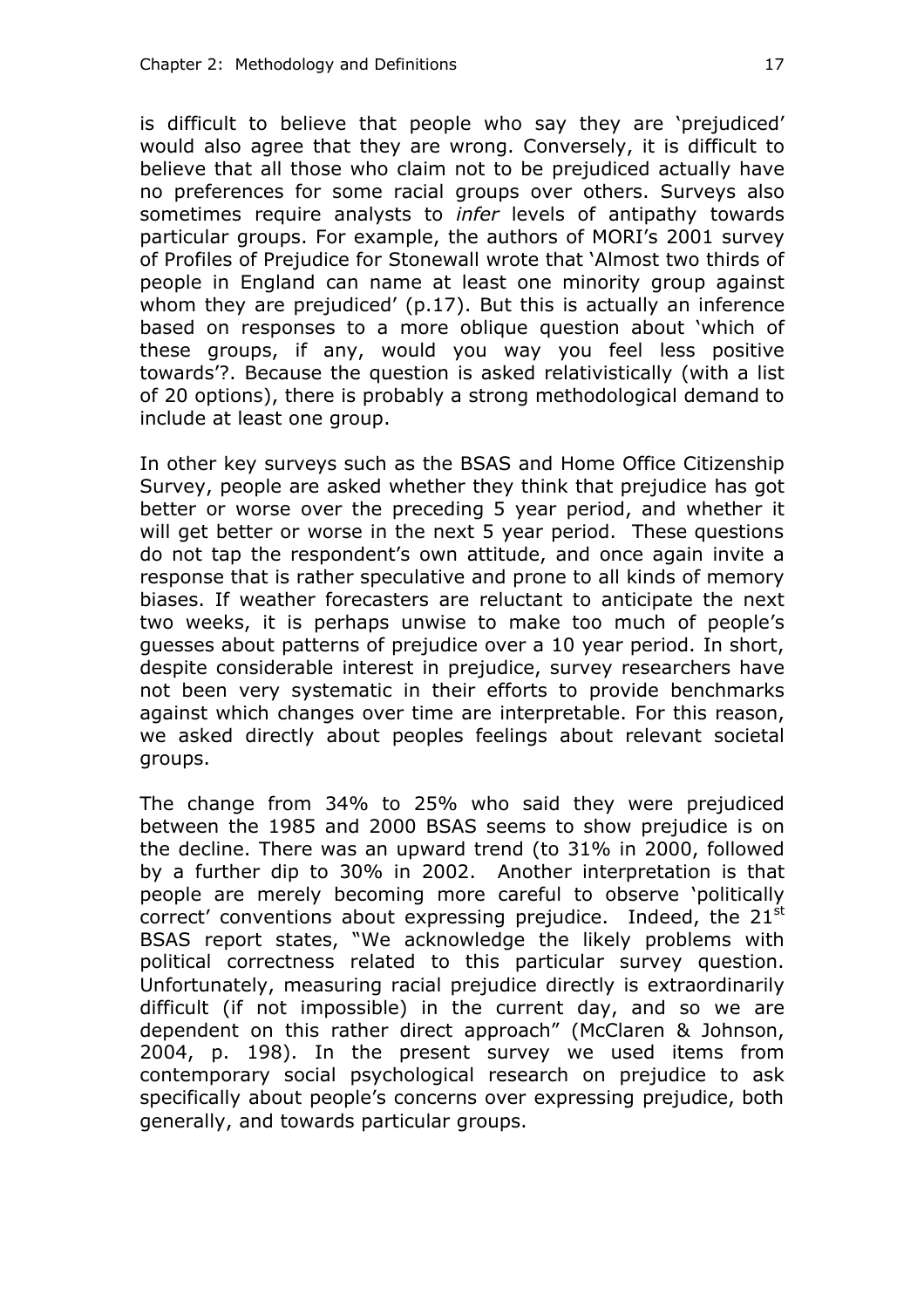If political correctness was really at the heart of reticence to express prejudice we would expect it to apply to all prejudices, against all groups. Instead, the starting presumption in the present research is that, where they exist, prejudices towards different groups may take quite *different forms.* That is, as well as positive or negative feelings about different groups, people's prejudices may be reflected in an array of opinions, choices, non-verbal behaviour and even unconscious and automatic associations or reactions to members of those groups (Dovidio & Gaertner, 1998). Within the constraints of a survey we had to focus on aspects of prejudice that are reflected in people's beliefs, stereotypes, values and preferences.

To understand this more complex picture of prejudice we also need to examine the forms it takes toward several different types of group.

A further caveat is that one cannot interpret people's awareness of *differences* between groups as being equivalent to prejudicial or discriminatory attitudes. There is strong evidence in psychology that merely categorising people can result in relatively automatic biases towards people who share our own social categories compared with those we perceive to belong to other categories (Fiske, 2004; Tajfel, 1981). There is also clear evidence that by categorising people we also make generalisations about them – a foundation for stereotypes. However, there are also important contextual and social factors that mean we do not translate these rather automatic reactions into prejudice or discrimination.

We need to distinguish *differentiation* between groups from judgements that make unwarranted assumptions in favour of one group over others. Whereas a person may understand that Muslims have different religious views from Christians, this should not necessarily imply that one is better than the other. It is an empirical question, examined in the present work, whether the perception that groups differ is distinct from prejudice.

Furthermore, prejudice may take other forms such as patronising positivity, or the denial that a disadvantaged group is actually disadvantaged (Jost & Banaji, 1994). Prejudice that is positive in tone but negative in implication has been labelled 'benevolent' prejudice (e.g. Glick and Fiske, 1996). Judgements about whether benevolent attitudes are symptomatic of prejudice are sometimes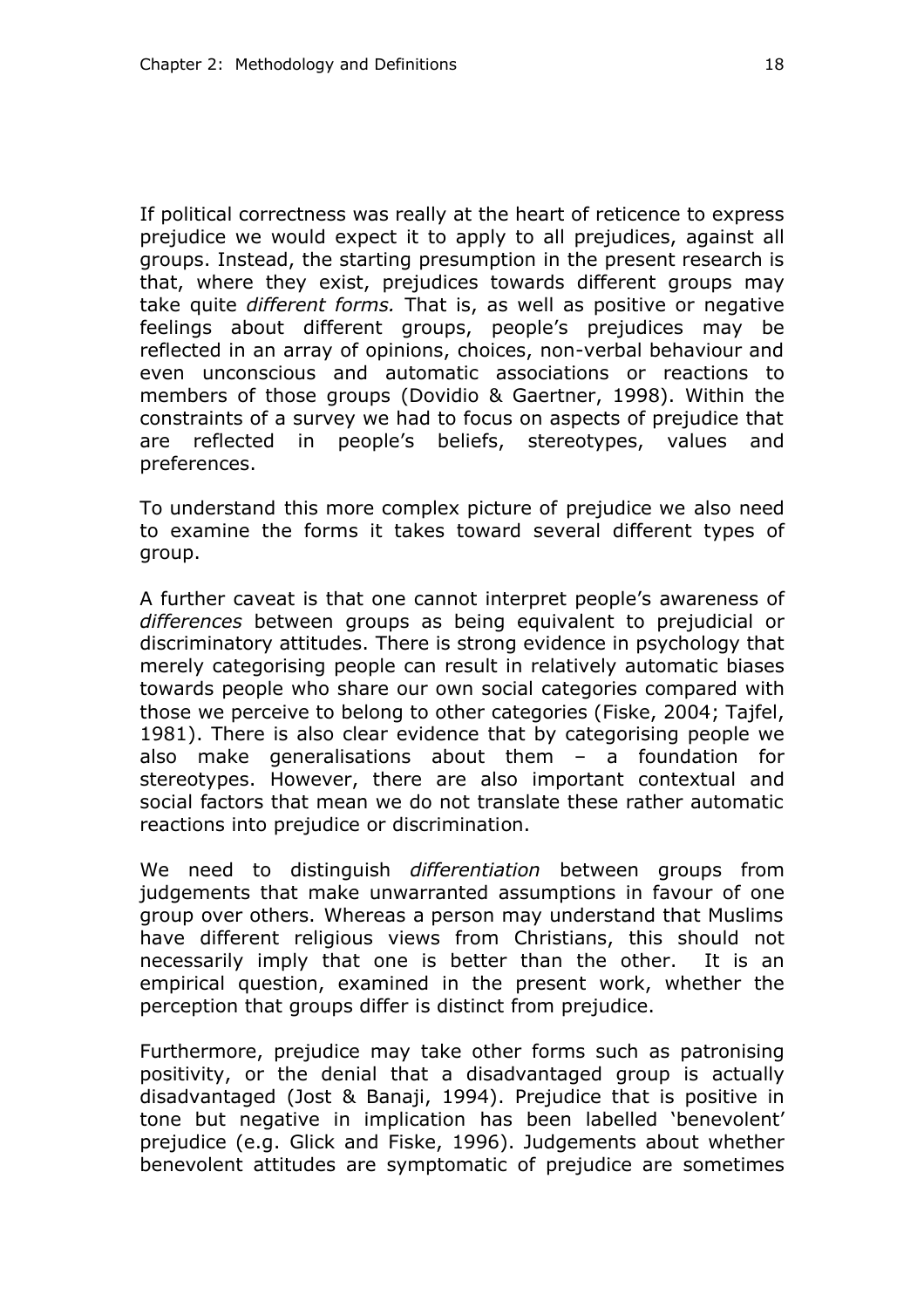difficult to make. For example, people may differ in their views of whether a man who holds a door open for a woman is being prejudiced or just polite. However, in the context of evidence about a broader set of perceptions about the capability or status of a group, it is possible to consider whether indeed such benevolent thoughts could actually underpin discriminatory outcomes for that group.

In the light of the potential complexity of prejudice we chose not to rely on single measure of prejudice. Instead, we focus on the patterning of social perceptions and of preferences for different groups in society. Some of these, to be sure, are blatantly negative, others may be more subtle. The goal, therefore, is to capture these different patterns of prejudice. To do this we sought to understand people's views of stereotypical images of social groups, the portrayal of these groups in the media, the extent to which they are perceived as suffering from prejudice, and their impact on the economy and culture of Britain. We also asked directly about people's values and their views on the desirability of equality in society.

As well as examining attitudes towards other groups we asked respondents whether they had personally been a victim of prejudice or discrimination on the basis of different groups to which they may belong. The Home Office Citizenship Survey (2003) asked whether various public agencies (e.g. doctors, magistrates, the police) 'would treat you' compared with people of other races. It also asks whether they have been turned down for a job in the past 5 years and been treated unfairly at work, and if so whether it was due to discrimination. These are valuable questions but they also have drawbacks. For example, many people may have very limited direct experience of some institutions that are responsible for discrimination. Discrimination can also occur in many settings other than the workplace. Moreover, a 5 year period is very difficult for people to remember (there will be strong tendencies to recall recent or particularly dramatic events), and the question does not address the frequency of discrimination.

Our intention in the current survey was not to identify a hierarchy of discrimination, but instead to understand the prevalence of prejudice directed towards different types of group membership, whatever the source. Consequently we asked people to indicate whether and how frequently they had experienced prejudice from anyone on the basis of each of their different group memberships in the last year.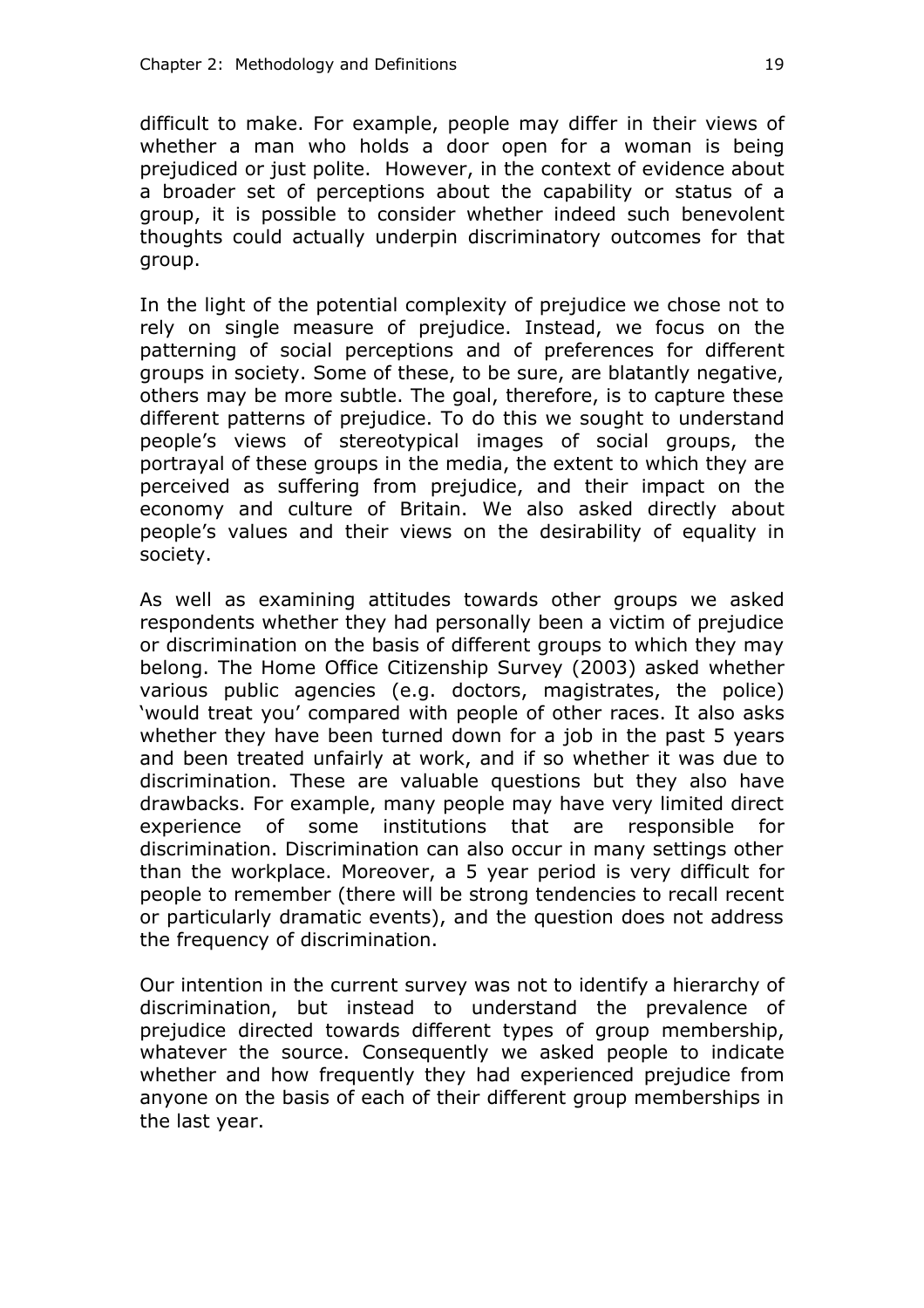Finally as a general approach we have avoided the use of categorical – yes/no – response categories, and have not required people to select a limited number of groups from a list (cf. Profiles of Prejudice). Instead we generally employed a response scale with a 5 point range that allowed people to indicate the strength of their agreement or disagreement with each statement. This approach helps to avoid either leading or inhibiting respondents from making any particular type of response.

#### **Terminology**

Given the aim of examining issues relevant to the proposed CEHR, we elected to examine prejudice in the context of the six key equality 'strands' – gender, sexuality, religion, age, disability and ethnicity.

Labels are always a matter for debate, and our guiding principle was to use broadly inclusive terms that respondents would recognise and understand. Pilot work involving over 400 participants, and consultations with experts, as well as earlier research, provided the operational terms used in the survey.

For gender, the focus was primarily on women. For sexuality we asked primarily about '*Lesbian Women and Gay Men'*. For religion we decided to focus primarily on *Muslims*, both because they represent the largest religious minority in Britain and because they have greatest contemporary salience. For age we concentrated on '*people over 70'*, because this was the age most people consider old age to have been reached (Sopp & Abrams, 2004). For ethnicity we focused primarily on *Black people*, which we defined as of African or Caribbean background. For disability, we used the term '*disabled people'*, and defined this as 'people with any disability, whether noticeable or not'.

In places within the survey we also took the opportunity to ask about other groups that make a useful point of comparison, including *white middle class men, Americans, Eastern Europeans, Chinese people, Arabs, Asians, Christians, Hindus, Jews, Sikhs, nonreligious people, illegal immigrants, legal immigrants and asylum seekers*.

### **Versions of the Survey**

In order to ask questions relating to the six equality 'strands' of gender, sexuality, age, disability, ethnicity and religion, we made a strategic decision to establish a set of core questions covering six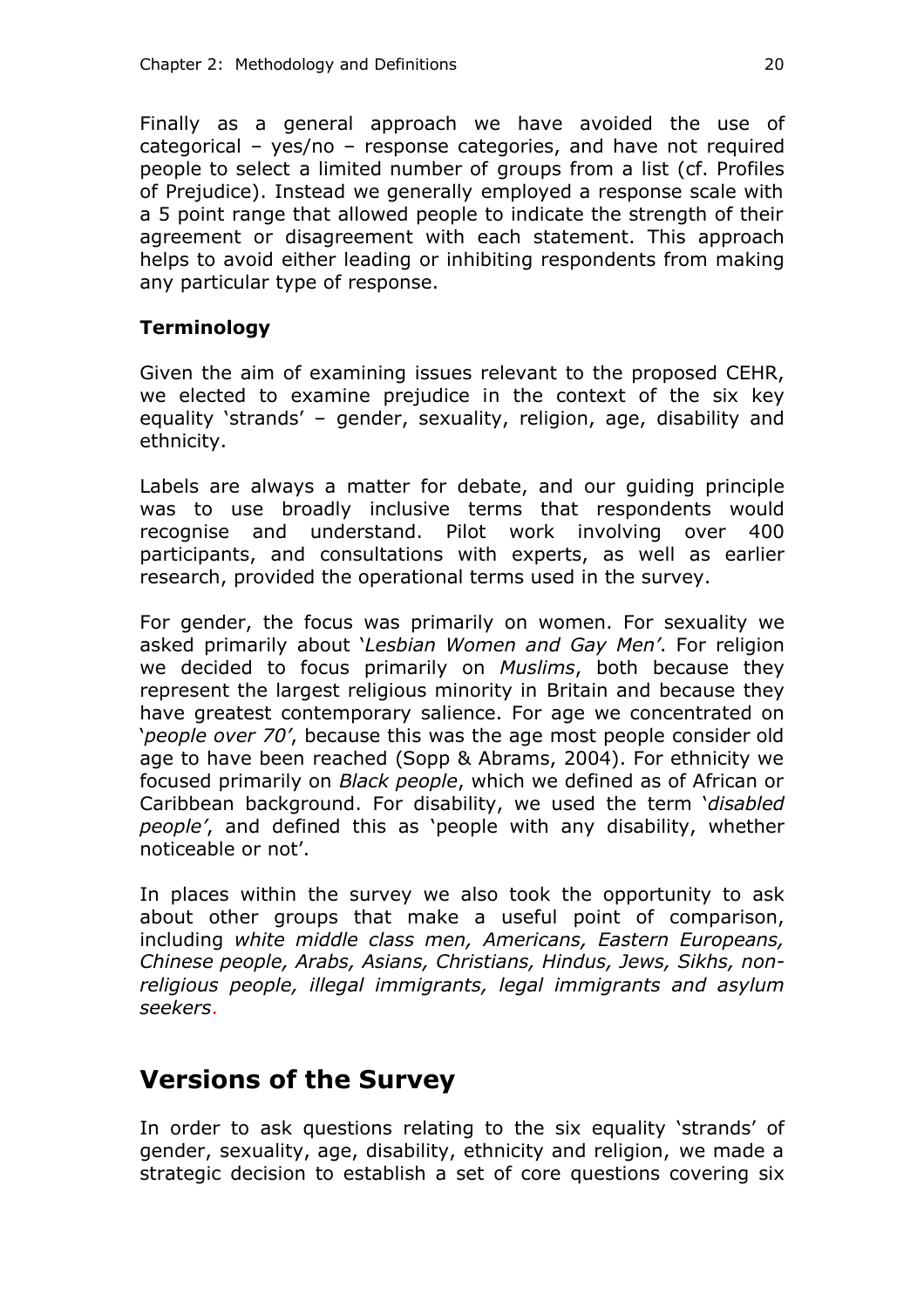groups, which all respondents completed. More probing questions about two of these groups were completed by three subsets of the larger sample.

The core questions were asked of all respondents at the beginning of the interview<sup>2</sup>. The fieldwork for the survey was conducted by TNS/Omnimas as part of their omnibus survey between the 20<sup>th</sup> of May and  $1<sup>st</sup>$  June 2005. The sample consisted of 2895 respondents.

A randomly allocated subsample of 962 answered additional questions about women and about gay men and lesbians, (Version A), a second subsample of 931 answered parallel questions about people over 70 and Muslims (Version B), and the third subsample of 1002 answered questions about disabled people and Black people (Version C).

We chose these pairings deliberately on the basis that we wanted to avoid confounding age and disability (which could theoretically be the focus of a common prejudice), and we wanted to avoid confounding religion and ethnicity (for the same reasons).

## **The Sample**

 $\overline{a}$ 

The core sample was large enough to enable analysis of differences relevant to each equality strand, our aim being to have a minimum of 100 respondents within any relevant category<sup>3</sup>. Respondents did not always provide full information about their memberships of these categories and therefore the percentages and numbers do not always add up to the 100% or the full sample of 2895, see Table 1.

The classification of respondents was determined as follows. The category, 'non-heterosexual' includes both respondents who identified themselves as gay, lesbian or bi-sexual (3%) and those who indicated they would prefer not to say. This is on the basis that most heterosexual people would not have any objection to stating their sexuality. The classification of 11% as non-heterosexual also appears to be reasonably in line with estimates based on other sources.

<sup>2</sup> Item rotation and response formats**:** We retained a fixed sequence for the blocks of questions within the survey. However, the sequence of items within blocks was rotated (e.g. multiple attitude questions, or ratings on multiple characteristics) so that there were no primacy effects. In addition, to avoid response set biases, respondents were randomly assigned to different response scale orderings (e.g. most negative option first versus most positive option first). These were kept consistent within blocks.

 $3$  For n=100, the 95% confidence intervals are  $+/$ - 6% where 90/10% of the sample hold a view,  $+/-9\%$  where 70/30% hold a view, and  $+/-10\%$  where 50% hold a view. The comparable confidence intervals for  $n=1000$  are  $+/- 2\%$ ,  $+/- 2\%$  and  $+/- 3\%$ .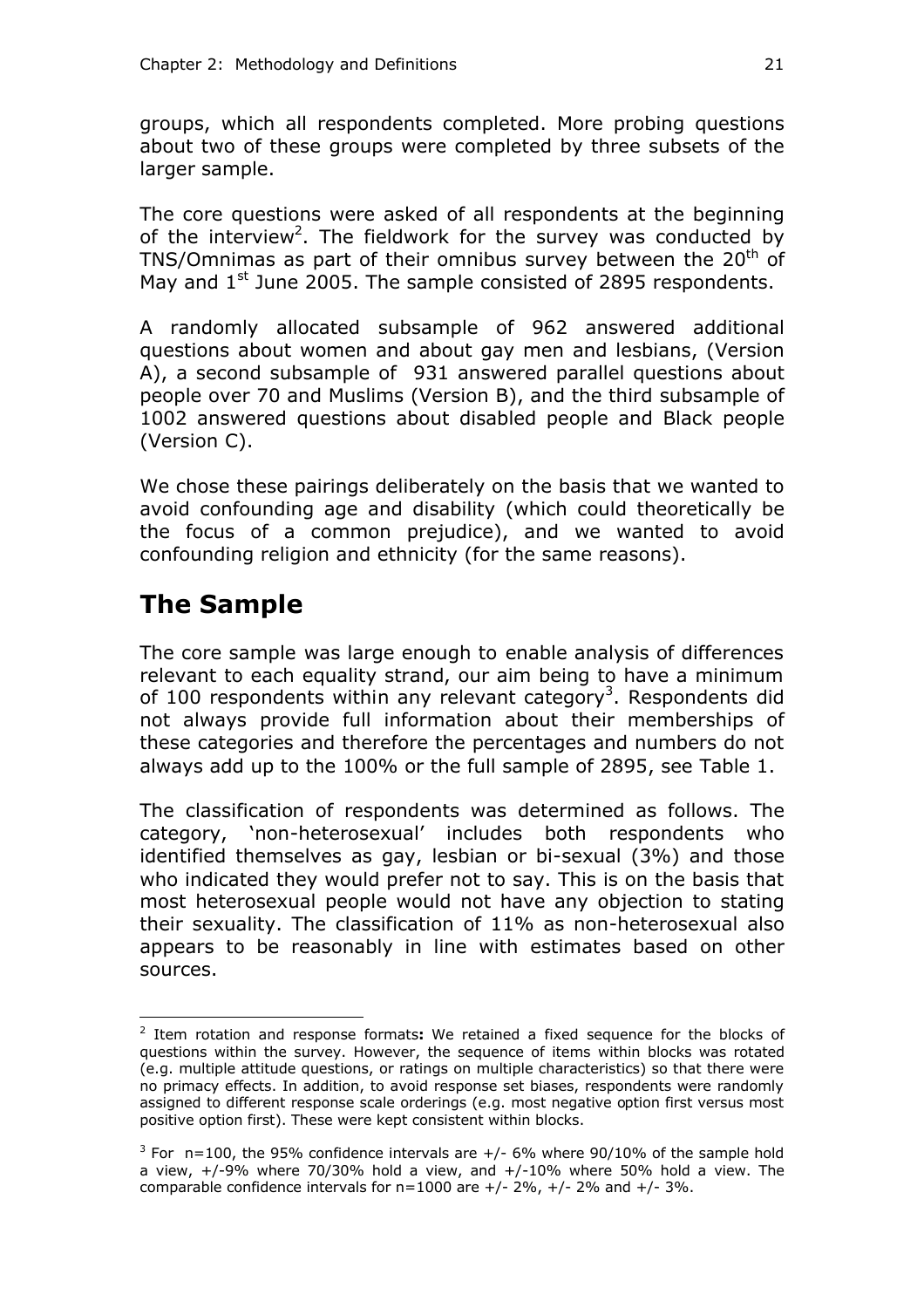Some participants who classified themselves as Christian are unlikely to be practising. However, their self-identification as Christian is meaningful in terms of the way they may experience and express differences based on religious groupings. 'Other religions' includes Jewish, Hindu, Sikh, Buddhist and other faiths. None of these was cited with sufficient frequency to provide enough respondents to warrant separate analyses. People were classified as non-religious only if they explicitly said they had no religion at all.

Classification of the respondents' ethnicity was based on whether the respondent was exclusively white (white), had any black, African, Caribbean or other Black background ('Black'), or had any central Asian background (India, Pakistan, Bangladesh, or other Asian background). Oriental Asians and other groups were in such small numbers that, although they were included in the survey, we did not conduct separate analyses to compare their answers with those of other ethnic backgrounds.

The classification for disability is based on whether the respondent answered affirmatively to a general question 'do you have any long standing illness, disability or infirmity?'. The proportion answering affirmatively is higher than usual estimates of disability levels. However, from the perspective of the research, as with the criteria for religious categorisation, it was important to base comparisons on respondents' *self-*categorisations and therefore this remains a useful and relevant index.

The numbers of disabled people may seem a little high. However in a previous survey conducted in October 2004 (ACE, 2005) respondents were asked to describe their situation in more detail. Twenty four percent described themselves as having a disability, for the following reasons. Thirteen percent said they could do most everyday things but nothing too energetic, 3% said their movements were quite restricted, 5% percent said their movements were fairly restricted, 2% very restricted, and 1% completely housebound. Government statistics from the 2001 Census also report that 18% of the population reported having a limiting long term illness or disability which restricted their daily activities. However, this increases sharply with age. The Census includes children, and therefore the prevalence of disability among 16+ year olds would be expected to be higher. Therefore, we feel reasonably confident that the proportion who self-defined as disabled is a reasonably accurate description of the sample.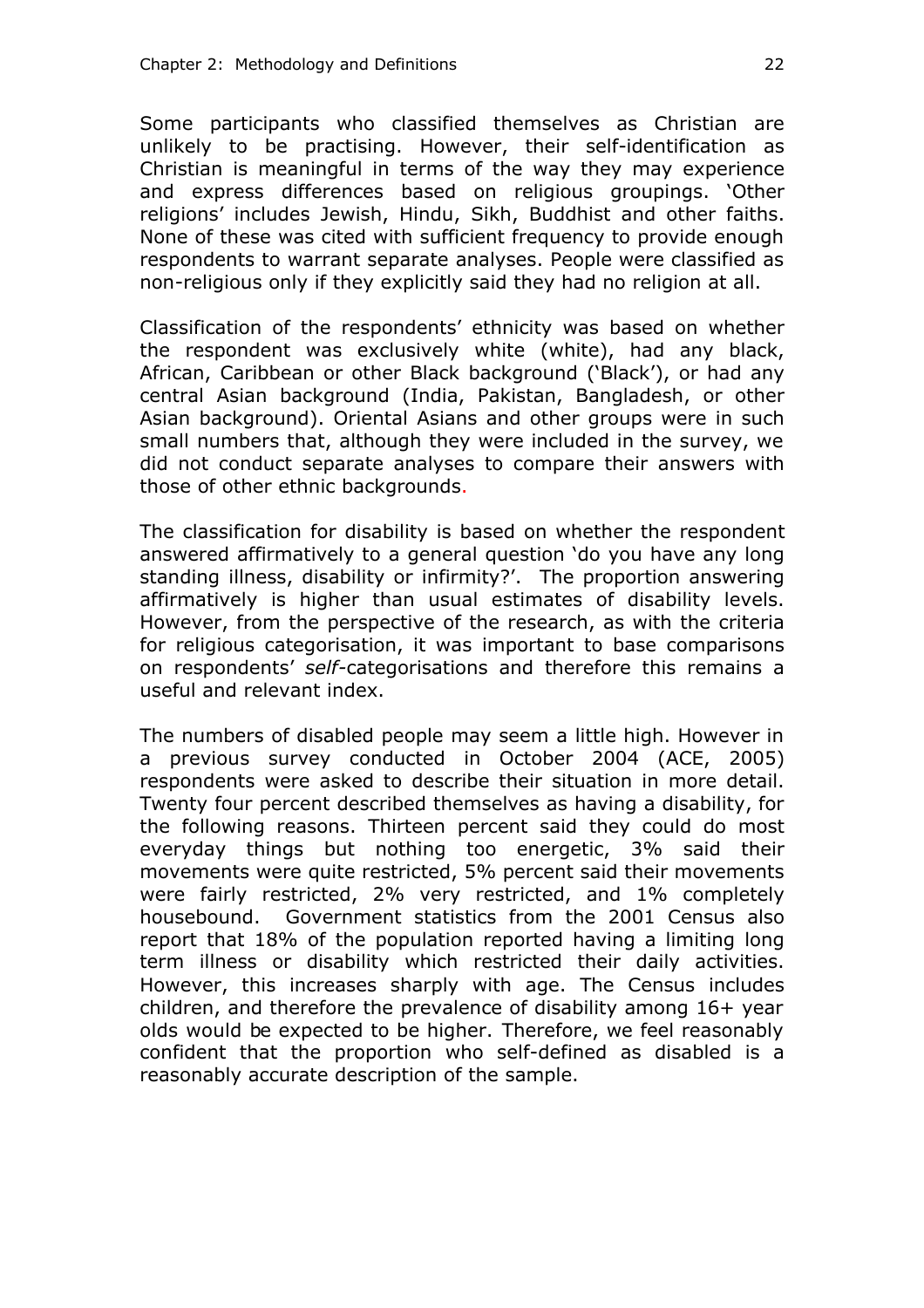|                  | N    | $%$ of    | <b>British Census</b>     |
|------------------|------|-----------|---------------------------|
|                  |      | Sample    | 2001<br>$(except *, ***)$ |
| Men              | 1289 | 44.5      | 48.6                      |
| Women            | 1606 | 55.5      | 51.4                      |
| Heterosexual     | 2568 | 88.7      | $*91.9$                   |
|                  |      |           | 88.3                      |
| Non-Heterosexual | 327  | $***11.3$ | $*8.1$                    |
|                  |      |           | 11.7                      |
| $30 -$           | 756  | 26.1      | $***23.3$                 |
| $31 - 69$        | 1715 | 59.2      | $***62.8$                 |
| $70+$            | 424  | 14.6      | $***13.9$                 |
| Christian        | 1950 | 67.4      | 71.6                      |
| Muslim           | 128  | 4.4       | 2.7                       |
| Other religions  | 159  | 5.5       | 2.5                       |
| Non-religious    | 570  | 19.7      | 15.5                      |
| White            | 2532 | 87.5      | 92.1                      |
| <b>Black</b>     | 140  | 4.8       | 2.0                       |
| Asian            | 184  | 6.4       | 4.0                       |
| Non-disabled     | 2268 | 78.3      | 82.0                      |
| <b>Disabled</b>  | 627  | 21.7      | 18.0                      |

**Table 1:** Numbers and percentages of respondents from different social categories.

\*Estimate based on National Survey of Sexual Attitudes and Lifestyles 2000, for men and women, respectively (see www.Avert.org).

\*\* 3% stated that they were gay, lesbian or bisexual.

\*\*\*Estimate extrapolated from Mid-2004 population estimates from ONS with sample range from 15+.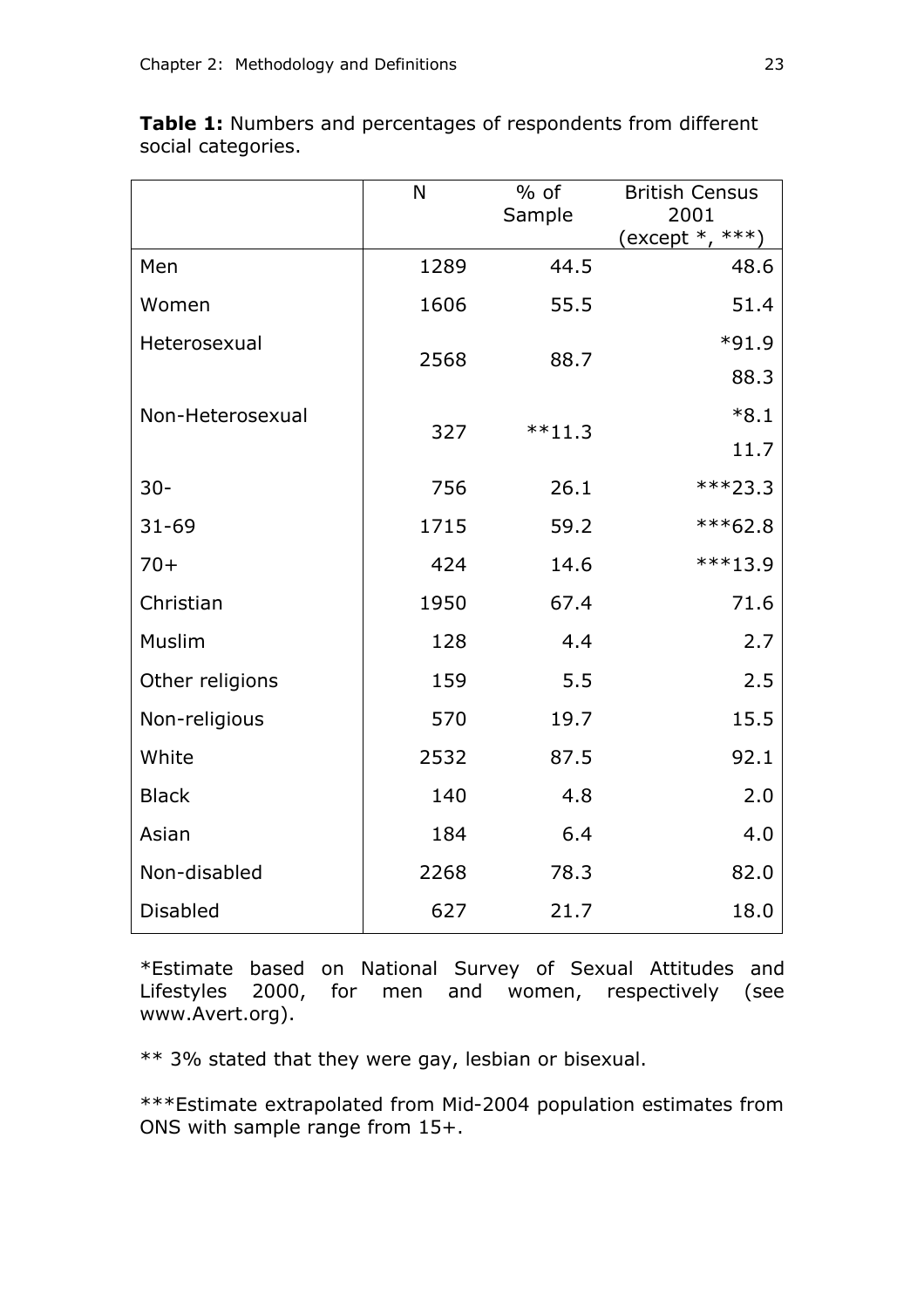# **Chapter 3**

# **Equality and Human Rights**

The development of the CEHR is based on agreed principles that have support across government and most of Europe. However, the meaning of equality to lay people is not necessarily the same as that laid down by philosophers, politicians or lawyers. Any review of equality must therefore be cognisant of what most people understand by, and want from, 'equality'.

We wanted to know whether people in Britain subscribe to the equality agenda, and if so, how core values such as equality and social justice stand in comparison with other values that might compete for priority or, under some circumstances, even imply opposing policies. We concentrated on core values such as equality and justice, as well as values of broad mindedness, security, and the preservation of social order or tradition. One question for the research is whether there is a broad consensus about the relative importance of different values, or whether groups differ substantially in their priorities.

Previous research has supported the idea that contemporary forms of prejudice are based on the conflict between two values in particular (Sears 1998; 2004). Values of individualism and freedom (including the protestant ethic) on the one hand suggest that creating a free society means that all individuals will have, in principle, equal opportunities to maximise their own individual potential. Values such as egalitarianism and humanitarianism emphasise instead the prescriptive goal that people *ought* in fact to be equal and should all be given equal rights regardless of their individual efforts or achievements.

Egalitarianism and individualism are values that are held strongly in many western democracies, but perhaps surprisingly they can be used to justify inequality. For example, people who believe in a free society, and who desire equality, may also believe that if certain people (albeit members of certain groups) are disadvantaged, that is due to their own efforts or abilities rather than inherent inequality in society (see also Katz & Hass, 1988; McConahay, 1986). Similarly, it has been suggested that members of minority and majority groups sometimes apply the 'colourblind' theory rather differently. Majority groups may use the idea that because society is equal we should ignore colour, and hence should not treat group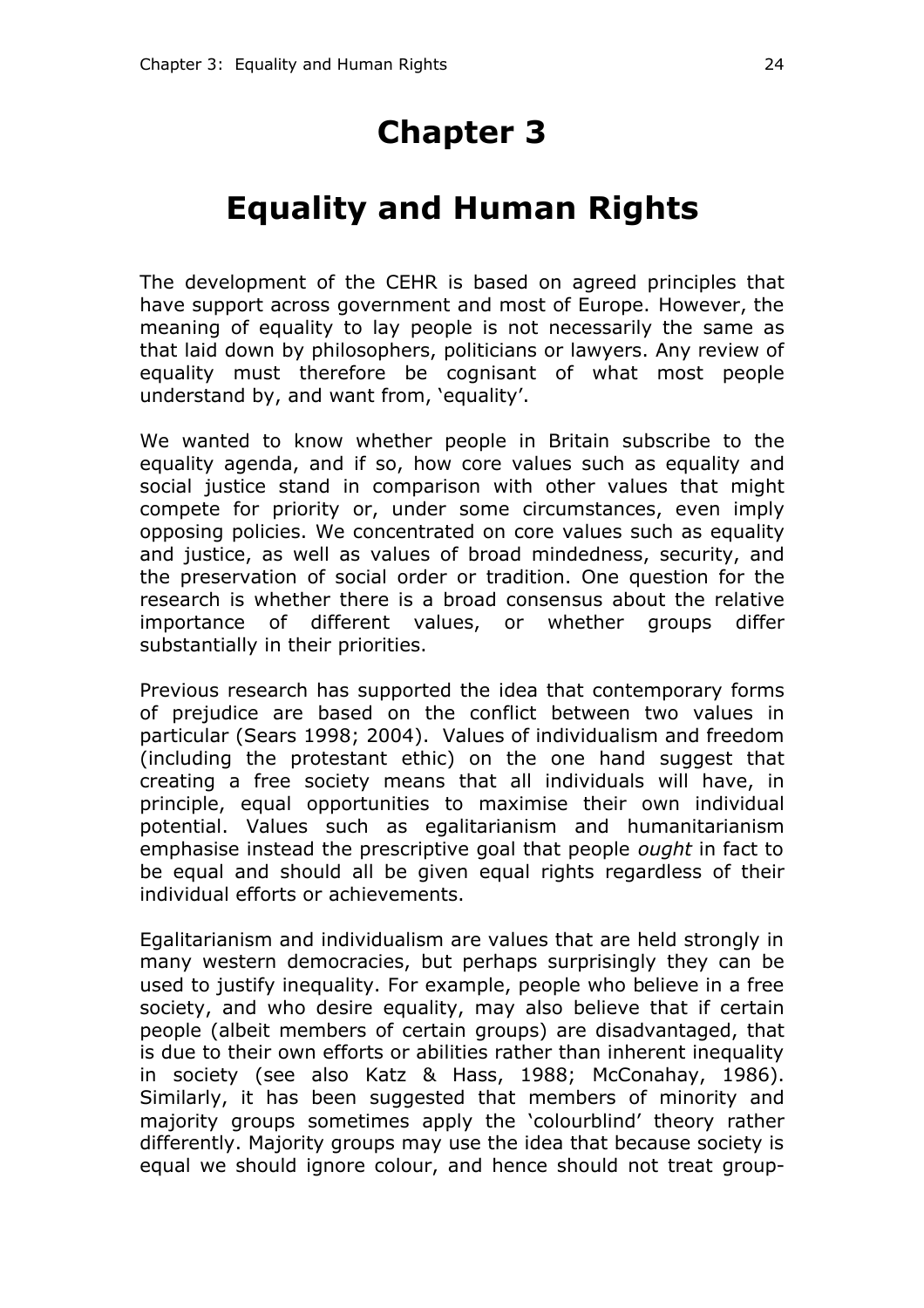based disadvantage as a group-based phenomenon, but rather a matter for individuals. The implication is that they may oppose legislation or procedures that actively help disadvantaged groups. Minority groups, however, may see the idea of a colour blind society as meaning that barriers to their progression and equality need to be removed (Levy, West, Ramirez & Karafantis, in press).

One implication is that even if core values are widely shared, their interpretation and implications for support of different policies may differ depending on the groups that people have in mind. For example, research into 'symbolic racism' (Henry and Sears, 2002) shows that contemporary prejudice against Black people in the USA involves four elements: denial of discrimination, criticism of Black's work ethic, resentment about their demands and resentment of 'unfair' advantages given to Black people by broader society. These attitudes are rooted in individualism and ingrained negative feelings about Black people. To explore some of these aspects in Britain context, as well as investigating core values, we also examined attitudes that were more specific to the situation of individuals and groups in Britain.

## **Core Values**

Respondents were asked to indicate to what extent each of 7 relevant core values, based on the Schwartz Values Instrument (Bardi & Schwartz, 2003; Schwartz & Bardi, 2001), came close to their own views (using a scale from 'not at all like me' to 'very much like me'. The percentage that endorsed these values is shown in Figure 1. The most strongly supported value (85%) is equality, a part of the 'Universalism' dimension. The related value of justice comes a close second (84%). These are closely followed by and security (82%) and broad mindedness (80%). Rather fewer people (72%) valued social order (desiring a stable government), tradition (60%). Only around half of the population (52%) clearly endorsed obedience.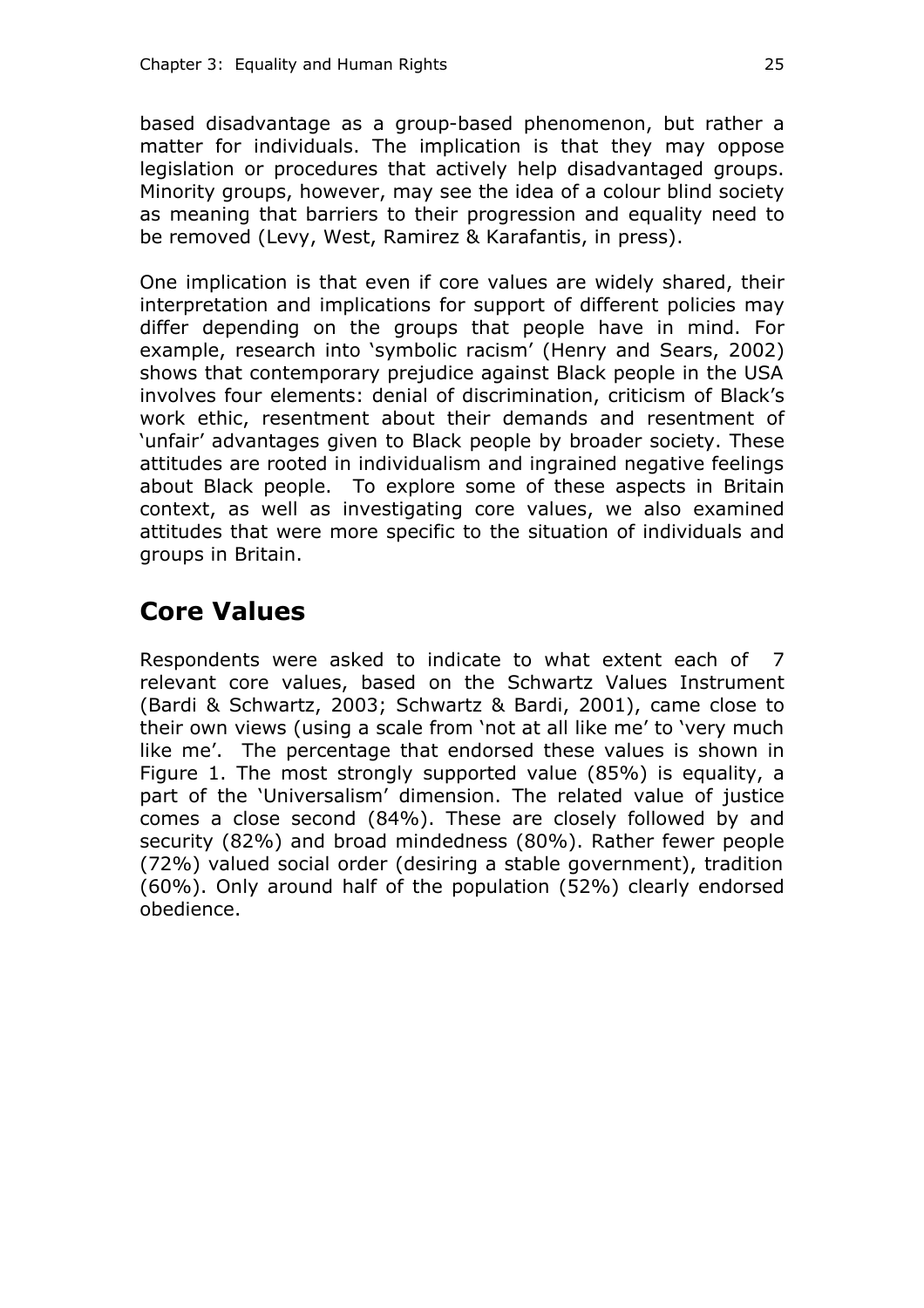**Figure 1.** Percentage who say different values are 'like me' or 'very like me' rank ordered according (value and value types in parentheses)



This profile of values conveys quite clearly what people's priorities are: An equal and just society that is secure and reasonably stable. However, they are less concerned with maintaining social order or ensuring conformity and lawfulness. This overall pattern is consistent with a liberal western ideology. The levels of endorsement of security, stability and conformity are actually rather high relative to the pattern that we expected to obtain. We examined differences associated with people's category memberships and found only one that related systematically to any of the values. Older people were more likely to endorse tradition and stability. However, this relationship was not very strong (a correlation of .25). Therefore, the picture is one of widely shared values rather than schism.

A further set of questions asked how strongly respondents disagreed or agreed with the way Britain should be in terms of equality, diversity and outcomes, as shown in Figure 2. There is a very strong endorsement of individualism (92% agree that we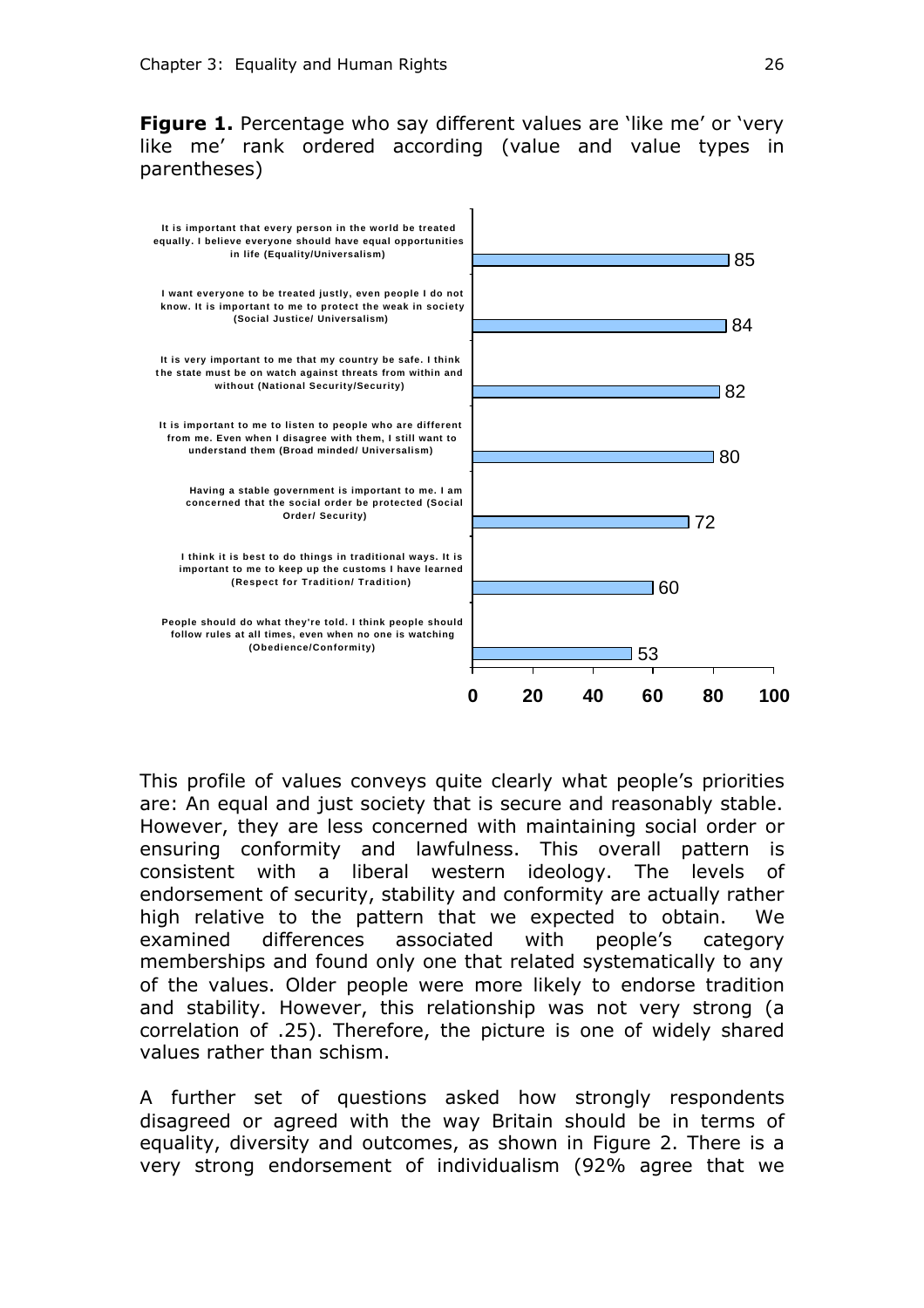should people should be treated as individuals). The extent to which people believe in a 'Protestant Ethic' is reflected in their endorsement of the idea that achievement is simply a reflection of effort. Only 28% agreed with this perspective, which seems to contradict the idea of individualism. Instead, there was a clear emphasis on achieving equality for all groups (84% agreed), as well as respect for differences between groups (81% agreed). While people were in favour of the idea that minorities should be committed to the way of life of the majority, and that it is better if all values are shared (77% and 63% agreed), they were clearly not in favour of the idea that certain groups should have more power and status than others (only 23% agreed). These views did not differ as a function of people's own category memberships, with the exception of a small relationship (correlation  $= .23$ ) between age and the idea that minorities should be committed to the majority way of life.

**Figure 2.** Percent who agree or strongly agree with social attitudes about individualism, equality, diversity and work ethic.



The picture this paints is of a country that strongly values equality as a goal, that respects differences both between groups and individuals, and yet that wants to ensure these values are shared by the country as a whole.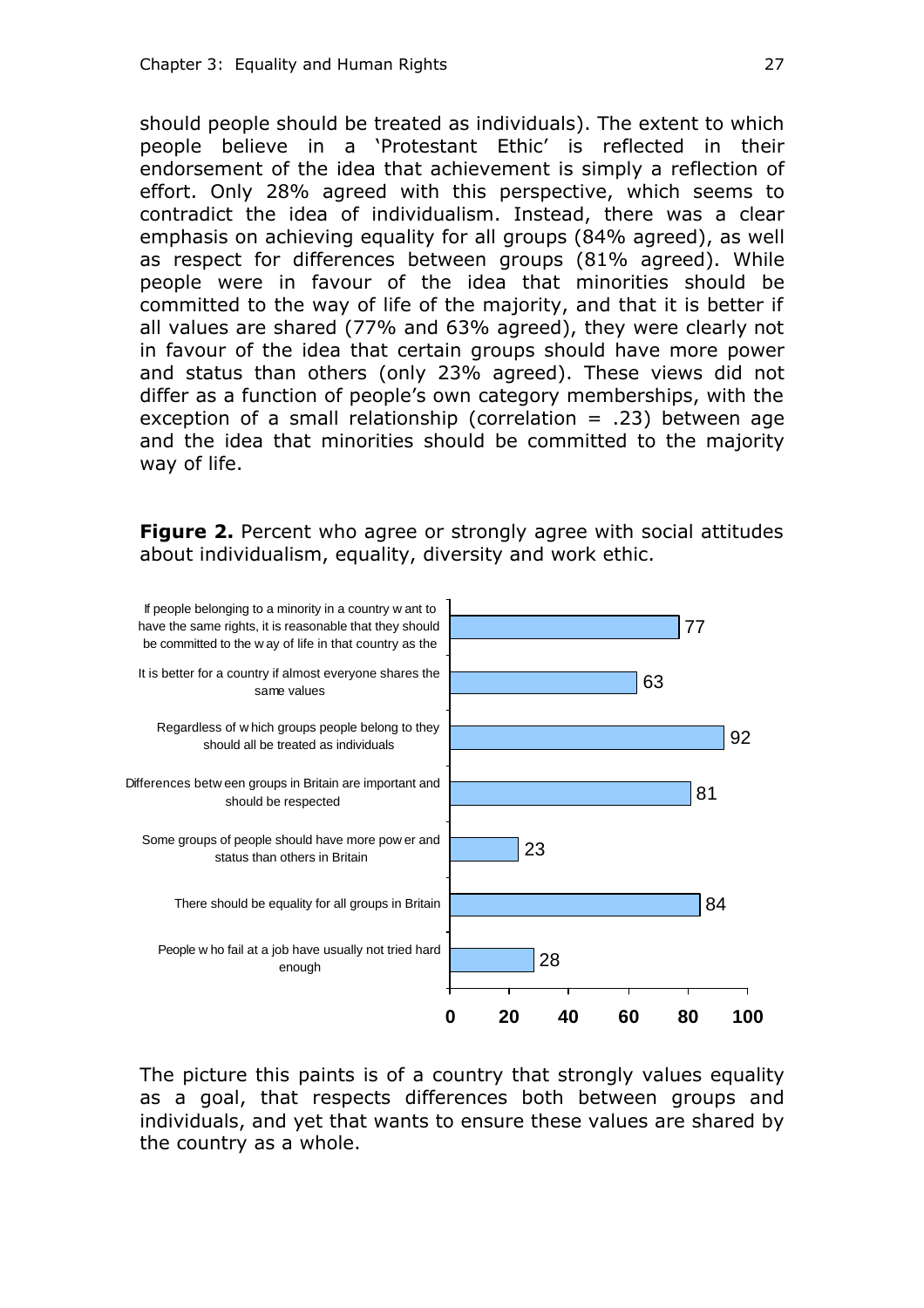## **Equality for All?**

One block of questions asked about diversity. We stated, 'Not all groups in society want the same thing as the majority. How important do you feel it is that the particular wishes of each of the following groups is satisfied?'. Answers were given on a scale from 1  $=$  not at all important to 5  $=$  very important. As Figure 12 shows, there were some sizable differences in views. Whereas the wishes of women, older people and disabled people were regarded as important by over 80% of respondents, the wishes of Gay and Lesbian people, Muslims, Blacks and legal immigrants were deemed important by between 50 and 65%. However, the wishes of asylum seekers, and especially of illegal immigrants were regarded as important by fewer than half of the respondents.

**Figure 3.** Percent who believe it is important to satisfy the needs of different groups in society.



**To Satisfy Needs of...**

Figure 3 illustrates that the application of equal respect for all members of society is rather different from the general ideal. Half or more of the respondents evidently do not feel there is any need to respond to the needs of gay people or of people who enter the country without full legal status. Around 40% do not think it is important to respond to the needs of Black people, Muslims or Legal Immigrants. It seems likely that this measure reflects the perceived 'legitimacy' of the needs of each group. Those that pose little threat and are viewed as dependent appear to deserve more support than those that are just different, and those that may be classified as 'voluntary' members, respectively.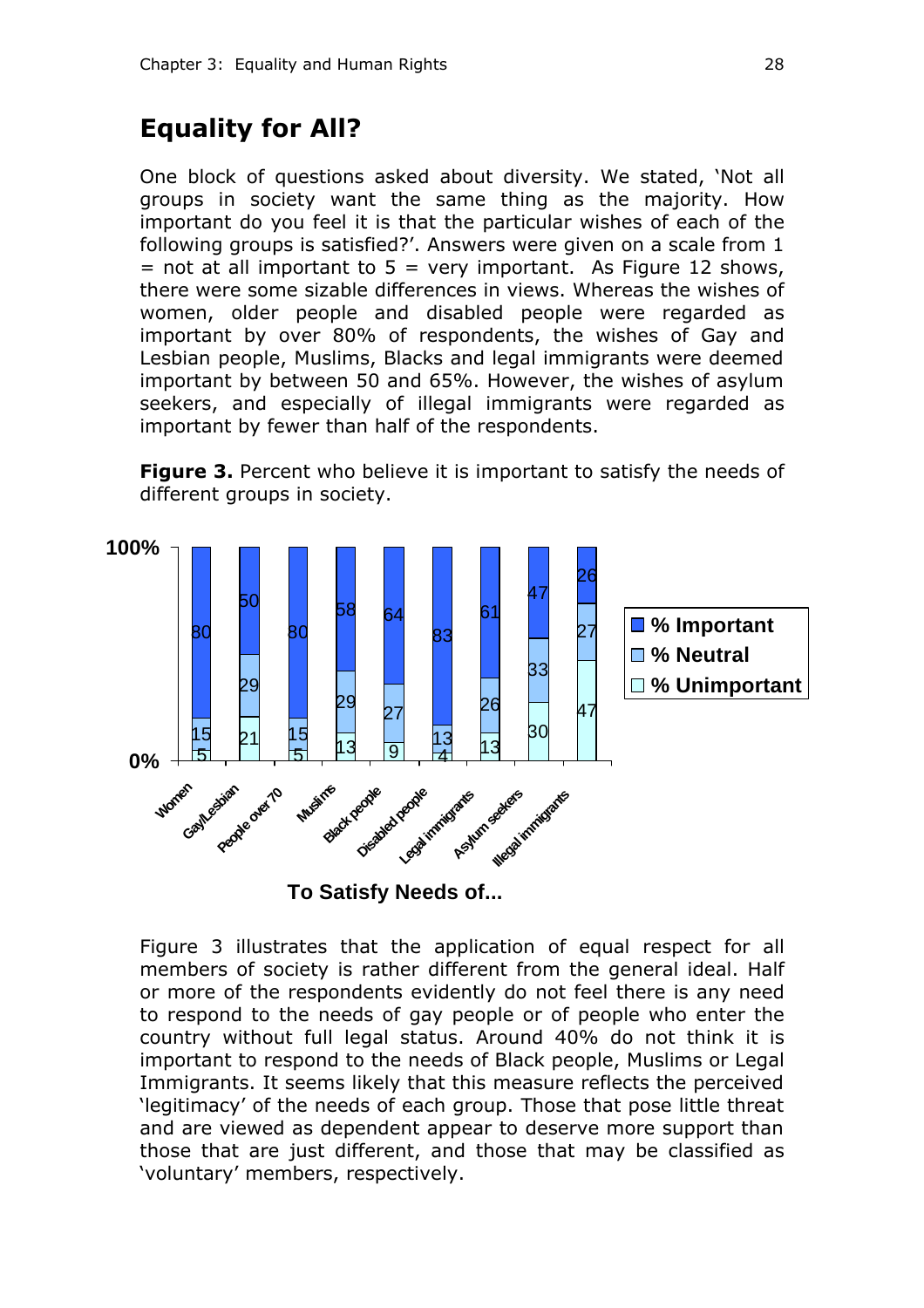Within each subsection of the survey we asked specifically about employment opportunities for the relevant two groups. An item that is partly a measure of 'modern' or 'subtle' prejudice is whether people think equality policies to support a particular group have gone too far. Given that, as we showed earlier, equality is a principle that almost everyone endorses very strongly, and given that equality can only be achieved, not surpassed, people who think equality has gone too far are indirectly expressing prejudice or resentment towards that group.

Figure 4 below shows that support for further equality opportunities are strongest for people over 70 and disabled people (over 33%), and lowest for Muslims, gay and lesbian people, and Blacks (under 22%). Twenty seven percent believe equal employment opportunities for women have not gone far enough.

**Figure 4.** Percentage of people who believe attempts to give equal employment opportunities to each group in Britain have gone too far/much to far, are about right/don't know, or have not gone far enough/ not gone nearly far enough.



Finally, analyses to explore whether members of different groups differed in their answers showed only that each group was more supportive of its own members than the sample as a whole. However, there was no evidence that any particular group was less supportive about any other specific group. There were also no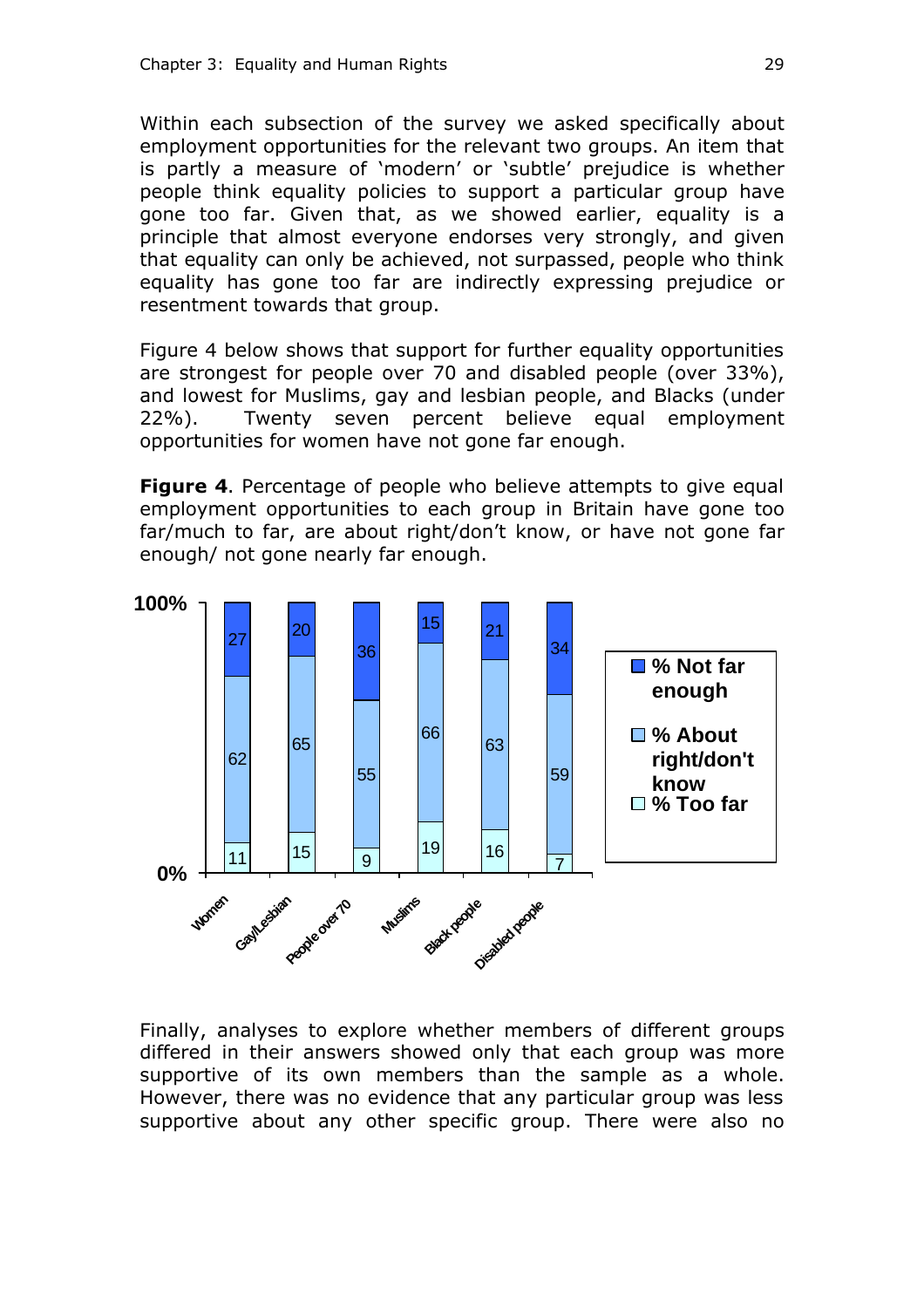substantial effects associated with respondents' socio-economic status.<sup>4</sup>

### **Summary and Conclusions**

The evidence on values and equality issues suggests mixed conclusions. First, it is striking that such a high proportion of respondents, regardless of their own group memberships, prioritise equality and social justice. These are strong indicators that there should be a high level of public support for, or at least acceptance of a broadly and generally applicable conception of equality. This suggests that the mission of the Equalities Review and the concept of the CEHR are also likely to be well received in principle.

It is also clear that security has become a significant issue and value for large numbers of people. This inevitably poses a question of how the different values may be reconciled when they imply conflicting courses of action or policy (e.g. security may limit the possibility of treating all people equally or applying justice in consistent ways).

Second, accompanying these values is strong endorsement that people should all be treated as individuals. This is accompanied by the belief that differences between groups should be respected and groups should be treated equally. People do not agree that some groups should have more power than others, and they do not generally subscribe to the idea that inequality is based on effort. There is quite high support for the idea that it is better if people share the same values and way of life. Again, these views did not vary as a function of people's group membership. Thus, we have a picture of a nation that is both highly committed to the idea of individuality, but also highly committed to the idea of equality between groups. It is not easy to reconcile some of the inconsistencies except that the overall perspective might be regarded as liberal.

Third, when people are asked to consider the *application* of equality, in terms of responding to the needs of different groups, it is evident that they are more restrictive than their general values would imply.

 $\overline{a}$ 

<sup>4</sup> Specifically, Muslims were more likely than non-Muslims to think employment opportunities should be improved for Muslim people  $(r=.136)$ , Women were more likely than men to think employment opportunities for women should be improved  $(r=.128)$ , but less likely to say opportunities for lesbian and gay people should be improved (r=-.127). Older people felt there should be improvement in opportunities for people over 70 ( $r=.10$ ), for lesbian and gay people (r=.127) and for Black people (.107).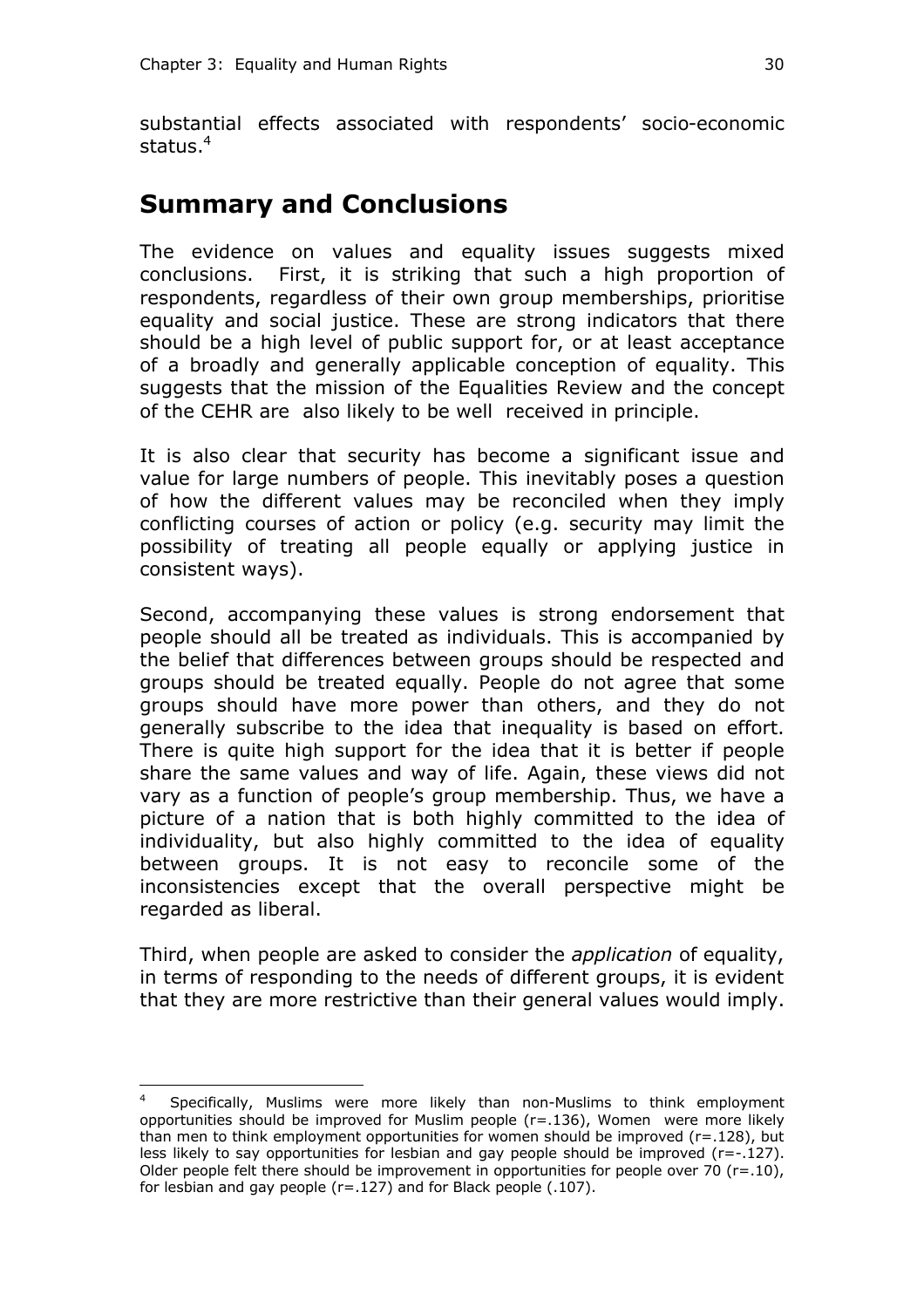### **Conclusion**

Despite the fact that the large majority of people endorsed equality as a core value in general, they did not feel that inequality was a pressing a concern for all groups. The employment opportunities of some groups (women, older people and disabled people) were prioritised over those of others. More tellingly, the majority thought that policies for equal employment opportunities are about right for all of these groups. Given substantial objective inequalities in terms of economic, health and educational outcomes, this suggests either that people are unaware of problems such as the gender gap in part time pay (Manning & Petrongolo, 2004), or that they consider the existing inequalities to be acceptable, and that disadvantaged groups do not deserve further opportunities. For example, between a sixth and a quarter of the population think attempts to give equal employment opportunities have gone too far in the case of Gay and Lesbian, Black and Muslim people. Therefore, although equality appears to be a principle that has very wide support, the majority of people do not believe that inequality is a problem in the area of employment opportunities.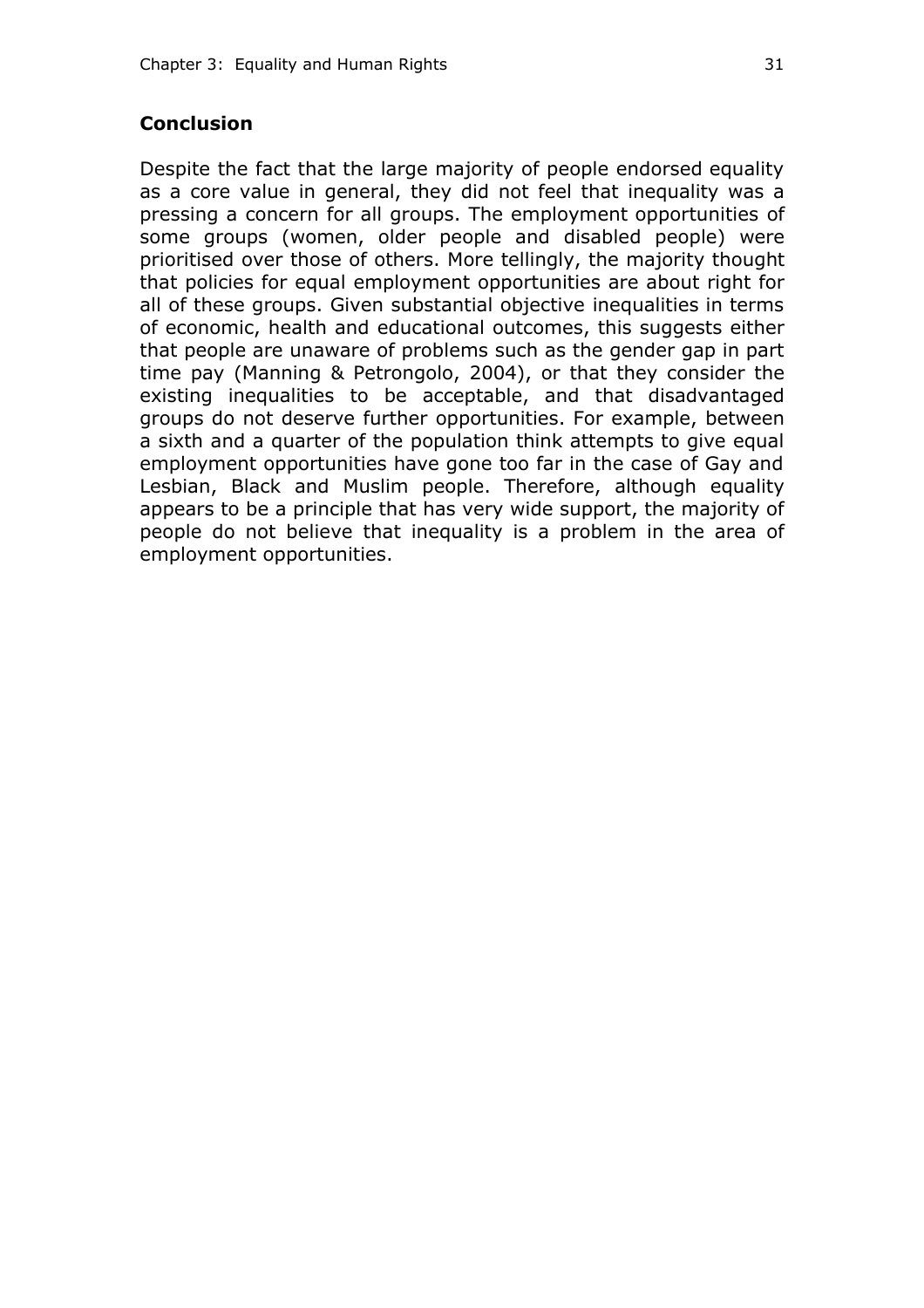# **Expressions and Experiences of Prejudice**

We asked about people's own feelings towards different groups. Emotions about groups have been shown, in experimental research, to be reliable predictors of subsequent actions (Mackie, Devos & Smith, 2000; Smith, 1999). To the extent that people feel more negatively towards some groups than others it is likely that they would also give lower priority to the needs and concerns of those groups.

Another set of questions asked about people's experiences as a target of prejudice or discrimination from others. Questions of this sort are rather rarely asked in contemporary surveys, in part because there may be difficulties in assessing whether people answer truthfully or accurately. However, they do serve as a useful barometer of changes over time.

## **Feelings About Different Groups**

The research literature shows very clearly that there may be strong social norms that prevent people from showing prejudice toward some social groups. For example, until the advances of the civil rights movement in North America racial prejudice and discrimination were widely accepted as 'normal' among the white majority. Redneck racism has become much less widely endorsed and less socially acceptable. However, many scholars argue that racism has not disappeared but has changed its form to become more subtle or implicit. For example, rather than expressing an overtly negative feeling toward Black people, Whites may express 'principled' opposition to their demands for equal rights (Sears, 2004). On the other hand there are social categories (e.g. 'fat' people) against whom overt prejudice seems to be less restrained (Crandall & Eshleman, 2003). There could be various reasons for differences in overtly negative expressions about groups, including whether the group is perceived as being in direct conflict with the rest of society, whether the behaviour of its members is seen as under their own control, and whether people believe the group is claiming a status that it does not merit, or demanding resources that it does not deserve. The fact that 'old fashioned' racism may be on the decline (see also Park et al, 2004) is obviously an important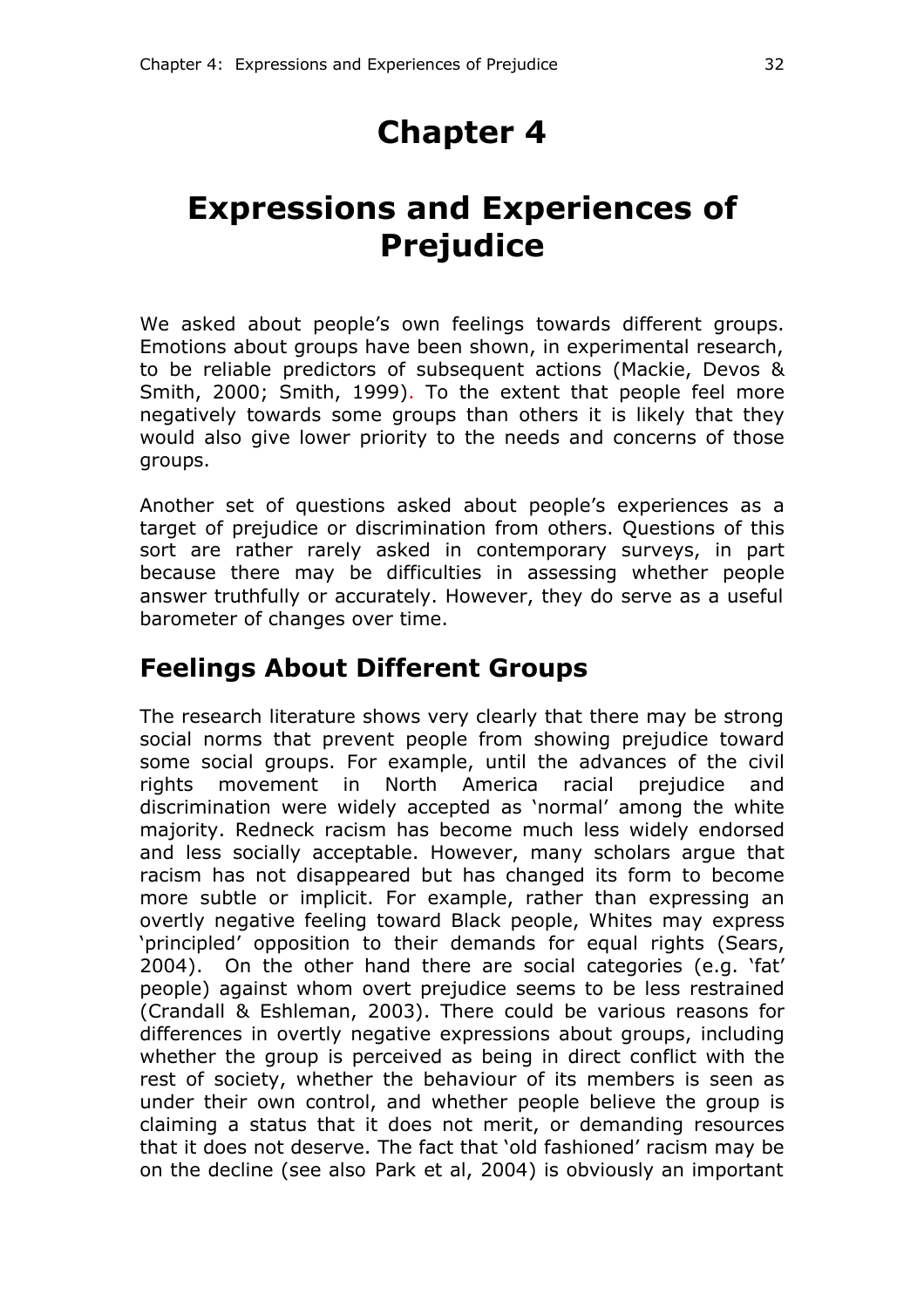sign of progress. However, the notion that prejudice is a generalized phenomenon is clearly flawed. Even if people describe themselves as 'un-prejudiced' in general, this does not mean they will show tolerance of all groups or all differences. And prejudices can take different forms, ranging from explicit statements of dislike to more subtle forms such as objections to equal rights for particular groups, patronizing stereotypes, unwillingness to enter into relationships, or just unwillingness to offer support. These expressions of prejudice are more indirect. They may be manifested as positive treatment of members of ones own, or other favoured, groups rather than active rejection of other groups. However, the social effects can be just as consequential.

We decided it would be important and informative to include a very basic measure of direct prejudice as well as other, indirect, measures. The measure, which we call direct prejudice, is akin to the so-called 'feeling thermometer' that has been used in previous work (see Pettigrew & Meertens, 1995). This is sometimes presented as a picture of a thermometer (ranging from 0 to 100 degrees), on which people are asked to indicate how they feel toward a social group by marking a position on the temperature scale. The measure used in the present research is a simplified version on a 5 point scale that asks, even more directly, 'How do you feel about each of the following groups'? Respondents answered using a 5 point scale from very negative  $(-2)$  to very positive  $(+2)$ . We also allowed 'don't know' and 'unsure' responses. The measure informs us about the extent to which different groups in society may be the target of explicit antipathy. It may also tell us about the social conventions governing whether people feel able to express antipathy openly.

A simple index to illustrate the findings is the percentage that expressed a negative feeling about of each of the six minority categories. This is depicted in Figure 5.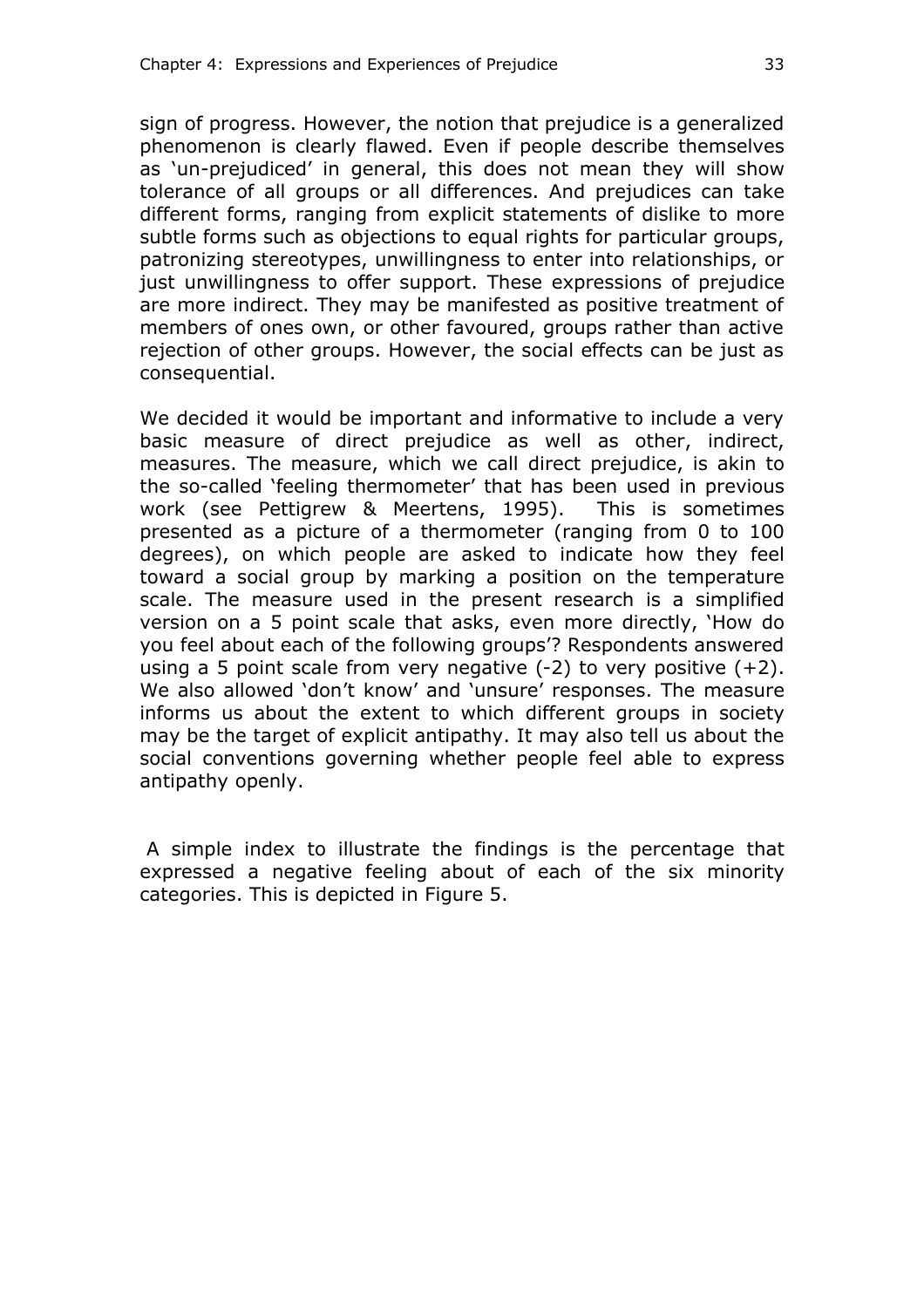**Figure 5.** Percentage of respondents that expressed negative, positive or neutral feelings to different groups in Britain



Thirty six percent of respondents expressed a negative feeling towards at least one of the six groups. However, people appeared to be much more willing to express prejudice against some groups and in favour of others.

Three percent or fewer expressed negative feelings about women, white middle class men, people over 70, or disabled people. At the other extreme, sixty one percent felt negative towards illegal immigrants, which shows that there are groups towards which people have rather little compunction about expressing negative views. Nineteen percent expressed negative feelings about gay and lesbian people, and 22% expressed negative feelings about Muslims.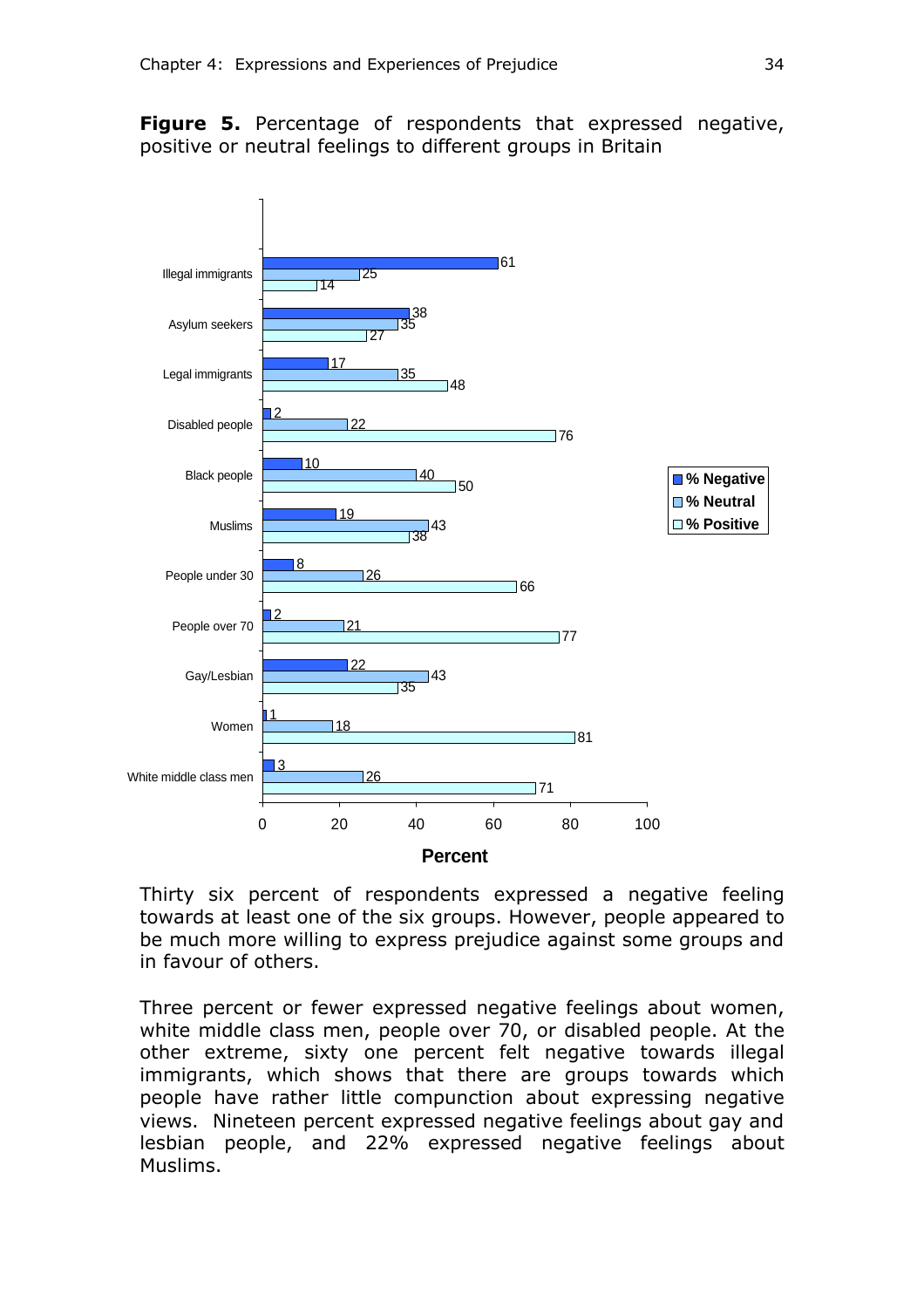Expressing a neutral view may reflect genuinely that the respondent felt neither positive nor negative feelings toward the group. An alternative explanation is that respondents may feel ambivalent - positive about some members of the group, but negative about other members. A third possibility is that a neutral response reflects negative feelings that people feel inhibited from expressing. For example, prejudiced Whites in North America may hide behind "no opinion" responses (Berinksy, 2004). If we were to accept the latter interpretation two groups stand out from the others. Fewer than 40% of the population express positive feelings about gay and lesbian people, and about Muslims.

### **Prejudice against different categories of immigrants**

In the three different versions of the survey respondents were asked about different categories of immigrants to Britain. Respondents had very different views depending on the perceived legitimacy of entry into Britain. In particular, if the status was illegal, people expressed strong negative feelings. If the status was uncertain (asylum seeker) they were more evenly divided between positive and negative feelings. If the status was legal almost half of respondents expressed positive feelings and only 17% were overtly negative Thus perceived legitimacy of the group's right to live in Britain may underpin negative attitudes towards different categories of immigrant.

Two conclusions can be drawn from these findings. First people *are* willing to express negative feelings about some social groups. Second, they distinguish between types of group and are much more likely to be negative about groups that could be characterised as not having a legitimate basis for membership of British society than those that are unfortunate.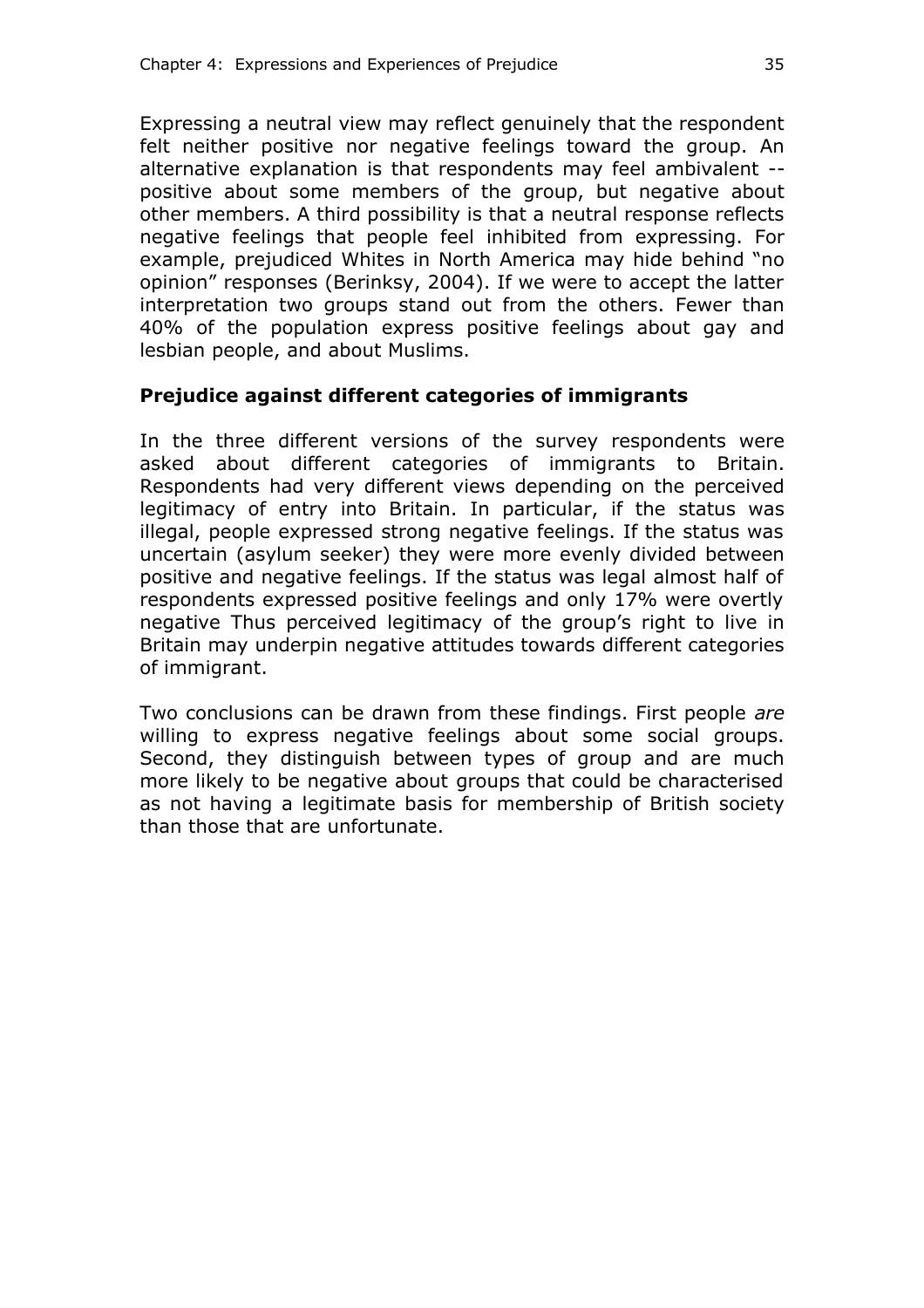## **Experiences of Prejudice**

Reporting experiences of prejudice against oneself is not always an easy thing to do. It may involve acceptance that there is something negative, unworthy, low status, or disliked about a group that one belongs to. Some groups may deny the extent to which they are disadvantaged (Abrams & Emler, 1992; Crosby, 1984; Schmitt & Branscombe, 2002), and this may either be because they are unaware of the extent to which their group is economically or socially disadvantaged or or they may prefer to avoid acknowledging this.

Respondents were asked, 'Thinking about your personal experiences over the last year, how often has anyone shown prejudice against you or treated you unfairly because of your..(ethnicity, sex, sexuality, etc)?'. The extent to which respondents reported experiencing any prejudice versus none is shown in Figure 6.

**Figure 6**. Percentage who have ever in the last year personally suffered from prejudice or discrimination on the basis of each type of group membership



Figure 6 shows that ageism and sexism are the most widely experienced forms of prejudice, with 37% and 34% of the population experiencing them, respectively. This may not be surprising given that all people are potentially vulnerable to prejudice against their own sex or age. For other group memberships, given the small numbers of potential targets, a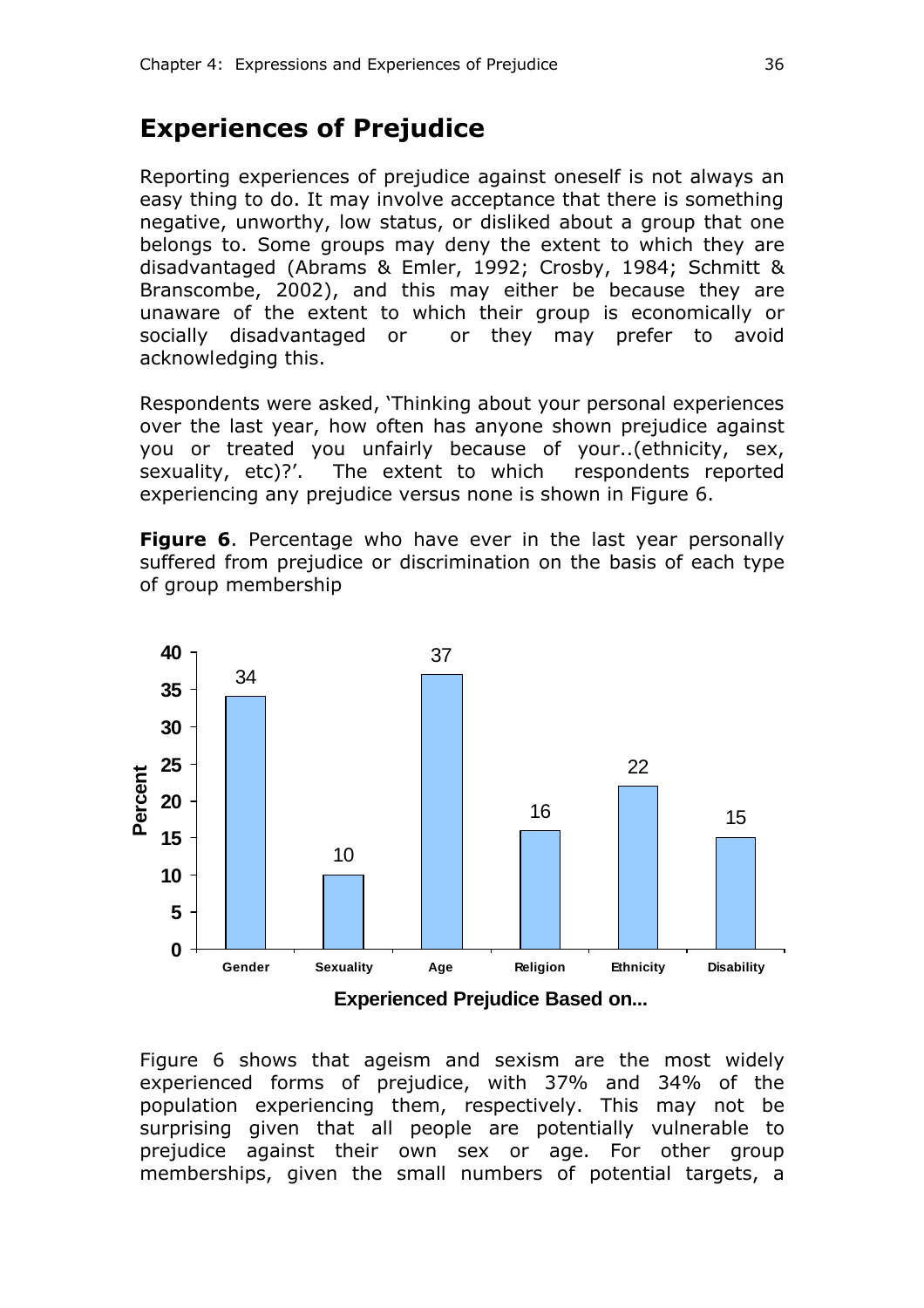substantial proportion of the sample also reported experiencing of prejudice, whether based on ethnicity (22%), religion (16%), disability (15%) or sexuality (10%).

### **General experience of prejudice.**

Forty nine percent of respondents reported experiencing prejudice on the basis of at least one group membership during the last year. When extrapolated to the whole population of 58.8 million in 2001 this would imply that 29 million people in Britain's population experienced prejudice against them in some form. Figure 7 shows that two categories of people are particularly likely to report experiencing prejudice against them. These are people under 30 years of age and Asians. Conversely, people over 70 are less likely to say they have been the victim of prejudice.

**Figure 7.** Percentage who report having personally suffered from prejudice or discrimination on the basis of any type of group membership



A large proportion of respondents, said they experienced prejudice on the basis of their age (37%) or gender (34%). Twenty eight percent experienced *both* sex and age prejudice. However, apart from experiences of ageism and sexism, there was little sign that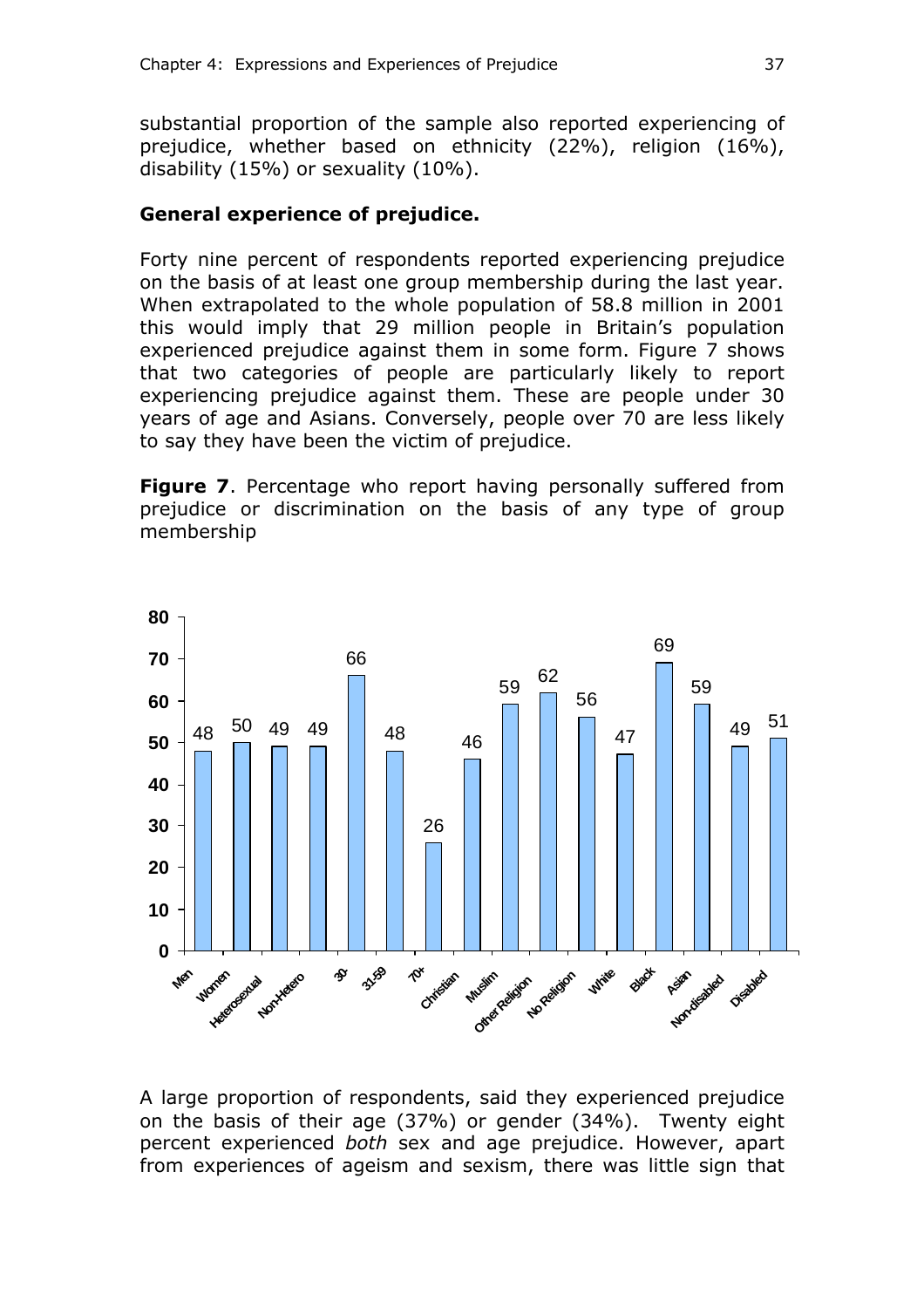experiences of different types of prejudice overlapped very substantially. For example, only 2 percent experienced sexism plus another other type of prejudice and only 3 percent experience ageism plus another type of prejudice.

## **Do different minorities suffer from different prejudices?**

It seems obvious that members of minority ethnic groups are more likely than the white majority to be victims of racism. But a more subtle question is whether there are differences in experiences of other prejudices, such as sexism or ageism, as a result of ethnic group membership. Similarly, perhaps women and men are targets of differing amounts of ageism. It is therefore important to understand experiences of prejudice that may be particular to different minority groups.

Majorities sometimes experience prejudice, either in terms of hostile reactions directed against them because of their privileged position or they may consider policies that actively encourage equality may put them at a disadvantage.

The six graphs below show how members of each sub-category within our sample reported that prejudice had been directed towards them on the basis of their membership of each of the six key groups examined in this research (i.e. gender, sexuality, age, religion, ethnicity and disability).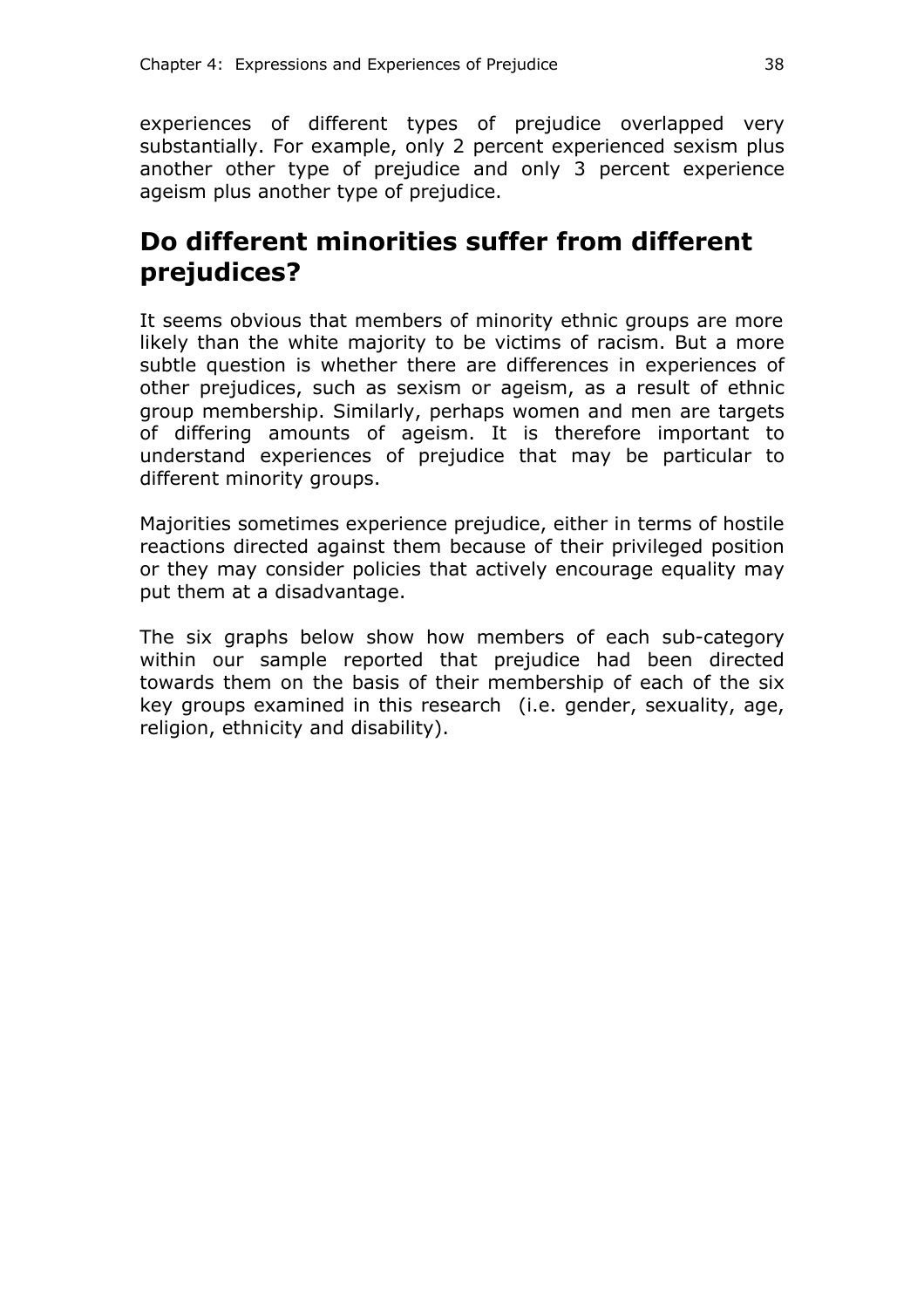#### **Men and Women.**

As may be expected, sexism was experienced more by women (37%) than men (28%). However, both genders report that they experience sexism against them. Ageism is the form of prejudice most frequently reported by men and is reported at the same rate as sexism by women. Men report experiencing other forms of discrimination slightly more than women do (the largest difference is 4%).

**Figure 8**. Percentage of men and women who have personally suffered from prejudice or discrimination on the basis of each type of group membership



#### **Heterosexual and non-heterosexual people.**

Heterosexual people are far less likely to suffer prejudice based on their sexuality (9%) than non-heterosexual people (22%). Moreover, heterosexual people are less likely to suffer prejudice on grounds of religion or disability (both 16% and 14% versus 24% and 22%, respectively) or ethnicity (23% versus 28%, respectively less. In contrast, both categories experience ageism and sexism to a similar degree (differences of 2%), and these two forms of prejudice are the most prevalent.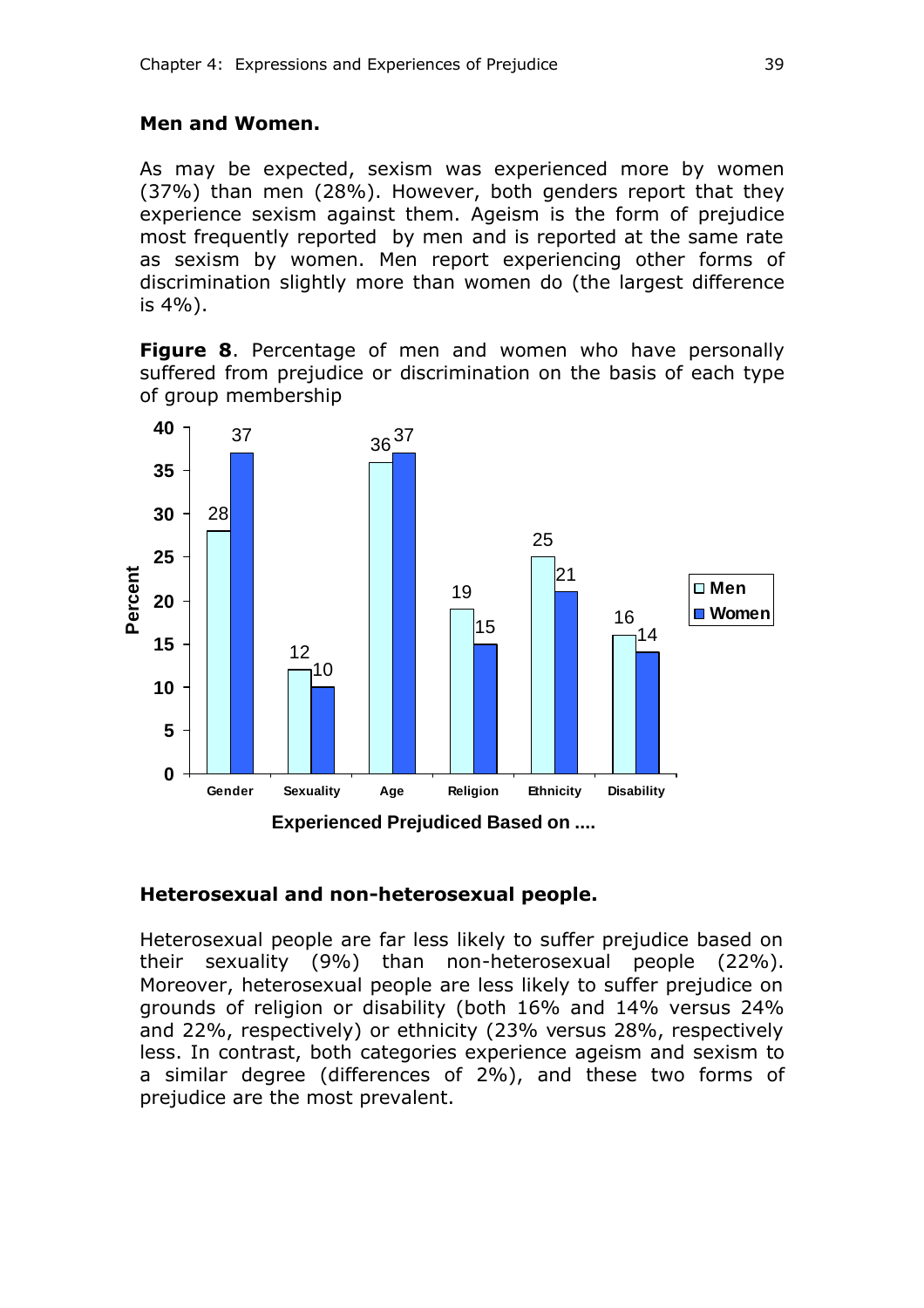**Figure 9**. Percentage of heterosexual and non-heterosexual people who have personally suffered from prejudice or discrimination on the basis of each type of group membership



We are conscious that our categorisation of people as nonheterosexual is not precise, and indeed it is likely that some of the 8% who declined to describe their sexuality were heterosexual<sup>5</sup>. Therefore the percentage of gay, lesbian and bisexual people who experience prejudice on the basis of their sexuality is likely to be higher than the figures shown here.

 $\overline{a}$ 

<sup>&</sup>lt;sup>5</sup> We conducted a further analysis to compare those who openly described themselves as gay, lesbian or bi-sexual versus those who described themselves as heterosexual, and those who refused to say. Forty two percent of the 90 people who were openly gay or lesbian said they had experienced prejudice against them on that basis. Fifteen percent of the 237 people in the 'refused' category had done so too. Combining the 'refused' category with the gay, lesbian and bisexual category reduces the distinctiveness of that combined category from heterosexuals. However, the combined category does seem likely to include more non-heterosexual people than the gay/lesbian/bisexual category alone, and more than would be included through a random sample of the heterosexual category (if some are covertly homosexual). For example, only 43% of the refused category expressed a positive or negative feeling about gay and lesbian people, compared with 59% of heterosexuals and 72% of openly gay, lesbian and bisexual people. This suggests that people who refused to state their sexuality may also be concerned not to express attitudes that shed light on their sexuality. This would mean that they may also be rather unwilling to say they had been targets of homophobia.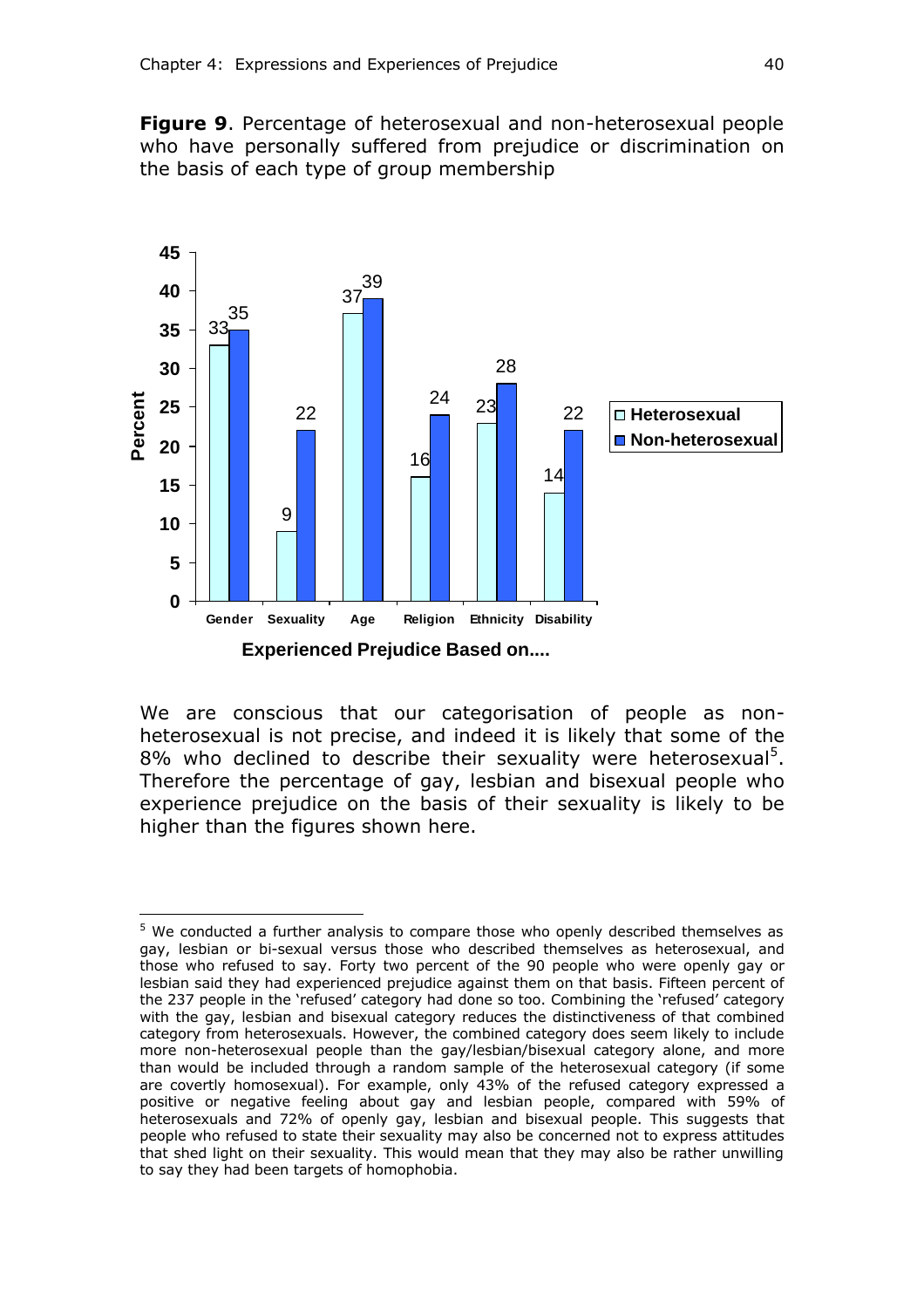#### **Age ranges**

There is a very clear trend for younger people to report experiencing more prejudice of all types than older people do. There may be many reasons for this, including the possibility that older people are less likely to find themselves in situations in which they may be a target of prejudice. However, the general trend should ring some warning bells. If the youngest members of society feel that they are being discriminated against it is likely that they will protest in various ways. Within this trend it is also the case that ageism and sexism are the most commonly experienced forms of prejudice within all three age ranges.

**Figure 10**. Percentage of people under 31, 31-60 and over 70 who have personally suffered from prejudice or discrimination on the basis of each type of group membership

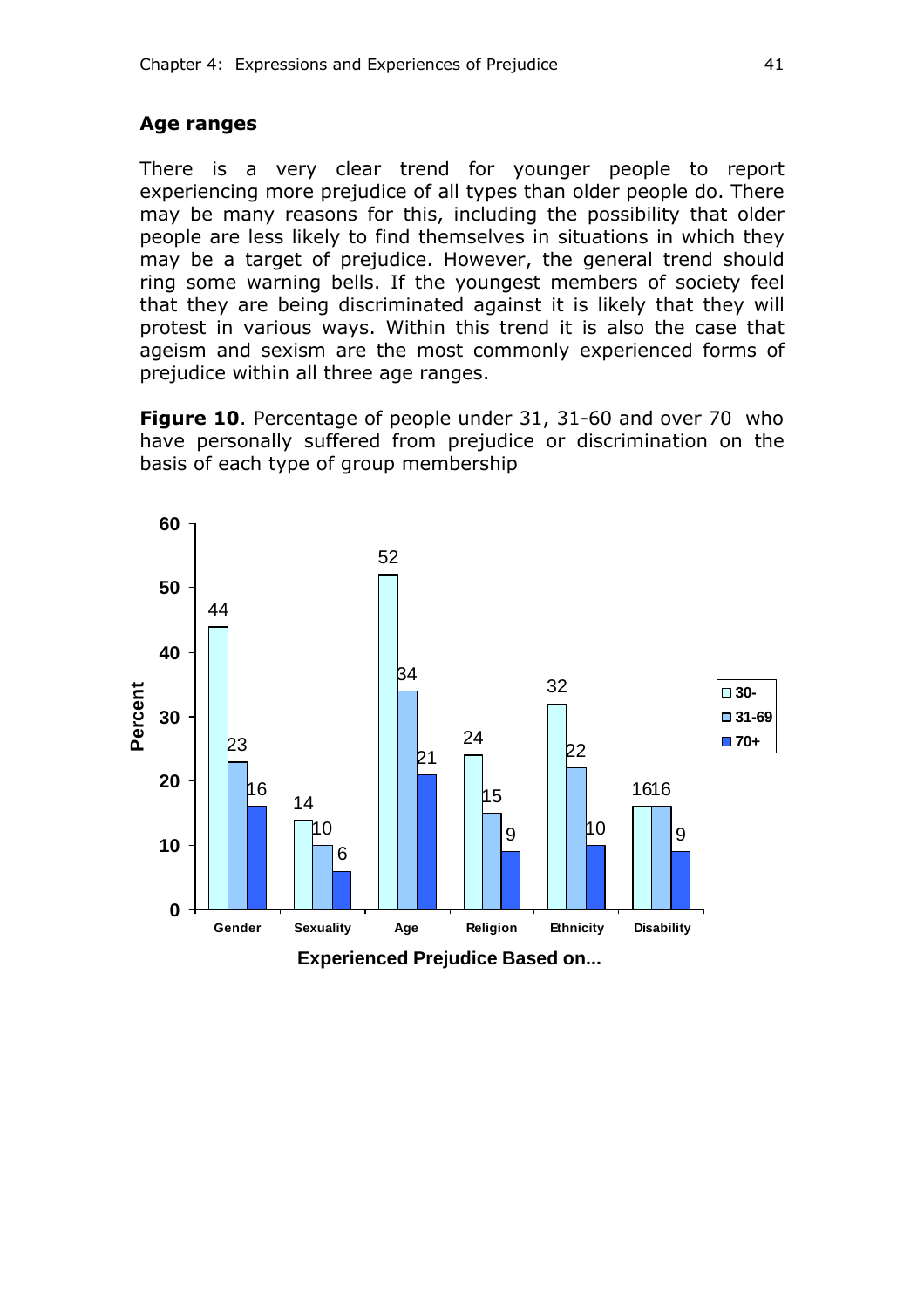### **Religion**

Among Muslims, discrimination on the basis of ethnicity and religion far outweigh other forms, and they also experience high levels of sexism and ageism. Christians report experiencing less prejudice than Muslims in terms of gender (31% versus 37%), sexuality (9% vs. 15%), ethnicity (19% vs. 56%), and religion (14% vs. 46%). Christians and Muslims do not differ much in terms of experiences of age or disability (both around 34% and 15%), but both experience less ageism than non religious people do (45%). Finally, Christians are also less likely to feel that they have experienced sexism than non-religious people (38%).

**Figure11.** Percentage of Christians, Muslims, other religions and no religion who personally suffered from prejudice or discrimination on the basis of each type of group membership

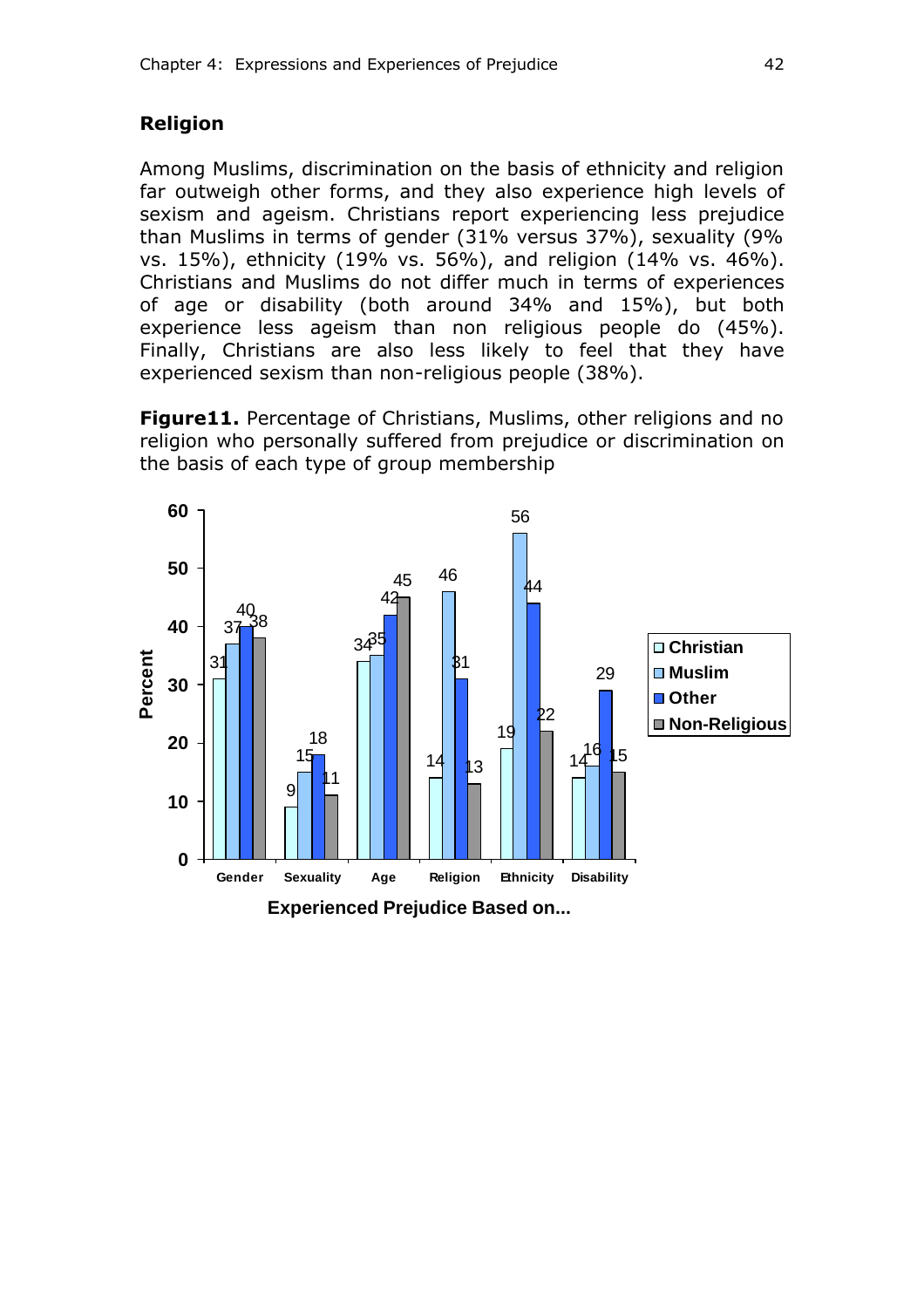### **Ethnicity and race**

Given the high degree of relatedness between whether a person is Asian and whether they are Muslim (correlation  $= .66$ ), it is not surprising that the pattern of findings for ethnicity is similar to that for religion. However, there are some important differences too. In particular, Black respondents were predominantly Christian, like the White respondents. While White, Black and Asian respondents experience similar levels of discrimination on the basis of their age or disability, there are marked differences in each of the other strands. Black people experienced more sexism (46%) than Whites and Asians (both around 32%). White people experienced less prejudice against their sexuality (10%) than did Blacks and Asians (17%), and Whites experienced substantially less racism (18% versus 65%). Asians were more likely to suffer religious discrimination (39%) than Blacks (24%) or Whites (14%).

**Figure 12.** Percentage of 'white', 'black' and 'Asian' people who have suffered from prejudice or discrimination on the basis of each type of group membership

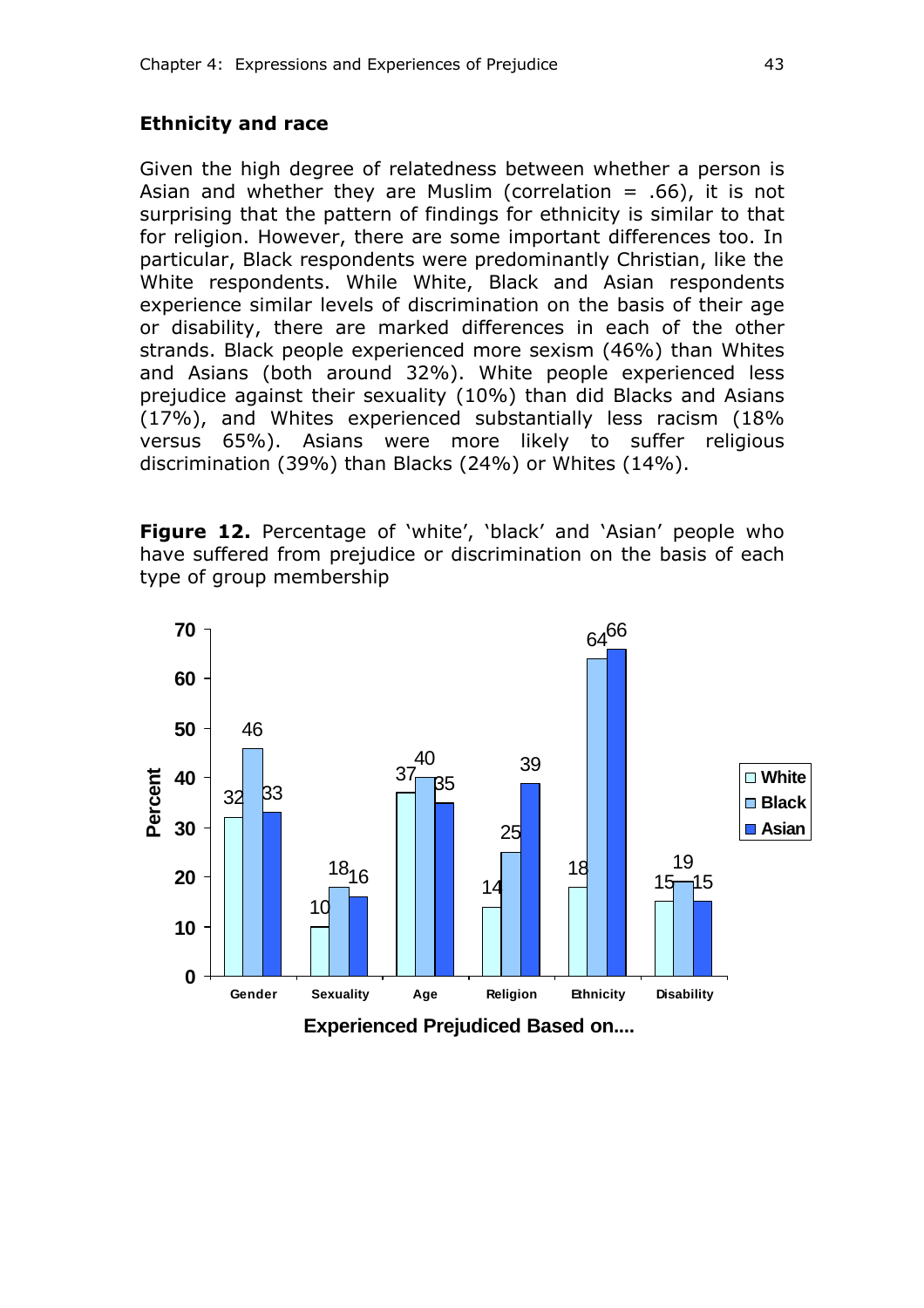#### **Disability**

The contrast between disabled and non-disabled people is very clear. They tend to suffer similar levels of prejudice in terms of all strands except disability itself, where 30% of disabled people and only 11% of non-disabled people report experiencing prejudice based on disability.

**Figure 13.** Percentage of non-disabled and disabled people who have personally suffered from prejudice or discrimination on the basis of each type of group membership

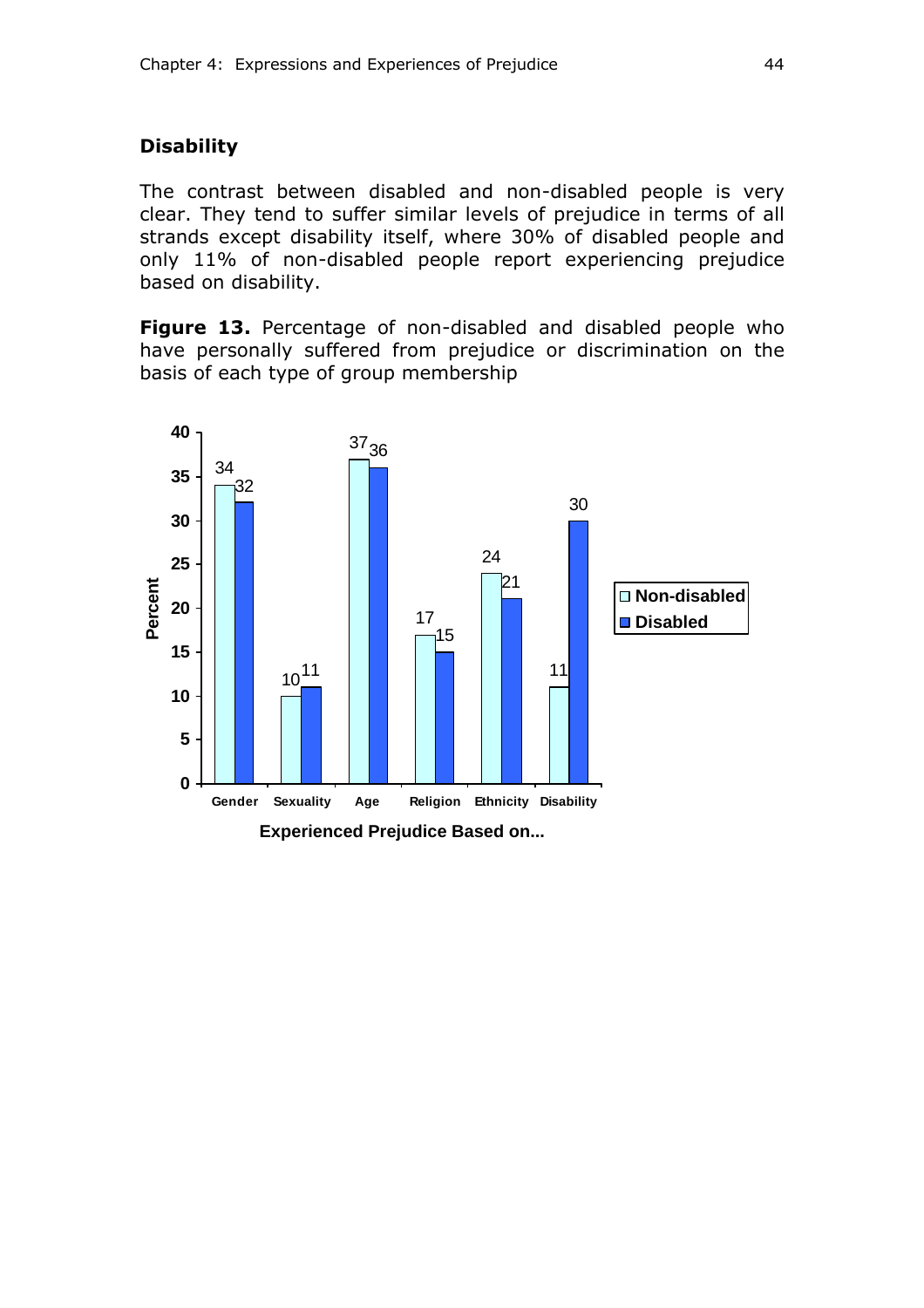## **Summary and Conclusions**

### **Expressing negative feelings overtly**

The majority of people openly express negative views about certain groups, such as illegal immigrants, and asylum seekers. A substantial minority (around  $1/5<sup>th</sup>$ ) say they feel negatively towards gay men and lesbians and towards Muslims. In contrast almost nobody expressed any negative feelings towards men, women, older people or people with disabilities. Moreover, an overwhelming majority (over 70%) expressed positive feelings towards these groups.

This pattern of results shows that people do not feel inhibited from expressing negative feelings about some social groups. They also select these groups on a predictable basis. For example, hostility towards illegal immigrants is much greater than hostility towards legal immigrants. This shows that people are much more willing to be hostile if they think there is a 'legitimate' basis for their views.

If we were to take these results at face value, we might conclude that British society is free from ageism, sexism, prejudice against disabled people, and that the only serious levels of prejudice are against groups that present a different way of life from the majority or do not have a legal right to live in Britain.

Overt expressions of prejudice are important. They may provide clue to the extent to which groups may be physically victimised *because* of their group membership. For example racial antipathy may underpin racially motivated attacks, and indeed racist motivation is identified as a basis for legal action against the perpetrators of cross-race attacks. Similarly media reports of attacks on gay people are often described as being based on homophobia. In contrast, attacks on older people, disabled people and women are less likely to be attributed as an attack on the person's group membership. Rather they are seen as an assault an an individual who happens to be a member of that category.

Therefore, we think the measure of overt prejudice is informative in that it may reflect antipathies that are based in intergroup attitudes that people recognise as potentially conflictual. However, it is equally important to be aware that these attitudes represent only one element of prejudice and discrimination.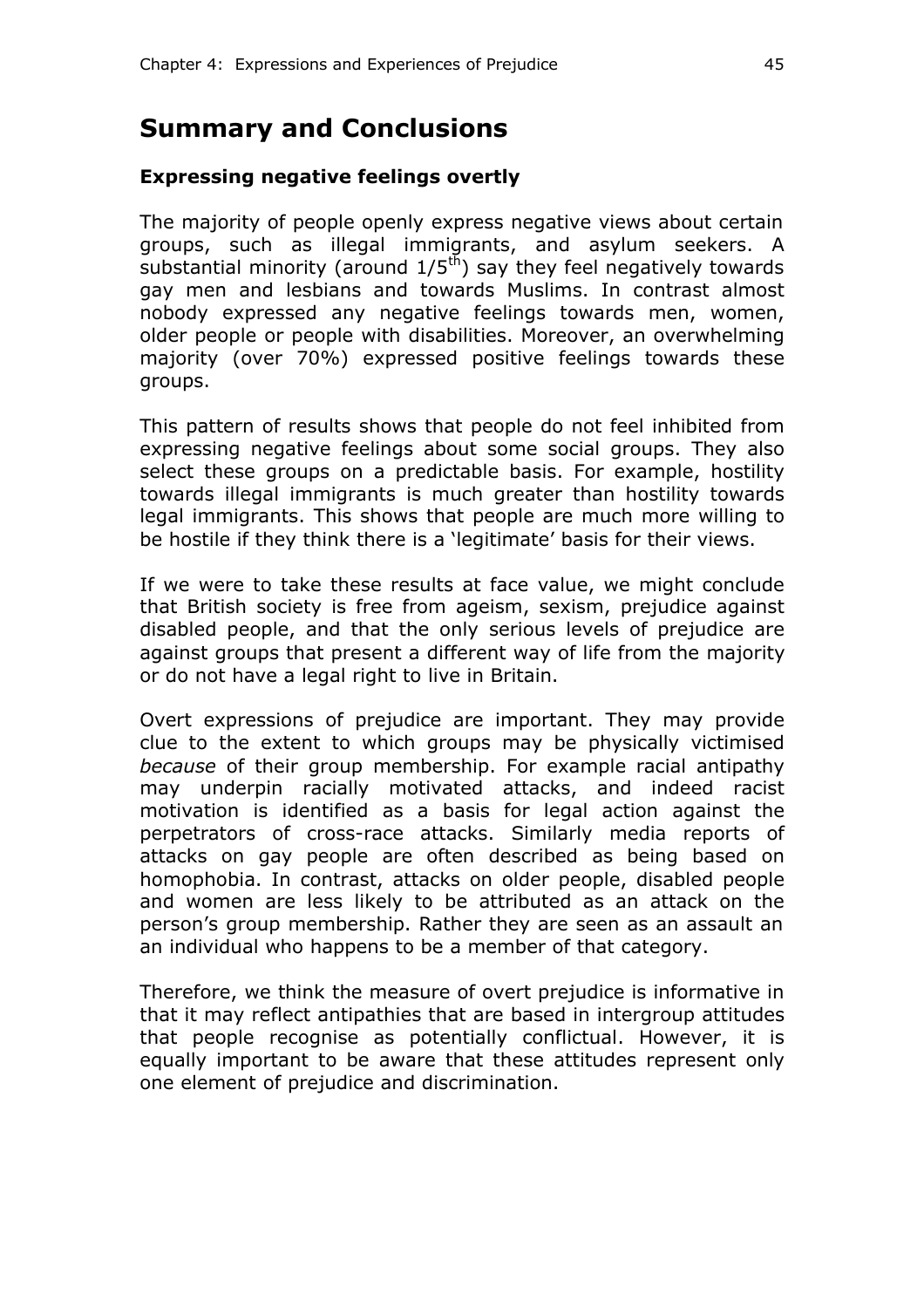### **Experiences of prejudice and discrimination**

A stark contrast with expressions of prejudice is provided by the findings on experiences of prejudice. The reality is that gender and age discrimination are reported by a very substantial proportion of the population, regardless of people's religion, ethnicity, sexuality or level of disability. On top of this, over half of the members of minority groups including the young, minority religious groups, and minority ethnic groups, say that they have personally experienced prejudice or discrimination because of their membership of that group. People with disabilities share all these burdens and 30% also experience discrimination because of their disability.

There has been discussion in previous reports (e.g. Stonewall, 2001) about the difficulties posed by membership of combined minority categories (e.g. being a black woman is qualitatively different from being just black and just a woman). We do not have sufficient sample size to test these ideas robustly. However, the social psychological literature suggests rather clearly that when people judge one another they tend to use simple, rather than complex, categories (e.g. Crisp, Ensari, Hewstone & Miller, 2003) . The evidence about experiences of discrimination among people with disabilities, and women tend to support this idea. It is also true that members of each minority category report more prejudice against themselves primarily on the basis of that particular membership (rather than other memberships) than do the relevant majority. In general then, the likelihood seems to be that experiences of discrimination are additive, and the more minority groups a person may belong to, the greater are their chances of being a target of prejudice.

The one major exception is the difference in the experiences of younger and older people. Younger people report experiencing more discrimination of all types. The reasons for this may be complex, but one plausible explanation is that younger people are more frequently in situations (including schools, colleges and among peers) and occupying a role or status (e.g. as a junior member of an organisation) in which they may be a target of prejudice. Perhaps suspiciousness or fear about young people is increased further if the person is also a member of another minority group.

Another aspect of these findings that deserves comment is that experiences of prejudice are by no means restricted to minorities. For example, over one in four men, one in five white people, one in eight Christians, one in ten heterosexuals, and one in ten nondisabled people said they experienced prejudice against themselves as members of those groups.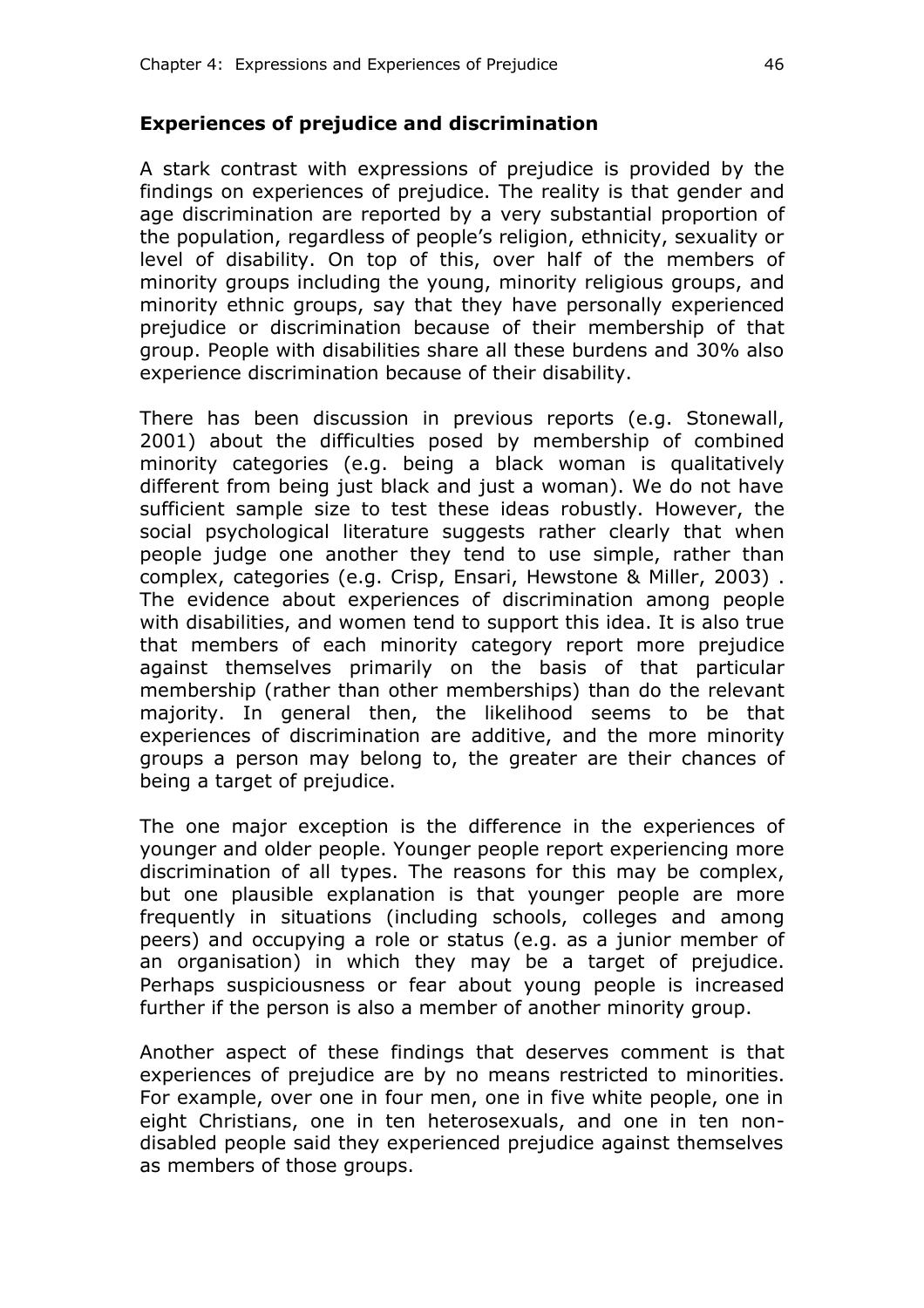One interpretation of this finding is that some majority members may judge as unfair equality policies that provide support to minority groups at expense of the majority. Another interpretation is that majority members are reporting criticism they feel has been directed towards them without justification by members of minority groups. Either interpretation would imply the presence of intergroup conflict – the perception that the majority and minority group have incompatible interests.

### **Conclusion**

These findings demonstrate substantial and dramatic differences in people's expressions of overtly negative feelings toward different groups, and in their experiences of prejudice against them as a result of membership of different groups. There are also very contrasting patterns in these two measures. This shows that tackling prejudice comprehensively requires attention both to social attitudes about and toward different groups, and to prejudice and discrimination that people say they experience against them.

Reducing discrimination will therefore involve tackling different prejudices as different levels of analysis. Reducing individual instances of hostility to groups such as Muslims is important, but it is equally important to recognise that large numbers of people experience prejudice even when hostility from another individual may not be involved. People may feel discriminated against because of structural or institutional factors that debar them from access to equal opportunities, not just prejudicial attitudes by other individuals. Therefore, to understand prejudice and discrimination we need to be sensitive not just to the amount and negativity of prejudice but also the context in which it arises. Part of that context is provided by the shared cultural values, stereotypes and media imagery that affect judgements of particular groups.

Subsequent chapters explore in greater detail what values, opinions and beliefs might underpin differences in prejudice about different groups. We begin by examining the profile of values that people hold in Britain, and the extent to which people believe that the rights of different groups should be accorded equal importance.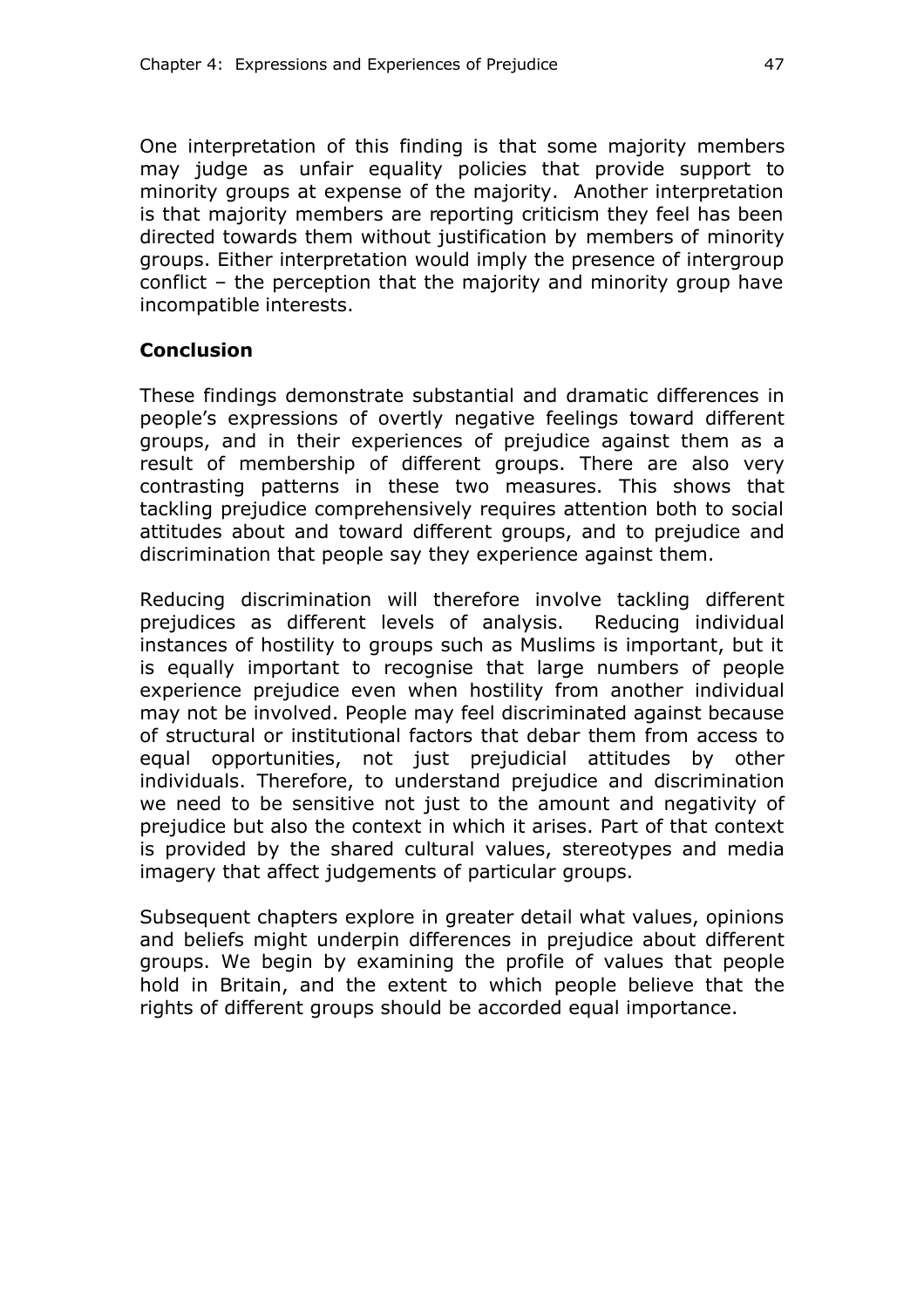# **Chapter 5**

# **The Conditions for Prejudice**

Social science has often assumed that the media play a significant role in setting both the agenda and the evaluative framework for people's understanding of which social issues are relevant and why (Taylor & Fiske, 1978, see also McClaren & Johnson, 2004 for an argument that attitudes to immigrants are framed by media coverage). To the extent that people think newspapers and television reflect popular views, people may use media messages as a frame of reference for *forming* their beliefs, especially if these concern unfamiliar groups.

We examined three elements of the conditions that may generate problematic relationships between social groups. We asked how positively or negatively the media portray different groups, the extent to which each group is currently suffering from prejudice or discrimination, and the extent to which each group is accepted as British by the majority. Each of these questions provides some insight into how much members of these groups are included when people think of Britain as a whole. The answers also give insight into whether people think some groups may be more eligible for 'equal' treatment than others. People's impressions of whether different groups are included or excluded into the majority culture tell us about the social constraints on positive engagement between majority and minority members. For example, people may be unlikely to resist what they think is the majority viewpoint about whether a particular group is accepted as part of British society.

A further examination of these constraints is to explore the extent to which people regard political correctness to be a factor that inhibits their personal willingness to express prejudice. When taken together with perceptions of social norms, the answers to these questions can inform us about the ways that personal views and societal conventions each affect the expression or inhibition of prejudice against different groups.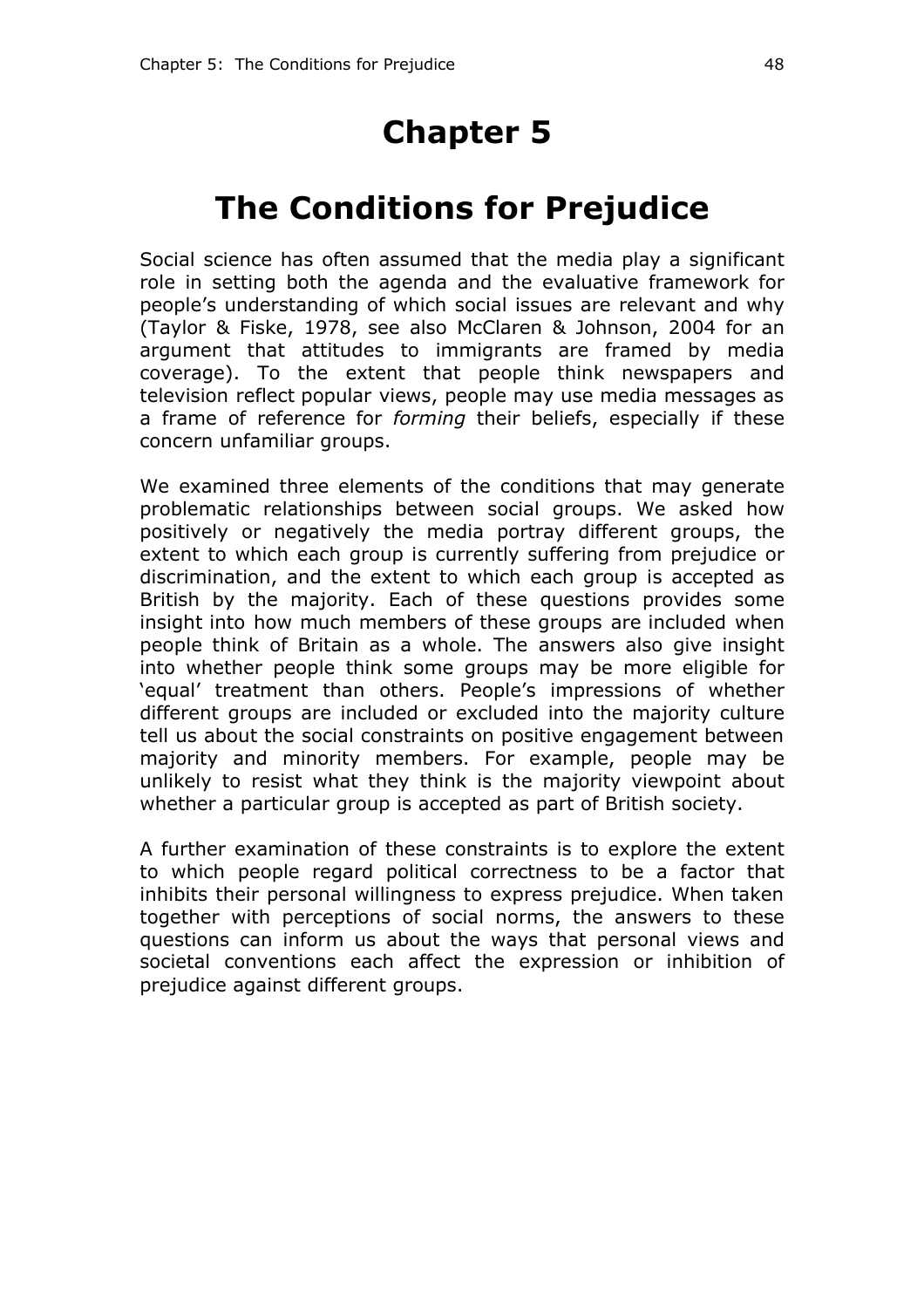### **A Culture of Prejudice?**

Respondents were asked 'Thinking back over the last year, how much do you think the images and stories about these groups in TV and newspapers has been negative or positive?'. They answered on a scale from 'almost all positive' to 'almost all negative'. Figure 14 shows that nearly half of respondents thought images of Muslims were mostly or nearly all negative. Over a quarter also thought images of gay men and lesbians and of black people were predominantly negative. None of these perceptions was statistically related to respondents' own group membership, indicating that it is highly unlikely that answers reflected self-interest or biases

**Figure 14**. Percentage of people who think media coverage of each group has been negative or almost all negative in the last year.

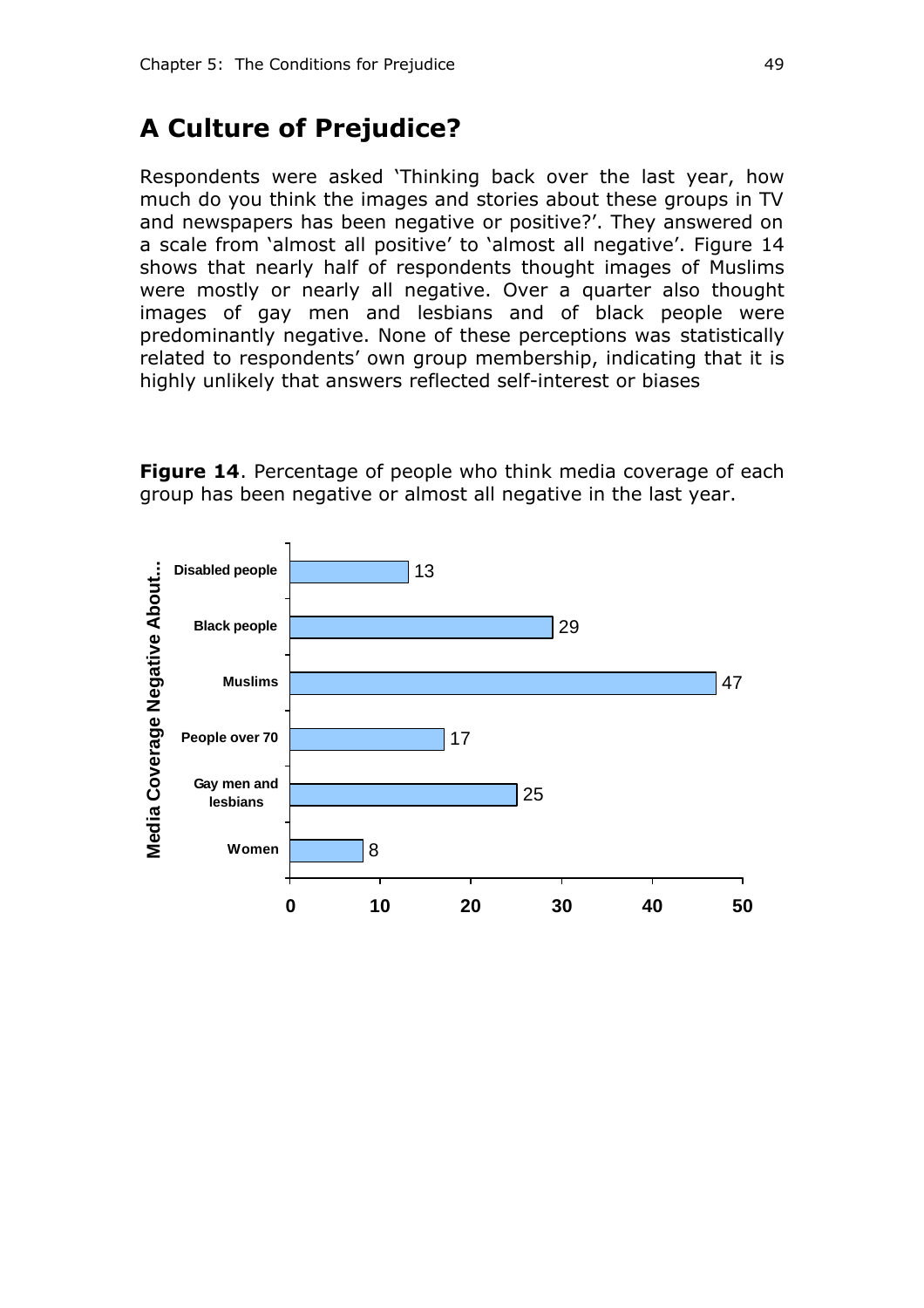### **Ethnicity and Britishness.**

Respondents were asked to what extent they believed various ethnic and, in a separate question, religious groups living in Britain are accepted as British by the majority.

People may base their expectations about inclusion of ethnic groups on a simple criterion, such as skin colour, or language, or culture. However, as Figure 15 shows, the pattern is more subtle, and it is not the case that just one of these criteria dominates the others.

Over 40% of respondents viewed Americans and Western Europeans are mostly or completely accepted, presumably on the basis of being both white and native English speaking. However, being white does not appear to be a sufficient criterion. Fewer people thought Eastern Europeans (examples given were Russian and Romanian) are accepted as British than are people with an Oriental background (examples were Chinese, Japanese). Only around a quarter of respondents believed that Asians, West Indians and Africans are well accepted, but the fewest number of people (14%) thought Arabs would be accepted (the examples were Iraqi and Saudi Arabian).

**Figure 15**. Percentage who believe members of different ethnic or racial groups living in Britain are mostly or completely accepted as British by the majority of people in Britain.

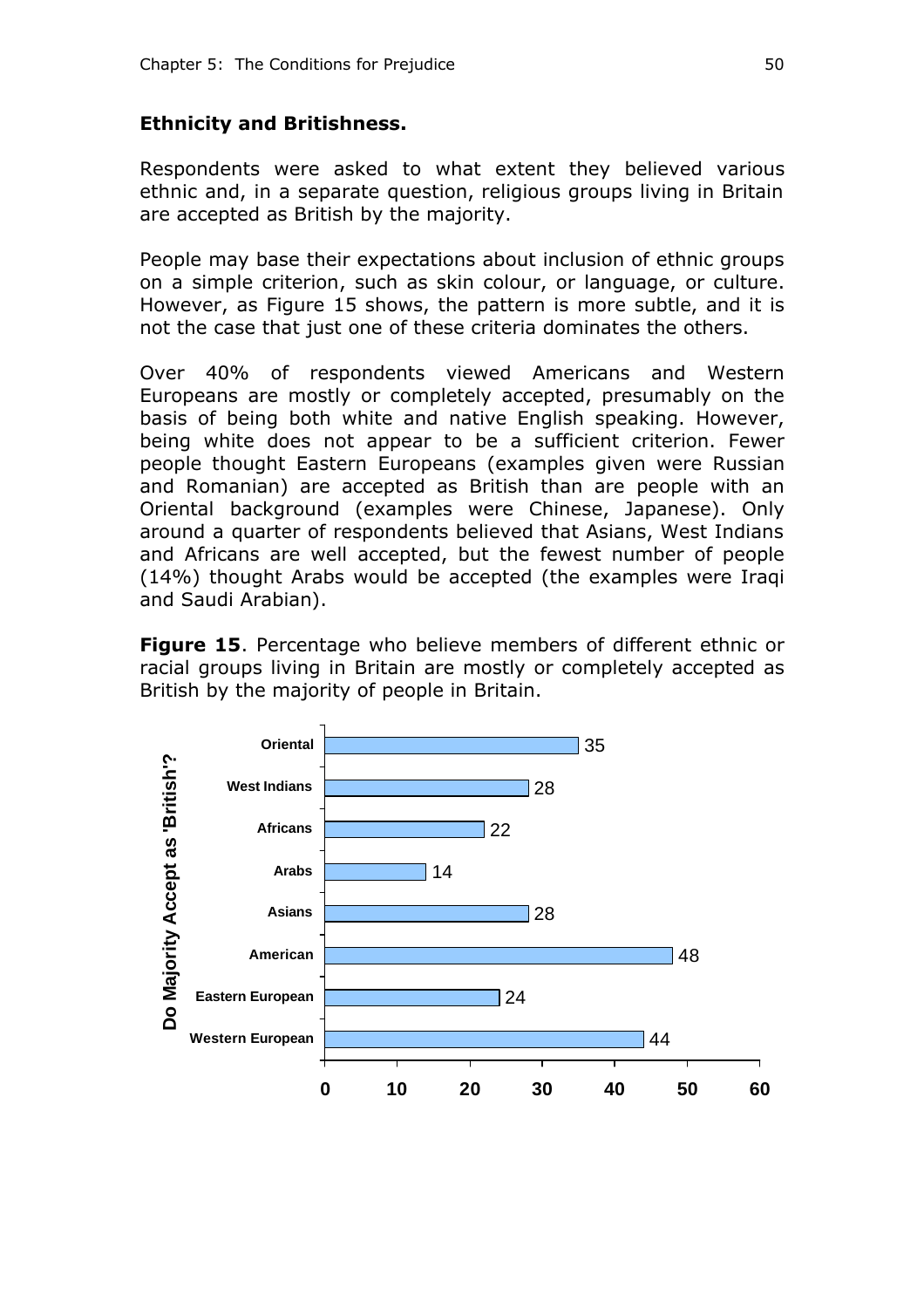### **Religion and Britishness.**

When the same question is posed about religious groups there is a clearer divide in views of groups that are Judao-Christian or nonreligious versus others. Whereas 84% of respondents thought that the majority of British people accept Christians as British, and over 50% thought Jews and non-religious people are accepted as British, fewer than one third thought Hindus and Muslims as accepted as British.

**Figure 16.** Percentage who believe followers of different religions in Britain are mostly or completely accepted as British by the majority of people in Britain.

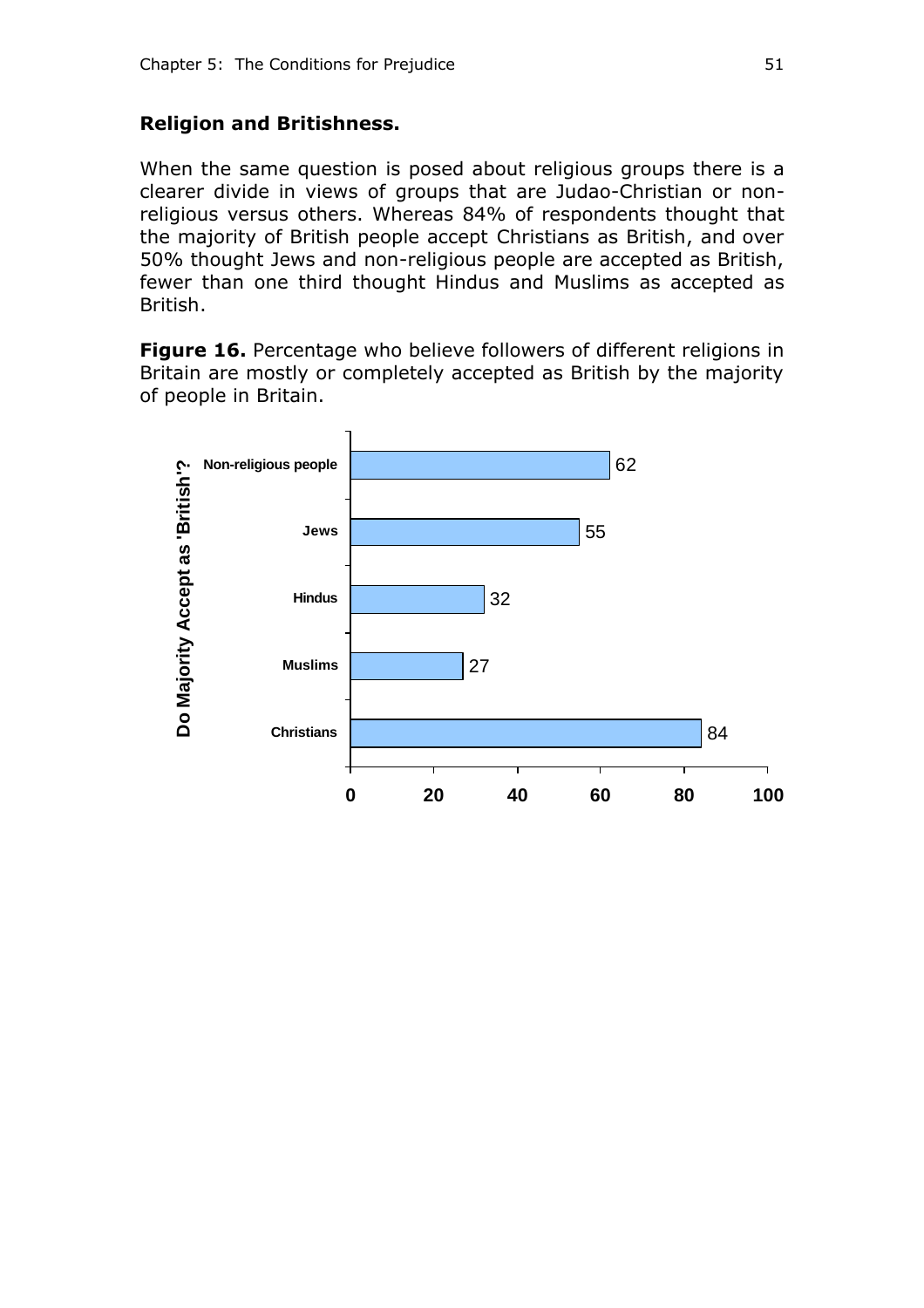## **Political Correctness**.

At a general level, there are clear social norms against expressing prejudice. For example, in previous BSA suveys over the last 20 years a clear majority (between 65 and 75%) said they were not at all racially prejudiced.

In fact, social psychological research shows that people's internal, or personal concern about *being* prejudiced is generally fairly distinct from their external, or social, concern about being *perceived* as prejudiced (Monteith et al, 1998, Plant & Devine, 1998).<sup>6</sup>

In the present research, sixty eight percent of respondents agreed or strongly agreed that with the personal motivation that, 'I try to behave in non-prejudiced ways because it is important to me'. Moreover, 41% agreed with the more social motivation that, 'I act in non-prejudiced ways to avoid disapproval from others'.

In line with previous research, these two motivations were only weakly related to each other (correlation  $= .13$ ). This means that it is possible to further divide respondents into categories based on their answers to these questions. As shown in Table 2, among those who are personally motivated to be unprejudiced, half (34% of the sample) are also concerned not to appear prejudiced. Of the remaining 32%, who feel no compunction about *being* prejudiced, three quarters (25% of the sample) do not care whether others are aware of their views.

|                                               |      | <b>Social Motivation to be Unprejudiced</b> |      |
|-----------------------------------------------|------|---------------------------------------------|------|
|                                               |      | Low                                         | High |
| <b>Personal</b><br><b>Motivation</b><br>to be | Low  | 25                                          |      |
| <b>Unprejudiced</b>                           | High | 34                                          | 34   |

**Table 2:** Political correctness: Percentage with personal and social motivations to be unprejudiced

 $\overline{a}$ 

<sup>&</sup>lt;sup>6</sup> Plant and Devine (1998) label these constructs 'internal' and 'external' control over prejudice. We used two key items that to measure these constructs. These were selected on the basis of factor analyses of pilot study data involving over 400 British participants. The items are the most central (highest loading) items on the internal and external factors, from those in the devised by Plant and Devine (1998).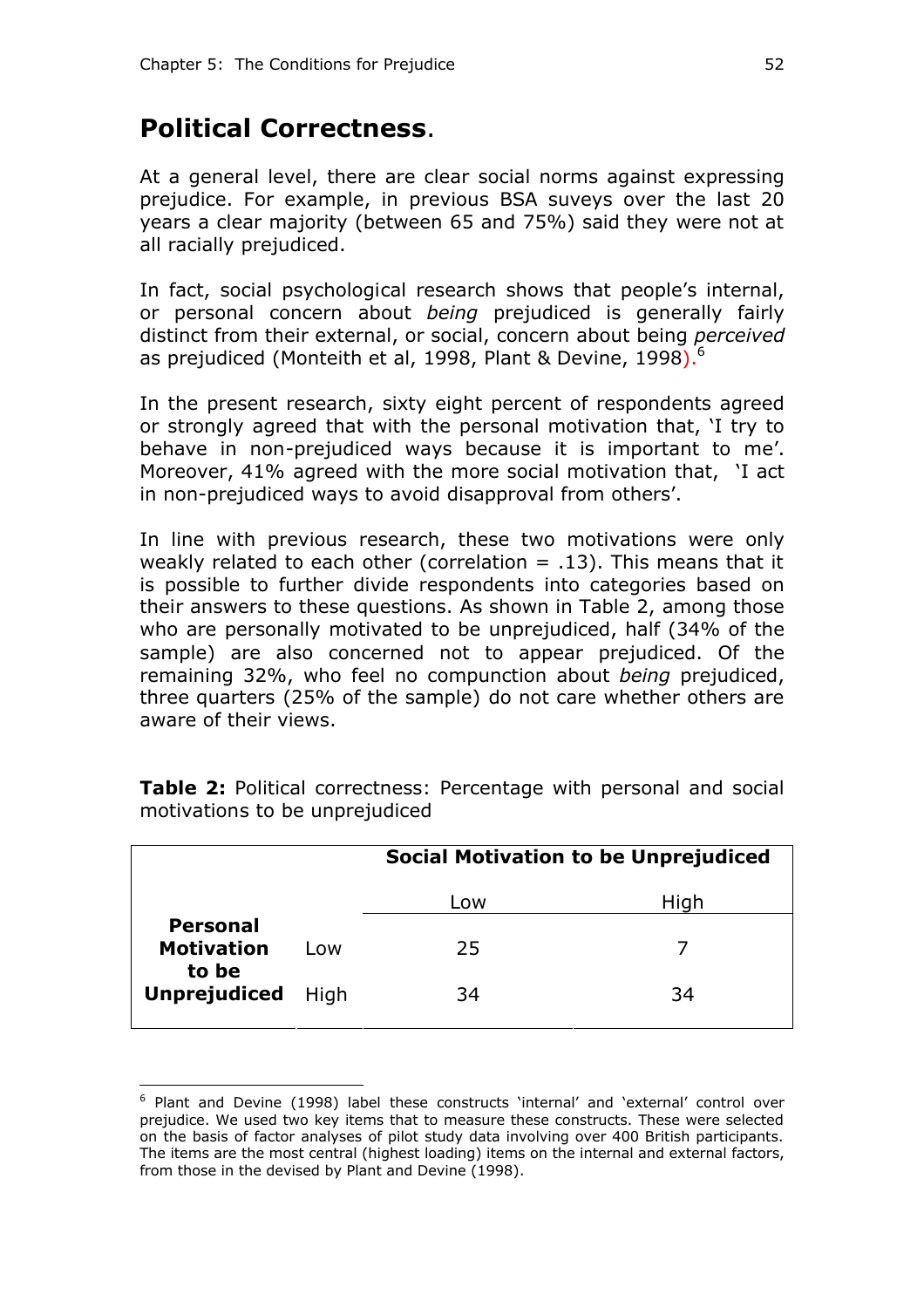Therefore, in line with social psychological research, it appears that personal and social motivations are both independently important processes and that minimizing societal levels of prejudice may involve strategies that address both elements.

### **Do groups differ in their levels of personal and social motivation to control prejudice?**

Psychology and sociology have often pitted different explanations for prejudice against one another. On the one hand prejudice might be to do with individuals' personality. Some people may be bigoted or xenophobic, others may be tolerant and open-minded. However, there are also many social structural reasons why some groups and individuals are less motivated to be unprejudiced. If groups perceive a strong conflict with other groups in society, or that they have been unjustly treated by those groups, they will be likely to express negative attitudes to those groups and behave in ways that favour their own groups. In addition, some categories of people are consensually regarded as reprehensible (e.g. criminals, addicts), and as 'legitimate' targets for criticism. Finally, people are largely motivated to evaluate any group to which they belong more highly than an outgroup that it is compared with. This positive sentiment towards ingroups does not always imply that people derogate outgroups, but it does mean that they are likely to give preference to their own groups when it comes to expressions of support.

**Personal motivation.** The level of personal motivation to be unprejudiced did not differ greatly between different groups. Over 65% of men, women, and people of different ages, levels of disability, ethnic backgrounds or religious orientation said they were motivated to be unprejudiced. Fewer of the people we classified as non-heterosexual said they were motivated 54% to be unprejudiced<sup>7</sup>.

For social motivation, that is the desire not to *appear* prejudiced, a slightly different pattern arises. Around 40% of all groups say they want to avoid appearing prejudiced. However, this figure is notably higher among either Muslims (56%) or Asians (52%). This appears to be a factor related primarily to religion rather than ethnicity because Blacks do not show the same trend (42%). Thus, it seems that Muslims share the personal motivation to avoid being prejudiced, but are also more concerned than others not to be seen as being prejudiced.

 $\overline{a}$ 

 $7$  This should be interpreted with caution. Sixty six percent of those who were openly gay, lesbian or bisexual said they were motivated not to be prejudiced, but only 50% of those who refused to state their sexuality said they were motivated not to be prejudiced.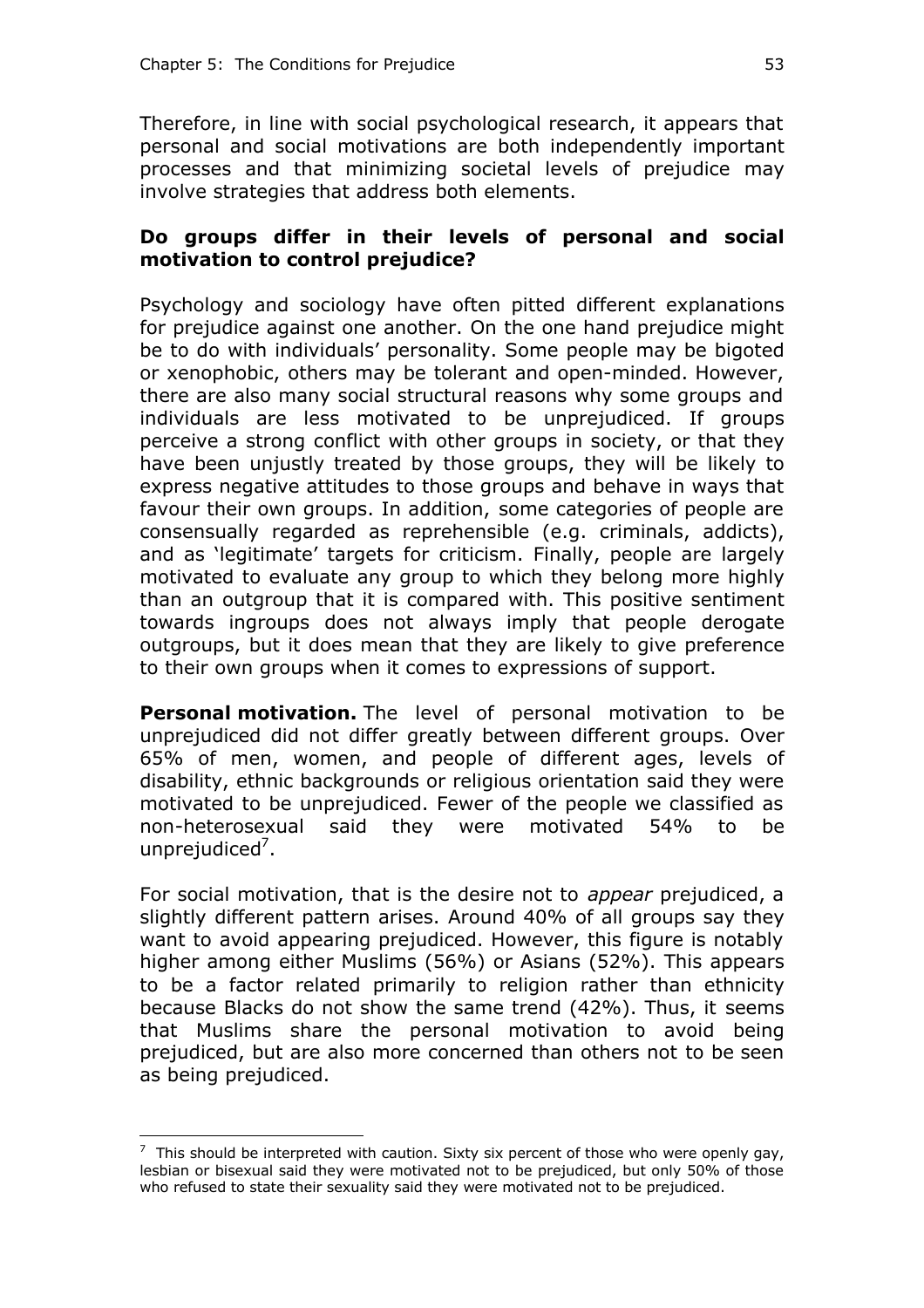### **Willingness to express prejudice against particular groups.**

We also asked about expressing prejudice specifically against each of the groups most relevant to the survey. We asked whether respondents never felt, sometimes felt but were unwilling to show, or did not mind coming across as prejudiced against these groups. The question therefore indicates whether the respondent claims to be high in personal control over prejudice (regardless of social control), low in personal control but high in social control, or low in both forms.

These questions were presented only within the relevant subsets of the surveys (e.g. Respondents to Version A were only asked about willingness to express prejudice towards women and towards gay men and lesbians), resulting in a lower sample size.

Figure 17 shows that, in line with the explicit measure of how people feel toward each group described in Chapter 4, very substantial majorities say they never feel any prejudice towards disabled people and people over 70. Just over a fifth of respondents harbour feelings of prejudice against women and a quarter against Black people. Just over one third say they either feel or would express prejudice against Muslims, and one third say they feel or would express prejudice against gay men and lesbians.

**Figure 17.** Percentage who claim no prejudice, who feel but do not express prejudice, or who are willing to express prejudice against each group

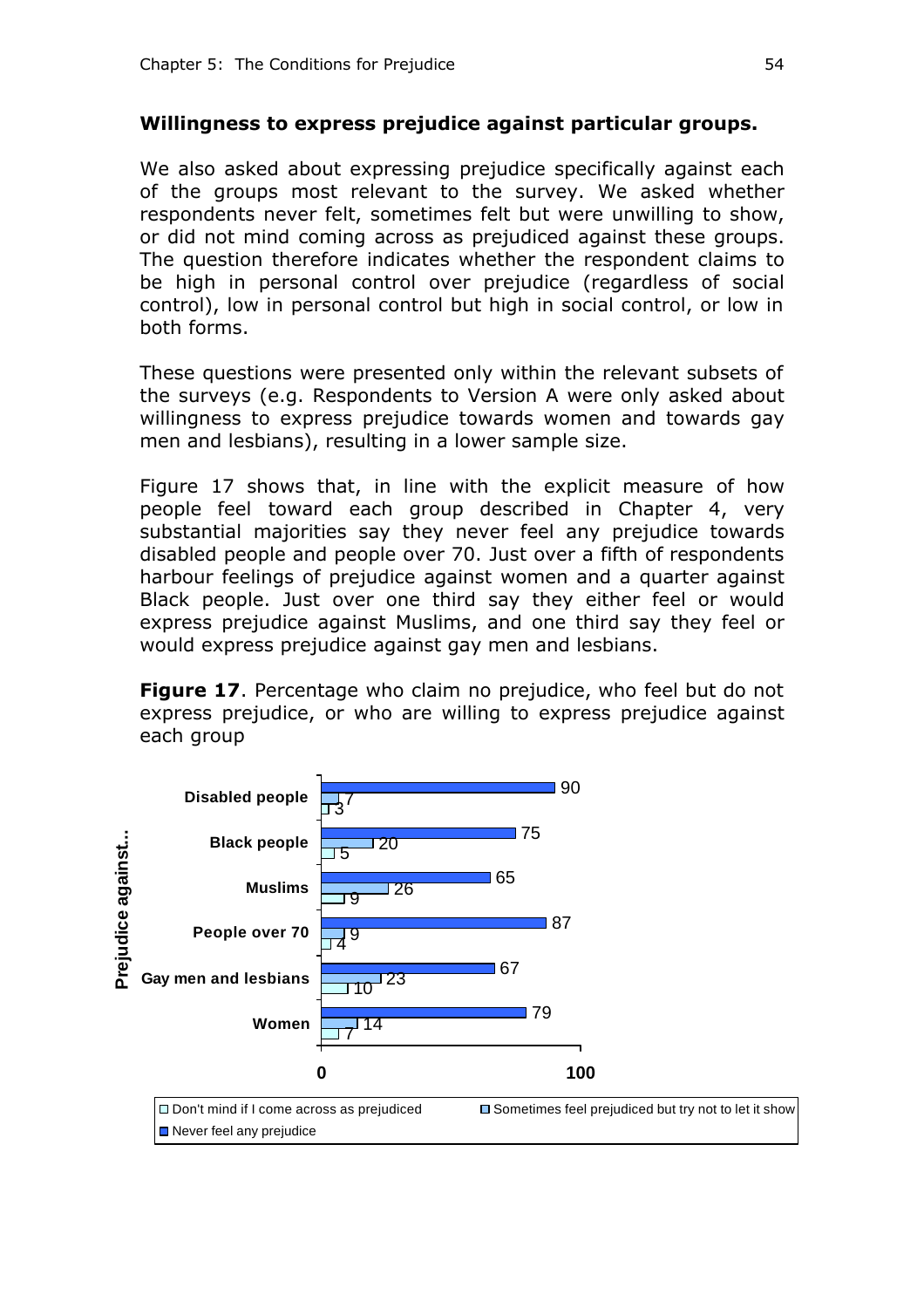Do members of different social categories differ in whether they admit to feeling prejudiced? If we find that members of different groups are selective about which other groups they feel prejudiced against, this would imply that the reasons lie in the *relationships* between groups rather than the personalities of the members.

To preserve sufficient numbers for reliable comparisons we aggregated across Black and Asian, and across non-Christian religious respondents, to ensure there are more than 100 respondents. This has only been done where the aggregated categories also show similar patterns of response. The figures below describe the percentages that said either they did not mind coming across as prejudice or that they sometimes feel prejudice but try not to let it show.

Prejudice against women<sup>8</sup>. White respondents were less prejudiced (19%) than Black or Asian respondents (33%). Christian respondents were less prejudiced (16%) than non-Christian respondents (26%).

**Prejudice against gay men and lesbians**. Men (41%) were more prejudiced than women (33%), the over 70s were more prejudiced (41%) than the under 70's (32%). White respondents were less prejudiced (31%) than Black and Asian (60%) respondents. Prejudice was also lower among Christian and non-religious people (30%) than among other religions (59%).

**Prejudice against people over 70.** Prejudice against older people was generally lower than 15%, but was higher among the under 30s (19%) than other age groups (10%). It was also lower among Christian respondents (9%) than others (19%).

**Prejudice against Muslims.** Responses were similar across gender, sexuality and age groups. However, Whites were more prejudiced (37%) than Blacks and Asians (21%).

**Prejudice against black people.** Prejudice was higher among Whites (27%) than among Blacks and Asians (9%). It was also higher among Christians and non-religious people (26%) than among Muslims and other religions (20%). Disabled people were

 $\overline{a}$ 

 $8\,$  For this analysis there were not sufficient numbers of gay, lesbian and bisexual people to make reliable comparisons with heterosexuals. However, inspection of the proportions that said they felt no prejudice against women and against lesbian women and gay men showed they were within 4% of the proportions among heterosexuals. We chose not to aggregate with respondents that had refused to indicate their sexuality (at the end of the interview) because a lower proportion of these (51% said they never felt any prejudice against lesbian women and gay men.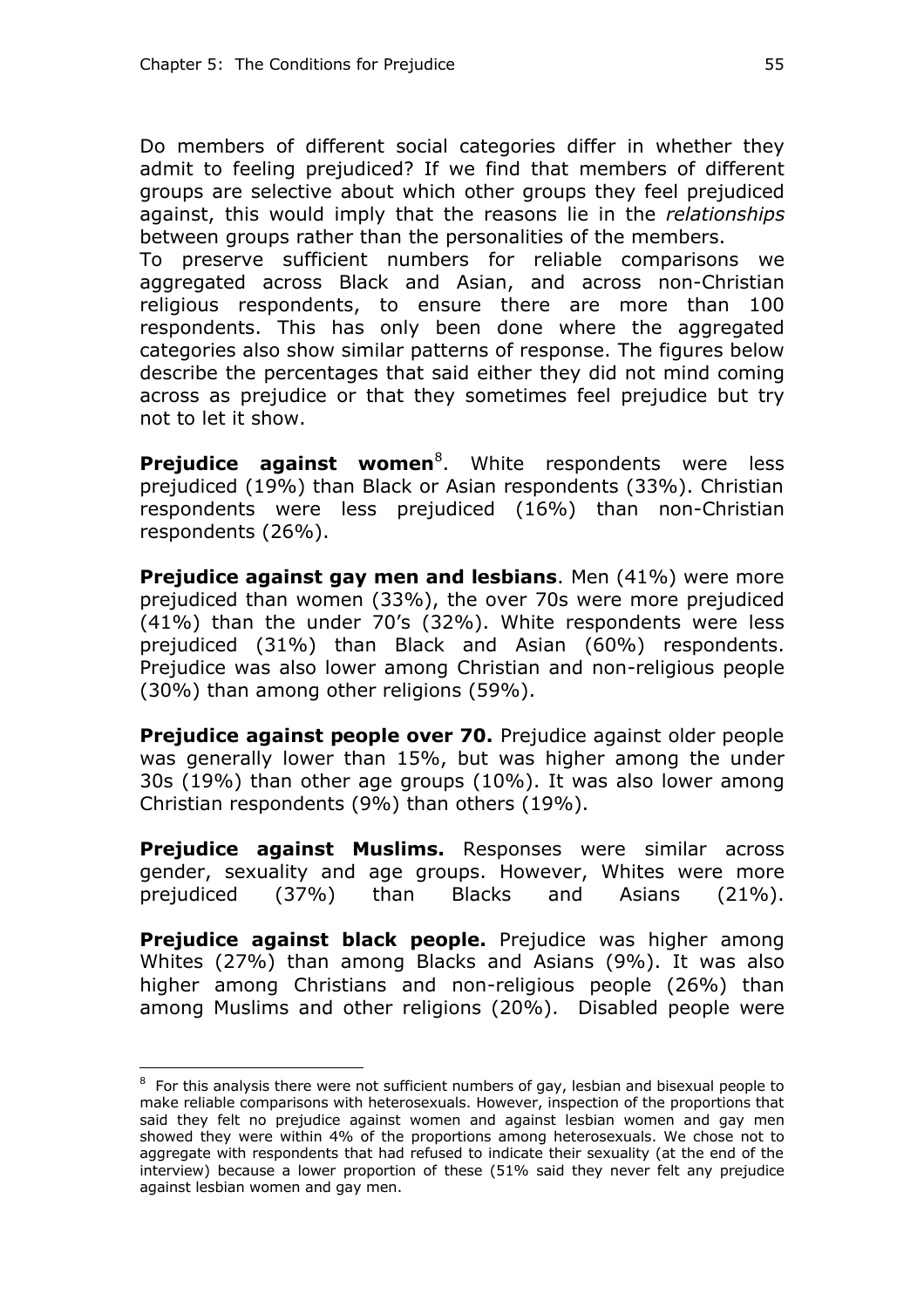more prejudiced against Blacks (34%) than non-disabled people (23%).

**Prejudice against disabled people.** There were no group differences in prejudice against disabled people.

In summary, it appears that prejudices do correspond to intergroup differences of interest or perspective. Younger people are more prejudiced against older people, but not against women, homosexual people, Muslims or black people. Men are more prejudiced than women against homosexuals, but men and women do not differ in their ethnic prejudice. Whites are more prejudiced than other ethnicities against Muslims and black people, but they are less prejudiced against women. These findings suggest that prejudice is, to some extent, rooted in particular aspects of intergroup relationships rather than being a trait of particular individuals or of particular groups of people.

## **Summary and Conclusions**

Nearly half of respondents thought Muslims were portrayed in a predominantly negative way by the media. A quarter of respondents also thought that black people and gay men and lesbians were portrayed mainly in a negative way. This pattern maps onto the pattern of personal attitudes, for example that these are also the groups who deserve less priority in terms of their needs and equal opportunities (see Chapter 3).

We also found that acceptance as British seems to hinge on being White, a native English speaker and either Judao-Christian or nonreligious. Well under half of respondents thought any group outside these categories was accepted as British by the majority. Illustrating the cultural and ethnic fault lines most clearly is the fact that Arabs are the ethnic/racial group, and Muslims are the religious group least likely to be accepted as British.

The direct measures of feelings toward each group, reported in Chapter 4, suggested that concerns with political correctness may apply more strongly in the case of some groups than others. When we asked about expressing prejudice it emerged that a third of the population do not feel motivated to avoid being prejudiced, and three quarters of these are not worried about being seen to be prejudiced. This resonates with our earlier suggestion that there are certain groups against which people feel that 'prejudice' is justifiable.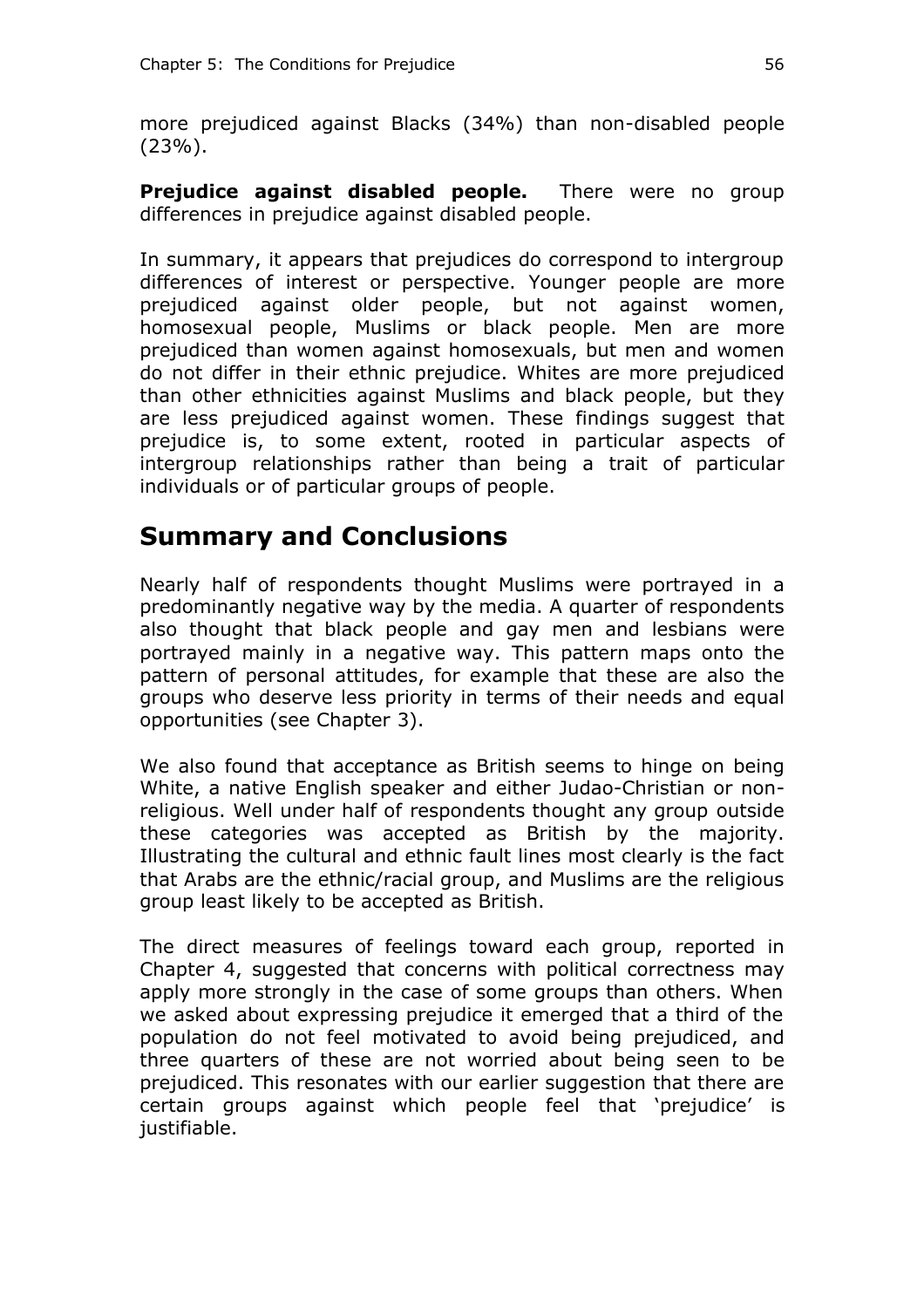When looked at on a group by group basis, black people, Asians, and religious non-Christians, and non-religious people were most likely to say they felt prejudiced against women, and also against gay men and lesbians (who were also disliked more by older people). The under 30's and non-Christians were most likely to admit to prejudice against the over 70's. White people and disabled people were most likely to report feeling prejudiced against Muslims, and Black people.

### **Conclusions**

These findings underline that prejudiced attitudes are not characteristic only of some groups in society. Members of all the minority groups represented by the six equality strands admitted to holding prejudices against other groups. This illustrates that prejudice arises in the context of intergroup relationships, i.e. the tensions between particular pairs of groups, and is not best understood as resulting from a pathological attitude structure or personality problem for particular individuals. The fact that the same individual can hold very positive and non-prejudicial attitudes about one minority group, but negative or prejudicial attitudes towards another means that a substantial component of these prejudices are founded on beliefs, attitudes and feelings that should be open to change. Chapter 6 examines the perceptions of the social stereotypes about each group to see what might provide the basis of different prejudices.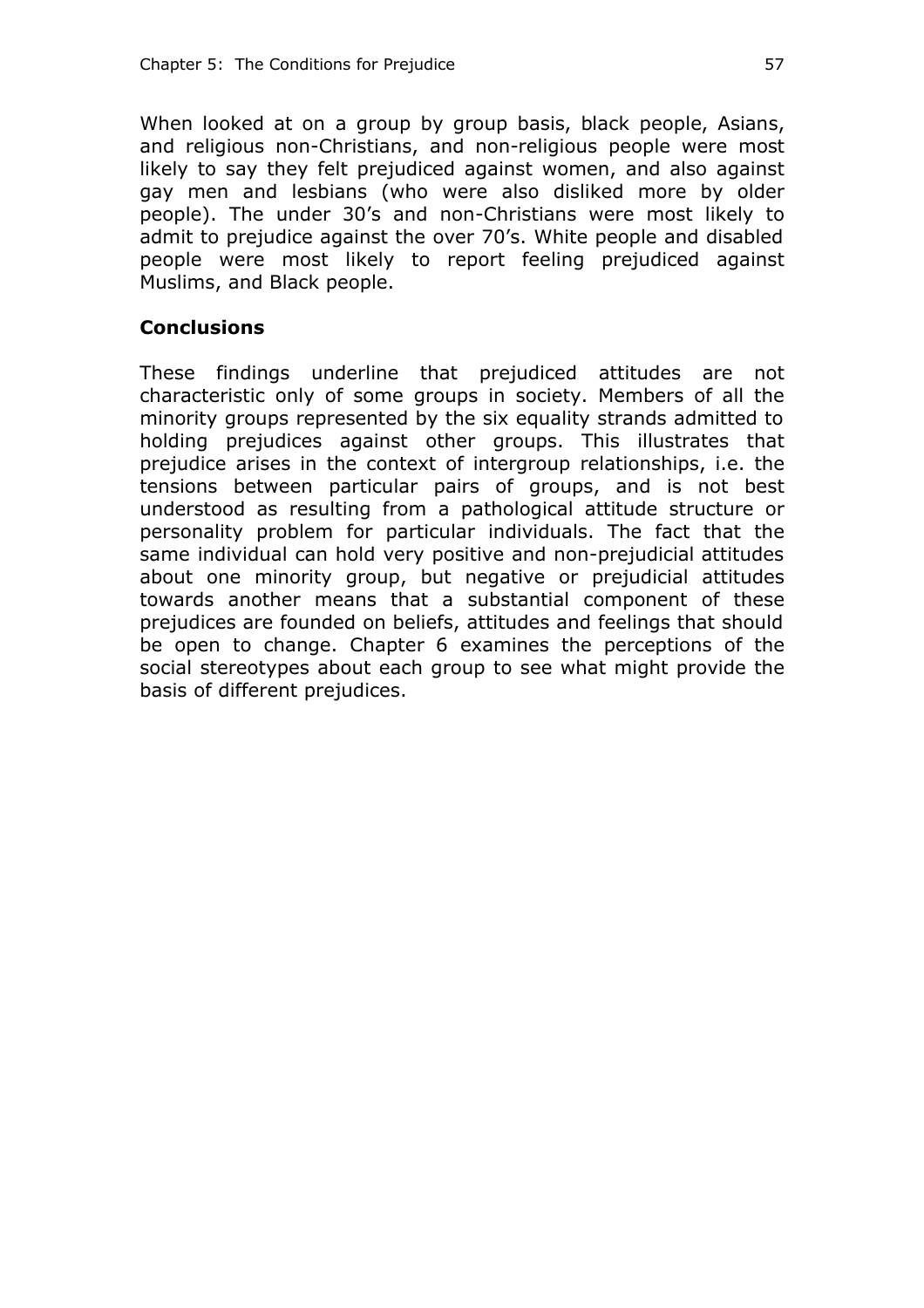# **Chapter 6**

# **Social Stereotypes that Underpin Prejudice**

A stereotype is a shared image of a social category or group that is applied and generalised to members of the group as a whole regardless of their individual qualities. It may or may not be accurate. An important part of this research used the Stereotype Content Model (Fiske, et al., 2002) to examine the central elements of stereotypes about each of the minority groups.

## **The Stereotype Content Model**

The stereotype content model distinguishes among qualitatively different types of prejudice based on the relative status and perceived cooperative/competitive interdependence between the relevant groups. The model has received support from numerous national and international studies involving a very large number of different groups. Stereotypes of groups can be distinguished on two key dimensions, warmth and competence. This results in four combinations (warm and competent, warm and incompetent, cold and competent, cold and incompetent). Each of the patterns is typically associated with different emotions.

Groups that are stereotyped as cold and incompetent are usually those that are derogated and they attract emotions such as contempt. Examples in American research include poor minority ethnic group members such as Latinos, examples in Europe include Gypsies. Groups whose disadvantage is viewed as avoidable or self-inflicted also invite contempt and sometimes anger.

Groups that are stereotyped as cold but competent are usually rich, professionals. These often include subgroups of minority members who have succeeded (e.g. Jews, Asians, gay people). Although viewed as worthy of respect, these groups are still disliked. Their success may be viewed as unjustified, and these groups they may be envied.

Groups stereotyped as warm and incompetent are usually those that are seen as harmless and as having disadvantages that are not their own fault. They invite paternalistic emotions such as pity. Although they may be admired, these groups, usually the elderly, disabled, tend to be lower status.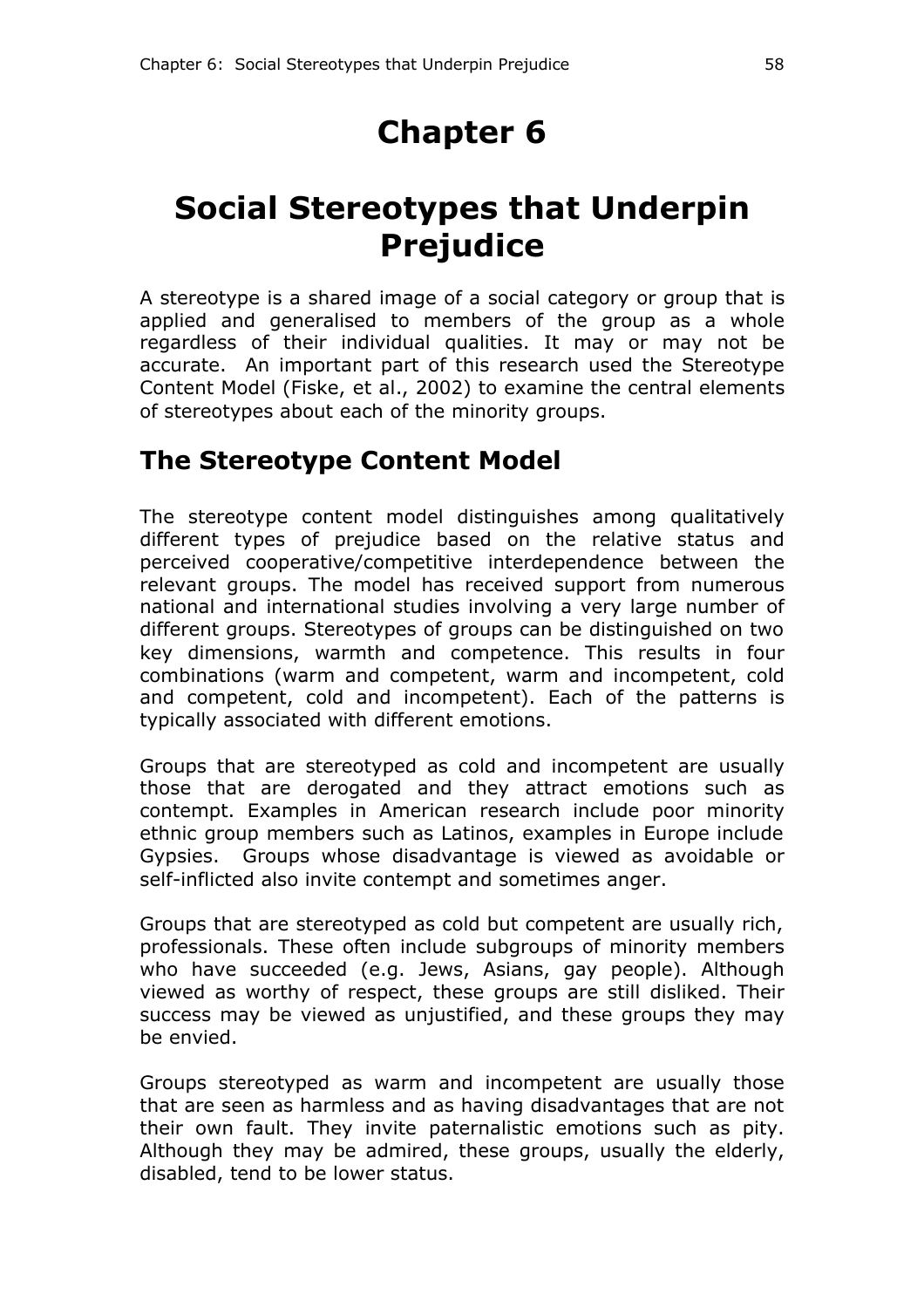Finally, groups stereotyped as warm and competent are usually ingroups, and often members of the cultural majority (Cuddy, Fiske, Kwan et al, in press). They usually attract emotions such as admiration.

These different combinations of stereotypes have implications for prejudice and discrimination. Warmth attracts help and protection, whereas competence attracts cooperation and inclusion. Therefore groups stereotyped as warm and competent attract help and cooperation whereas those stereotyped as cold and incompetent are potential targets of harm and exclusion. Groups that are competent but cold may be cooperated with for reasons of expedience, but will not be defended or liked. Conversely, groups seen as incompetent but warm, may be helped, but not actively included in mainstream society.

Many groups, therefore are targets of both positive and negative imagery, and the nature of that imagery tells us something about the forms of discrimination the groups may endure.

We asked respondents about 3 groups. All respondents were asked four questions about white middle class men. This provided a reference category for questions about two other groups, about which we asked the same 4 questions and a series of others. Depending on which subset of the survey they answered, the other groups were either women and then lesbians and gay men, or people over 70 and Muslims, or Black people and Disabled people.

Respondents were asked how each group is viewed by people in general, using a scale from 1 (extremely likely to be viewed that way) to 5 (not at all viewed that way).

## **Warmth and Competence**

Figure 18 shows how each group was rated, on average, in terms of its competence and warmth. These terms are a little technical so, after consultation with Fiske and Cuddy, we used the more familiar, and statistically highly related terms 'capable' and 'friendly', respectively. In the figure, groups located to the right are viewed as stereotypically more capable (competent), and groups located more to the top are viewed as stereotypically more friendly (warm). It is not so much the absolute positions of these groups that matters, but more the relative position, and in particular the comparison against the position accorded to white middle class men.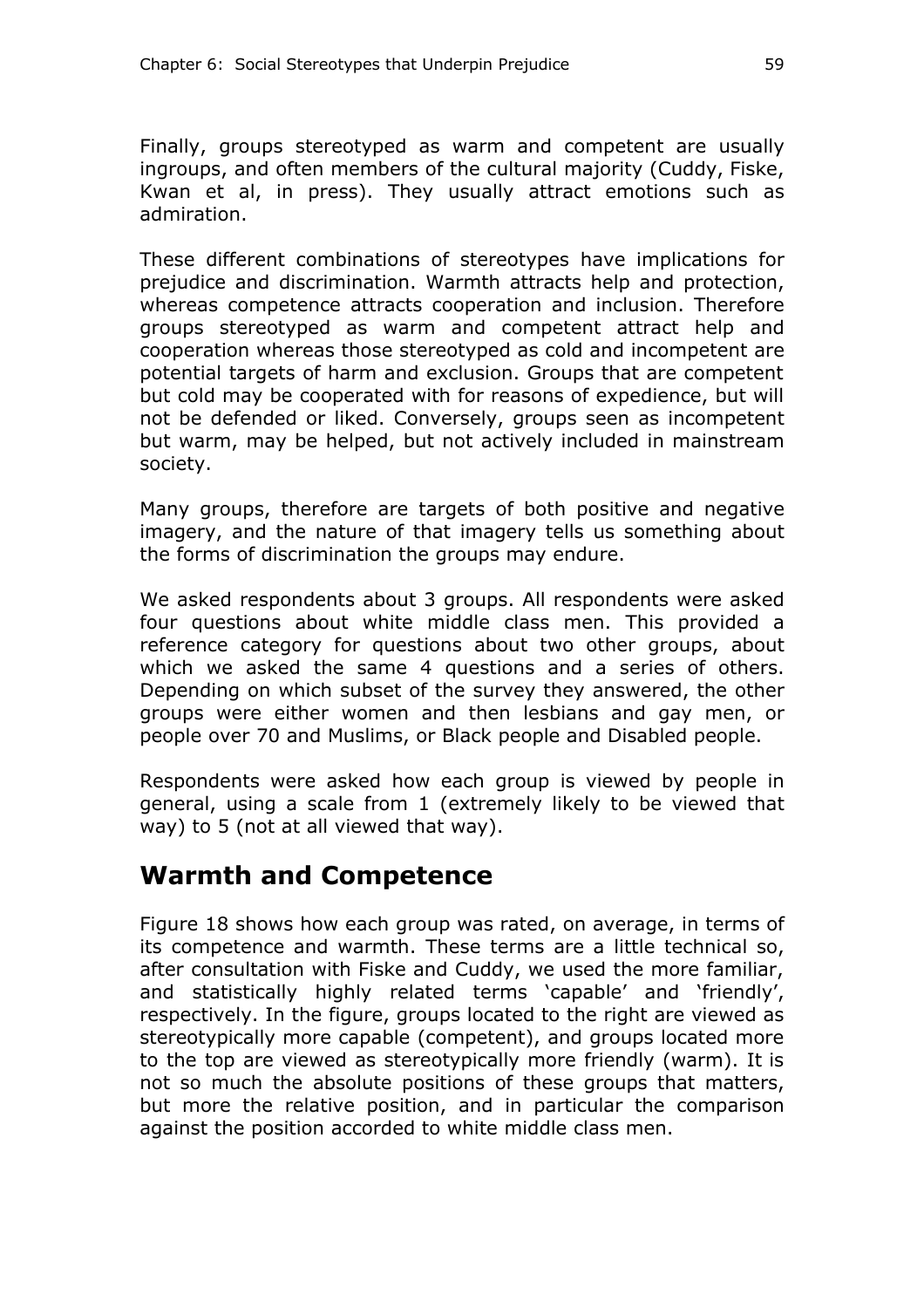**Figure 18.** Perceived stereotypical warmth (friendliness) and competence (capability) of different social groups.



Figure 18 shows clearly that the groups stereotyped as least capable are people over 70 and disabled people. Thos stereotyped as most capable are white middle class men, and women. Those stereotyped as friendliest (warmth) are women, people over 70 and disabled people. Those stereotyped as unfriendliest are Muslims.

### **Competition and Status**

It is instructive to map these images on to the extent to which each group is seen as economically successful, and as competing for resources. The latter concept was measured by asking to what extent the group is seen as receiving special treatment from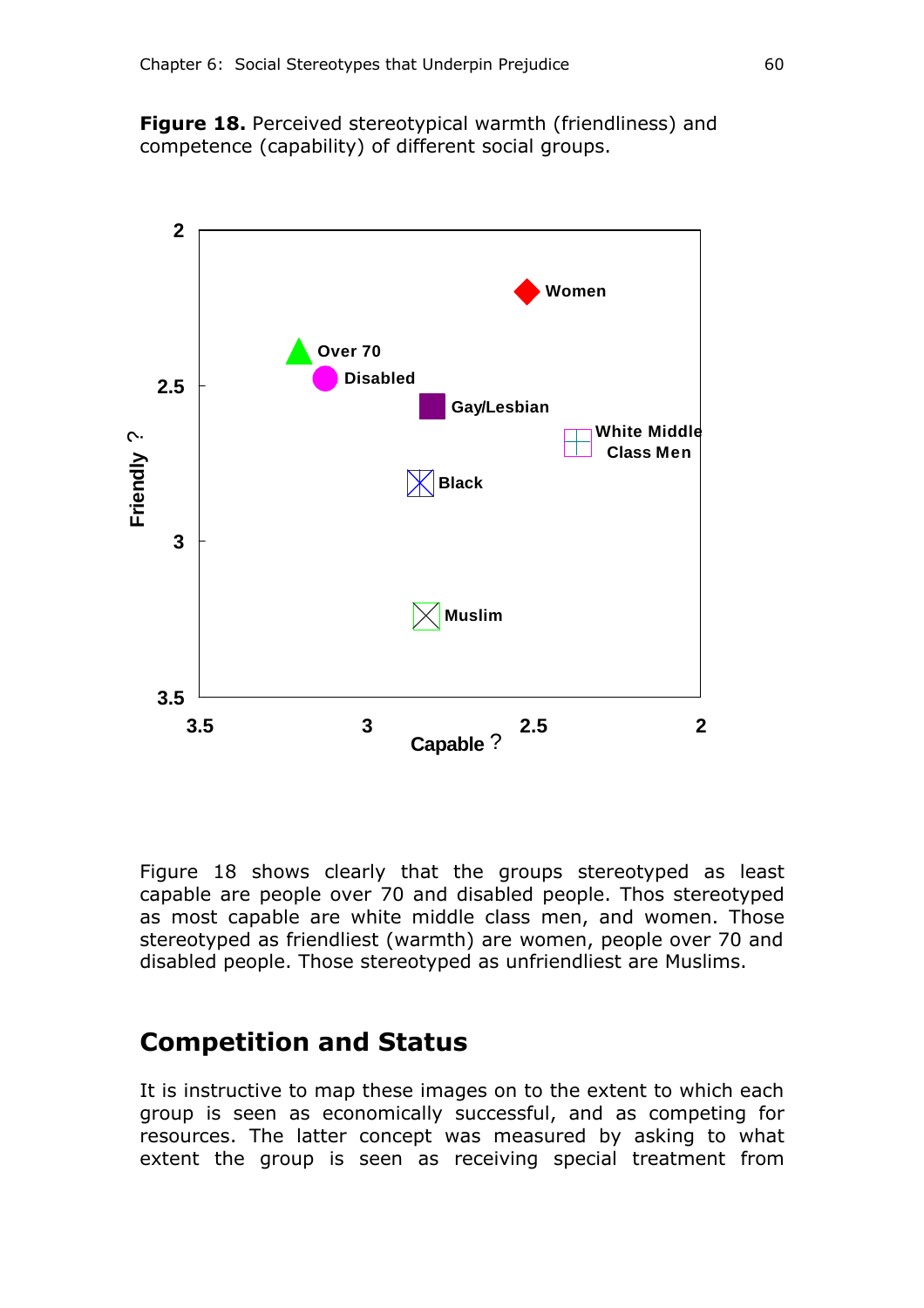employers or government, which makes things more difficult for others in Britain.

**Figure 19.** Perceived stereotypical competitiveness and economic status of different social groups



Figure 19 shows that the groups most likely to be viewed as successful are white middle class men, then women and Muslims. Those least likely to be viewed as successful are disabled people. Those most likely to be viewed as gaining special treatment are white middle class men and Muslims. Those least likely to be advantaged by such treatment are people over 79, women and gay and lesbian people.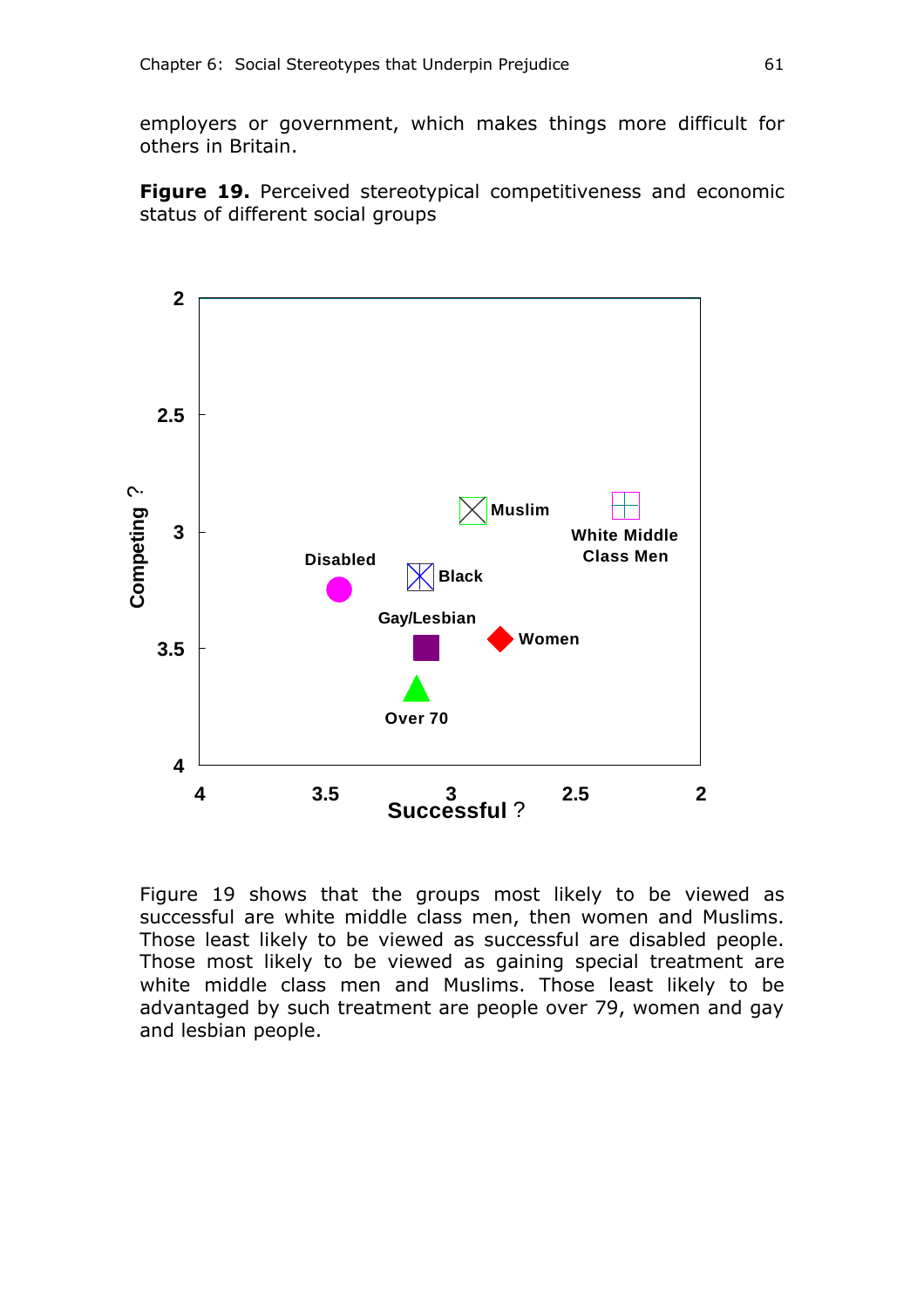### **Emotions About Different Groups**

What then, are the emotions that correspond to these stereotypes and perceptions of status? The figure below shows to what extent each group is viewed with admiration, pity, envy anger and fear.

**Figure 20**. Percentage that believe each group attracts each kind of emotion (very much or extremely)



Figure 20 shows very substantial differences for each group. Women are highly likely to be viewed with admiration, but no other emotions. Gay and Lesbian people are likely to be viewed with disgust and anger, as well as some fear, but with very little pity, admiration or envy. People over 70 and disabled people share a mixture of being pitied and admired. Muslims, and to a lesser extent Black people are likely to be viewed with anger and fear. Along with with gay men and lesbians, Muslim and Black people are least likely to be admired.

The results from these measures show that each group has a distinctive profile in terms of the images and the feelings that are likely to be directed towards them. Therefore, the content and form of prejudice against each group is likely to differ.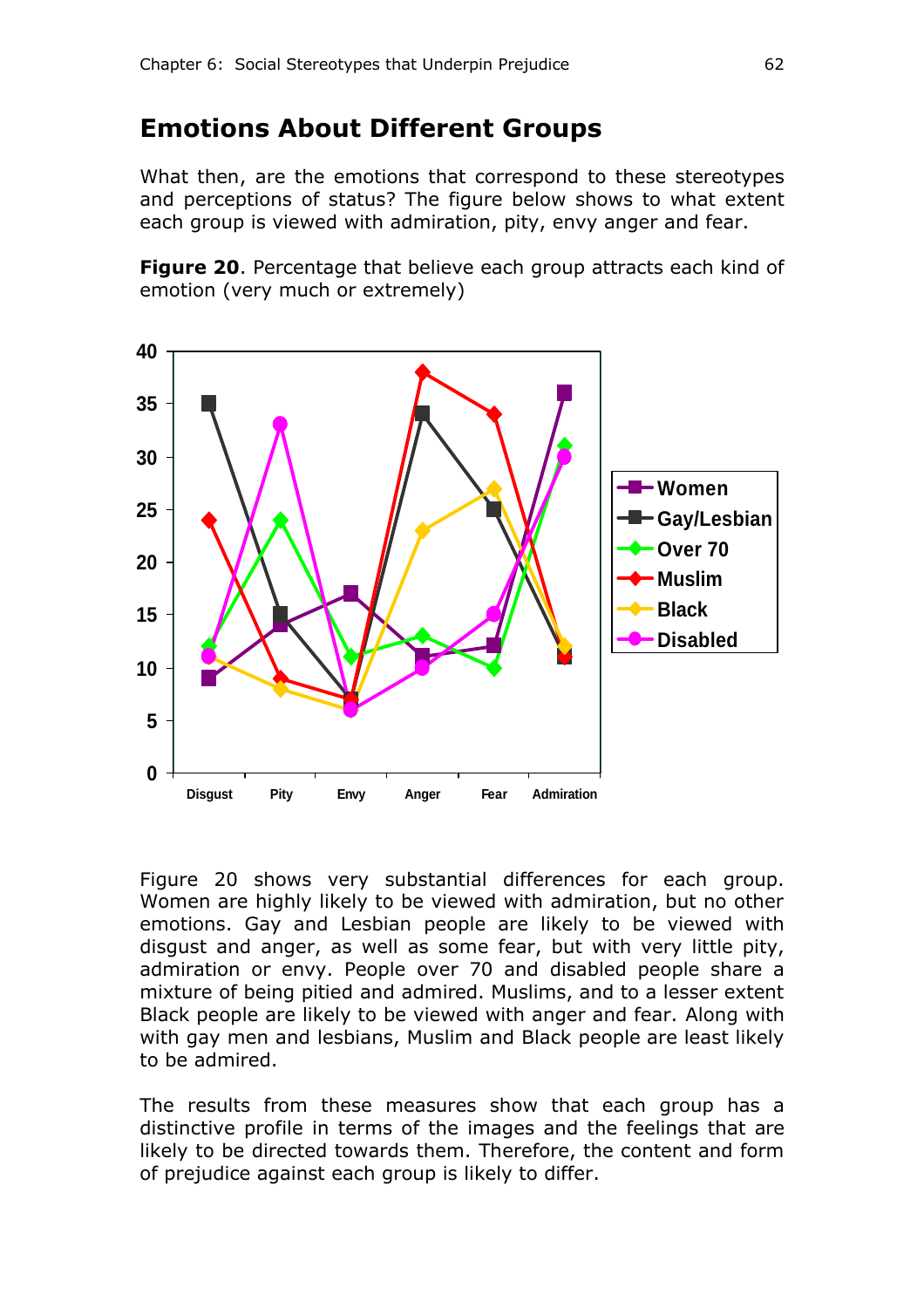### **Summary and Conclusions**

We observed that all groups were judged to be stereotypically less competent that white middle class men, but women were judged to be stereotypically warmer than men and more competent than the remaining groups. Consistent with the model, women were judged to be perceived as quite successful, but not as competing for resources. People think women are viewed with admiration rather than envy.

The groups rated as being stereotyped as high warmth but low competence groups were older and disabled people. Older people were also judged least likely to be perceived as getting special favours, and disabled people least likely to be successful. These two groups also were viewed as more pitied than any others.

None of the low warmth groups, aside from white middle class men, was judged to be stereotypically competent. Consistent with the stereotype content model, white middle class men were also judged to be viewed as highly successful.

The two groups rated stereotypically lowest on warmth were Black people, and more distinctively, Muslims. Muslims are judged to be moderately successful but to be competing with the majority for resources. People think Muslims attract higher levels of anger and fear than other groups, and quite a high level of disgust, but low levels of envy, pity or admiration than other groups.

A puzzling anomaly is gay men and lesbians. This group was judged to be intermediate in terms of stereotypical warmth, competence and success, and to be non-competitive. Nonetheless, the group was seen as invoking substantial levels of disgust and anger as well as a degree of fear.

#### **Conclusion**

The picture to emerge from these stereotypical images substantiates the findings reported previously. Different groups are likely to be subject to prejudices based on different types of presumptions.

Women are admired, but are not taken as seriously as men in terms of the capacity or potential to compete.

More extreme forms of paternalistic or more precisely patronising prejudice are associated with older people and disabled people, both of which are pitied at the same time as being admired.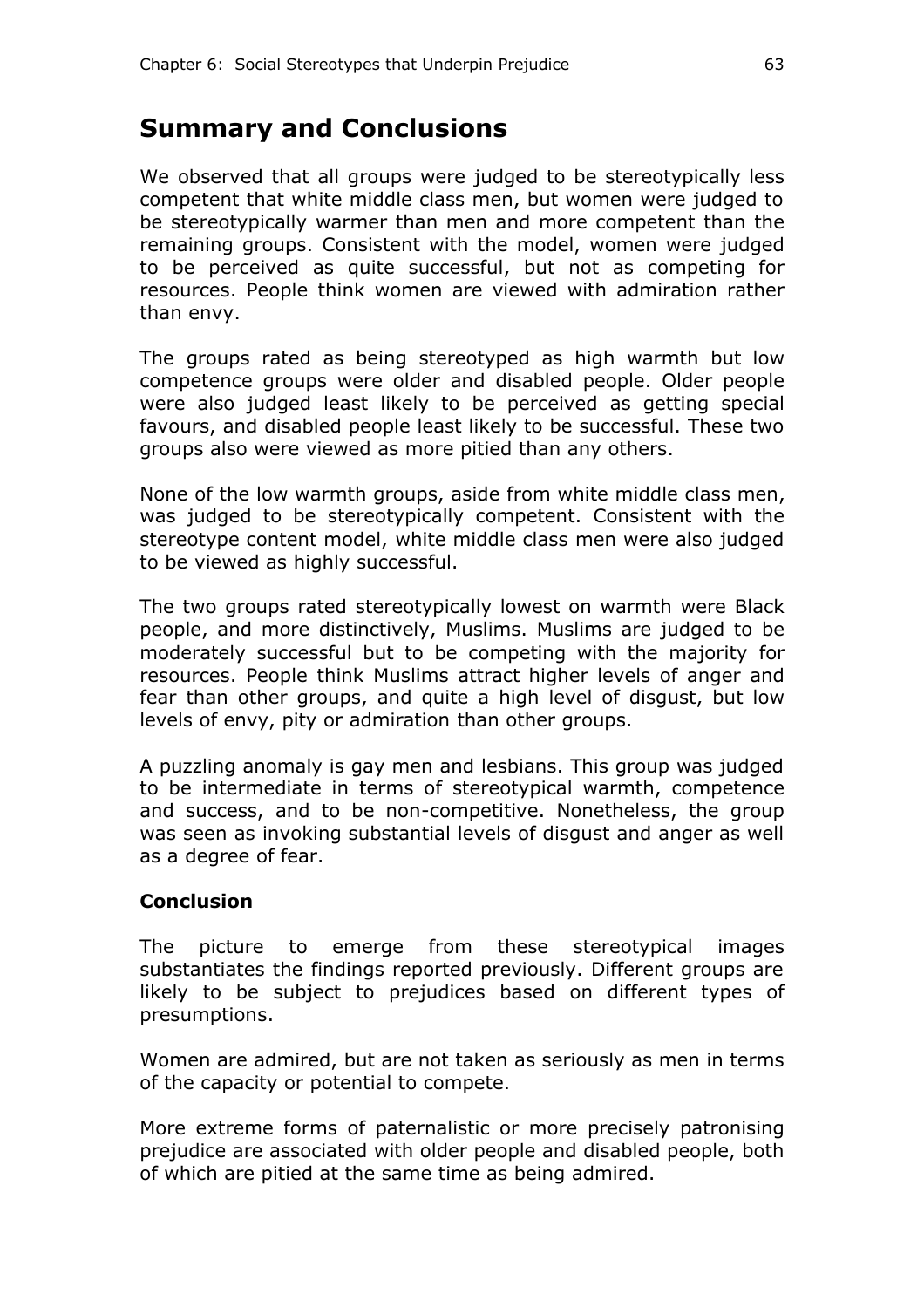Black people are viewed less extremely than some other groups, but are still more likely to be viewed with fear and anger than envy or admiration.

Muslims, and gay and lesbian people are more likely to be disliked and feared than others, perhaps a reflection of the idea that they adopt a lifestyle that seems more different from the mainstream of society.

These findings show that tackling prejudice against different groups will require tackling different elements of stereotypes and different types of emotions about those groups. If groups are perceived as posing a particular threat to the rest of society, the fearful, and perhaps angry emotions may well fuel discriminatory or even violent acts against those groups. These emotions cannot be eliminated simply by telling people not to be prejudiced. Instead, the stereotypes and perceptions that underpin the emotions will need to be challenged directly. Because these stereotypes and perceptions are different in relation to different minorities, they will have differing implications for intervention and different implications for monitoring and anticipating future discrimination.

Given the differences in the content of stereotypes that may underpin prejudice it becomes relevant to ask about the way people see the *relationship* between different groups in society. Chapter 7 explores people's willingness to be in a relationship with an individual member of each type of group, and also the extent to which the group as a whole is viewed as being a threat, and as sharing a common identity, with other groups in society.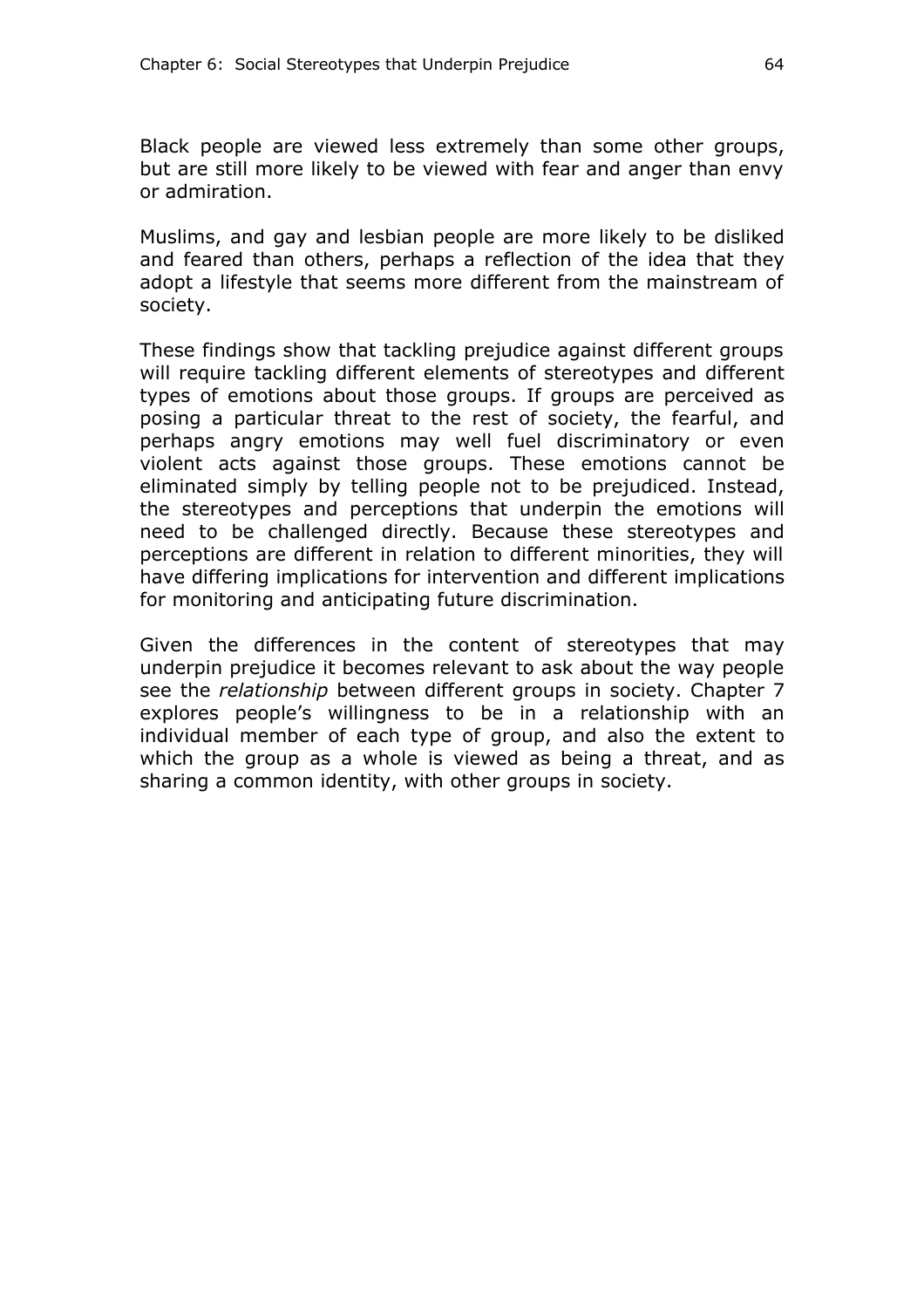# **Chapter 7**

# **Together or Apart?**

In this chapter we examine to what extent people view different groups as part of the same society, the extent to which they are comfortable with social relationships between groups and whether they have contact.

## **Social Distance**

In common with many previous surveys, we examined 'social distance' – the extent to which people would be comfortable with various degrees of closeness of relationship with members of different groups. People were asked to what extent they would feel comfortable if a member of the relevant group (depending on survey version) was their boss, moved in next door to them, or married (or formed a civil partnership – see appendix for details) with a close relative.

**Figure 21:** Percent who say they would feel comfortable or very comfortable if a member of the relevant minority was close to them as an in-law, boss or neighbour.

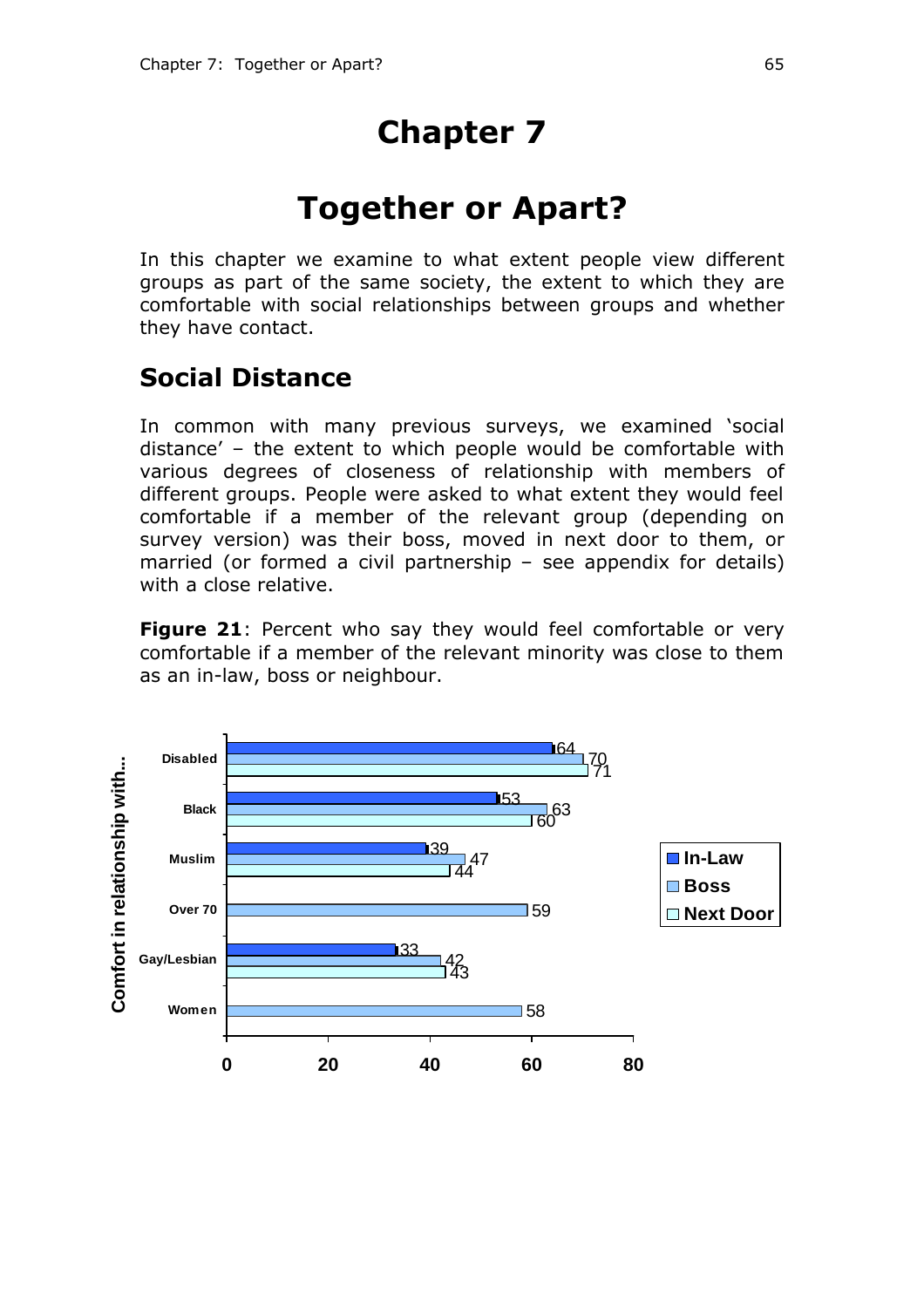The figure illustrates a fairly consistent pattern for all groups. As would be expected, people are more comfortable with the idea of a person being their boss than their neighbour or in-law, respectively. People are also more comfortable with a disabled person being in any of these relationships with them than they are with members of other categories. Only a minority of people are comfortable with Muslims and gay and lesbian people, particularly as a relative. It is also worth noting that, compared with having a disabled person as a boss (70% comfortable), only just under 60% are comfortable with a woman or person over 70 as their boss. This illustrates that there are prejudicial attitudes towards these groups too.

# **Threat**

We asked respondents about the way different minority groups were affecting other people in Britain. These questions were answered using 5 point scales, but it us useful to describe the answers in terms of the percentage who think the group creates a net loss or threat.

We asked about economic threat by asking "On balance, do you think that [group] take out more from the economy than they put in/put in more than they take out?" . We asked about physical threat by asking "how do you think the current situation for [group] in this country affects things like the safety, security or health of other people in Britain?" We asked about cultural threat by asking "how do you think [group] are affecting the customs, traditions or general way of life of other people in Britain?".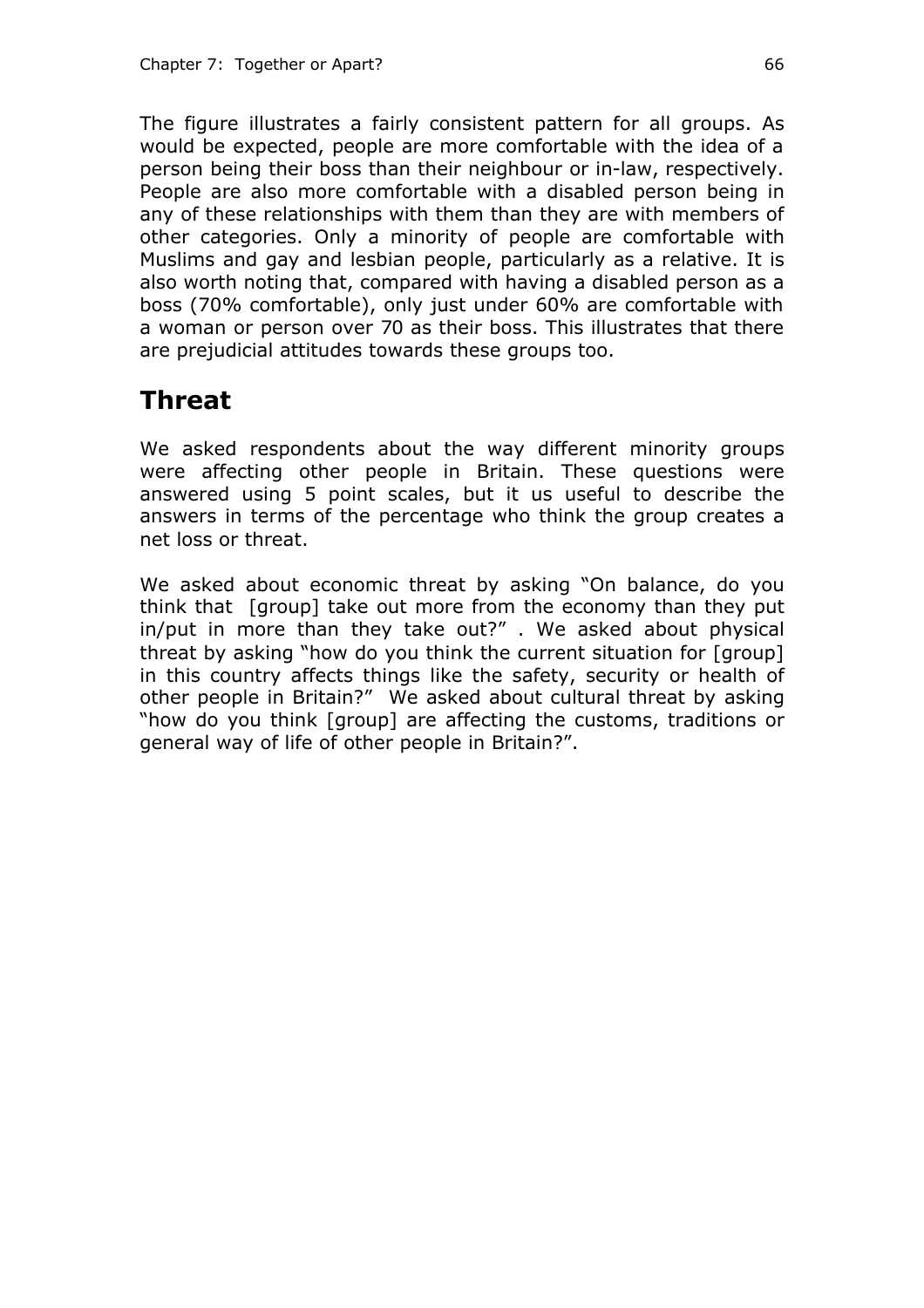**Figure 22**. Percent who perceived 'threats' of different types from different minority groups within Britain.



The results from these questions are very striking. More people felt most groups (apart from gay men and lesbians) place economic demands rather than posing other threats. However, whereas fewer than 8% of people regarded women, disabled people and people over 70 as posing either cultural or physical threats, nearly a third believed Muslims posed these threats, a quarter believed Black people pose these threats and nearly a fifth believed that gay men and lesbians posed a cultural threat.

These findings suggest further reasons why the basis and content of prejudice against different groups is likely to take different forms. They also provide further clues about the basis of the stereotype content described in the previous chapter. Groups that are economically dependent but not a physical or cultural threat (e.g. Disabled people, older people) may invite contempt, pity and some resentment. People may feel that these groups do not deserve more help or that they should willingly accept their low status and be grateful. They are likely to suffer from paternalistic, or so-called 'benevolent' forms of prejudice.

Those groups that pose a degree of cultural threat but are not economically dependent (e.g. gay men and lesbians) may invite disgust and envy, but not, perhaps, anger.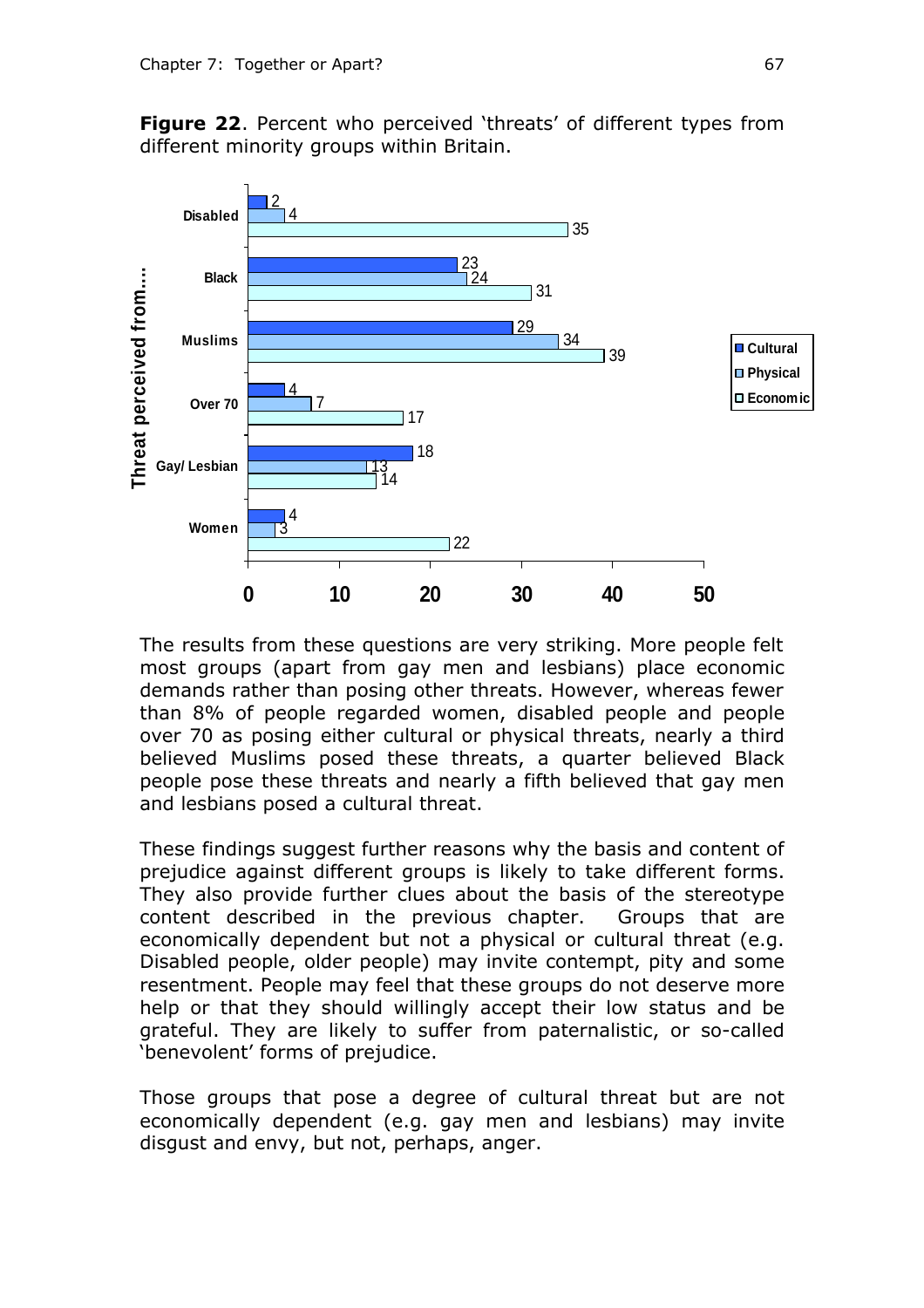Groups that pose both an economic and a cultural and physical threat (e.g. Muslims and Black people), seem likely to be regarded with contempt, anger, resentment and fear – a combination that seems likely to result in more overtly hostile prejudicial and discriminatory treatment.

## **Common Identity**

To what extent are different groups seen as having a common identity in Britain? We asked respondents the extent to which they viewed members of each group and a relevant comparison group (e.g. women and men, Muslims and non-Muslims, Black people and other people) either as a common group, as separate groups, as individuals, or as separate groups within a common group.

**Figure 23.** Perceptions of individuality and collective group membership between members of contrasting categories in Britain (Percentage choosing each option)



The two figures of greatest interest are the proportions who see the groups either as a common group or as separate. More people view women, Black people and disabled people as part of a common group than as separate groups (vis a vis men, White people, and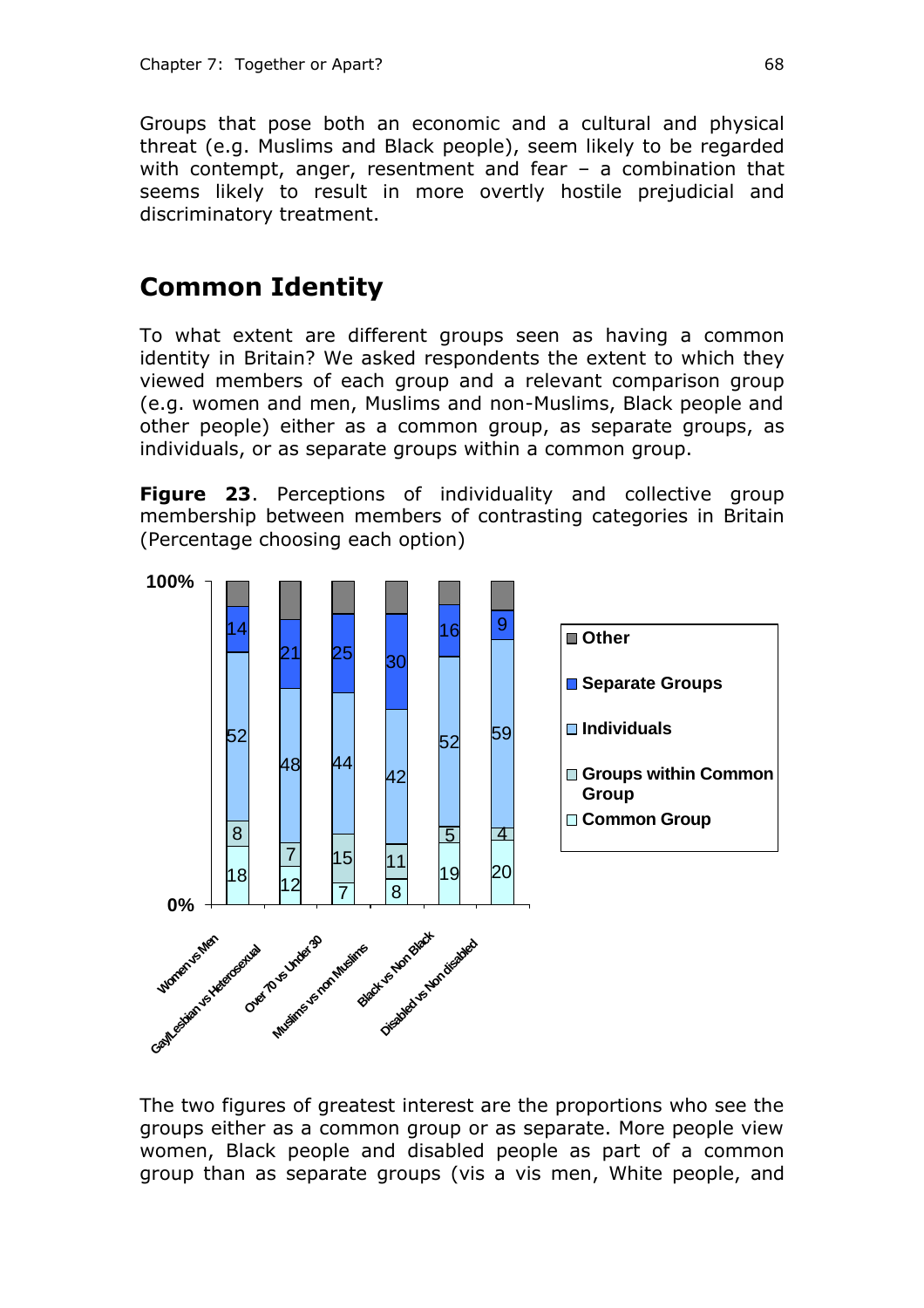non-disabled people, respectively). In contrast, more people view gay men and lesbians (versus heterosexuals), people over 70 (versus under 30) and Muslims (vs. non-Muslims) as being separate groups than viewed them as sharing a common group.

Two results are especially striking. First, the fact that the pattern for Blacks and Muslims differs suggests that ethnic separation is not a general phenomenon but is based around particular differences. Second, it is surprising perhaps that perceived differences between the young and old are not dissimilar in magnitude from those between Muslims and non-Muslims or heterosexual and non heterosexual people. This suggests that the perceived separateness of the groups has something to do with lifestyle and active selfsegregation (either by the majority or minority). A further important point is that perceived separation does not map directly on to other attitudes about the groups.

# **Choices**

We wanted to obtain a measure of prejudice that came closer to actual behaviour, but yet was not a direct or overt question. To do this we presented respondents with a list of ostensibly real and plausible charities. We asked, if you had two lots of £5 that we asked you to donate to charity, which two from the following list would you choose?

In all versions of the survey we included four reference categories. These were: The Equality forum, the Society for Constitutional Reform of the Houses of Parliament, The Homelessness Provision Service, and the Ancient Building Preservation Society. We considered that these would provide opportunities for people to recommend donations in a socially desirable or politically correct manner and therefore give them psychological space to decide whether or not they would also like to support charities associated with the two equality strands within each sub-set of the survey. We embedded these within the overall list. These were the Women's Career Institute and the Gay Communication Network (Version A), the Age Alliance and the Muslim Open Community Fund (Version B), or the Black Community Cohesion Fund and the Disability Guidance Council (Version C).

The charities question was positioned away from the other measures in the survey so that respondents did not make an obvious connection between them. Order of presentation of the options was also varied systematically.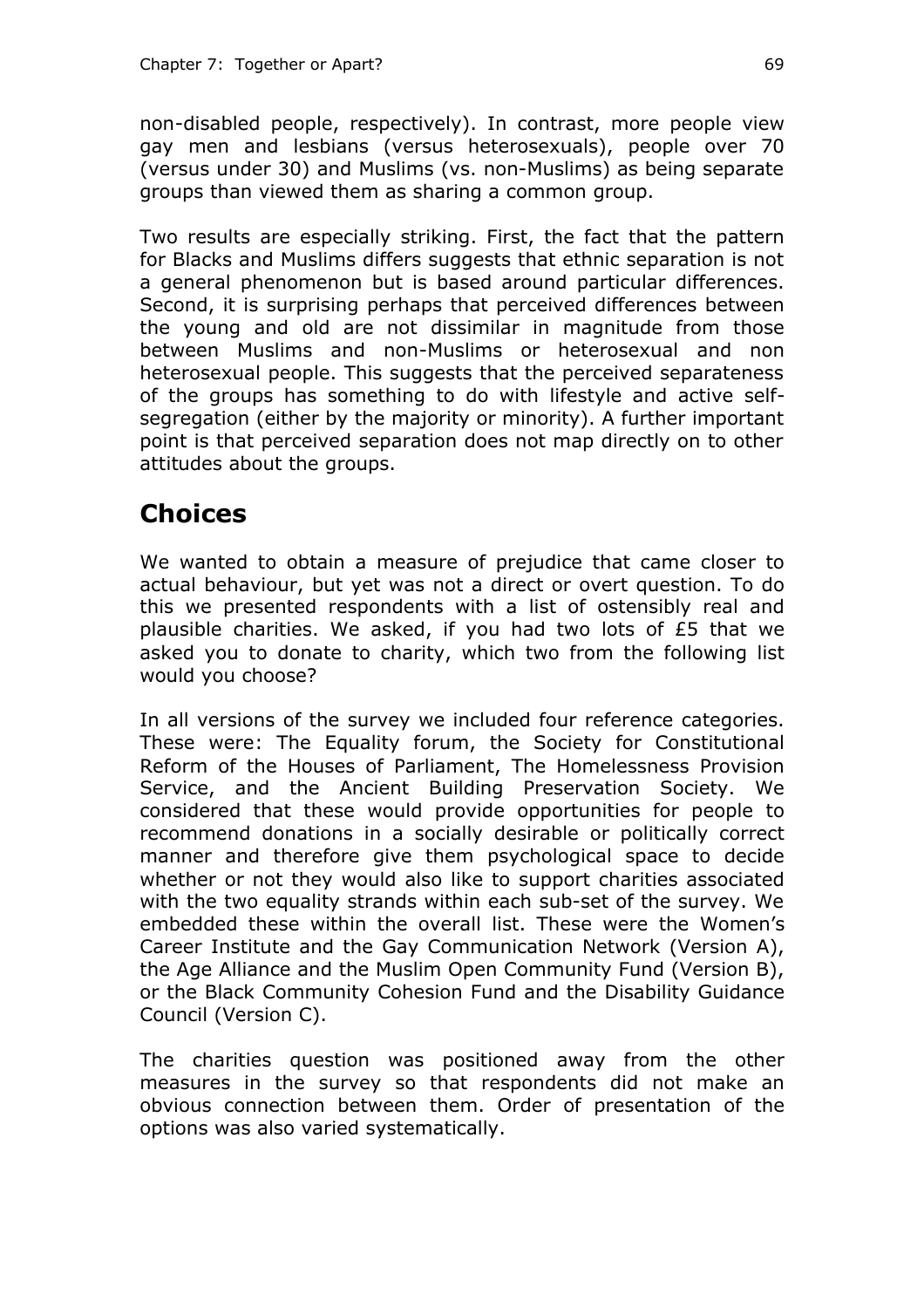**Figure 24** Preferences for which two charities would receive £5 donation (Percent nominated). NB: Grey = presented in all versions, other colours = presented only in subset of the survey



In Figure 24 we have presented the aggregate percentages that would donate to the four common charities (in grey), and then the percentage within each sub-sample who elected to donate to the two other charities listed. If people expressed preferences at chance level we would expect to see around 33% choosing each option. However, strongly different preferences emerge very clearly. Within the four common (reference) charities, people were much more inclined to support homeless people (79%) than buildings. However, 30% supported a forum devoted purely to the general concept of equality.

When offered the opportunity to contribute to the equality strands, two fare much better than chance: disability (76%) and age (48%). In stark contrast, fewer then 8% wanted to support minorities based on sexuality, religion or ethnicity.

A clue to what may be driving these decisions emerges from closer inspection of the pattern of decisions within each subsection of the survey. Which categories benefit at the expense of others?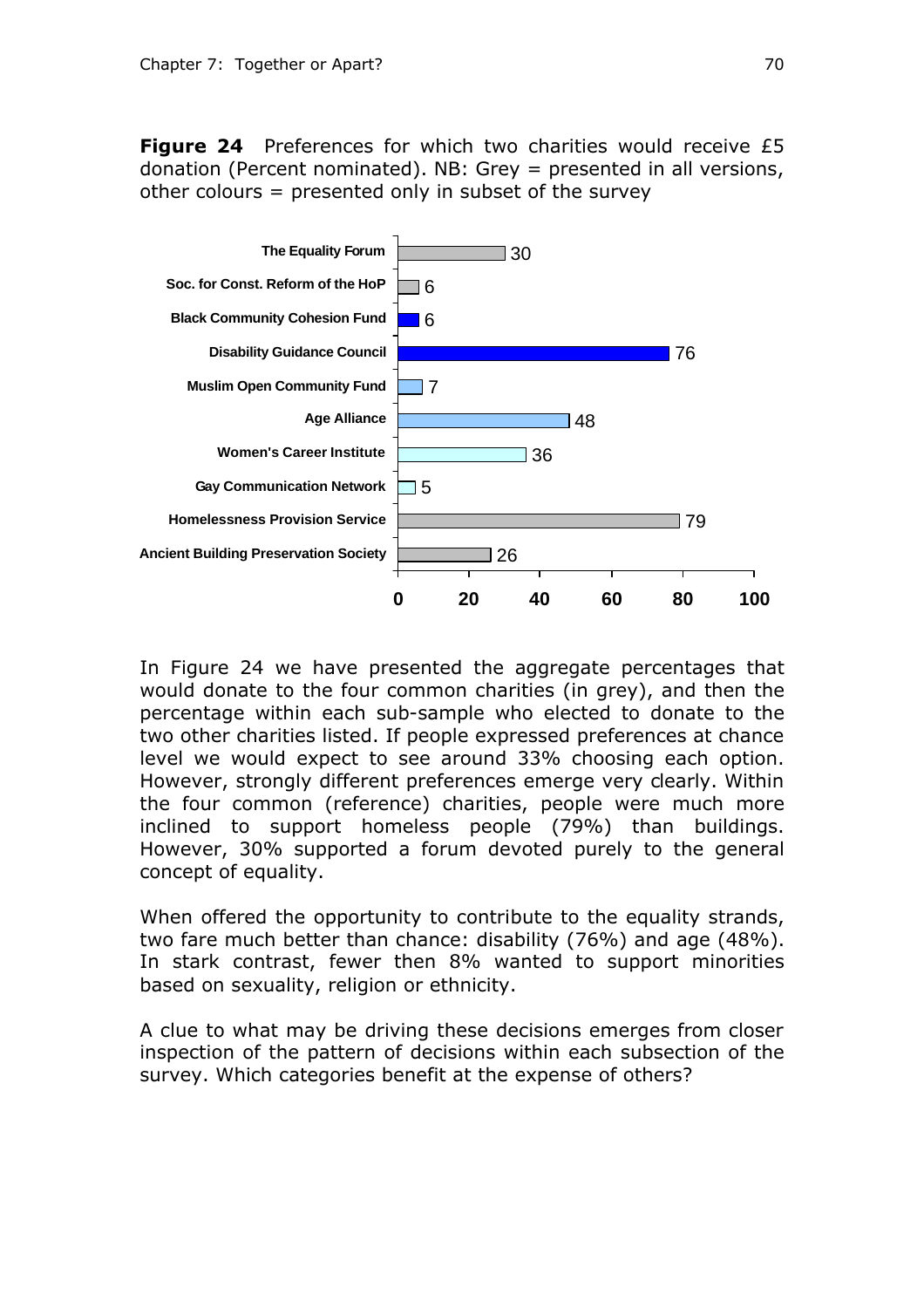**Figure 25.** Charitable choices within Version A of the survey (gender and sexuality).



Relative to the overall sample, respondents reacted to the presence of the Gay Communication Network and Women's Career Institute by choosing to support the Equality Forum (39%) as well as women.

**Figure 26.** Charitable choices within Version B of the survey (age and religion).

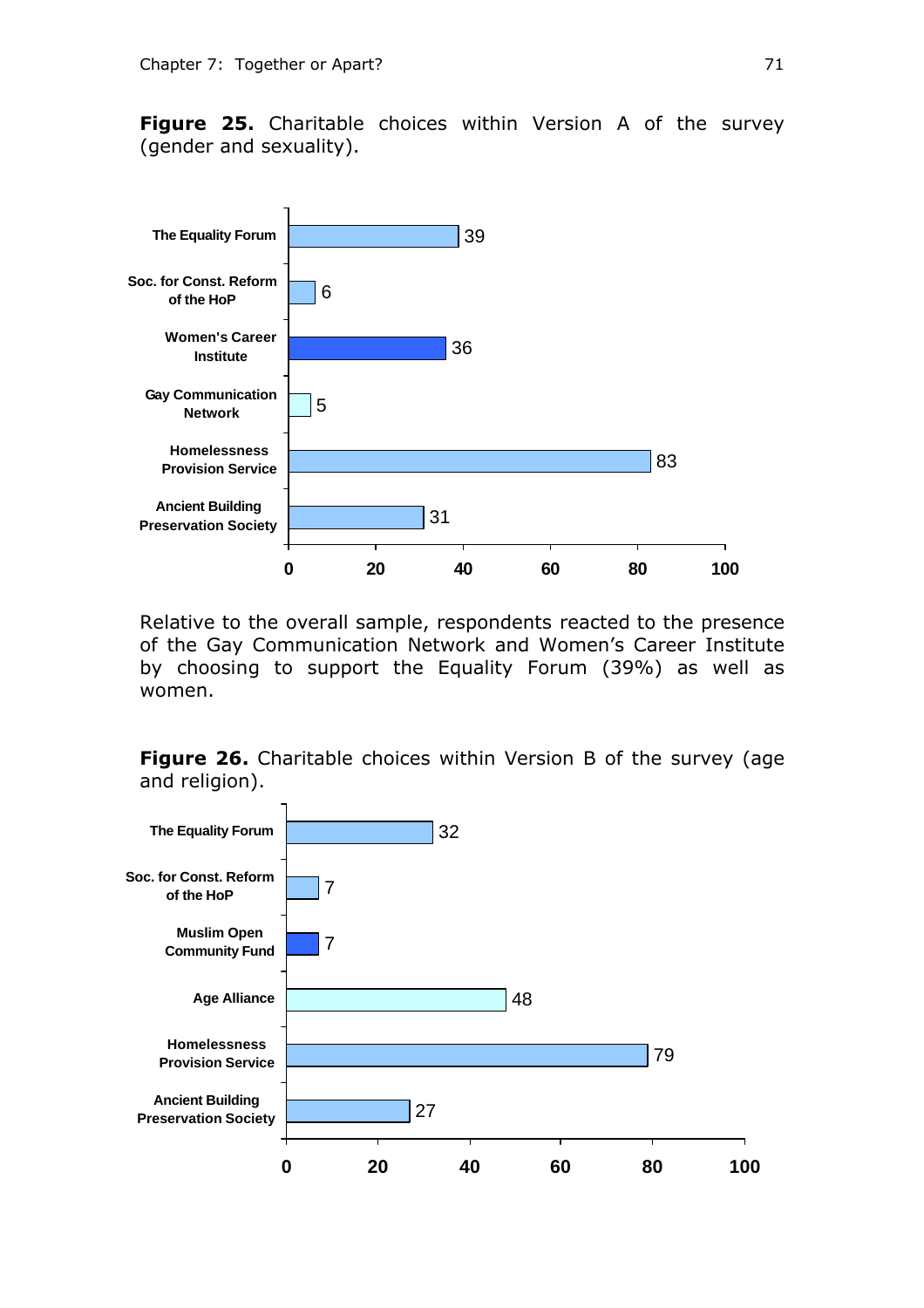Relative to the overall sample, respondents reacted to the presence of the Muslim Open Community Fund and Age Alliance by supporting Age, but not Muslims. Fewer respondents supported ancient buildings.

**Figure 27**. Charitable choices within Version C of the survey (ethnicity and disability).



Finally, when offered the chance to donate to the Disability Council, and the Black Community Cohesion Fund, respondents prioritised disability in relation to all sources, particularly ancient buildings, equality and even homelessness.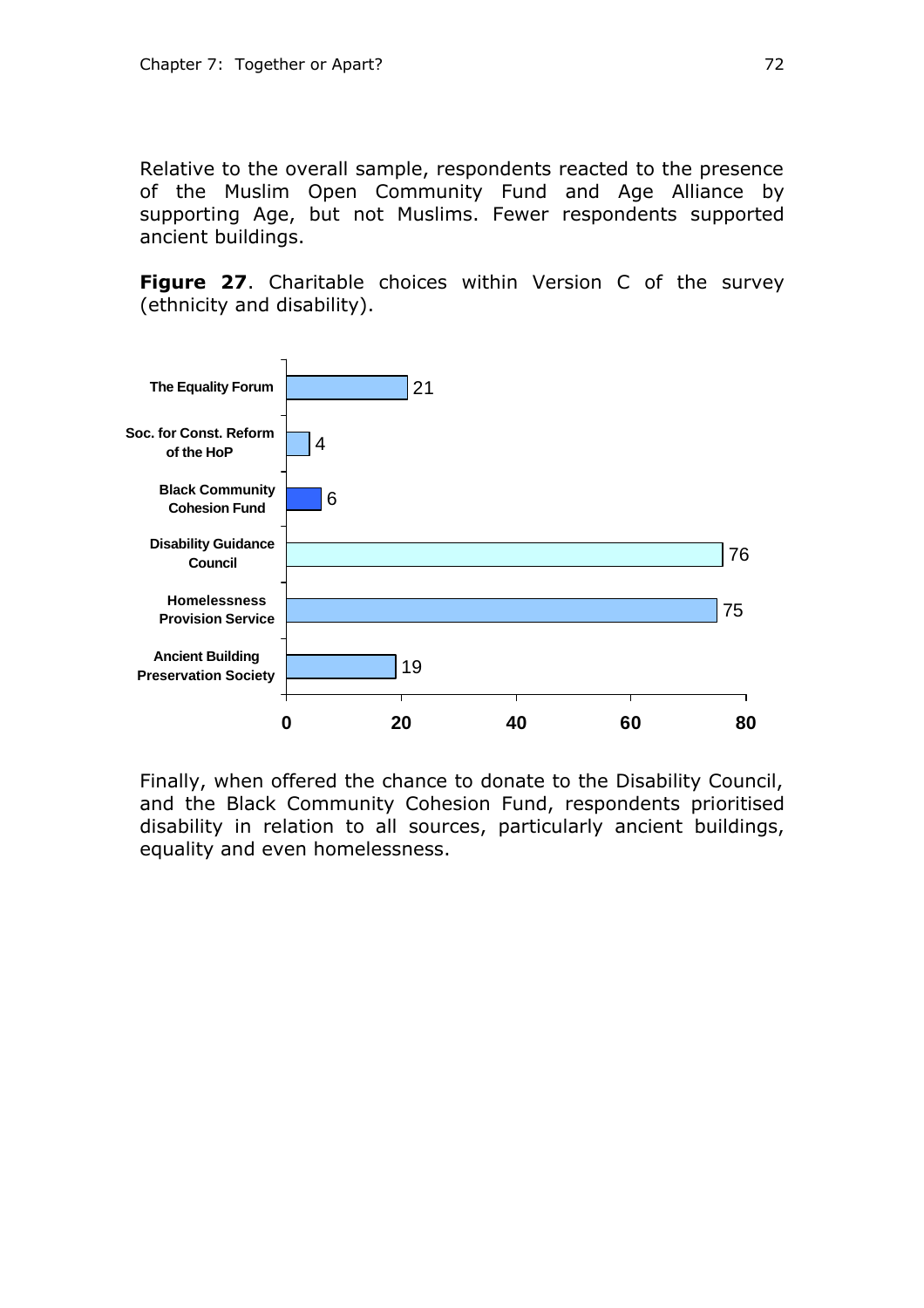#### **Comparisons of donations from members of different groups**

We inspected the percentage donation rate from members of different groups. The first question to examine was whether they differed in support for the Equality Forum. Figure 28 shows that between 24% and 37% of most groups supported this charity. Black and Asian respondents were most likely to say they would donate to the Equality Forum (51% and 42%, respectively).

**Figure 28**. Percentage of different group members that would donate to different charities unrelated to their own membership

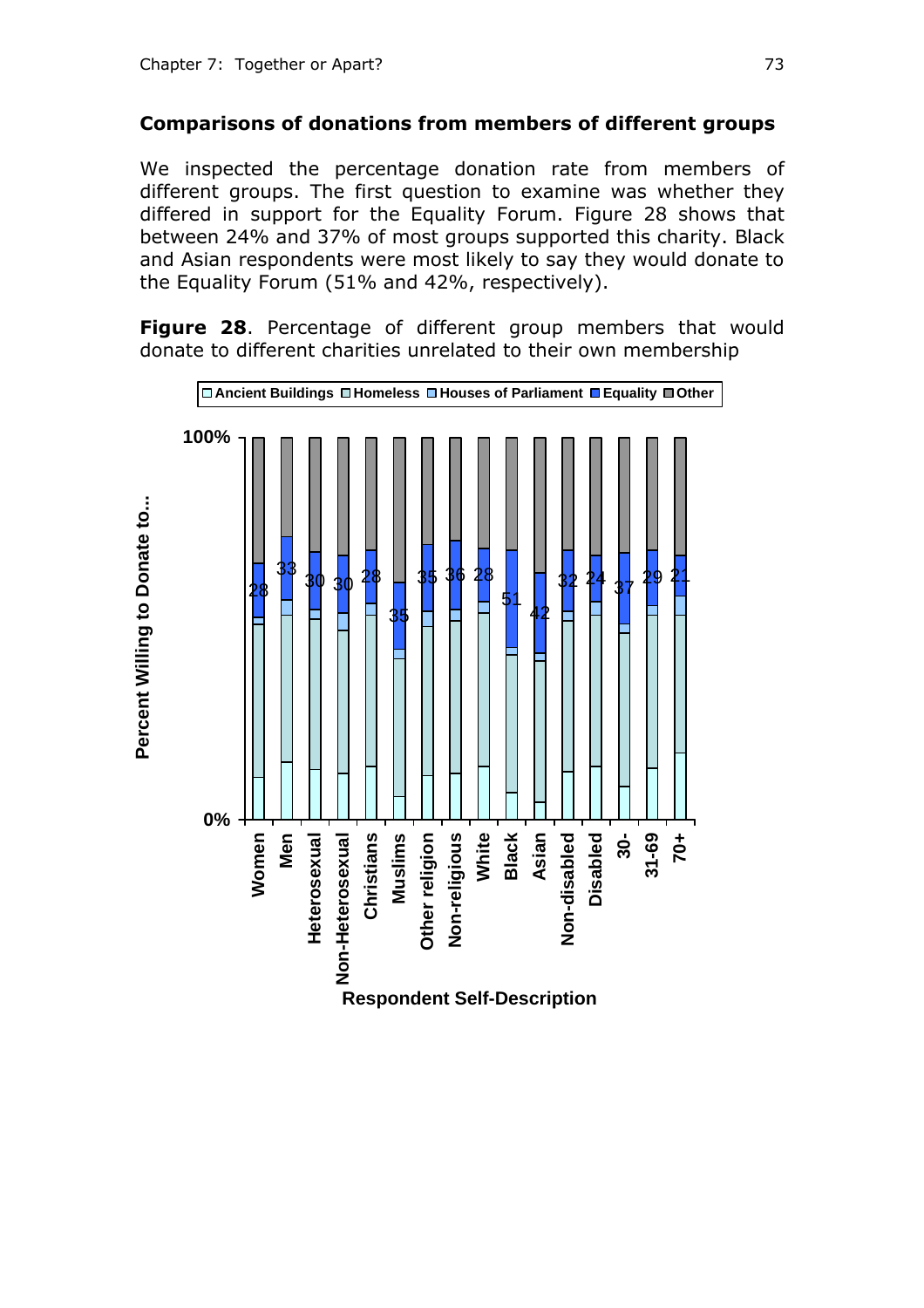The pattern of results for charitable donation also illustrates a strong tendency for ingroup favouritism.

Figure 29 shows that men and women and heterosexual and nonheterosexual people prioritised their ingroup charities differently.

**Figure 29**. Percentage of men and women, heterosexual and nonheterosexual people who chose to give to charities for women, gay people or others.



Figure 29 shows that women were more than twice as likely as men to support a women's charity. Heterosexual people were half as likely to support the Gay Communication Network as nonheterosexual people were. However, it is also notable that men were less likely to support either of these charities than other groups.<sup>9</sup>

 $\overline{a}$ 

<sup>&</sup>lt;sup>9</sup> Overtly gay and lesbian people were more likely to support the Gay Communication Network (19%) of 43 people) than were 'Refused' people (8% of 75 respondents).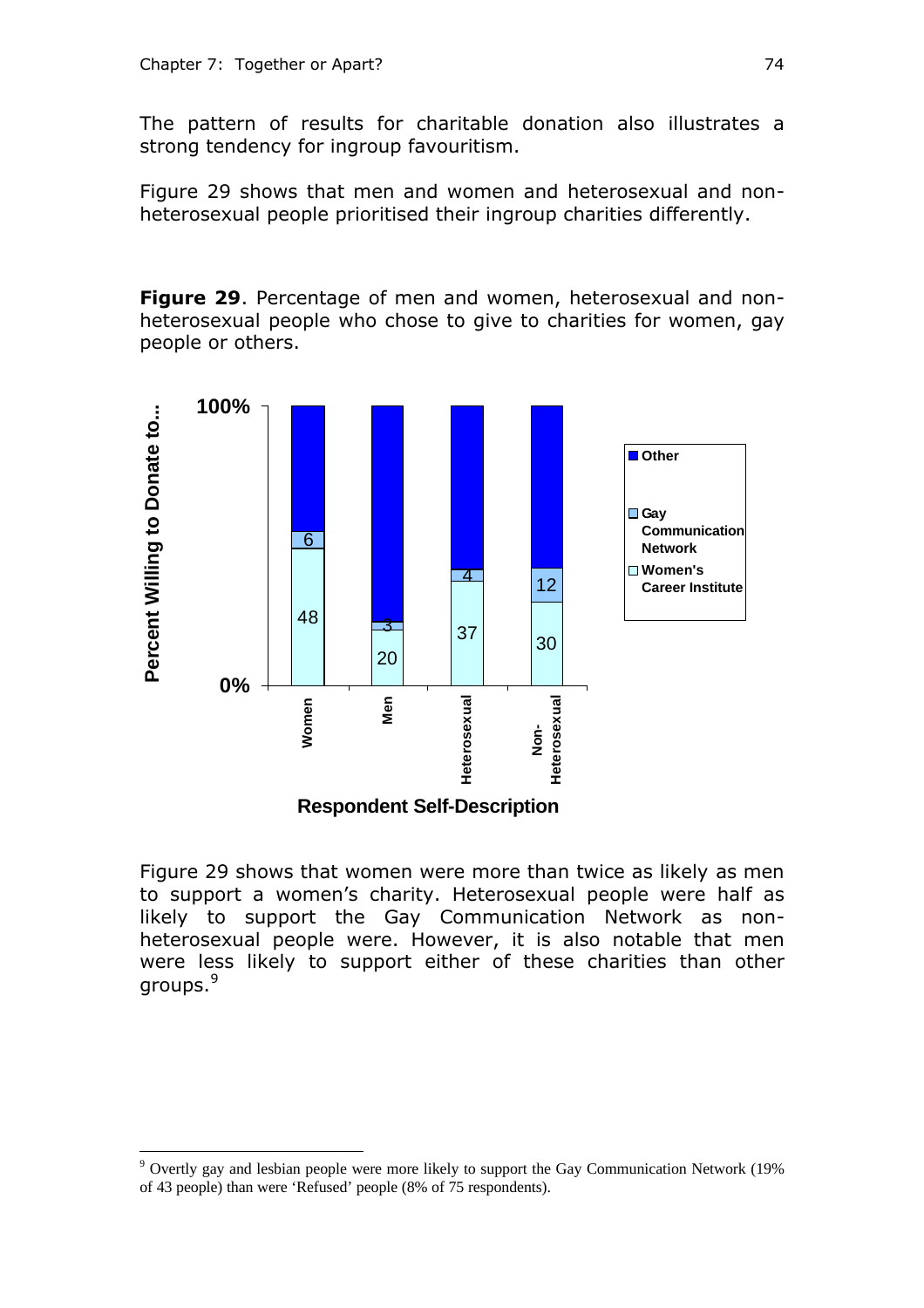A similar picture emerges for donations to Muslim and age related charity. Figure 30 shows that the over 70's were one and a half times more likely to donate to the Age Alliance than the under 30's. Muslims were ten times more likely to donate to the Muslim Open Community Fund than were people of any other religion.

**Figure 30.** Percentage of people of different ages and faiths who chose to give to charities related to age or Muslims $^{10}$ .



 $\overline{a}$ 

 $10$  Among respondents to this version of the survey there were 597 Christians, 62 Muslims, 54 other religion, 198 non-religious respondents. There were 262 under 30 years of age, 550 between 30 and 69 and 119 who were 70 or older.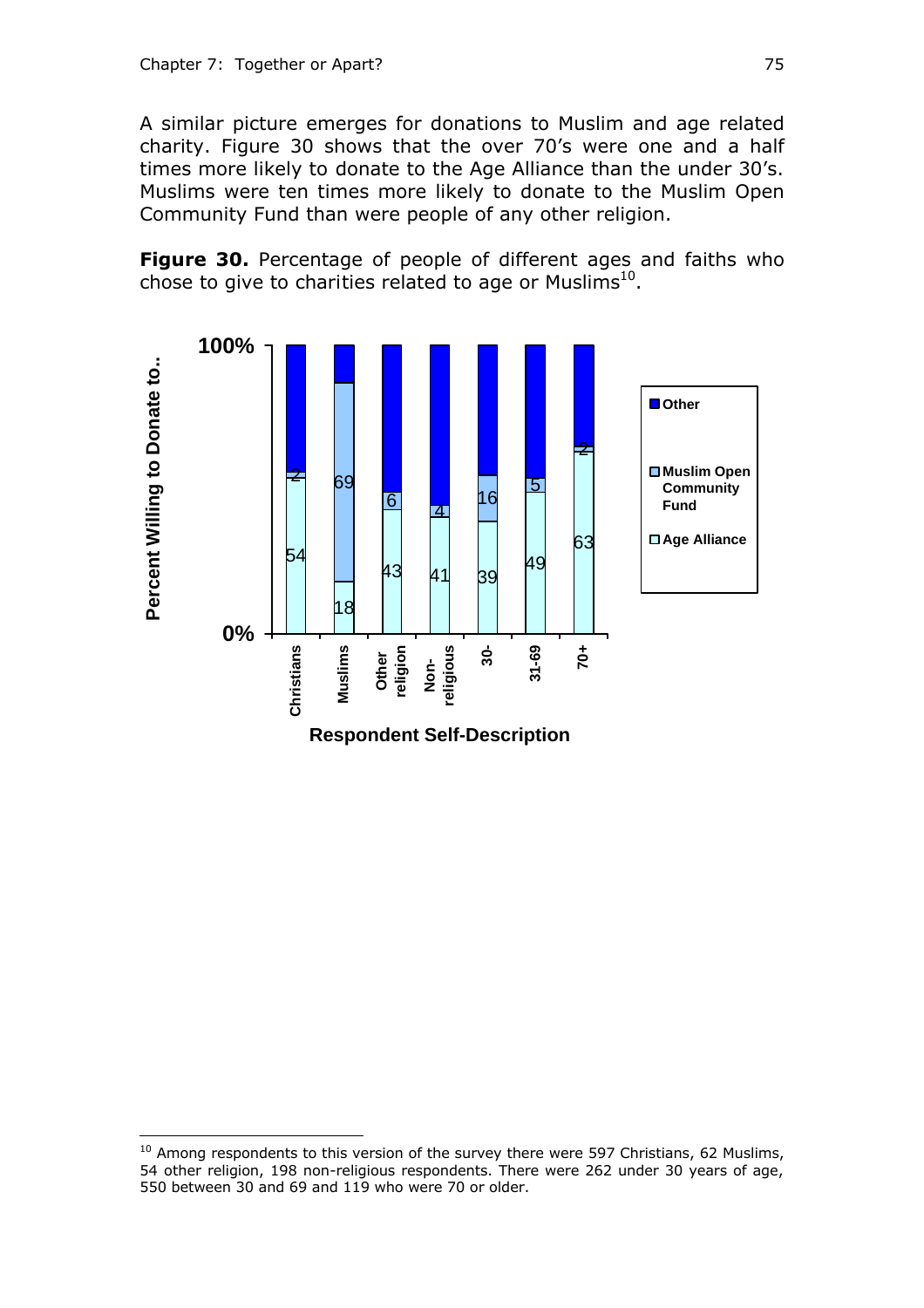The pattern is no less dramatic in the case of donation to charities for black and disabled people. Whereas 44% of Black people chose to donate to the Black Community Cohesion Fund, only 5% of White people and none of the Asians chose this charity. Even though most people prioritised the Disability Guidance Council over other options, disabled people were twice as likely as non-disabled people to do so.

**Figure 31.** Percentage of people of different ethic background and disability who chose to give to charities for Black people and disabled people $^{11}$ .



 $\overline{a}$ 

 $11$  In this version of the survey there were 893 White, 39 Black and 58 Asian respondents, 779 non-disabled and 223 disabled.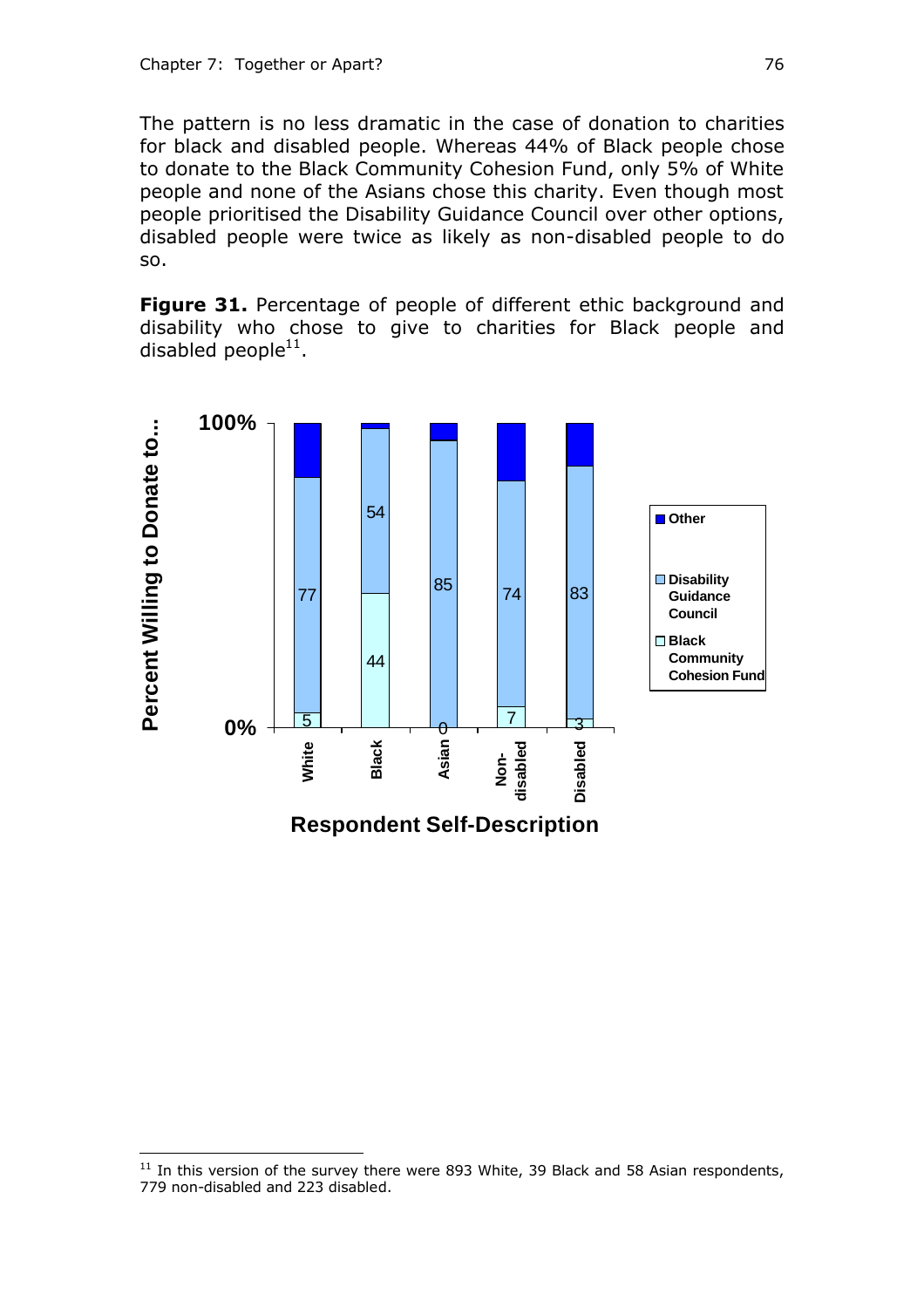### **Summary and Conclusions**

One manifestation of prejudice is people's willingness to include, rather than exclude, members of minority groups from important relationships. In general, and in line with previous research findings, people were less comfortable with close personal relationships than with impersonal ones, such as having a person from a minority group as a neighbour or boss. However, on all of these measures at least 30 percent did not say they would be comfortable, and for Muslims and gay men and lesbians around 60 percent did not say they would be comfortable.

Economic theory would highlight the level of economic interdependence as a likely cause of antipathy towards particular groups. For example, 'hostile' prejudices such as dislike of feminists for pushing for women's rights at the expense of men's, or dislike of illegal immigrants for taking employment away from the indigenous population, could be viewed as reflections of direct conflicts of interest. However, current evidence and theory takes a wider view of the potential threats posed by different groups (see Esses, Jackson & Armstrong, 1998), and economic threat does not appear to be linked clearly to prejudice in the present research. Even though disabled people and women were viewed as imposing a substantial economic burden people did not express hostile prejudice against them. Conversely, gay men and lesbians were viewed as posing low levels of economic threat but still are the target of negative judgements.

In fact, what sets the most negatively perceived groups (Black people, Muslims, and gay men and lesbians) apart from the others (women, people over 70 and disabled people) is the higher levels of cultural and physical threats that they pose. The congruence between the pattern of results for social distance (acceptance of a person as a neighbour, boss or in-law) and threat suggests that cultural and physical threat may also be an important basis of interpersonal distancing between members of different groups.

A question raised in the introduction was whether perceptions of *differences* between groups are equivalent to prejudice. In fact the groups that people regarded as most distinct included those over 70 versus under 30. Yet the social segregation implied does not seem to be manifested as strong intergroup prejudice. Moreover, as the evidence in Chapter 7 indicates, the dimensions on which the groups are perceived to differ are not the same in each case, and nor does the tone of the difference. However, the fact that groups are perceived to be quite separate does raise the question of whether this is because they are treated differently in society.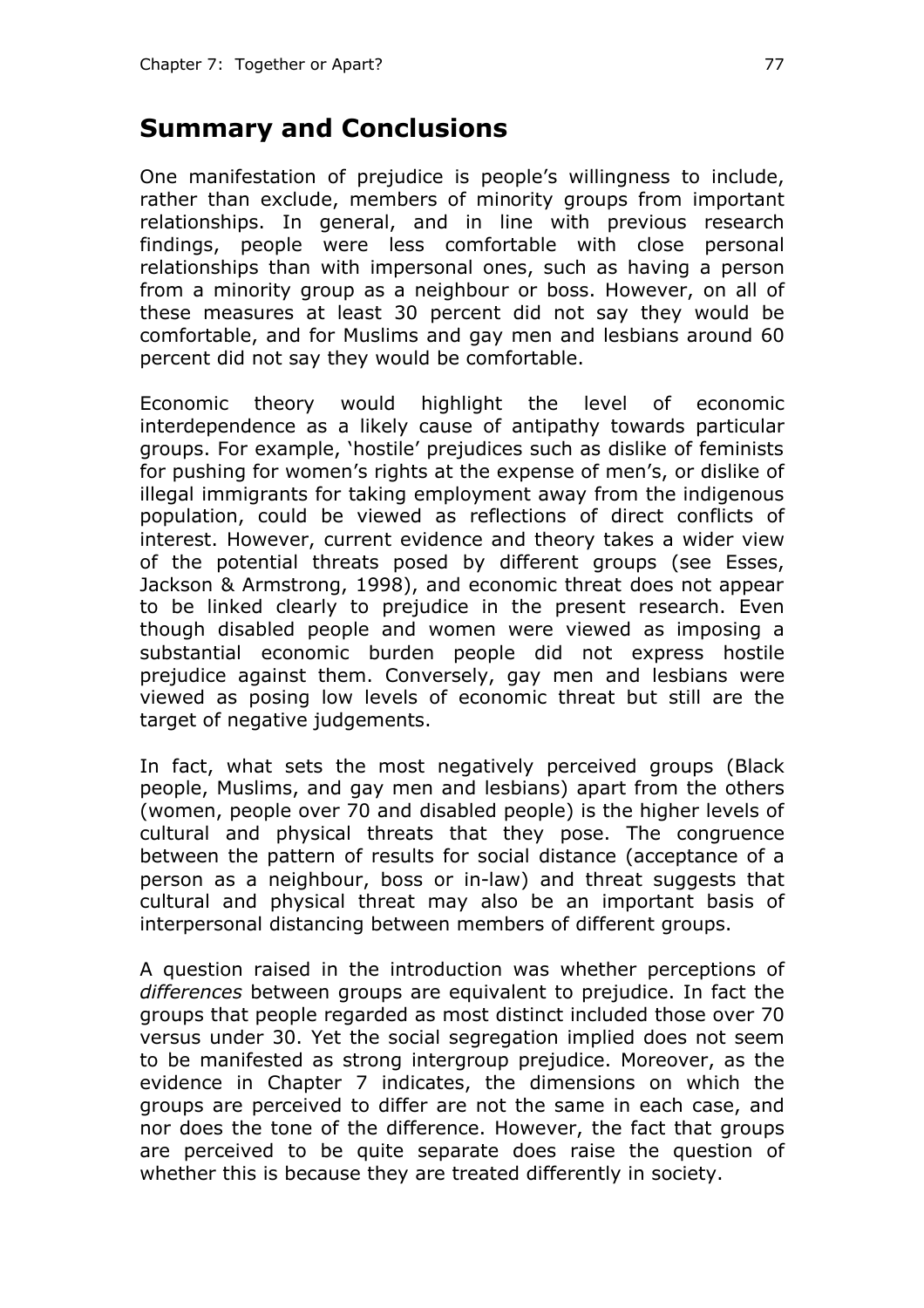Finally, when given a choice of different groups to support, to whom will people donate their money? Surprisingly, perhaps, a charity for homeless people attracted almost twice the level of support of most other options. The random chances of selecting one of the remaining charities on offer were therefore about 25%. The Equality Forum, women's careers, and the Age Alliance all attracted more support than this. The Disability Rights Council attracted nearly as much support as homelessness. In contrast, charities associated with Black people, gay people and Muslims were consistently avoided. People's interest in supporting reform of the Houses of Parliament was very low. The saying that actions speak louder than words may be apt in this case. People made these decisions publicly – the interviewer recorded them. They clearly felt little compunction about excluding certain groups from charitable donation, while at the same time prioritising other groups. Charity begins at home, but it also appears to be reserved for groups that may be seen as being uncompetitive and dependent rather than those that differ from the majority in terms of choice of lifestyle $^{12}$ .

#### **Conclusion**

 $\overline{a}$ 

Prejudice and distancing from different social groups does not appear to be based on economic threat. Cultural and physical threat play important roles though. Groups that are perceived to be very different from each other are not necessarily those that are most antagonistic. It also appears that it is easier to mobilise support for minority groups that are viewed paternalistically. Those that are viewed with fear or anger are generally not supported either. Thus, the social exclusion of particular groups is exacerbated by negative emotions about those groups. Not only are they feared or disliked, but they are also not accorded the same opportunities to attain equality.

 $12$  We recognise that the number of respondents within some of the categories means that we should be hesitant about generalising conclusions about some of the findings.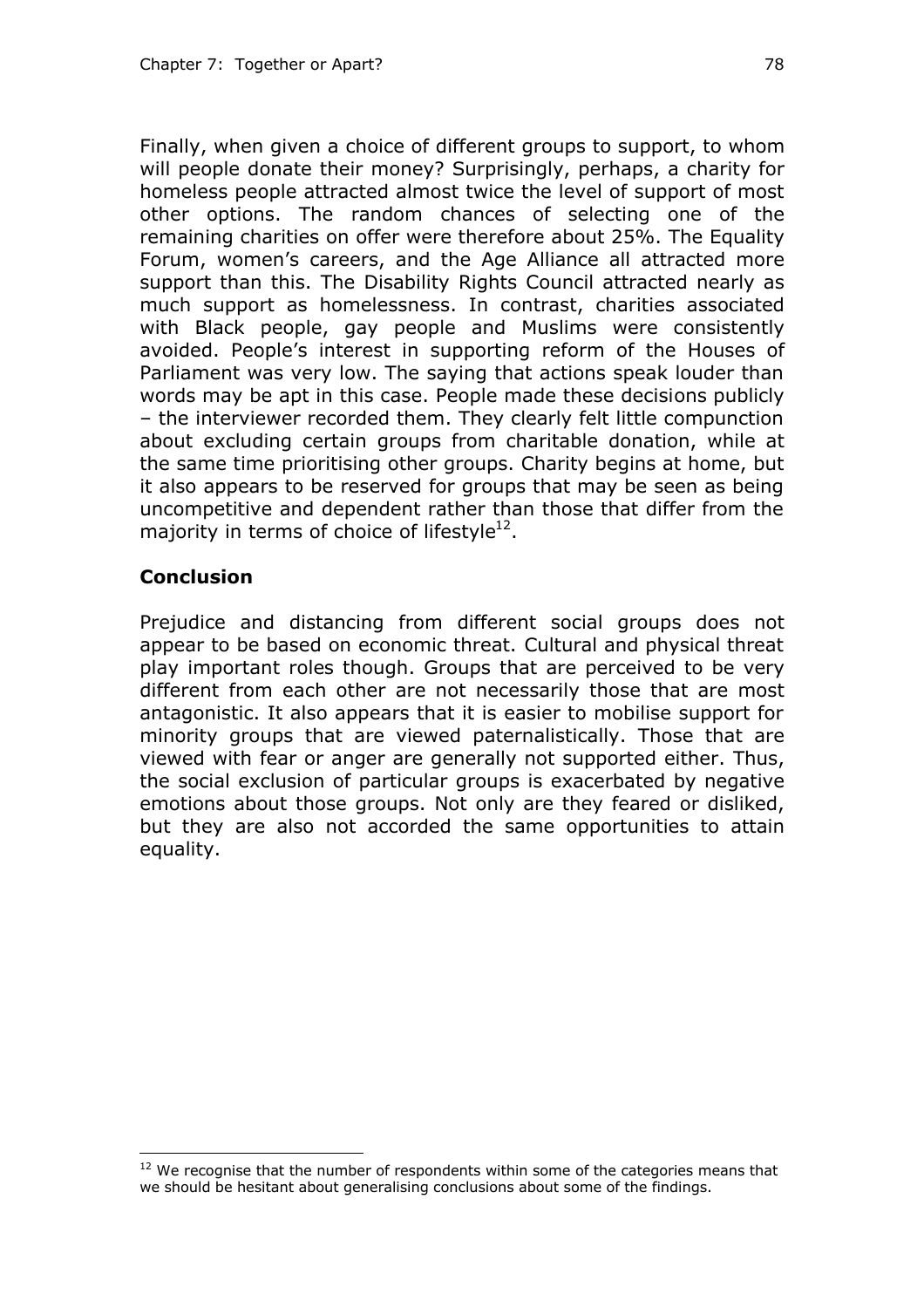# **Chapter 8**

# **Conclusions**

This survey provides a coherent and integrated assessment of the pattern of prejudice in Britain. It examined both expressions and experiences of prejudice relating to six key groupings in British society; gender, sexuality, age, religion, ethnicity and disability. By asking a common set of questions relating to each group, and by using measures based on recent academic research the evidence provides a uniquely valuable reference point and set of benchmarks, to judge change attitudes to equality and the patterns of prejudice in Britain in the 21<sup>st</sup> century<sup>13</sup>. The results provide a picture that is both detailed and clear.

## **Equality and Other Values**

The British population is strongly committed to principles of equality and justice, to the idea that individuals should have opportunities to achieve what they can, but that groups should also be able to be different and still be treated equally. There is also a belief that groups should generally adopt, or perhaps adapt to, mainstream culture. These beliefs are not altogether logically consistent, but perhaps they can be summarised as a combination of openness to diversity and equality tempered with a desire for stability and consensus about values.

On the other hand, we find that the desire to promote equal opportunities is more likely to be supportive in the case of women, older people and disabled people than for Black people, gay and lesbian people and Muslims. This suggests that support for equality may come with conditions. The first three categories are people who are members of every community, and who are not perceived as posing any challenge to values or culture. It is perhaps easier for people to feel that their rights and opportunities should be given priority.

# **Being a Target of Prejudice**

 $\overline{a}$ 

Half the population say someone has been prejudiced or discriminatory toward them in the last year. Across all groups, ageism and sexism are the most prevalent (but not necessarily the

 $13$  Some additional non-common questions were asked in different versions of the survey, and these will be reported elsewhere.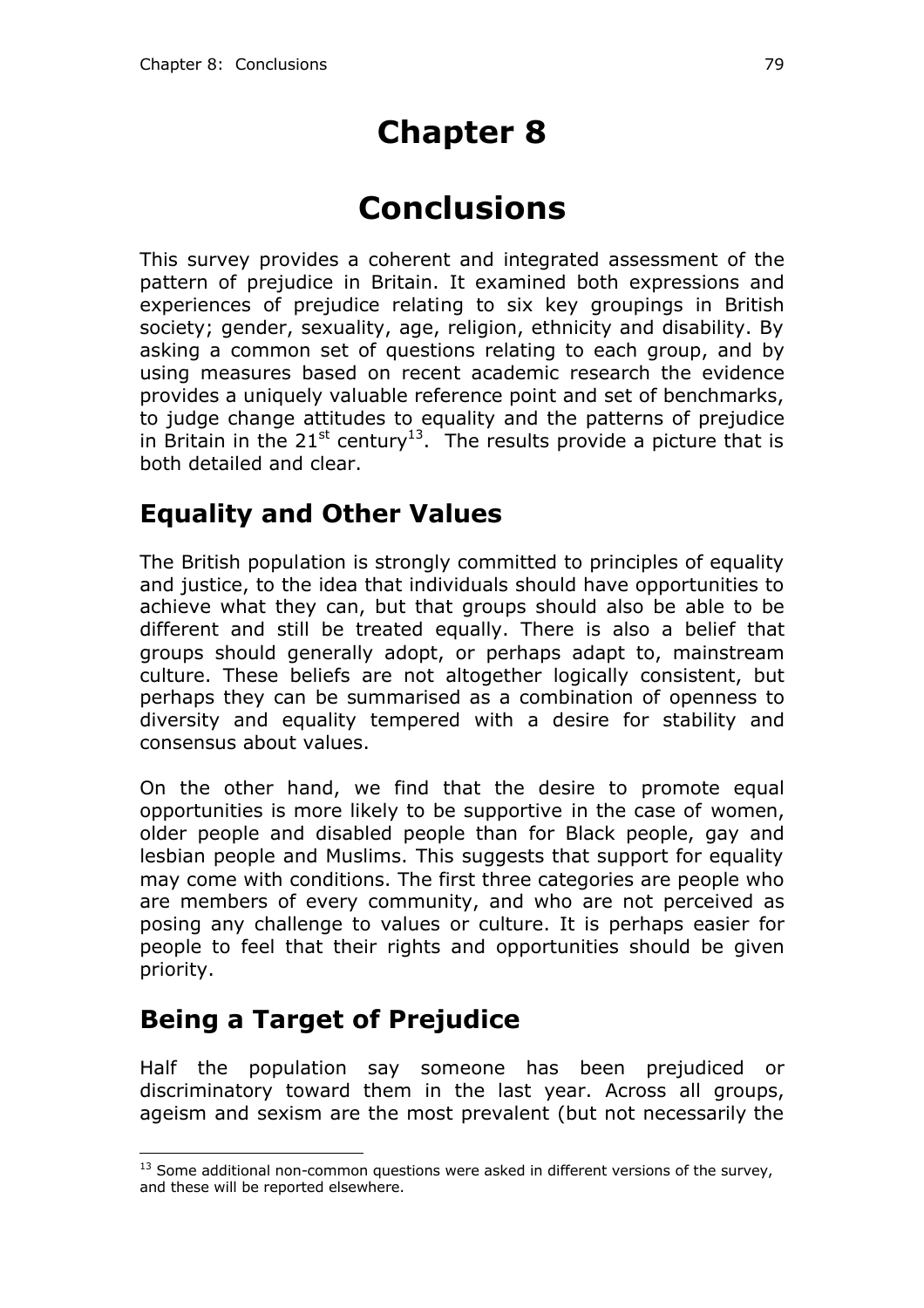most intense) experiences of prejudice. Racism and religious prejudice are experienced frequently by minority ethnic and religious groups.

# **Expressing Prejudice**

In apparent contrast with the pattern of experiences of prejudice, very few people say they feel negative toward older and disabled people and women. A substantial minority feel negatively towards Muslims and gay men and lesbians. But when we asked about immigrants a clear majority expressed negative feelings about illegal immigrants and asylum seekers (but not legal immigrants). These findings show that prejudice, or at least antipathy, tends to be targeted at particular groups. It is also apparent that the groups that people feel negatively towards are the same as those they feel deserve less support in terms of equal opportunities.

## **The Media**

Underlying these values and views there may be a judgement in people's minds that certain groups may be more deserving of support than others. One reason for this may be the extent to which different groups are depicted positively in the media, and are viewed as a part of British society. Muslims and gay men and lesbians are viewed as being portrayed most negatively in the media.

# **Stereotypes and Emotions**

The stereotypes that seem to lie behind these views show that older and disabled people tend to be viewed in a patronising way. They are viewed as friendly but lacking in capability. Stereotypes of Muslims and of gay men and lesbians are relatively more hostile. Compared with other groups, Muslims are likely to be viewed as relatively cold, as competing for economic resources, and as evoking fear and anger. Compared with other groups, gay and lesbian people are likely to be viewed as evoking disgust and anger.

# **Threats and Inclusion**

Economic competition does not seem to be the main aspect of 'threat' that may be posed by minority groups. Muslims, black people and gay men and lesbians are viewed as posing relatively stronger threats both culturally and physically than other groups. They are also less likely to be welcomed as neighbours, employers or in-laws.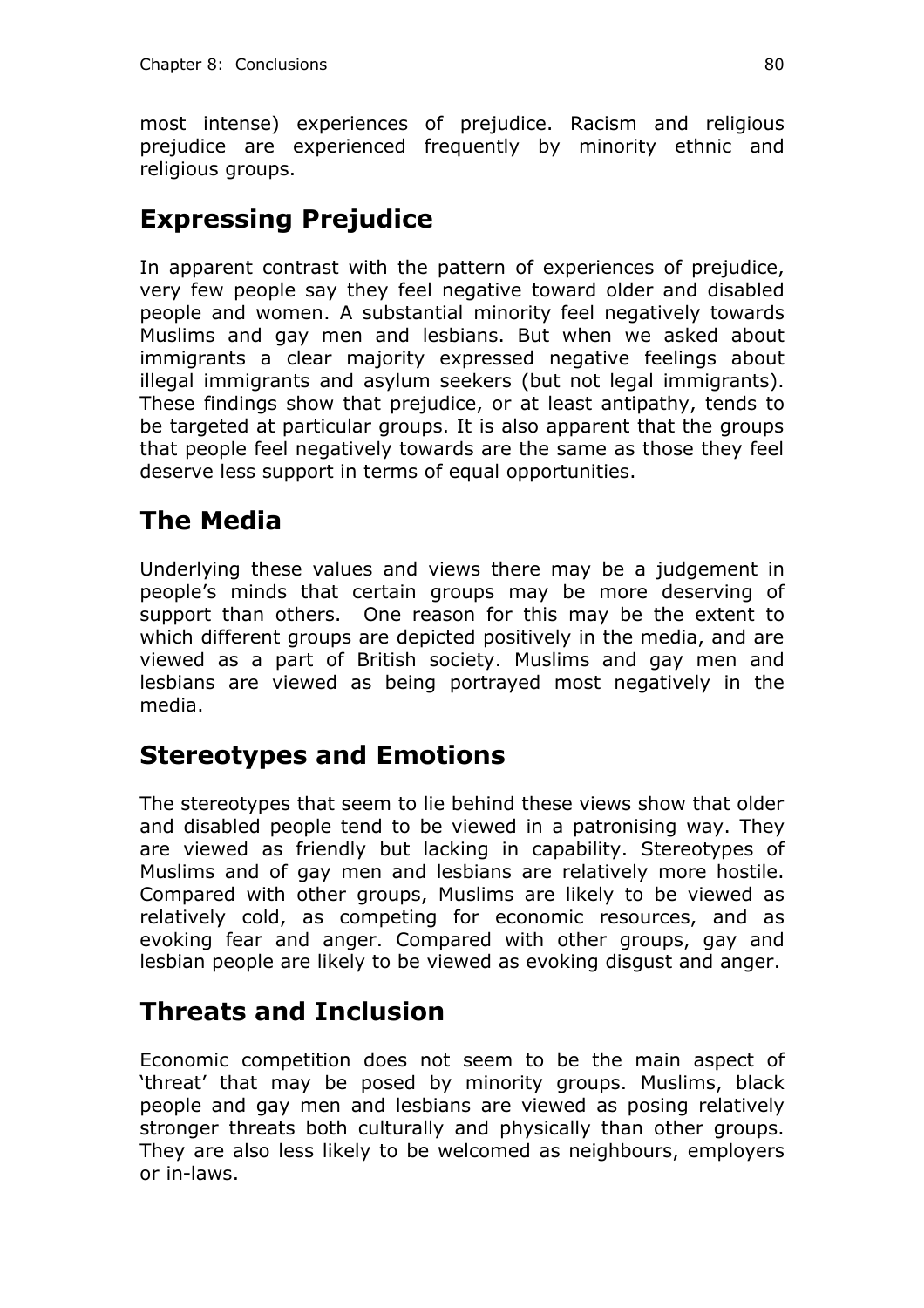Consistent with these attitudes, stereotypes and media images, people feel that the majority are least likely to accept as British Muslims and Arabs living in Britain.

# **Selective Prejudice**

Hostile prejudice does not seem to be a simple product of intergroup similarity or difference. For example, even though people who are under 30 and over 70 years of age are viewed by many as being two quite separate groups, there is not a corresponding level of hostility between those groups. That is not to say that the segregated nature of age-based relationships is unproblematic. Age segregation and age stereotypes have serious implications for equality of opportunity and treatment (Abrams 2006b; Abrams, Eller & Bryant, in press; ACE, 2005).

Prejudice also has distinctive components. More than two thirds of the population describe themselves as non-prejudiced, but only two fifths are concerned whether or not they appear to be prejudiced. The extent to which people feel they must regulate their expression of prejudice depends on which groups are involved. People feel less constrained in admitting to prejudice against gay men, lesbians, women and Muslims than they do against other groups. Different groups also feel differently towards specific other groups. For example, people of different religious faiths differ in their attitudes towards gay and lesbian people.

# **'Hostile' and 'Benevolent' Forms of Prejudice**

To characterise the findings simply, the 6 groups fall broadly into two categories. People with disabilities, people over 70 and (to a lesser extent) women typically are viewed with a patronising or benevolent eye. People who are Muslim, Black or gay or lesbian, are viewed with a more hostile eye. Both types of view can have important consequences.

#### **Hostile prejudice**

Groups that are viewed with more hostile prejudice are likely to be treated as unwanted competitors. They may be viewed with suspicion or distrust. Because they evoke emotions such as anger and fear it is these groups that seem likely to be victims of physical attacks and overt expressions of prejudice such as racist or homophobic language. In the context of the 'war against terror' it is perhaps not surprising that people say Muslims are the group most likely to evoke fear and anger.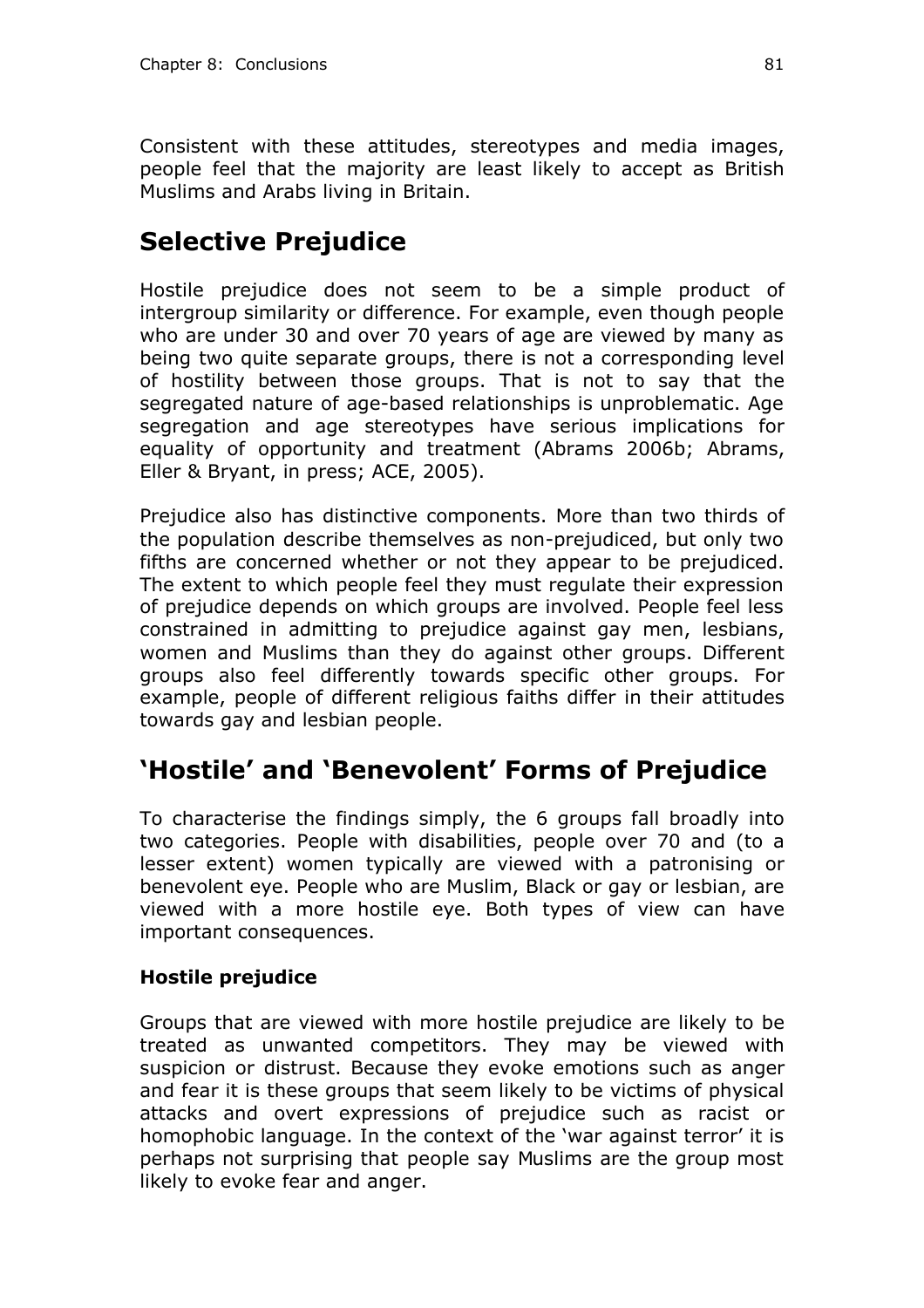There is probably a deeper root of hostile prejudices. After all, asylum seekers are unlikely to be a major material threat to the UK but they are viewed negatively. Likewise, there is little basis for thinking that gay men and lesbians pose a significant material threat to the economy. However, these groups do embrace a lifestyle, and sometimes a culture, that is manifestly not the same as the majority. They also form distinct political communities that are more tangible and possibly more unified, than women, older people and disabled people. It seems that negative attitudes, an unwillingness to enter into close relationships and a lack of support for equal opportunities are some of the ways such hostile prejudice is expressed.

#### **'Benevolent' prejudice**

Benevolent forms of prejudice are just as consequential as hostile forms because they elicit the disadvantaged group's compliance or at least acquiescence in accepting their lower status. Groups that are viewed with benevolent prejudices are likely to be ignored or passed over for promotion and other opportunities for advancement because of the presumption that they are either incapable or not suitably motivated.

Previous research suggests that benevolent attitudes towards such groups tends to be conditional on their accepting the status quo – as not demanding equal status to more powerful groups in society. When members of these groups behave in ways that challenge patronising assumptions they may be targeted for criticism or blame. For example, benevolent sexist attitudes towards women are associated with higher levels of blame for victims of date-rape (Abrams, Viki, Masser & Bohner, 2003). They may also find themselves excluded from decision making and participation in things that affect their own lives, as well as access to economic resources (e.g. in areas such as pensions, insurance, health).

These forms of discrimination are not based on personal hostility but reflect institutionalised assumptions that are inappropriately generalised to individuals. This is reflected in the finding that very few people said they felt at all negatively towards women or older people but that sexism and ageism are the forms of prejudice that is likely to be experienced by the largest number of people.

#### **Positive prejudice with negative effects**

Concretely, the distinction between benevolent and hostile prejudices is illustrated by people's decisions about charitable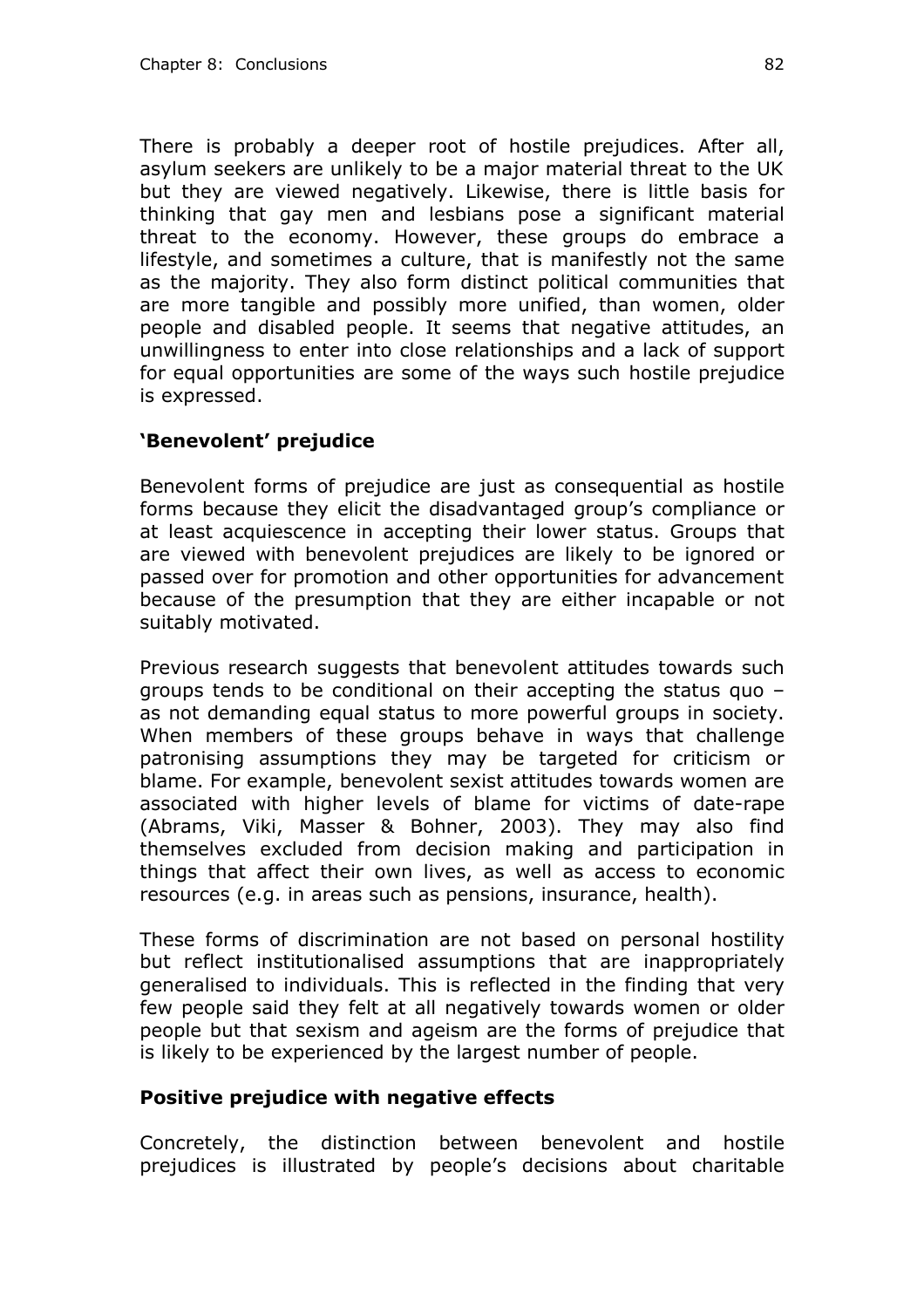donations. Just as respondents were keener to promote equality of employment opportunity for women, older people and disabled people, they were very much more willing to propose a charitable donation to these groups than they were for black people, Muslims and gay and lesbian people. The implications of these differences in people's behavioural inclinations to support different groups are quite important. People who have a very positive attitude about provision of care, support and opportunity in principle could hardly be described as prejudiced. Yet if such support is applied highly selectively to particular groups and not to others the net effect is to perpetuate disadvantages for the latter groups. Obviously there are both personal and political reasons for deciding how resources should be allocated to different groups, but it is important to recognise that positive prejudices to support particular groups can have, often unintended, consequences for other groups. Therefore, members of a group in society may be disadvantaged or discriminated against because of prejudice against it and/or because of prejudice in favour of other groups. Understanding the pattern of prejudice using the approaches adopted in the current research helps to illuminate how and why this can happen.

# **The Future**

This research has established important baseline findings and reference points. Prejudice and discrimination are expressed and experienced differently by and towards different groups. Despite people's comfort with an ideology of equality and a discourse that respects individuality, freedom and diversity, they are resistant to differences that might pose physical or cultural threats. There is a tension between the desire for a coherent and consensual society and the belief that people should be free to differ.

For the Equalities Review and the prospective CEHR, the application of a common framework for researching these issues provides a solid foundation for developing and understanding the implications of policy, as well as future measurement of the impact of policy and practice.

There are other aspects of prejudice that could be investigated in further detail, and we are well aware that there are complex issues to do with prejudice against particular subgroups of people within the major categories that were examined in this research. It is to be hoped that the research provides a useful basis for further tracking of the patterns of prejudice in Britain as well as a basis for more detailed comparative studies involving members of some of the smaller groups and categories.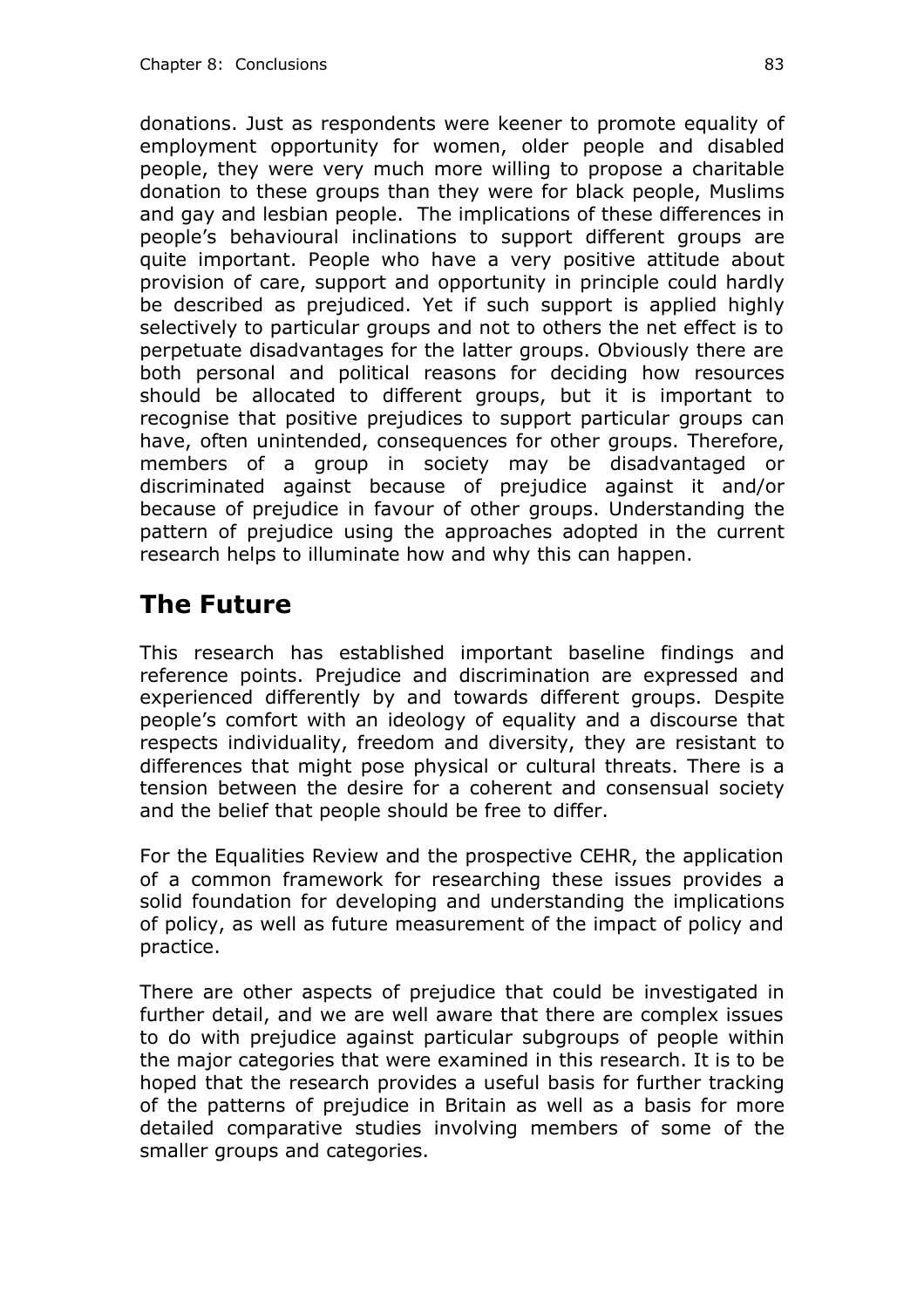# **Appendices**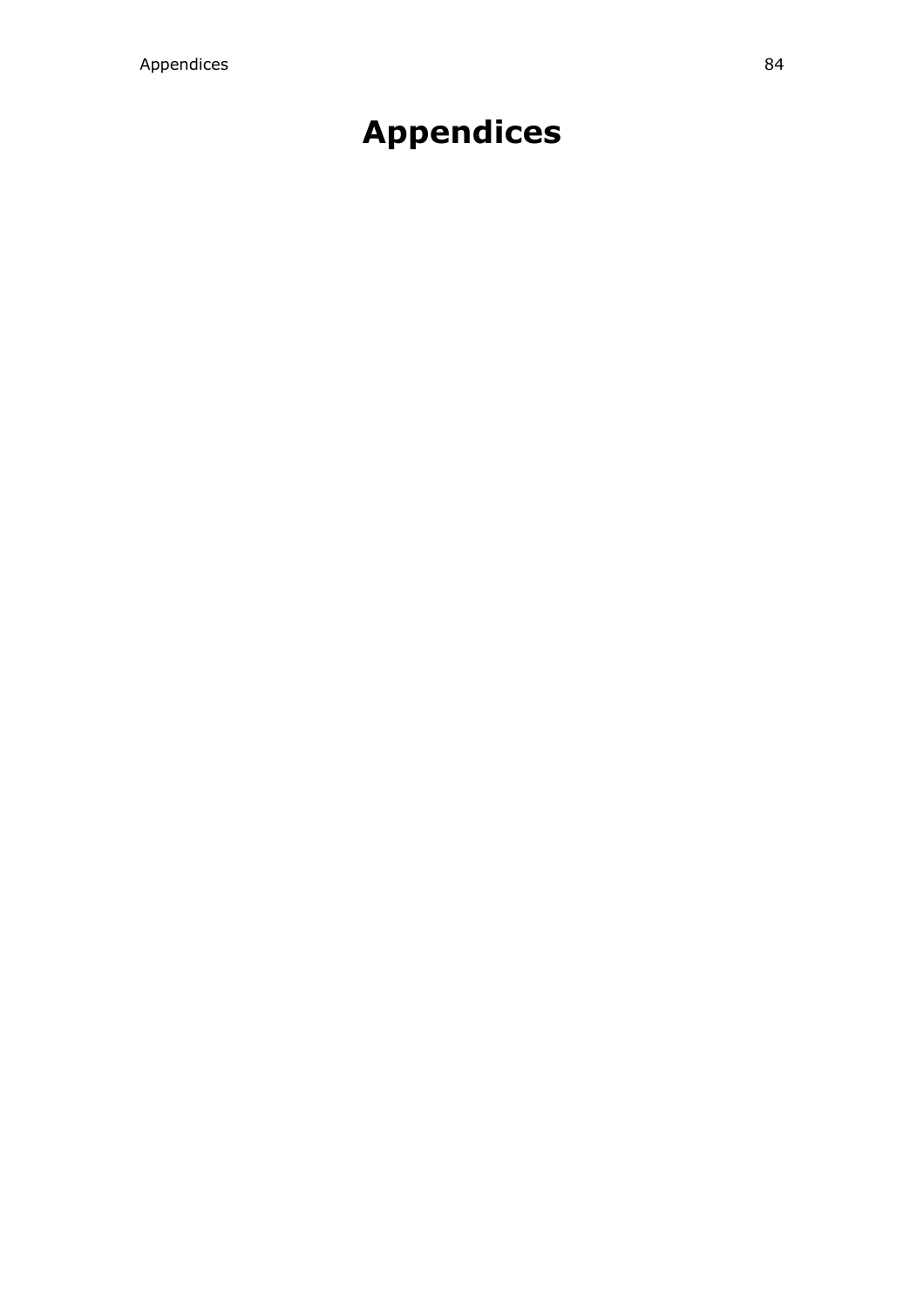### **Appendix 1: Questions Asked in the Survey.**

The questions were asked as part of Omnimas, the largest weekly consumer omnibus survey in Great Britain. The survey interviews 1000, 2000 or 4000 adults aged 16+ per week. A random location sample, selected to be nationally representative, is interviewed face-to-face in respondents' own homes using the latest CAPI (Computer Assisted Personal Interviewing) multi-media pen technology. In order to deliver high quality data and to avoid respondent and interviewer fatigue, Omnimas limits the length of each omnibus interview to average no more than 28 minutes. Further details of the TNS Omnimas survey methodology are available from TNS either by viewing the website at www.tnsglobal.com or contacting Anita Emery, TNS, Kirkgate, 19-31 Church Street, Epsom, KT17 4PF, UK (01372 825800).

Comments or information about questions are provided in square brackets – this is text that did not appear in the question as presented to respondents.

There were three versions of the survey. All questions appeared in all versions unless otherwise specified by a reference in square brackets (e.g. [Version A]). Unless stated otherwise, questions within each version were asked separately about each group (e.g. in Version A there would be an item about women and another item referring to lesbian women and gay men).

Different blocks of questions were presented with different response scales. These are listed at the end of the block of questions. In all cases half the sample were randomly assigned to received a version with the most positive answer appearing first and the other were assigned to receive a version with the most negative answer appearing first.

For items with lists of options the order of presentation was rotated so that an equal proportion of respondents would see each option appearing first on the list.

Most items were answered using self-completion. Those that were not are indicated with [IC].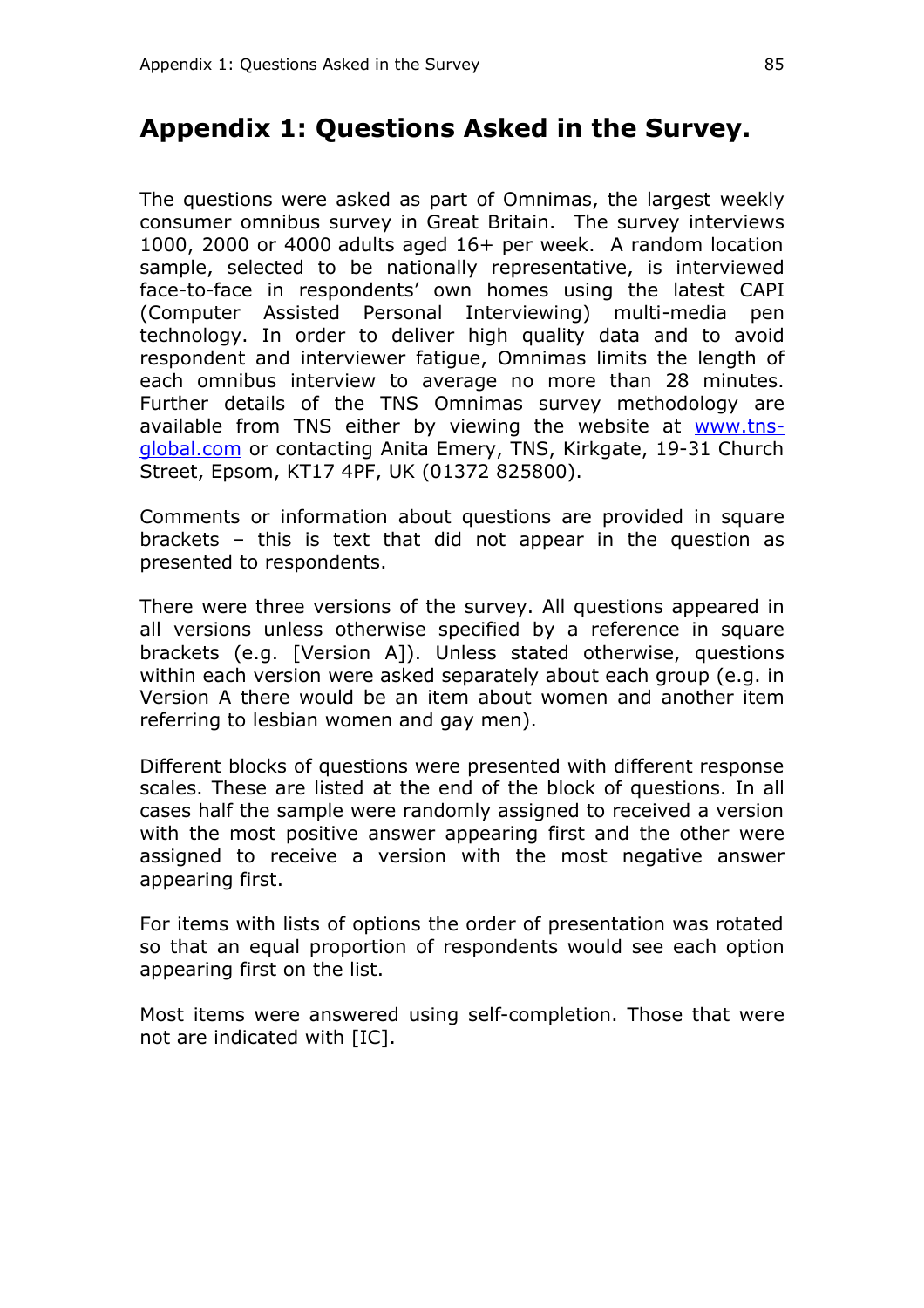### **Overt Prejudice**

*In general, how negative or positive do you feel towards each of the following groups in Britain ?*

Women Men People over 70 People under 30 Muslims Black people (e.g. African and Caribbean) Disabled people Lesbian women or gay men

Legal immigrants [Version A] Illegal immigrants [Version B] Asylum seekers [Version C]

- 1 ? Very negative
- 2 ? Somewhat negative
- 3 ? Neither negative nor positive
- 4 ? Somewhat positive
- 5 ? Very positive

### **Experiences of Prejudice**

*Thinking about your personal experiences over the past year, how often has anyone shown prejudice against you or treated you unfairly for each of the following:*

Because of your: Gender (male or female) Age Race or ethnic background Any disability you may have Sexual orientation (being gay, lesbian, or heterosexual, straight) Religion or religious beliefs.

- 1 ? Almost all of the time
- 2 ? A lot of the time
- 3 ? Sometimes
- 4 ? Rarely
- 5 ? Never
	- ? Does not apply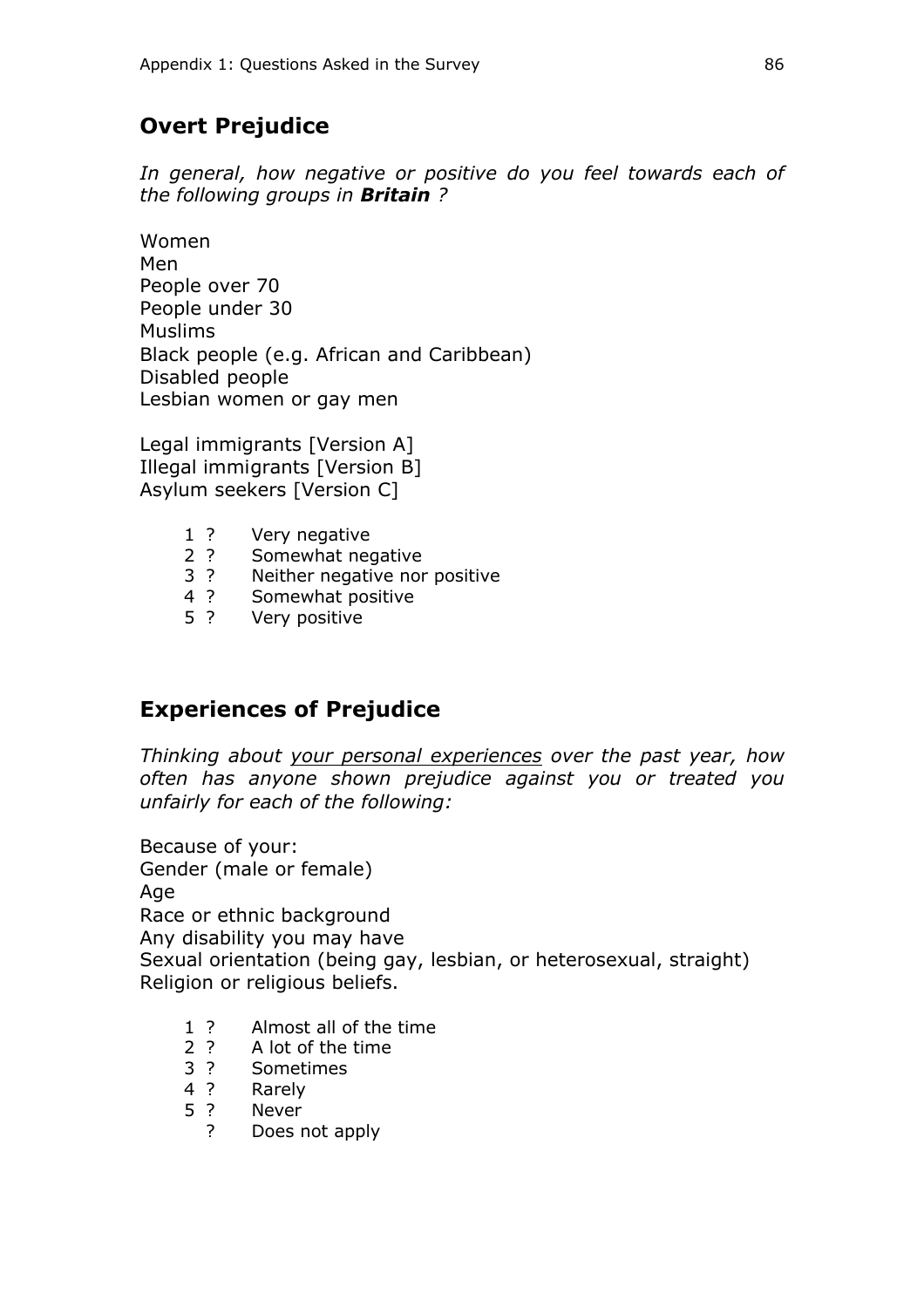### **Core Values**

#### $[IC]$

*Here we briefly describe some people. Please read each description and think about how much each person is or is not like you. Choose the answer below that shows how much the person in the description is like you.*

I think it is important that every person in the world be treated equally. I believe everyone should have equal opportunities in life. [Equality, Universalism]

I believe that people should do what they're told. I think people should follow rules at all times, even when no-one is watching. [Obedience, Conformity]

It is important to me to listen to people who are different from me. Even when I disagree with them, I still want to understand them [Broad minded, Universalism]

It is very important to me that my country be safe. I think the state must be on watch against threats from within and without. [National Security, Security]

I think it is best to do things in traditional ways. It is important to me to keep up the customs I have learned. [Respect for Tradition, Tradition]

I want everyone to be treated justly, even people I do not know. It is important to me to protect the weak in society. [Social Justice, Universalism]

Having a stable government is important to me. I am concerned that the social order be protected. [Social Order, Security]

- 1 ? Very much like me
- 2 ? Like me
- 3 ? Somewhat like me
- 4 ? A little like me
- 5 ? Not like me<br>6 ? Not like me
- Not like me at all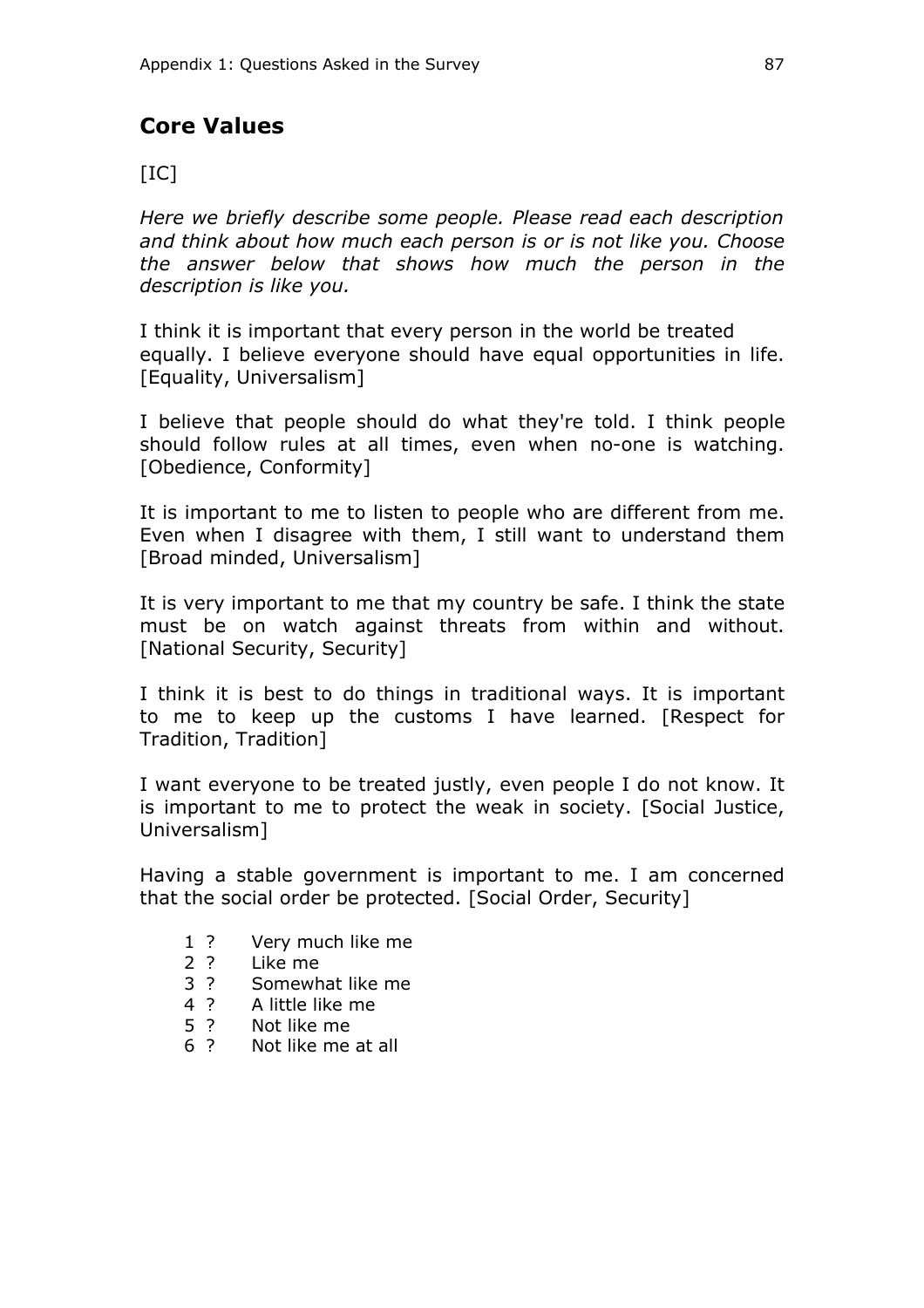### **Social Attitudes about Individualism, Equality, Diversity and Work Ethic**

 $[IC]$ 

*How much do you agree or disagree with the following statements ?*

People who fail at a job have usually not tried hard enough.

There should be equality for all groups in Britain.

Some groups of people should have more power and status than others in Britain.

Differences between groups in Britain are important and should be respected.

Regardless of which groups people belong to they should all be treated as individuals.

It is better for a country if almost everyone shares the same values

If people belonging to a minority in a country want to have the same rights as the majority it is reasonable that they should be committed to the way of life in that country.

- 1 ? Strongly disagree
- 2 ? Disagree
- 3 ? Neither agree nor disagree
- 4 ? Agree
- 5 ? Strongly agree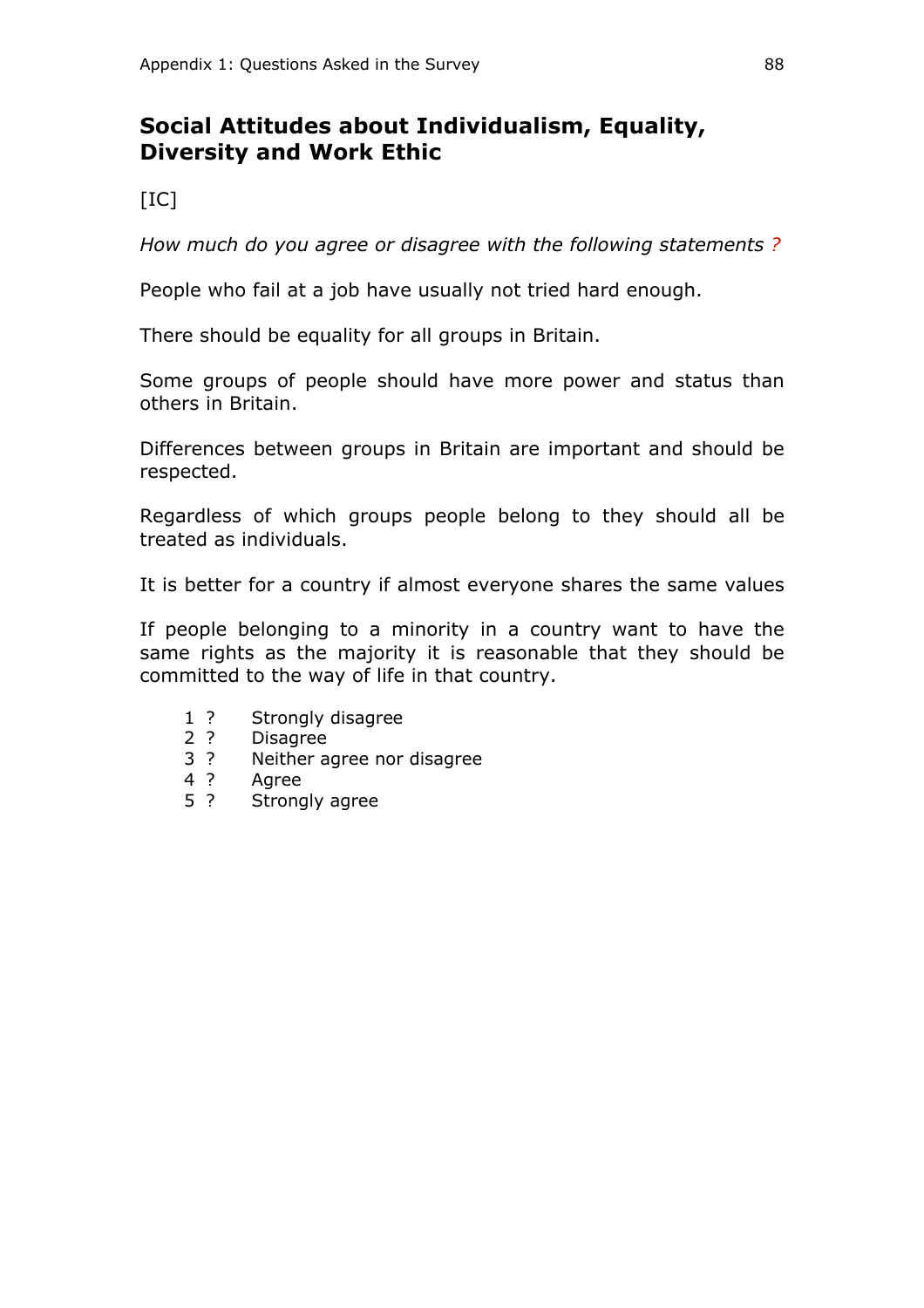### **Equality for All**

*Not all groups in society want the same thing as the majority. How important do you feel it is that the particular wishes of each of the following groups is satisfied?*

Women People over 70 Muslims Black people (e.g. African and Caribbean) Disabled people (by which we mean people with any disability whether noticeable or not) Lesbian women and gay men

Legal immigrants (by which we mean immigrants who have a right to live in Britain either as EU members or they have work permit or are the spouses or children of legal immigrants or British citizens) [Version A]

Illegal immigrants (by which we mean immigrants from another country who do not have a legal right to live in Britain).[Version B]

Asylum seekers (by which we mean people who have applied for permission to live in Britain because of persecution or physical danger in their country of origin) [Version C]

- 1 ? Not at all important
- 2 ? Not very important
- 3 ? Neither important nor unimportant
- 4 ? Quite important
- 5 ? Very important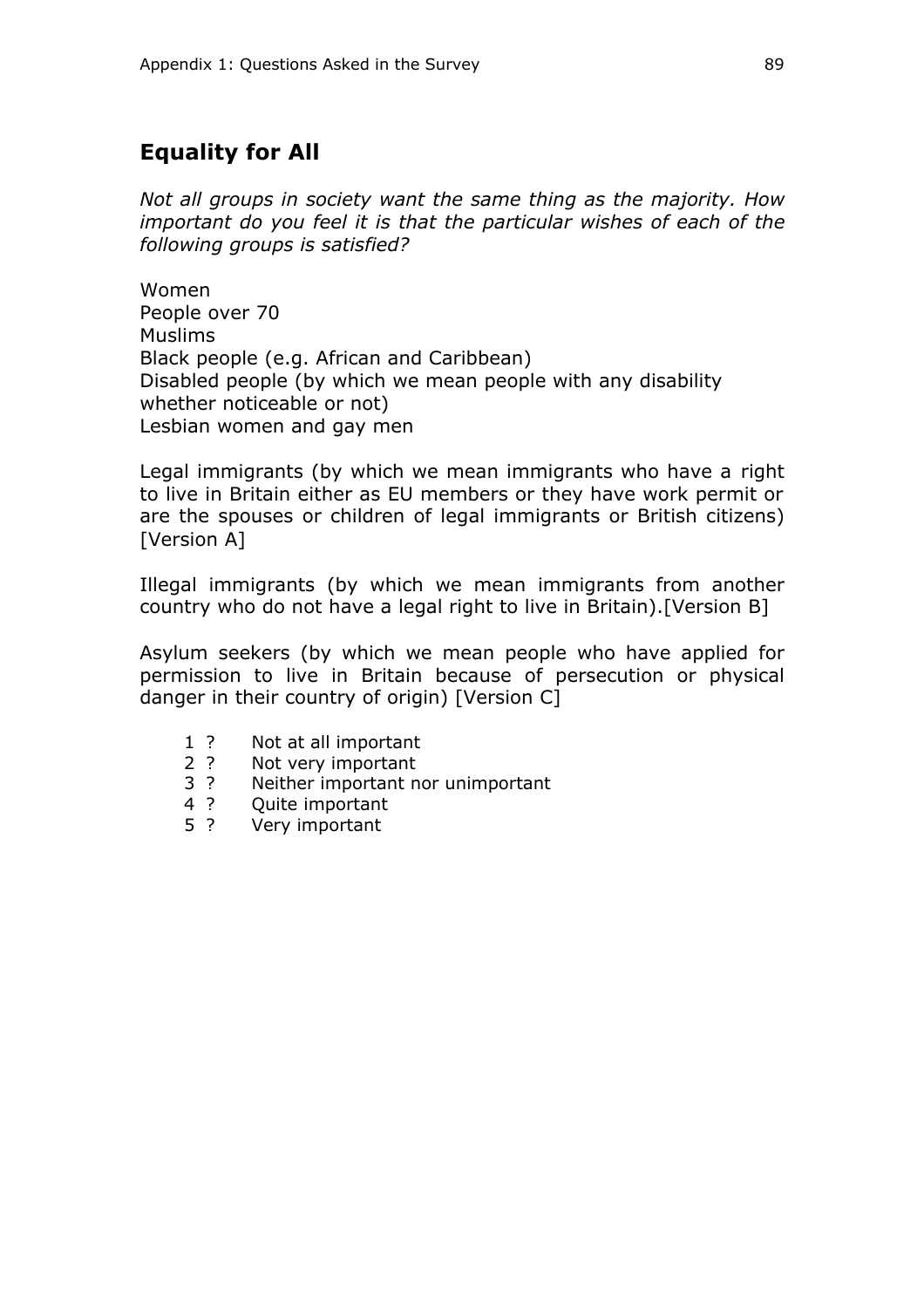*Now we want to ask your personal opinion about some changes that have been happening in this country over the years: Have attempts to give equal employment opportunities to*

women/lesbians and gay men [Version A] people over 70/ Muslims [Version B] disabled/Black [Version C] people

in this country gone too far or not far enough ?

- 1 ? Gone much too far
- 2 ? Gone too far
- 3 ? About right
- 4 ? Not gone far enough
- 5 ? Not gone nearly far enough

### **A Cultural Environment of Prejudice**

*Thinking back over the last year, how much do you think the media coverage of images and stories about these groups in TV and newspapers has been negative or positive?*

Women People over 70 Black people Disabled people Lesbian women or gay men Muslims

- 1 ? Almost all negative stories
- 2 ? Mostly negative stories
- 3 ? Roughly equal amount of negative and positive
- 4 ? Mostly positive stories
- 5 ? Almost all positive stories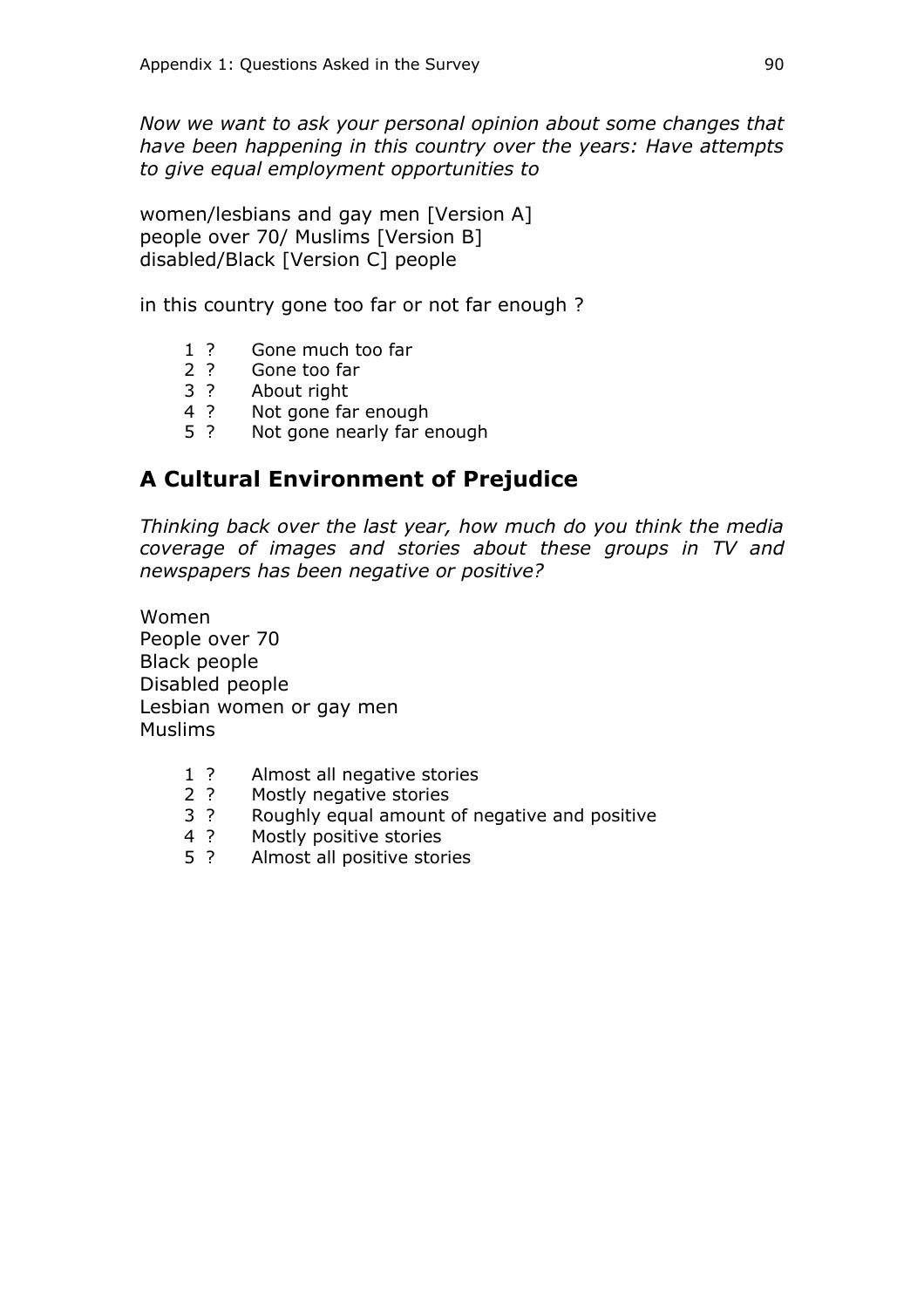### **Ethnicity, Religion and Britishness**

[Version A no items on this section]

[Version B] *To what extent do you think each of the following religious groups living in Britain are accepted as British by the majority of people ?*

Muslims **Hindus** Jews **Christians** Atheists and non-religious people

[Version C]

*To what extent do you think each of the following ethnic, national or racial groups living in Britain are accepted as British by the majority of people?*

Asians (e.g. Pakistanis, Indians) Arabs (e.g. Iraqi, Saudi Arabian) Africans (e.g. Nigerians, Kenyans) West Indians (e.g. Jamaicans) Oriental (Chinese, Japanese) Western European (e.g. Germans, French) Eastern European (e.g. Russian, Romanian) Americans

- 1 ? Not at all
- 2 ? Slightly
- 3 ? Somewhat
- 4 ? Mostly
- 5 ? Completely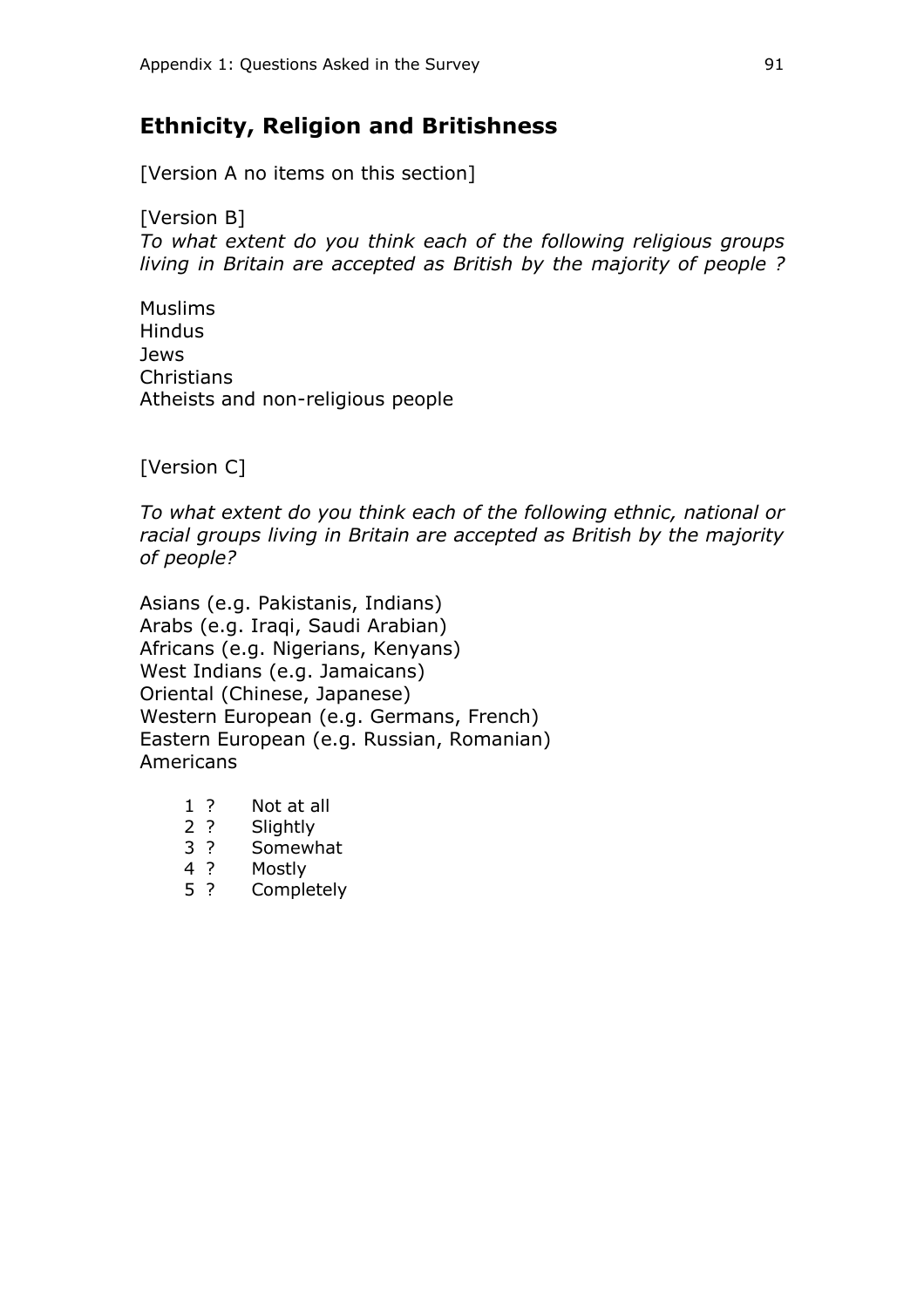### **Political Correctness**

*I attempt to act in non-prejudiced ways toward other groups because it is personally important to me*

*I try to appear non-prejudiced toward other groups in order to avoid disapproval from others*

- 1 ? Strongly disagree
- 2 ? Disagree
- 3 ? Neither agree nor disagree<br>4 ? Agree
- Agree
- 5 ? Strongly agree

#### *Thinking now of*

women/lesbians and gay men [Version A] people over 70/ Muslims [Version B] disabled people/Black people [Version C]

*which of the statements below comes closest to how you feel* ?

- 1 ? I don't mind if I come across as prejudiced against [group]
- 2 ? I sometimes feel prejudiced against [group] but I try not to let it show
- 3 ? I never feel any prejudice against [group]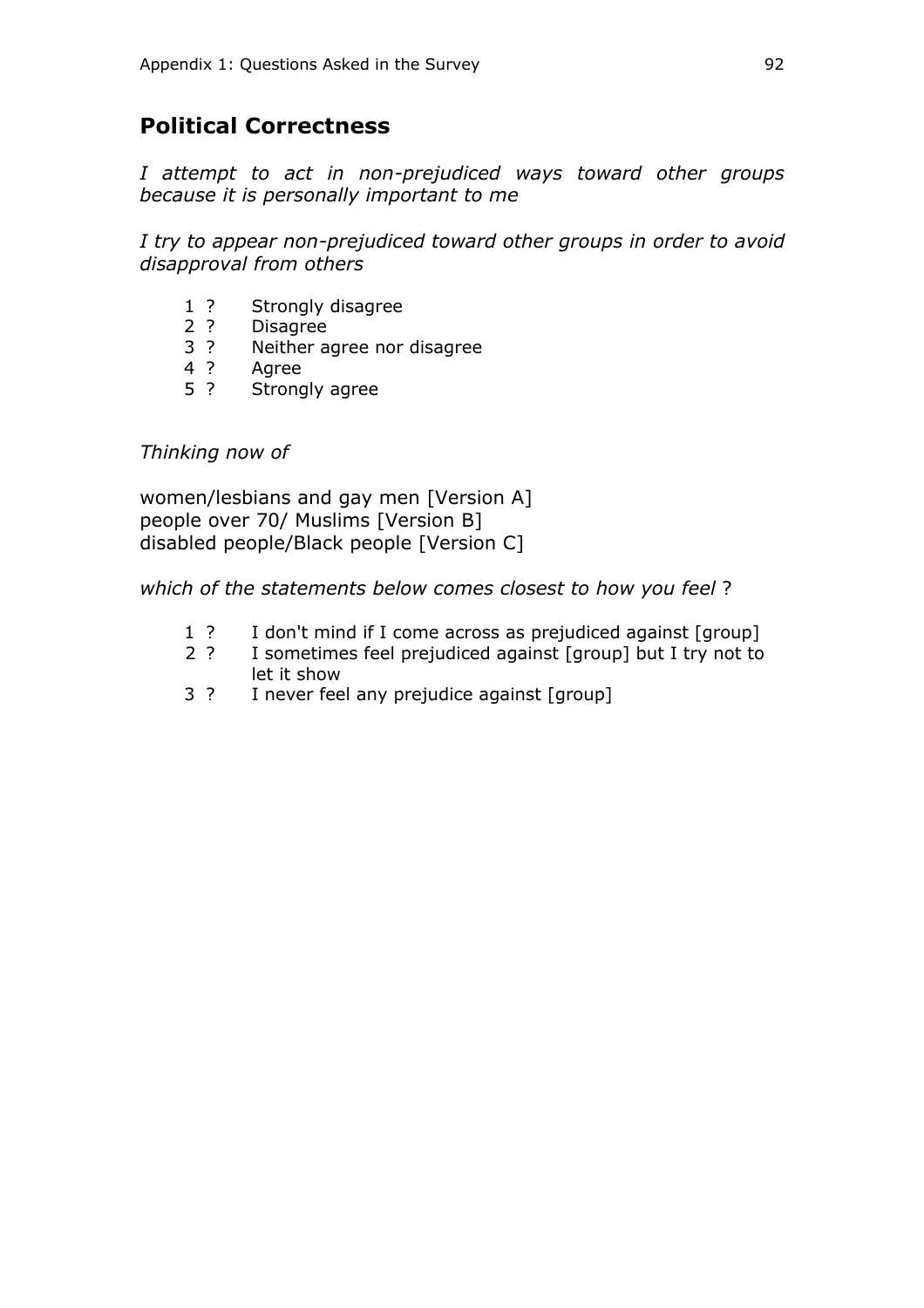### **Social Stereotypes**

*There are many different groups in this country and we would like to know how you think some of these groups are viewed by people in general. Please use the scale from 1 to 5 to show how you think the group is viewed.* 

To what extent are white middle class men viewed as:

Capable Friendly Economically Successful Receiving special treatment (e.g. from employers or government) which makes things more difficult for others in Britain

To what extent are women/lesbian women and gay men [Version A], people over 70/ Muslims [Version B], disabled people/Black people [Version C], viewed:

as Capable as Friendly with Disgust with Admiration with Pity with Envy with Anger or Resentment with Fear as Economically Successful as receiving special treatment (e.g. from employers or government) which makes things more difficult for others in Britain

1 ? Extremely likely to be viewed that way

2 ?

- 3 ? Somewhat viewed that way
- 4 ?
- 5 ? Not at all viewed that way
	- ? Don't know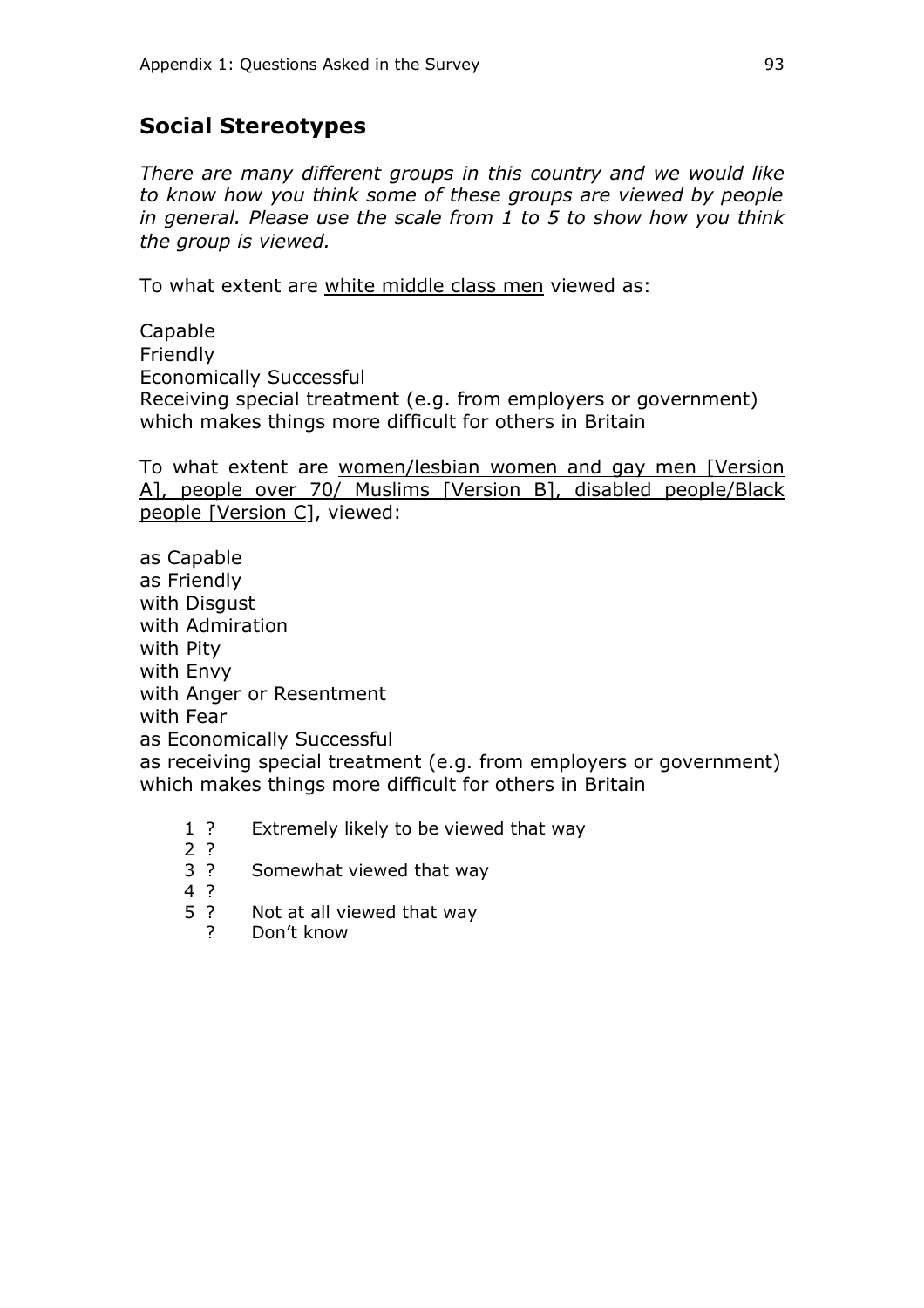### **Social Distance**

*How comfortable or uncomfortable do you think you would feel if a* 

woman/lesbian or gay man [Version A] person over 70/ Muslim [Version B] disabled person/Black person [Version C]

was appointed as your boss

married or formed a civil partnership with one of your close relatives (such as a brother, sister, child or re-married parent [NB Not women for Version A, not people over 70 for version B]

moved in next door to you parent [NB Not women for Version A, not people over 70 for version B]

- 1 ? Very comfortable
- 2 ? Comfortable<br>3 ? Neither comf
- Neither comfortable nor uncomfortable
- 4 ? Uncomfortable
- 5 ? Very uncomfortable

#### **Threat**

[Cultural] *How do you think*

women/lesbians and gay men [Version A] people over 70/ Muslims [Version B] disabled people/Black people [Version C]

*are affecting the customs, traditions or general way of life of other people in Britain?*

They are making things..

- 1 ? Much worse
- 2 ? Slightly worse
- 3 ? Has no effect
- 4 ? Slightly better
- 5 ? Much better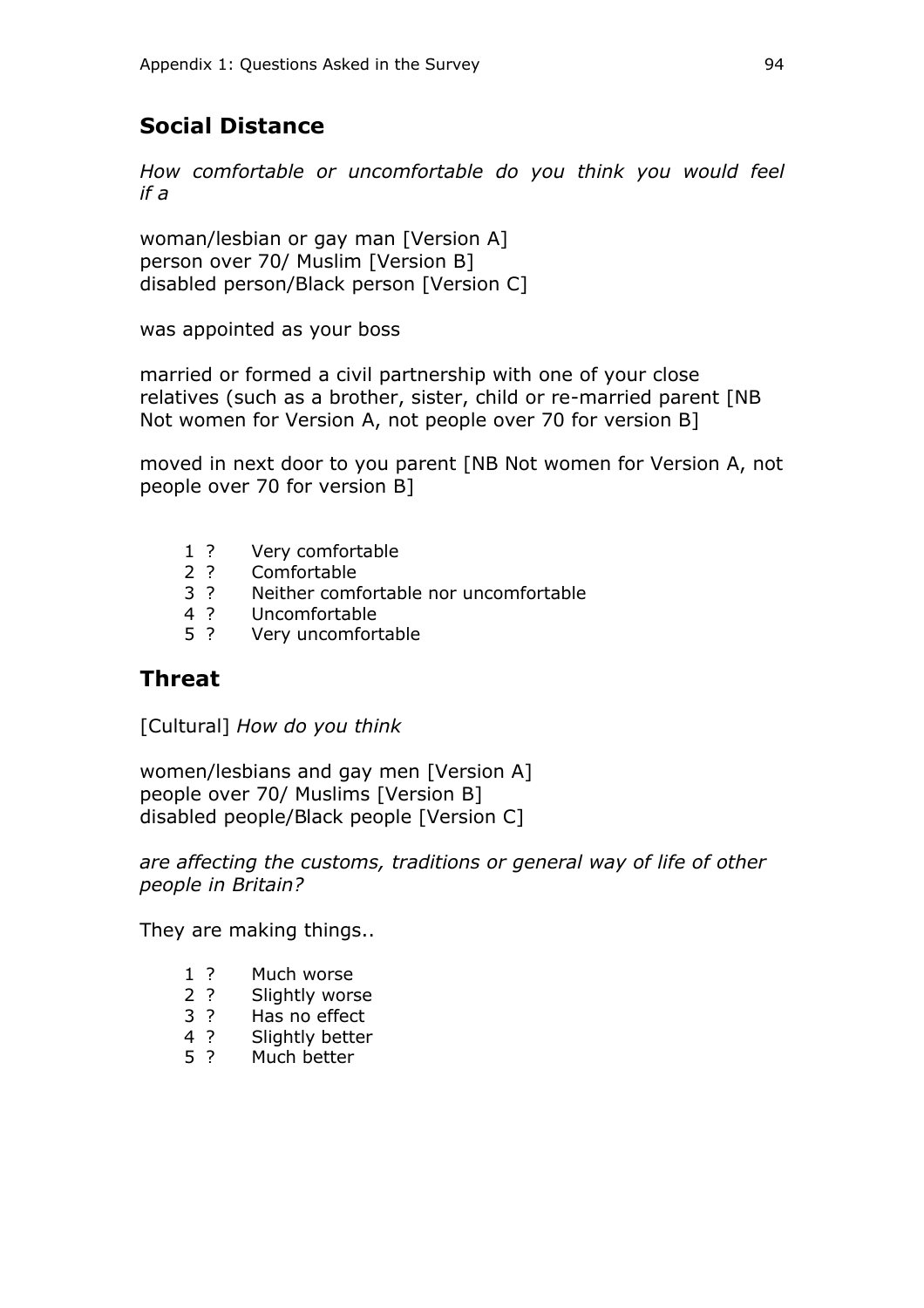[Physical] *How do you think*

women/lesbians and gay men [Version A] people over 70/ Muslims [Version B] disabled people/Black people [Version C]

#### *in this country affect things like the safety, security, or health of other people in Britain?*

They make things...

- 1 ? Much worse<br>2 ? Slightly wors
- Slightly worse
- 3 ? Has no effect
- 4 ? Slightly better
- 5 ? Much better

[Economic]: *People who live in this country generally work and pay taxes at some points in their lives. They also use health and welfare services. On balance, do you think that*

women/lesbians and gay men [Version A] people over 70/ Muslims [Version B] disabled people/Black people [Version C],

*in Britain*

- 1 ? Take out a lot more than they put in
- 2 ? Take out a bit more than they put in
- 3 ? Put a bit more in than they take out
- 4 ? Put a lot more in than they take out
- 5 ? None of these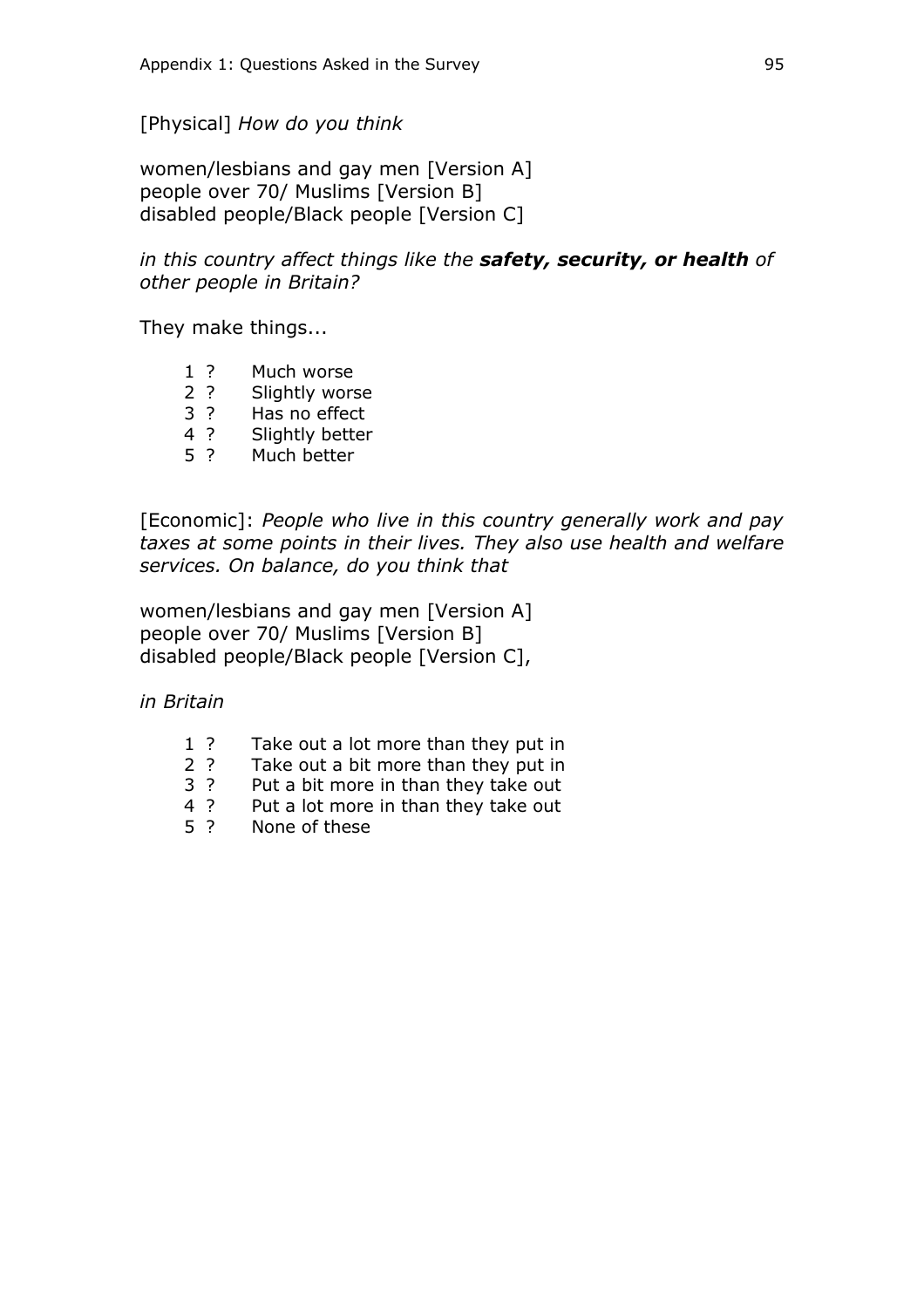### **Common Identity**

*When you think of* 

women and men/ homosexual (gay men and lesbians) and heterosexual ('straight') people [Version A] people over 70 and people under 30/ Muslims and non-Muslim people [Version B] disabled people and non-disabled people/ Black people and White people [Version C]

*in Britain, how do you see them?*

- 1 ? As one common group
- 2 ? As two separate groups
- 3 ? Each person as a separate individual
- 4 ? As two separate groups that are part of the same community
- 5 ? None of the above

### **Choices**

 $[IC]$ 

*We are interested in which types of charities people prefer. Below is a list of social charities that you may or may not have heard of. Don't worry if you have not heard of them. Imagine that you had two £5 notes to give away. Which two of these charities would you give them to?*

- 1 ? The Ancient Building Preservation Society
- 2 ? The Homelessness Provision Service

[Version A]

- 3 ? Gay Communication Network<br>4 ? Women's Career Institute
	- Women's Career Institute

[Version B]

- 3 ? Muslim Open Community Fund
- 4 ? Age Alliance

[Version C]

- 3 ? Black Community Cohesion Fund
- 4 ? Disability Guidance Council
- 5 ? The Society for Constitutional Reform of the Houses of

Parliament

6 ? The Equality Forum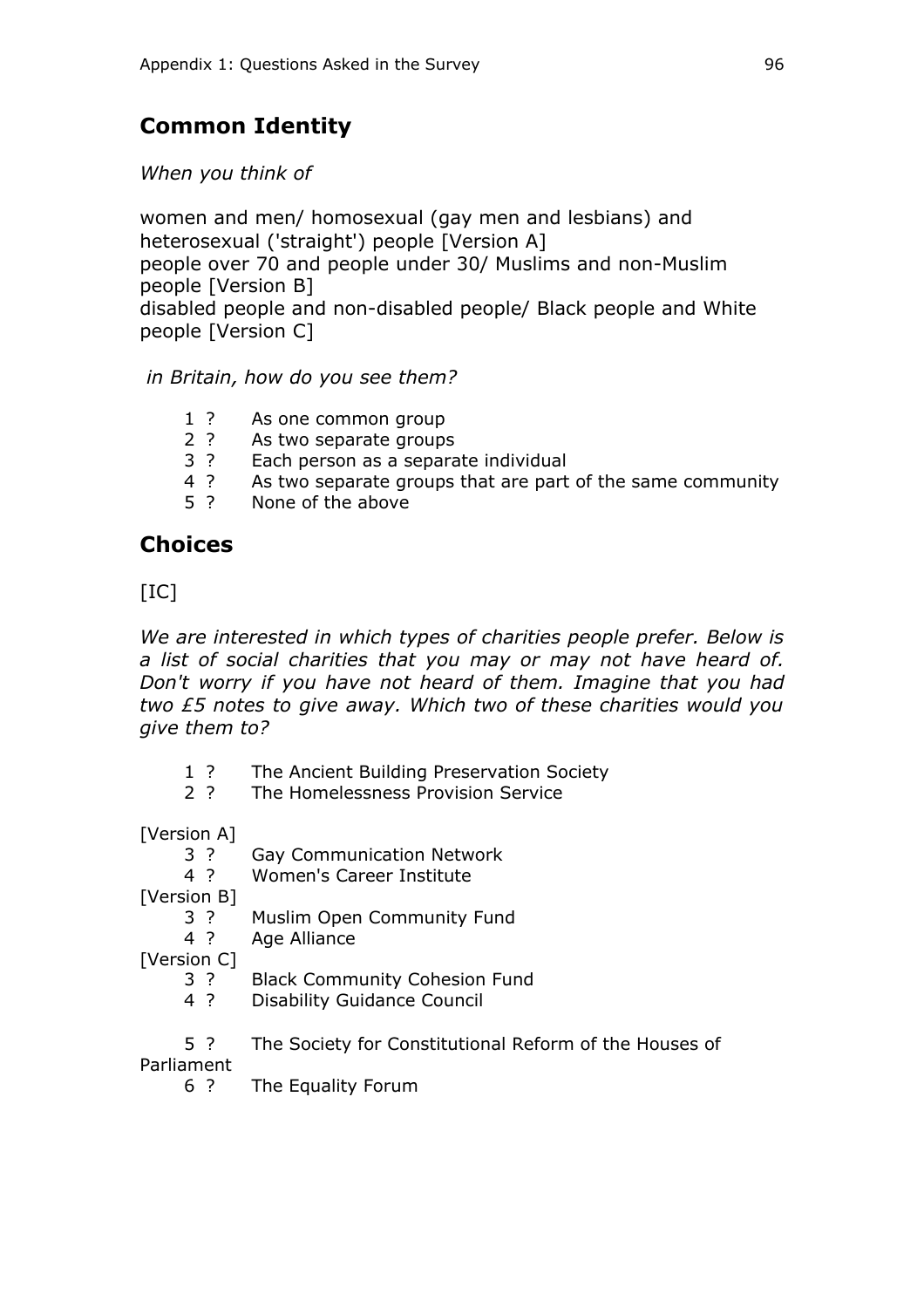#### **Demographic Measures**

[The following items were measured in addition to standard measures of socioeconomic status, gender and age, and region]

*What is your religion even if you are not currently practising?*

- ? Christian
- ? Buddhist
- ? Hindu
- 4 ? Jewish<br>5 ? Muslim
- ? Muslim
- ? Sikh
- ? Any other religion
- ? No religion at all

*Which one of these best describes your sexual preference or orientation? If you do not wish to answer please note there is a REFUSED option.*

- ? Heterosexual\Straight
- ? Homosexual\Gay\Lesbian
- ? Bisexual

Q.35B *Which of these best describes your ethnic group ? IF NECESSARY: By this, I mean your cultural background.*

- ? White British
- ? White Irish
- ? Any other white background
- ? White and Black Caribbean
- ? White and Black African
- ? White and Asian
- ? Any other mixed background
- ? Indian
- ? Pakistani
- ? Bangladeshi
- 11 ? Any other Asian background
- 12 ? Caribbean<br>13 ? African
- **African**
- 14 ? Any other Black background
- ? Chinese
- ? Any other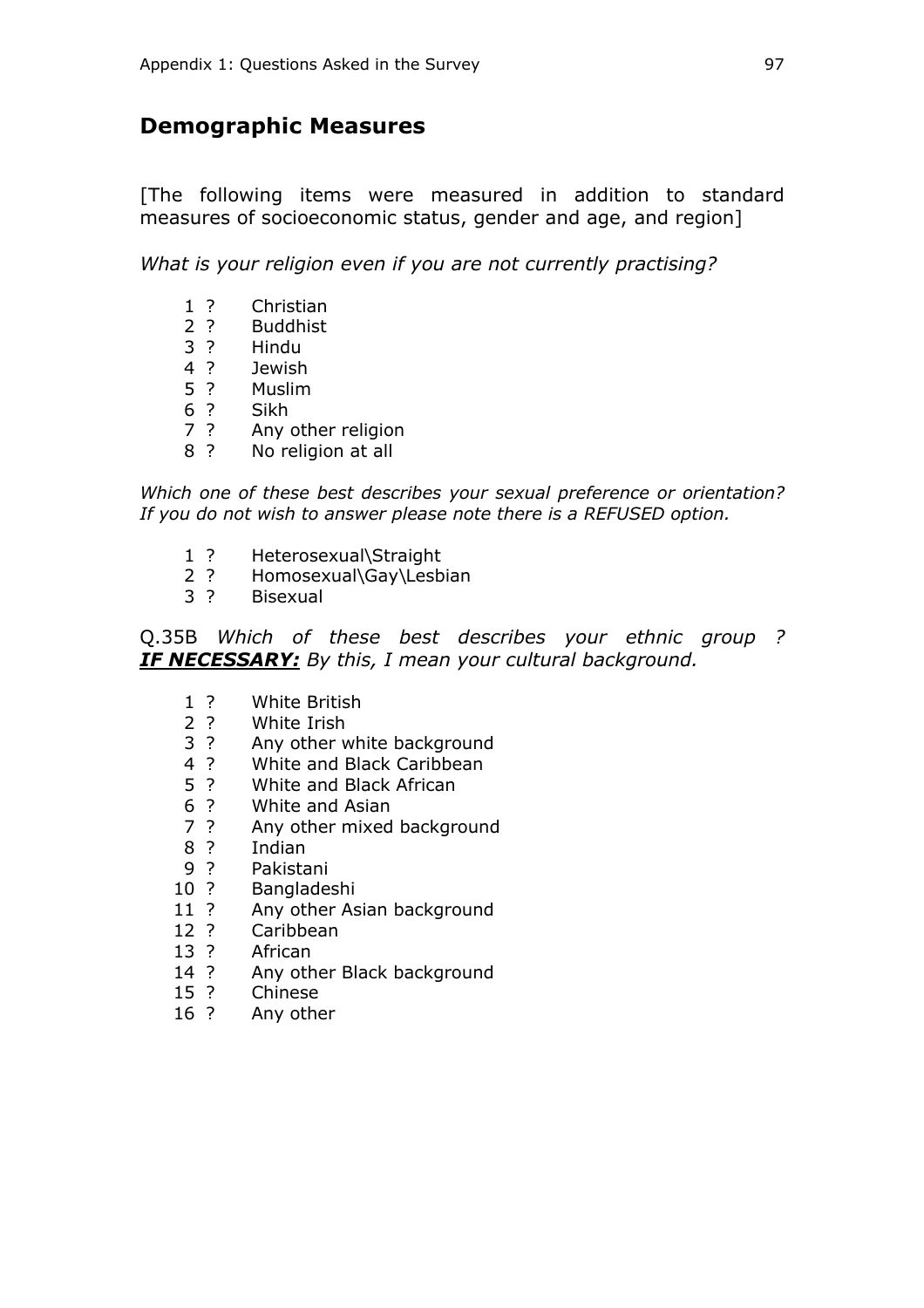*Do you have any long-standing illness, disability or infirmity? By long-standing I mean anything that has troubled you over a period of time or that is likely to affect you over a period of time.*

- 1 ? Yes
- 2 ? No

*Please can I ask you what was the last type of school you attended and the level of qualifications you received?*

- 1 ? Secondary school up to 16, no GCSEs \ O-Levels \ SCEs
- 2 ? Secondary school up to 16 with GCSEs \ O-Levels \ SCEs
- 3 ? Secondary school \ sixth form college up to 18 with A levels \ SCE Higher
- 4 ? Completed university degree \ postgraduate course
- 5 ? Other college qualification, eg. BTEC, City & Guilds

#### **Other questions…**

*Political views can be described as more left wing (e.g. traditional labour party) or more right wing (e.g. conservative party). How would you describe your political view?*

- 1 ? Definitely left
- 2 ? Left
- 3 ? Centre Left
- 4 ? Centre Right
- 5 ? Right
- 6 ? Definitely right

*Thinking for a moment about your parents, as far as you are aware, were either one of your parents British Citizens at the time of your birth?*

- 1 ? Yes
- 2 ? No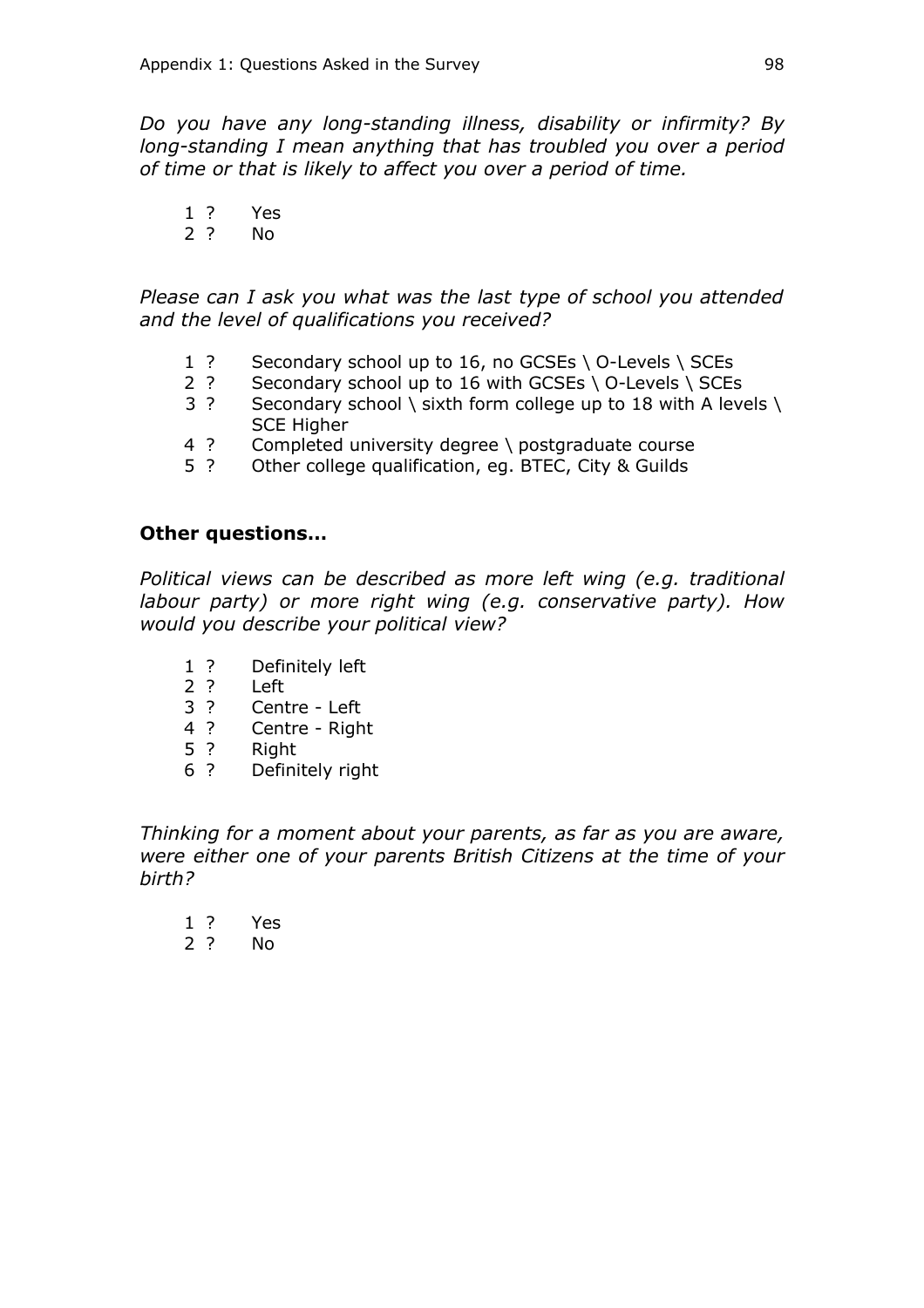## **Appendix 2: References**

- Abrams, D. (2006). The impact of July  $7<sup>th</sup>$  on attitudes to integration, immigration and Muslims. Paper presented to the British Psychological Society, Social Psychology Section Annual Conference. Birmingham, September 7<sup>th</sup>
- Abrams, D. (2006b). Age and social identity: The subtle and brutal nature of age discrimination. Paper presented to the National Institute of Economic and Social Research conference on Tackling Age Discrimination in Britain. The British Academy, London, September 29<sup>th</sup>.
- Abrams, D., Eller, A., & Bryant, J. (in press). An age apart: Effects of intergenerational contact and stereotype threat on older people's cognitive performance. *Psychology and Aging.*
- Abrams D, Emler N. 1992. Self-denial as a paradox of political and regional social identity: findings from a study of 16- and 18 year-olds. *European Journal of Social Psychology, 22,* 279- 295.
- Abrams, D. and Hogg, M.A. (2001) Collective identity: Group membership and self-conception. In M.A. Hogg and S. Tindale (Eds) *Blackwell handbook of social psychology, vol 3: Group processes*. (pp. 425-461). Oxford: Blackwell.
- Abrams, D., Hogg, M.A., & Marques, J.M. (Eds). (2005). *The social psychology of inclusion and exclusion*. New York: Psychology Press.
- Abrams, D., & Houston, D. (forthcoming). WEU/CSGP Surveys of Attitudes to Muslims and Multiculturalism Before and After the July 7th and July 21st Terrorist Attacks in London: Main Findings. University of Kent/WEU.
- Abrams, D., Viki, G.T., Bardi, A., Randsley de Moura, G.R., Ray, S., & Sopp, L. (2005). *How ageist is our society? Results from the first national survey.* Age Agenda Conference, Age Concern England. London, March 1st.
- Abrams, D., Viki, G. T., Masser, B., & Bohner, G., (2003). Perceptions of stranger and acquaintance rape: The role of benevolent and hostile sexism in victim blame and rape proclivity. *Journal of Personality and Social Psychology, 84,* 111-125.
- Age Concern England (2004). *How ageist is Britain?* London: Age Concern England.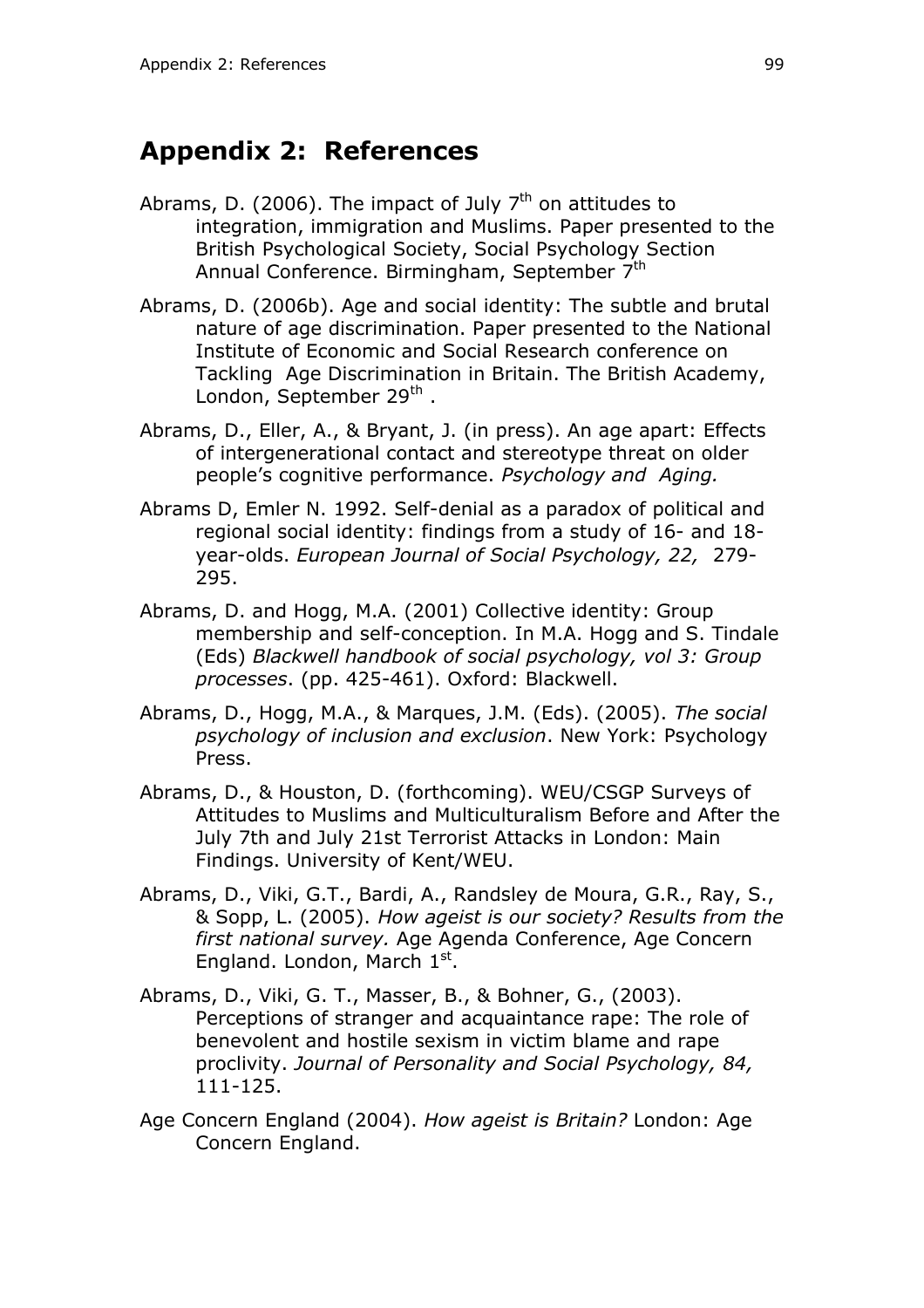- Bardi, A. & Schwartz, S. H. (2003). Values and behavior: Strength and structure of relations. *Personality and Social Psychology Bulletin, 29*, 1207 - 1220.
- Berinsky, A.J. (2004). *Silent voices: Public opinion and political participation in America*. Princeton: Princeton University Press.
- Bromley, C., & Curtice, J. (2003). *Attitudes to discrimination in Scotland*. Edinburgh: Scottish Executive Social Research.
- Brown, R.J. (1995). *Prejudice: Its social psychology*. Oxford: Blackwell.
- Crandall, C.S**.** & Eshleman, A. (2003). A justification-suppression model of the expression and experience of prejudice. *Psychological Bulletin*, 129, 414-446.
- Crisp, R. J., Ensari, N., Hewstone, M., & Miller, N. (2003). A dualroute model of crossed categorization effects. In W. Stroebe & M. Hewstone (Eds.), *European review of social psychology* (Vol. 13, pp. 35-74). Philadelphia, PA: Psychology Press
- Crosby, F. (1984). The denial of personal discrimination. *American Behavioral Scientist, 27*, 371-386
- Cuddy, A. J. C., Fiske, S. T., Kwan, V. S. Y., Glick, P., Demoulin, S., Leyens, J-Ph., Bond, M. H., Croizet, J-C., Ellemers, N., Sleebos, E., Htun, T. T., Yamamoto, M., Kim, H-J., Maio, G., Perry, J., Petkova, K., Todorov, V., Rodríguez-Bailón, R., Morales, E., Moya, M., Palacios, M., Smith, V., Perez, R., Vala, J., & Ziegler, R. (in press). Is the stereotype content model culture-bound? A cross-cultural comparison reveals systematic similarities and differences. *British Journal of Social Psychology*.
- Dovidio, J.E, & Gaertner, S.L. (1998). On the nature of contemporary prejudice. In J.L. Eberhardt & S.T. Fiske (Eds.), *Confronting racism:The problem and the response* (pp. 3-32). Thousand Oaks, CA: Sage
- Dovidio, J.F, & Gaertner, S.L. (1986). *Prejudice, discrimination, and racism*. Orlando FL: Academic Press.
- Esses, V.M., Jackson, L.M., & Armstrong, T.L. (1998). Intergroup competition and attitudes toward immigrants and immigration: An instrumental model of group conflict. *Journal of Social Issues, 54,* 699-724.
- Esses, VM., Haddock, G., & Zanna, M.P. (1993). Values, stereotypes, and emotions as determinants of intergroup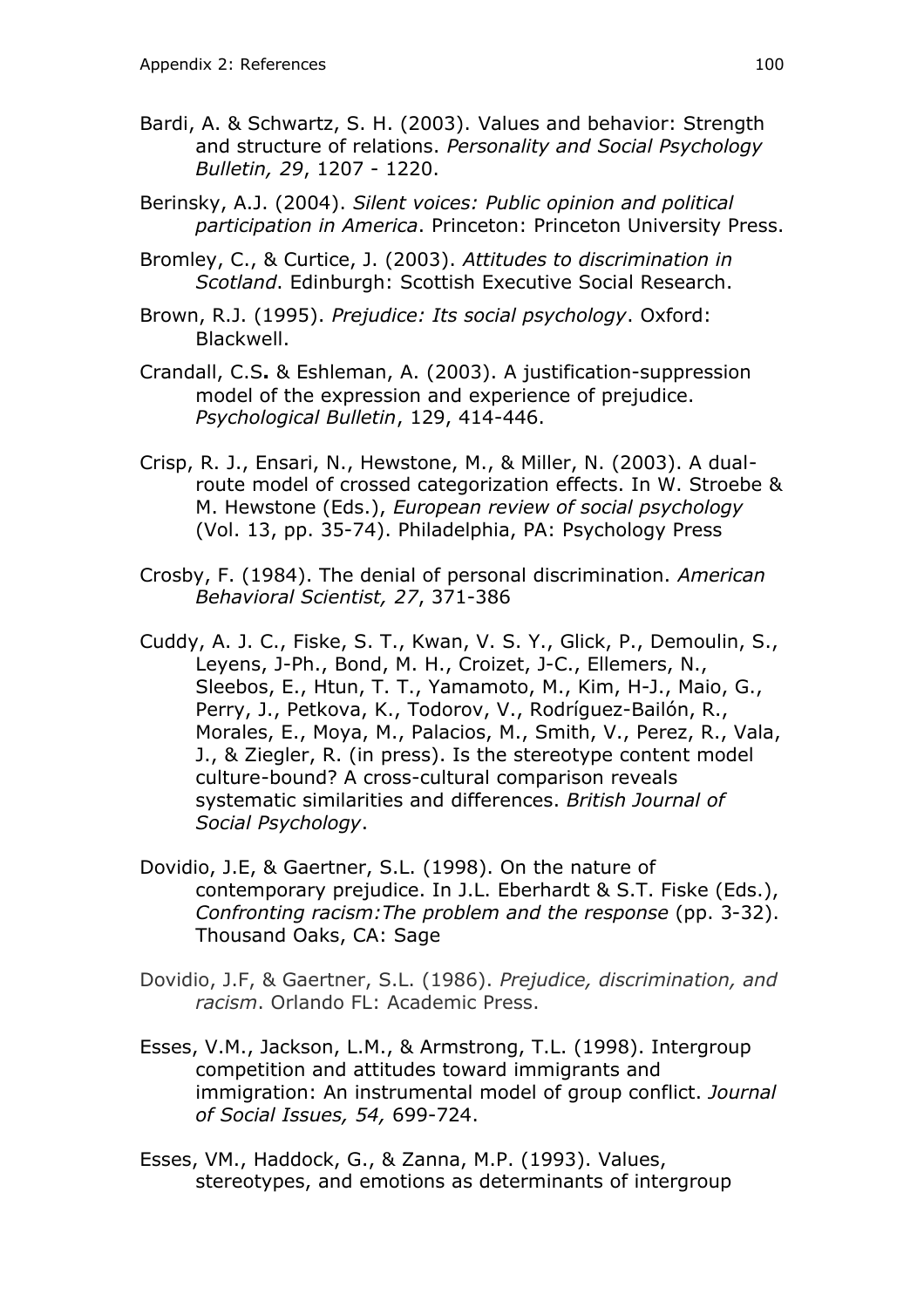attitudes. In D.M. Mackie & D.L. Hamilton (Eds.), *Affect, cognition and stereotyping: Interactive processes in-group perception* (pp. 137-166). Orlando, FL: Academic Press.

- Fiske, S.T, Cuddy, J.C., Glick, P. & Xu, J. (2002) A model of (often mixed) stereotype content: Competence and warmth respectively follow from perceived status and competition. *Journal of Personality and Social Psychology, 82,* 878-902.
- Fiske, S.T. (2004). Social cognition and the normality of prejudgment. In J. Dovidio, P. Glick and L. Rudman (Eds.) *On the nature of prejudice*. (pp 36-53). Oxford: Blackwell.
- Gaertner, S.L. & Dovidio, J.F. (2000) *The Common Ingroup Identity Model*. Philadelphia: Psychology Press
- Glick, P., & Fiske, S.T. (1996). The ambivalent sexism inventory: Differentiating hostile and benevolent sexism. Journal of Personality and Social Psychology, 70, 491512.
- Green, H. & Farmer, C. (2004) 2003 *Home Office Citizenship Survey: People, families and communities*. Technical Report. Office for National Statistics.
- Harrop, A. (2005) *Age equality.* London: Policy Unit, Age Concern England
- Heim, D., Howe, C., O'Connor, R., Cassidy, C., Warden, D., & Cunningham, L. (2004). *A longitudinal investigation of the experiences of racism and discrimination by young people in Glasgow*. Glasgow Anti Racist Alliance and University of Strathclyde.
- Henry, P.J., & Sears, D.O. (2002) The symbolic racism 2000 scale. *Political Psychology, 23, 253-283.*
- Hogg, M.A., & Abrams, D. (2003). Intergroup behaviour and social identity. In M.A. Hogg and J. Cooper (Eds). *The SAGE handbook of social psychology*, (pp. 407-431). London: Sage Publications Ltd.
- Houston, D.M. (Ed.) (2005) *Work-life balance in the twenty first century.* London: Palgrave.
- Jost, J.T., & Banaji, M.R. (1994) The role of stereotyping in system justification and the production of false consciousness. *British Journal of Social Psychology, 22*, 1-27.
- Katz, L. & Hass, R.G. (1998) Racial ambivalence and American value conflict:Correlational and priming studies of dual cognitive structures. *Journal of Personality and Social Psychology, 55*, 893-905.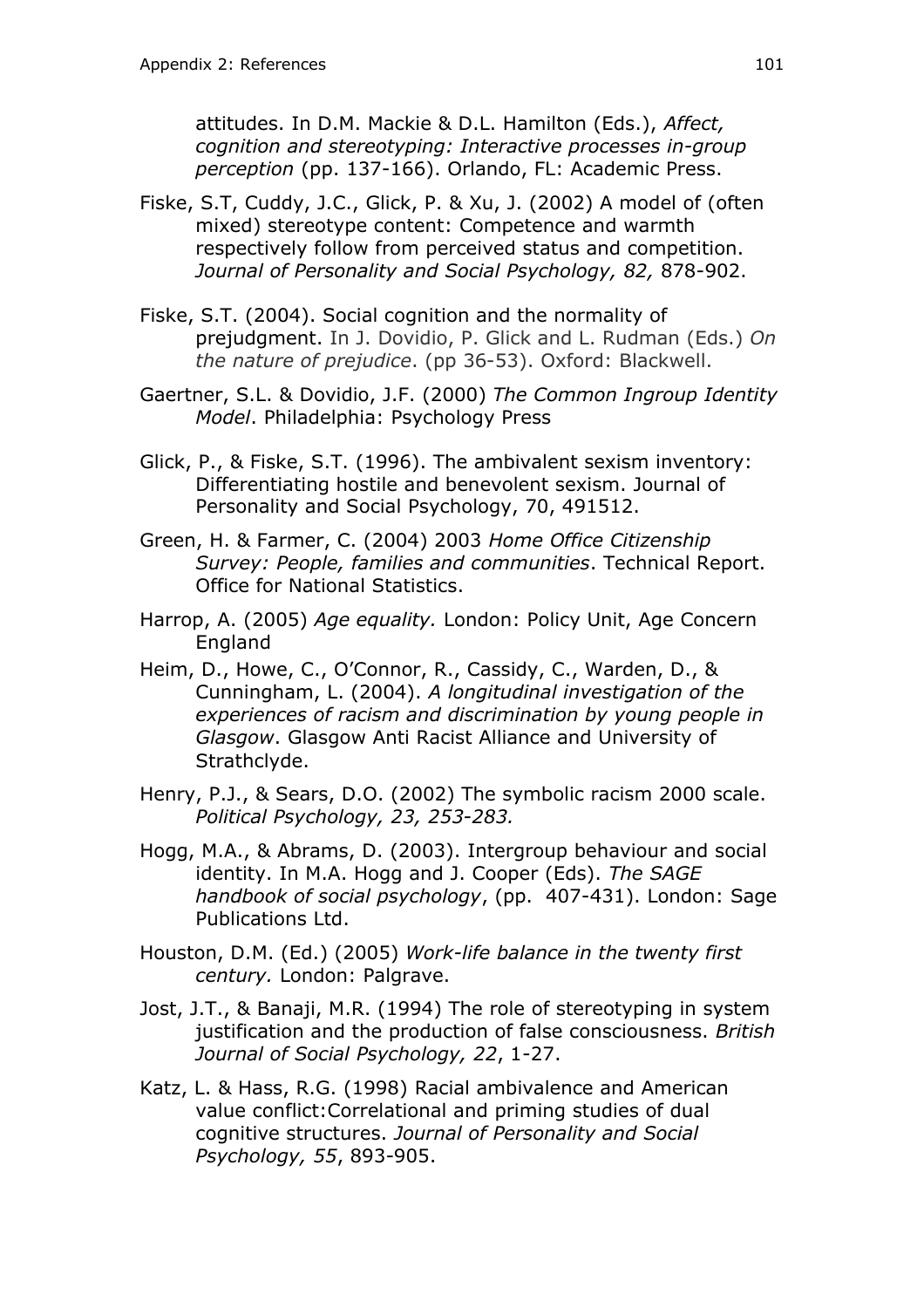- Kinder, D.R., & Sears, D.O. (1981). Prejudice and politics: Symbolic racism versus racial threats to the good life. *Journal of Personality and Social Psychology, 40*, 414-431.
- Levy, S.R., West, T., Ramirez, L., & Karafantis, D.M. (in press). The Protestant work ethic: A lay theory with dual intergroup implications. *Group Processes and Intergroup Relations.*
- Maass, A., Castelli, L. & Arcuri, L. (2000) Measuring prejudice: Implicit versus explicit techniques. In R.Brown and D. Capozza (Eds). *Social identity processes* (pp 96-116). London: Sage Publications Ltd.
- Mackie, D.M., Devos, T., & Smith, E.R. (2000) Intergroup emotions: Explaining offensive action tendencies in an intergroup context. *Journal of Personality and Social Psychology, 79*, 602-16.
- McConahay, J.B. (1986) Modern racism, ambivalence and the Modern Racism Scale. In J.F. Dovidio and S.L. Gaertner (Eds) *Prejudice, discrimination and racism* (pp 91-125). Orlando, FL: Academic Press.
- McLaren, L. & Johnson, M. (2004). Understanding the rising tide of anti-immigration sentiment. In A. Park et al., British social attitudes: the  $21^{st}$  report. (pp 169-200). London. Sage.
- Manning, A., & Petrongolo, B. (2004). *The part time pay penalty*. Department of Trade and Industry, Women and Equality Unit.
- Monteith, M.J., Sherman, J.W. and Devine, P. (1998) Supression as a stereotype control strategy. *Personality and Social Psychology Review, 2*, 63-82.
- Palmer, G., North, J., Carr, J., & Kenway, P. (2003) *Monitoring poverty and social exclusion.* York: Joseph Rowntree Foundation
- Park, A., Curtice, J., Thomson, K., Bromley, C., & Phillips, M. (2004). *British social attitudes: The 21st report.* London: Sage Publications.
- Pettigrew, T.F., & Meertens, R.W. (1995). Subtle and blatant prejudice in Western Europe. *European Journal of Social Psychology*, *25*, 57-75.
- Plant, EA & Devine, PG (1998). Internal and external motivation to respond without prejudice. *Journal of Personality and Social Psychology, 75*, 811-832.
- Schmitt, M. T., & Branscombe, N. R. (2002). The meaning and consequences of perceived discrimination in disadvantaged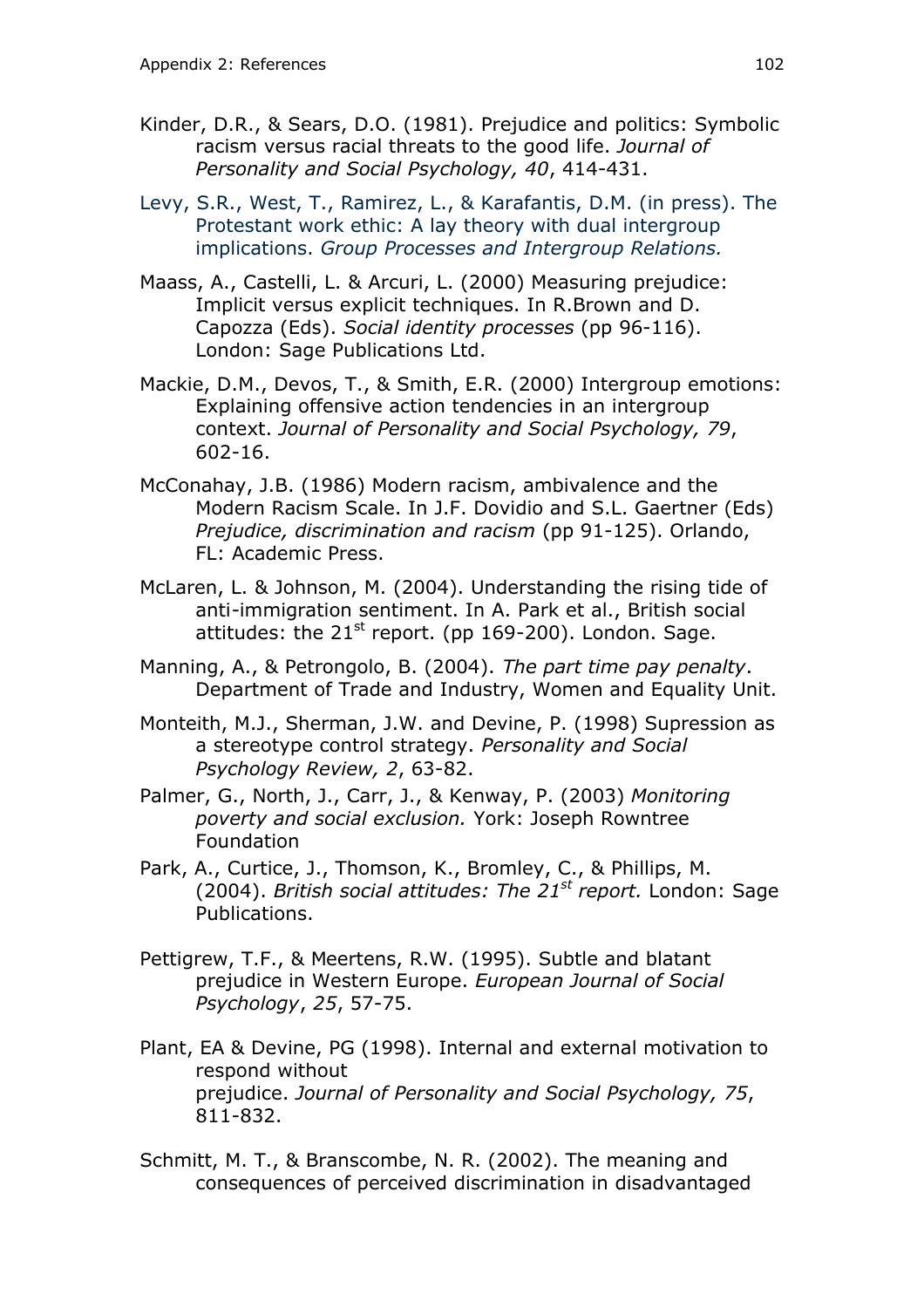and privileged social groups. In W. Stroebe& M. Hewstone (Eds.), *European review of social psychology* (Vol. 12, pp. 167-199). Chichester, UK: Wiley.

- Schwartz, S.H., & Bardi, A., (2001) Value hierarchies across cultures: Taking a similarities perspective. Journal of Cross-Cultural Psychology, 32, 268-290.
- Sears, D. O. (2004) The political psychology of racism. In J. Dovidio, P. Glick and L. Rudman (Eds.) On the nature of prejudice. (pp 343-358). Oxford: Blackwell.
- Sears, D.O. (1988). Symbolic racism. In P. A. Katz & D. A. Taylor (Eds.), Eliminating racism (pp. 53-84). New York: Plenum.
- Sherif, M. (1966). *Group conflict and cooperation: Their social psychology.* London: Routledge and Kegan Paul.
- Smith, E.R. (1999) Affective and cognitive implications of group membership becoming part of the self: New models of prejudice and of the self-concept. In D. Abrams and M.A. Hogg (Eds.), *Social identity and social cognition* (pp. 183- 196). Oxford: Blackwell.
- Sopp, L, & Abrams, D. (2004) *Building critical insight and benchmarks on age discrimination and prejudice: a multipartnership case study*. Market Research Society Annual Conference, London
- Stephan, W.G., & Renfro, C.L. (2002) The role of threats in intergroup relations. (pp 191-208) in. D. Mackie and E.R. Smith (Eds.), *From prejudice to intergroup relations.* New York: Psychology Press.
- Stephan, WG., Ybarra, O., & Bachman, G. (1999). Prejudice toward immigrants: An integrated threat theory. Journal of Applied Social Psychology, 29,222-237.

Stonewall (2001). *Profiles of prejudice*. London: Citizenship 21

- Tafjel, H. and Turner, J.C. (1989) An integrative theory of intergroup conflict. In W.G. Austin and S. Worchel (Eds.) *The social psychology of intergroup relations* (pp 33-47). Monterey:, CA: Brooks-Cole (reprinted in M.A. Hogg and D. Abrams (2001). *Intergroup relations*. Philadelphia: Taylor & Francis (Psychology Press).
- Tajfel, H. (1981) Human groups and social categories. Cambridge: Cambridge University Press.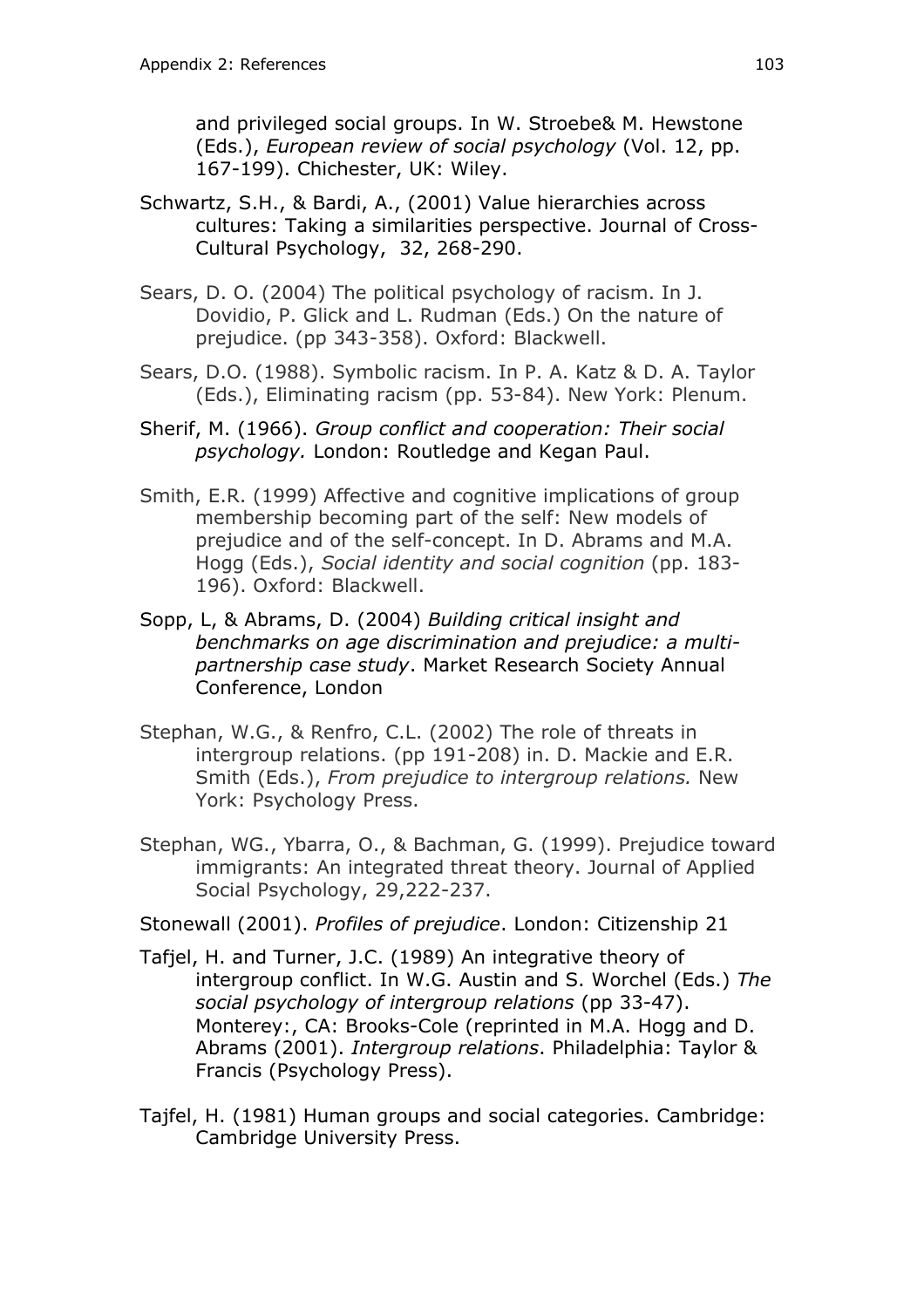- Taylor, S.E., & Fiske, S.T. (1978). Salience, attention and attribution: Top of the head phenomena. In L. Berkowitz (Ed.) *Advances in Experimental Social Psychology,* (Vol 11), 249- 288. New York: Academic Press.
- Valentine, G., & MacDonald, I. (2004) *Understanding prejudice: Attitudes towards minorities*. London: Stonewall.
- Warner, J., McKeown, E., Griffin, M., Johnson, K., Ramsay, A., Cort, C., & King, M. (2004) Rates and predictors of mental illness in gay men, lesbians and bisexual men and women. *British Journal of Psychiatry, 185*, 479-485.

## **Other Sources**

*Disability Briefing*. Disability Rights Commission 2006

*Ethnicity and Religion,* Office for National Statistics, 2003. June. ONS website

*Labour Force Survey 2001/2, 2002/3*, Office for National Statistics

*National Pupil Database.* Department for Education and Skills

- *Population Size*, Office for National Statistics, 2003. February. ONS website
- *Population Trends, 118*, Winter 2004. National Statistics. 2004, Table 1.4

Stonewall (2006), website.

*Sex and Power: Who Runs Britain?* Equal Opportunities Commission, 2006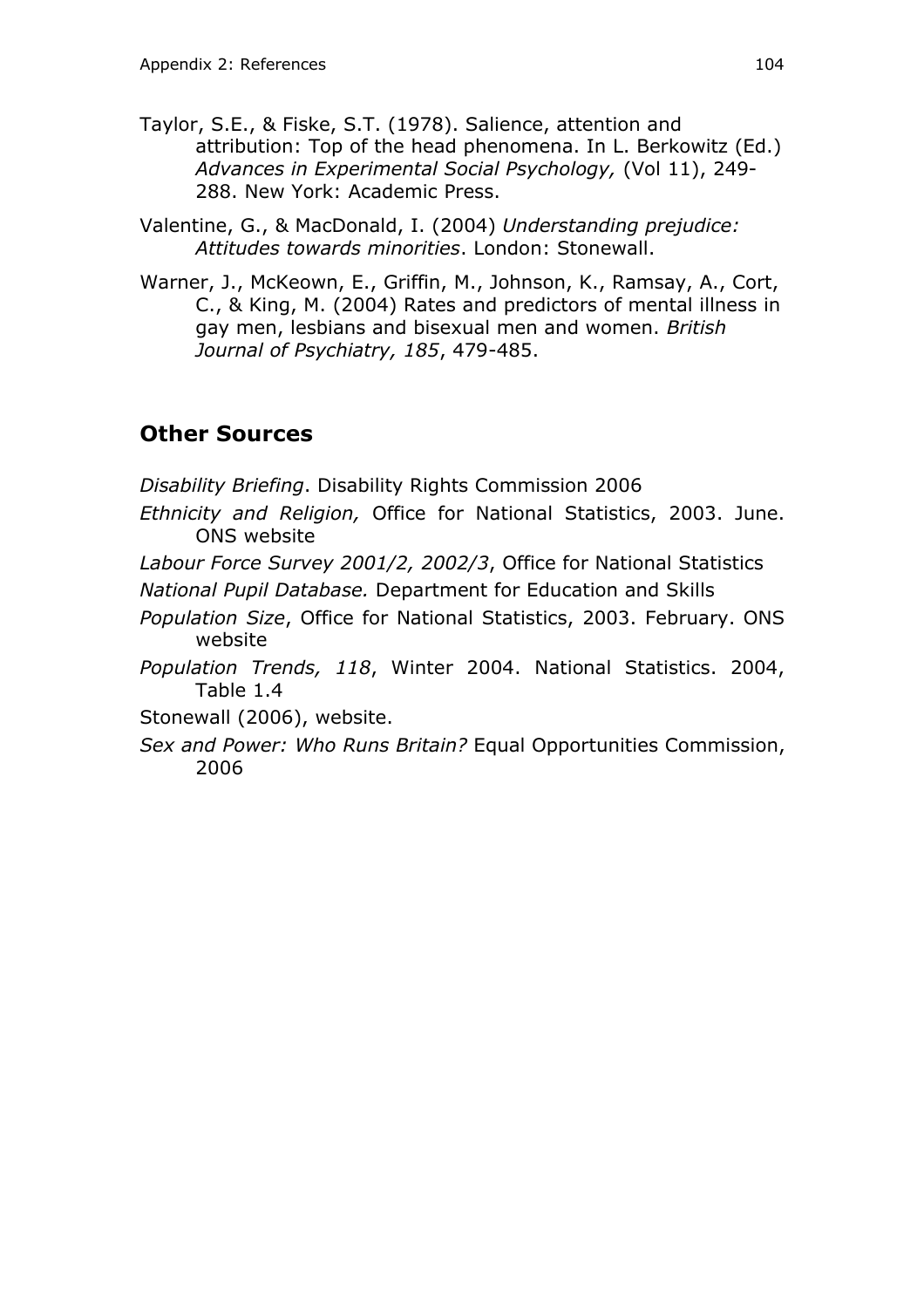## **Appendix 3: Biographical Notes**

Dominic Abrams is Director of the Centre for the Study of Group Processes and Professor of Social Psychology at the University of Kent. He is a Fellow of the Society for the Psychological Study of Social Issues and an Academician in the Academy of Social Sciences. He has been chair of the Research Board, and a Trustee, of the British Psychological Society. He currently chairs the Joint Committee for Psychology in Higher Education on behalf of the British Psychological Society, the Experimental Psychology Society and the Association of Heads of Psychology Departments. His research interests centre on social inclusion and exclusion of people within and between groups. He recently co-edited a book on *The Social Psychology of Inclusion and Exclusion* (Abrams, Hogg, & Marques, 2005). He is editor of the journal *Group Processes and Intergroup Relations*, and author of numerous articles in academic journals.

Diane Houston is Professor of Psychology at the University of Kent. She chairs the Social Psychology Section of the British Psychological Society and was formerly chair of the BPS Standing Conference Committee. She is an Academician in the Academy of Social Sciences. Her research, funded by ESRC and the Joseph Rowntree Foundation, centres on women's work participation and the way in which men and women manage family roles. She recently edited a book on *Work Life Balance in the 21st Century*, (Houston, 2005) which reported findings from ESRC's Future of Work Programme. She was academic advisor to the Women and Work Commission and has been a research advisor to the CIPD, EOC and DWP. From September 2003 to January 2006 she was seconded to the DTI Women and Equality Unit as the Research and Strategy Advisor.